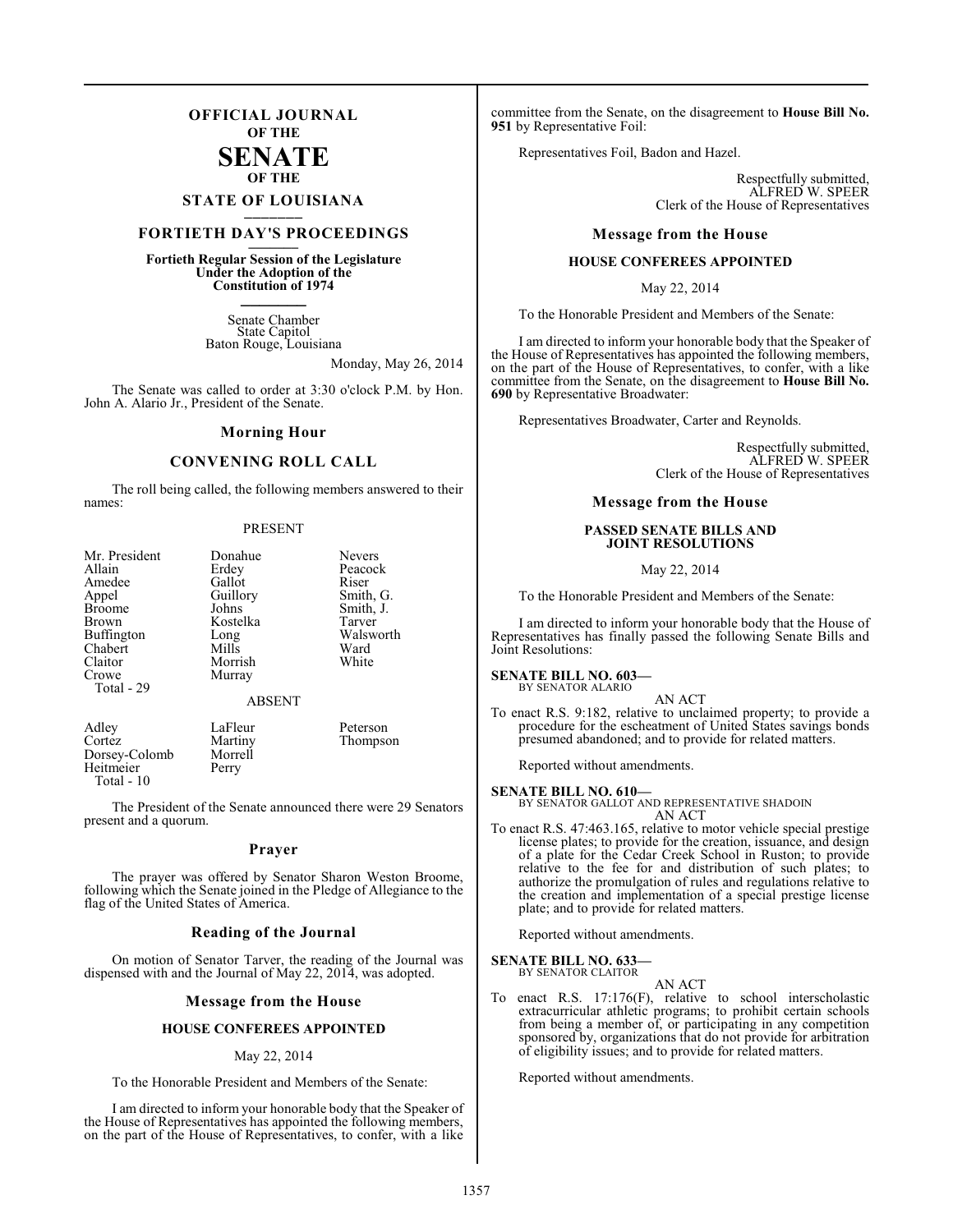## **Page 2 SENATE 40th DAY'S PROCEEDINGS**

May 26, 2014

**SENATE BILL NO. 43—**

BY SENATOR BROOME AND REPRESENTATIVE BARROW AN ACT

To amend and reenact R.S. 24:973.1(B)(1) and (F)(6), relative to the Legislative Youth AdvisoryCouncil; to provide for membership and staffing of the council; and to provide for related matters.

Reported without amendments.

#### **SENATE BILL NO. 60—** BY SENATOR GALLOT

AN ACT

To repeal R.S. 18:441(B)(4), relative to the Louisiana Election Code; to provide for recognition of certain political parties; and to provide for related matters.

Reported without amendments.

**SENATE BILL NO. 140—** BY SENATOR MURRAY

AN ACT

To enact R.S. 14:67.26(B)(3), relative to theft of a motor vehicle; to provide with respect to failure to provide law enforcement with an affidavit; to provide that such failure shall not create a presumption for certain purposes; and to provide for related matters.

Reported without amendments.

#### **SENATE BILL NO. 177—** BY SENATOR APPEL

AN ACT

To amend and reenact R.S. 17:3351(A)(3), relative to the powers, duties, and functions of public postsecondary education management boards; to provide relative to the authority of such boards with respect to the allocation and expenditure of appropriated funds; to provide for effectiveness; and to provide for related matters.

Reported without amendments.

#### **SENATE BILL NO. 180—** BY SENATOR GALLOT

AN ACT

To amend and reenact R.S.  $24:204(A)(3)$  and to enact R.S. 24:204(A)(10), relative to the Louisiana State Law Institute; to provide relative to the general purpose, duties and procedures of the Louisiana State Law Institute; to provide relative to recommendations concerning legislation; to include biennial recommendations for the repeal, removal or revision of law declared unconstitutional; and to provide for related matters.

Reported without amendments.

#### **SENATE BILL NO. 149—** BY SENATOR APPEL

AN ACT

To repeal Chapter 14 of Title 17 of the Louisiana Revised Statutes of 1950, comprised of R.S. 17:2751 through 2759, and to repeal R.S. 36:651(D)(6), relative to the Louisiana Systemic Initiatives Program; to repeal statutory provisions relative to program components and activities, program administration, and the Louisiana Systemic Initiatives Program Council and its powers, duties, and staff; and to provide for related matters.

Reported without amendments.

**SENATE BILL NO. 337—** BY SENATORS APPEL AND THOMPSON

AN ACT

To enact R.S. 17:3129.2, relative to public postsecondary education; to provide for the development of an outcomes-based funding formula for postsecondary education; to provide relative to formula components and a time line for implementation of the formula; to provide for submission to the Board of Regents; to

provide for reporting requirements; and to provide for related matters.

Reported without amendments.

#### **SENATE BILL NO. 165—** BY SENATOR MURRAY

AN ACT

To enact R.S. 22:1060.5, relative to prescription drug specialty tiers; to provide with respect to limits on coinsurance; to provide for limits on out-of-pocket expenses for prescription drugs; and to provide for related matters.

Reported without amendments.

## **SENATE BILL NO. 242—**

BY SENATOR MORRELL

AN ACT To amend and reenact R.S. 13:4364(A) and 4365(B), relative to sheriffs; to provide relative to sheriffs appointing appraisers in certain cases; to prohibit convicted felons from being appointed as appraisers; and to provide for related matters.

Reported with amendments.

#### **SENATE BILL NO. 56—** BY SENATOR NEVERS

- AN ACT
- To enact R.S. 17:3167.1, relative to the articulation and transfer of academic credit hours across all public educational institutions in Louisiana; to require secondary and postsecondary education management boards to participate in regular meetings regarding articulation and transfer policies and agreements; to provide relative to the purpose and outcomes of such meetings; to provide for reporting; and to provide for related matters.

Reported with amendments.

**SENATE BILL NO. 63—**

BY SENATOR MORRELL AN ACT

To enact R.S. 14:202.2, relative to solar electric and solar thermal system contractors; to provide criminal penalties relative to failure to meet certain contractual obligations for the installation and maintenance of a solar electric system or solar thermal system; to provide relative to definitions; and to provide for related matters.

Reported with amendments.

## **SENATE BILL NO. 125—**

BY SENATORS NEVERS, APPEL, GUILLORY, LAFLEUR, WALSWORTH AND WHITE

AN ACT To amend and reenact R.S. 17:185.4 and to enact R.S. 17:185.5 and 185.6 and R.S. 36:651(G)(4), relative to agricultural education; to create the Agricultural Education Commission and provide for its membership, compensation, duties, staffing, and meetings; to provide for the creation of an agricultural education immersion pilot program; to provide relative to funding and effectiveness; and to provide for related matters.

Reported with amendments.

## **SENATE BILL NO. 161—**

BY SENATORS MURRAY AND WALSWORTH

AN ACT To enact R.S. 24:524, relative to the legislative auditor; to provide for recovery of costs incurred by the legislative auditor to audit, investigate, or report possible fraud, theft, or other misappropriation; to provide for civil suits against the responsible party; to provide for assistance of the attorney general; and to provide for related matters.

Reported with amendments.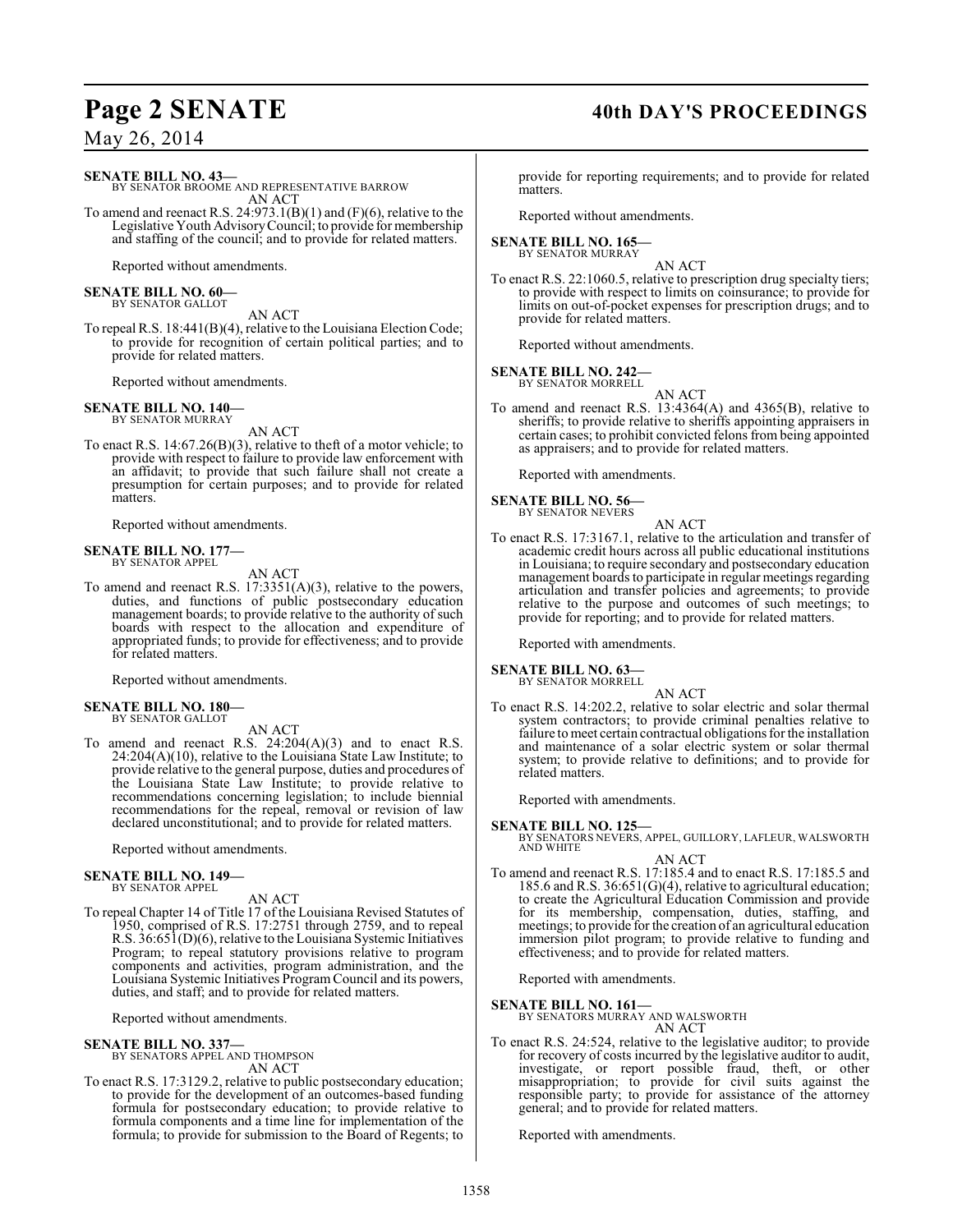## **40th DAY'S PROCEEDINGS Page 3 SENATE**

#### **SENATE BILL NO. 208—** BY SENATOR WARD

AN ACT

To amend and reenact R.S. 18:1300.13, relative to recall elections; to prohibit recalled public officers from running in special elections to fill the vacated position; and to provide for related matters.

Reported with amendments.

#### **SENATE BILL NO. 220—** BY SENATOR MURRAY

AN ACT To amend and reenact R.S. 24:523, relative to the legislative auditor; to provide for notification of the legislative auditor and the district attorney of the misappropriation of certain public funds; to provide for authorization for the attorney general to pursue misappropriated funds; to provide for definitions; and to provide for related matters.

Reported with amendments.

## **SENATE BILL NO. 224—** BY SENATOR MURRAY

AN ACT

To enact R.S. 24:523.1, relative to the legislative auditor; to provide for the posting of notices relative to misappropriation, fraud, waste, or abuse of public funds; and to provide for related matters.

Reported with amendments.

## **SENATE BILL NO. 235—**

BY SENATOR ALLAIN AND REPRESENTATIVE REYNOLDS AN ACT

To amend and reenact R.S. 42:19.1(A)(1), relative to the procedure of meetings of political subdivisions; to require the delivery of certain notices concerning meetings related to tax measures to certain officials and to certain state senators and representatives; to exclude certain meetings of political subdivisions from certain notice requirements; and to provide for related matters.

Reported with amendments.

## **SENATE BILL NO. 319—**

BY SENATORS DONAHUE AND THOMPSON AN ACT

To enact R.S. 24:516.1, relative to reports of the legislative auditor; to provide for certain annual audit reports to be filed with the Joint Legislative Committee on the Budget; to provide for an effective date; and to provide for related matters.

Reported with amendments.

Respectfully submitted, ALFRED W. SPEER Clerk of the House of Representatives

## **Message from the House**

## **CONCURRING IN SENATE CONCURRENT RESOLUTIONS**

May 22, 2014

To the Honorable President and Members of the Senate:

I am directed to inform your honorable body that the House of Representatives has finally concurred in the following Senate Concurrent Resolutions:

# May 26, 2014

**SENATE CONCURRENT RESOLUTION NO. 160—**<br>BY SENATORS LONG, ALARIO AND GALLOT AND<br>REPRESENTATIVES BROWN AND COX

A CONCURRENT RESOLUTION

To commend and congratulate Thomas Milton "Tom" Benson on being named to the 2014 Louisiana Sports Hall of Fame Induction Class.

Reported without amendments.

**SENATE CONCURRENT RESOLUTION NO. 161—** BY SENATORS ERDEY AND WHITE AND REPRESENTATIVES HODGES AND IVEY

A CONCURRENT RESOLUTION

To commend and congratulate the Central Private High School varsity baseball team upon winning the 2014 Mississippi Association of Independent Schools (MAIS) Class 2A State Championship.

Reported without amendments.

**SENATE CONCURRENT RESOLUTION NO. 162—**<br>
BY SENATORS JOHNS, MORRISH AND JOHN SMITH AND<br>
REPRESENTATIVES DANAHAY, FRANKLIN, GEYMANN, GUINN,<br>HENSGENS AND KLECKLEY A CONCURRENT RESOLUTION

To commend Oliver G. "Rick" Richard III upon receiving the honor and rank of Distinguished Eagle Scout, on nomination by the Calcasieu Area Council and having been conferred by the National Executive Board of the Boy Scouts of America.

Reported without amendments.

**SENATE CONCURRENT RESOLUTION NO. 163—** BY SENATOR GARY SMITH AND REPRESENTATIVES MILLER AND PRICE

### A CONCURRENT RESOLUTION

To express the sincere condolences of the Legislature of Louisiana upon the death of Dr. Rodney R. Lafon.

Reported without amendments.

**SENATE CONCURRENT RESOLUTION NO. 164—**<br>BY SENATORS JOHNS, MORRISH AND JOHN SMITH AND<br>REPRESENTATIVES DANAHAY, FRANKLIN, GEYMANN, HENSGENS

AND KLECKLEY A CONCURRENT RESOLUTION

To commend the St. Louis Girls Track and Field team upon winning the 2014 Class 3A outdoor track and field championship.

Reported without amendments.

Respectfully submitted, ALFRED W. SPEER Clerk of the House of Representatives

## **Privilege Report of the Legislative Bureau**

May 26, 2014

To the President and Members of the Senate:

I am directed by your Legislative Bureau to submit the following report:

The following instruments are approved as to construction and duplication. We advise and suggest the following amendments:

**HOUSE BILL NO. 62—** BY REPRESENTATIVE PUGH

AN ACT

To amend and reenact R.S. 22:1856.1(A), (B)(introductory paragraph) and  $(3)(a)$ ,  $(C)(3)$ ,  $(D)$ , and  $(E)$  and to enact R.S.  $22:1856.1(B)(10)$  and  $(11)$ , relative to pharmacy record audits; to provide for standards and requirements concerning pharmacy record audit procedures; to provide for conditions under which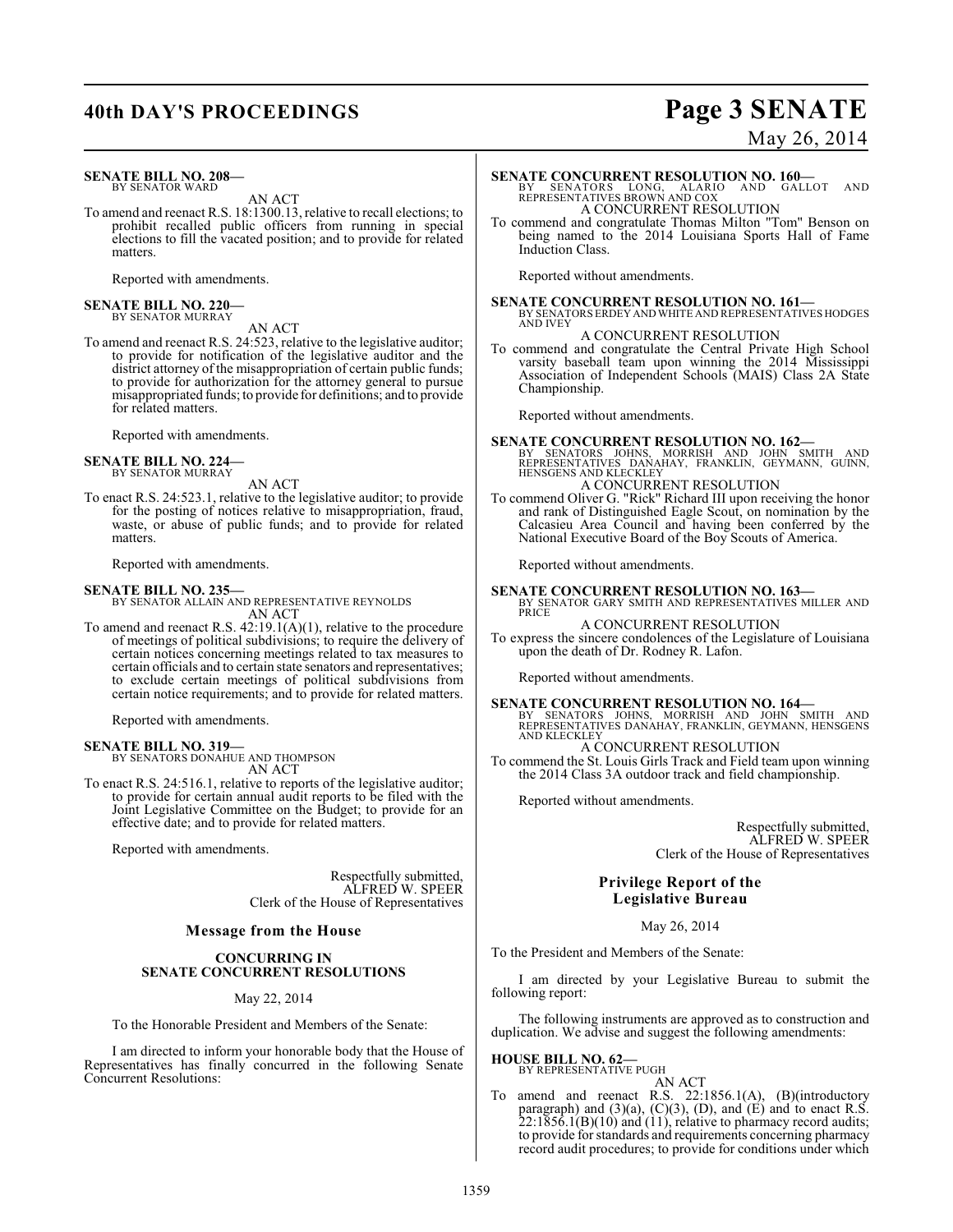## Page 4 SENATE 40th DAY'S PROCEEDINGS

## May 26, 2014

recoupment of certain reimbursements to pharmacies may occur; to make technical changes; and to provide for related matters.

Reported with amendments.

## **LEGISLATIVE BUREAU AMENDMENTS**

Amendments proposed by Legislative Bureau to Engrossed House Bill No. 62 by Representative Pugh

## AMENDMENT NO. 1

On page 3, line 4, following "(a)" delete the remainder of the line and on line 5 delete "the pharmacy" and insert "The pharmacy has engaged in fraudulent activity or other intentional and willful misrepresentation,

## AMENDMENT NO. 2

On page 3, line 11, following "(d)" delete the remainder of the line and insert "The pharmacy has received an actual overpayment."

## AMENDMENT NO. 3

On page 3, line 12, following "pharmacy" and before "received" insert "has"

## **HOUSE BILL NO. 213—** BY REPRESENTATIVE MILLER

AN ACT

To amend and reenact R.S. 18:1532(B) and to enact R.S.  $18:1532(A)(1)(f)$  and (g), relative to the Campaign Finance Disclosure Act; to provide relative to the expenditures required to be disclosed on the election day expenditure report; to provide relative to the requirements of filing the report; to provide relative to certain exemptions; and to provide for related matters.

Reported without amendments.

## **HOUSE BILL NO. 216—** BY REPRESENTATIVE SCHRODER

AN ACT

To amend and reenact R.S. 40:4.9(A)(1), (2)(introductory paragraph), (b), and (c)(ii), (B), and (C) and to enact R.S.  $40:4.9(D)$ , relative to certain food products prepared in the home for public consumption; to provide for application of the state Sanitary Code; to provide for regulations concerning preparation of pies in the home for sale; to provide for exceptions; and to provide for related matters.

Reported without amendments.

## **HOUSE BILL NO. 228—**

BY REPRESENTATIVE JEFFERSON AN ACT

To amend and reenact R.S. 46:51.2(C), relative to criminal history; to provide for consideration of criminal history of certain persons living in a foster home; to limit consideration of certain drug-related convictions of adults living in a foster home to those committed within the past five years; to provide for drug testing; and to provide for related matters.

Reported without amendments.

## **HOUSE BILL NO. 252—**

BY REPRESENTATIVE TIM BURNS AN ACT

To amend and reenact R.S. 33:130.402(D) and 130.409(A) and to enact R.S. 33:130.402(H), relative to the St. Tammany Parish Development District and its board of commissioners; to provide relative to the service of certain members of the board of commissioners; to provide an exception to certain provisions of the Code of Governmental Ethics for certain members of the board of commissioners; and to provide for related matters.

Reported without amendments.

## **HOUSE BILL NO. 264—**

BY REPRESENTATIVE MILLER AN ACT

To amend and reenact R.S.  $42:1124(C)(7)$  and  $1124.2(C)(6)$ , relative to financial disclosure; to provide relative to the disclosure regarding parcels of immovable property; and to provide for related matters.

Reported without amendments.

## **HOUSE BILL NO. 265—**

BY REPRESENTATIVE MILLER AN ACT

To enact R.S. 18:1505.2(I)(6), relative to the use of campaign funds; to prohibit use of campaign funds for certain purposes; and to provide for related matters.

Reported without amendments.

## **HOUSE BILL NO. 305—**

BY REPRESENTATIVES HOFFMANN, ANDERS, BURFORD, HENRY<br>BURNS, TIMBURNS, CARMODY, CHAMPAGNE, CHANEY, CONNICK,<br>COX, CROMER, DOVE, GAROFALO, GUINN, HARRIS, HARRISON,<br>HENRY, HENSGENS, HILL, HODGES, HOWARD, IVEY, KLECKLEY,<br>LEBAS, REYNOLDS, SEABAUGH, ST. GERMAIN, STOKES, WHITNEY, AND WILLMOTT

### AN ACT

To enact R.S. 40:1299.35, relative to restriction of certain activities by employees and representatives of abortion providers and of affiliates of abortion providers; to prohibit employees and representatives of abortion providers or affiliates thereof from delivering instruction in certain schools; to prohibit such persons from providing materials or media for distribution in certain schools; to provide for exceptions; to provide for penalties; and to provide for related matters.

Reported without amendments.

## **HOUSE BILL NO. 350—**

BY REPRESENTATIVE STUART BISHOP AN ACT

To amend and reenact R.S. 40:1300.111 through 1300.114 and to enact R.S. 40:1300.115 through 1300.117, relative to access to patient health care data; to provide findings and definitions; to provide relative to personal health information maintained within the Department of Health and Hospitals; to provide for data security protocols; to provide for duties of the Department of Health and Hospitals and of the Health Data Panel created therein; to provide conditions for the release of personal health information; to provide conditions for disclosure of health data for research purposes; to provide requirements for data use agreements; to provide for restrictions on uses of health data; and to provide for related matters.

Reported with amendments.

## **LEGISLATIVE BUREAU AMENDMENTS**

Amendments proposed by Legislative Bureau to Reengrossed House Bill No. 350 by Representative Stuart Bishop

## AMENDMENT NO. 1

In Senate Committee Amendment No. 13 proposed by the Senate Committee on Health and Welfare to Reengrossed House Bill No. 350 by Representative Stuart Bishop and adopted by the Senate on May 22, 2014 on page 2, line 5, following "28 in" and before "entirety," change "its" to "their"

## AMENDMENT NO. 2

In Senate Committee Amendment No. 13 proposed by the Senate Committee on Health and Welfare to Reengrossed House Bill No. 350 by Representative Stuart Bishop and adopted by the Senate on May 22, 2014 on page 2, line 5, following "20 in" change "its" to "their"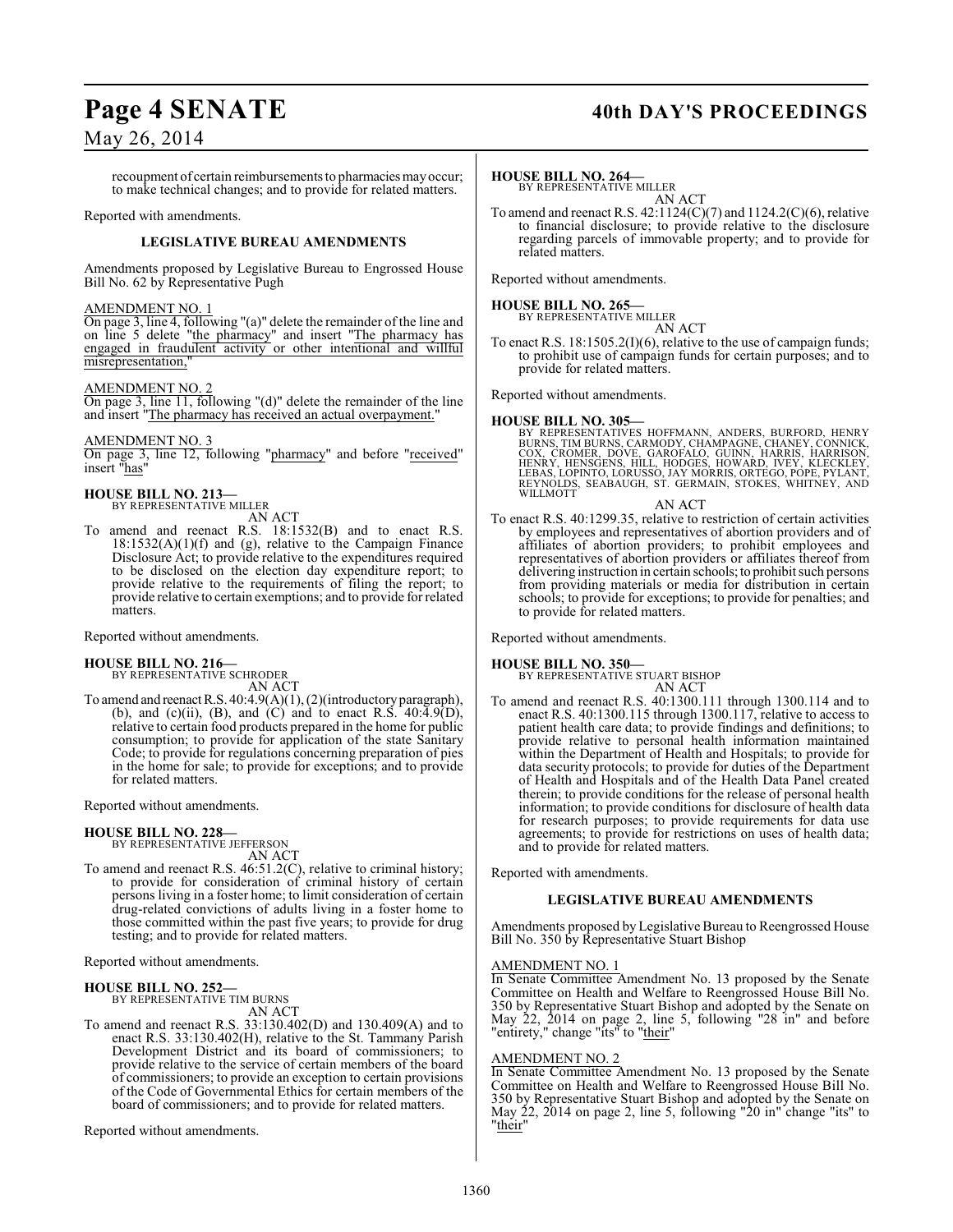## **40th DAY'S PROCEEDINGS Page 5 SENATE**

**HOUSE BILL NO. 401—** BY REPRESENTATIVE BARRAS

AN ACT

To amend and reenact Subparagraph (e) of Paragraph 9 of Article XIV, Section 15.1 of the Louisiana Constitution of 1921, made statutory by Article X, Section 18 of the Louisiana Constitution of 1974, R.S. 4:169(A)(1), R.S. 6:664(B)(1), R.S. 9:4822(M)(1), R.S. 11:243(B)(1), (C), (D), and (E), 449(A)(introductory paragraph) and  $(B)$ , 450 $(B)$ , 1302.2 $(A)(1)$  and  $(2)($ introductory paragraph), 1422(C)(1), 1821(B), and 2096(A), (B), and (C)(introductory paragraph), R.S. 13:5077(A), R.S. 14:35, 38, 38.1, 40, 46, 51, 53, 54.2, 55, 56.1, 57, 58, 60, 62.2, 70, 73, 76, 77, 87.1, 87.2, 87.4, 88, 91.12, 91.21, 96, 97, 99, 100.1, 101, 107.2(A), 111, 112, 113, 114, 115, 118.1, 119.1(A), 124, 125, 126.1, 126.2, 129.2, 131, 139, 201, 203, 204, 205, 206, 208, 209, 210, 213, 222(A), (B), and (C), 226(B) and (C), 311, 312, 313.1, 314, 315, 318, 319, 320, 321, 322, 329.1, 329.3, 329.4, 351, 354, 355, 356, 357, and 401, R.S. 21:203(6), R.S. 22:691.4(F)(1)(a), R.S. 23:1203.1(H), (I), and (N), R.S. 36:651(CC), R.S. 37:961(1) and (3), 1033(F), and 2156(C)(2), R.S. 38:2212(D)(2), R.S. 39:1798.6(A)(2)(b), R.S. 40:4(A)(3)(b), 47(B), 531(A)(3), 537(B), 1563.1(B), and 2161(Section heading), R.S. 42:19.1(A)(1), R.S. 44:4(4)(b), (c), and (d) and (14), R.S. 46:2(A) and (B), 446.6(Section heading), 448(A) and (E), 460.51(9), 2351(A)(6) through (9), and 2402(4), R.S. 49:222(B)(1)(d), (2)(b), and (3)(c), 953(F)(3)(h), 954(A) and (B)(2), 954.1(D), 966(A), 1101(C), and 1304(B)(1), R.S. 56:424(F)(2), 633(C), and 1703(C)(2)(a) through (d), Code of Civil Procedure Article 1702(C), and Code of Criminal Procedure Articles 410(C) and 725.1(B), relative to the provisions ofthe Louisiana Constitution of 1921 made statutory by Article X, Section 18 of the Louisiana Constitution of 1974, the Louisiana Revised Statutes of 1950, the Code of Civil Procedure, and the Code of Criminal Procedure; to provide for various technical corrections, including correcting legal citations, correcting names of agencies, department offices, and other entities, designating undesignated statutory provisions, removing references to provisions that have been repealed, correcting punctuation, correcting typographical errors, making conforming changes, and clarifying language; to direct the Louisiana State Law Institute to make certain technical changes in the Louisiana Revised Statutes of 1950; and to provide for related matters.

Reported with amendments.

## **LEGISLATIVE BUREAU AMENDMENTS**

Amendments proposed by Legislative Bureau to Reengrossed House Bill No. 401 by Representative Barras

AMENDMENT NO. 1 On page 1, line 12, delete "R.S. 21:203(6),"

AMENDMENT NO. 2 On page 41, delete lines 8 through 16

AMENDMENT NO. 3 On page 41, line 17, change "Section 9." to "Section 8."

AMENDMENT NO. 4 On page 41, line 28, change "Section 10." to "Section 9."

AMENDMENT NO. 5 On page 42, line 25, change "Section 11." to "Section 10."

AMENDMENT NO. 6 On page 43, line 4, change "Section 12." to "Section 11."

AMENDMENT NO. 7 On page 44, line 4, change "Section 13." to "Section 12."

# May 26, 2014

AMENDMENT NO. 8

On page 44, line 24, change "Section 14." to "Section 13."

AMENDMENT NO. 9 On page 45, line 21, change "Section 15." to "Section 14."

AMENDMENT NO. 10 On page 48, line 1, change "Section 16." to "Section 15."

AMENDMENT NO. 11 On page 48, line 15, change "Section 17." to "Section 16."

AMENDMENT NO. 12 On page 49, line 15, change "Section 18." to "Section 17."

AMENDMENT NO. 13 On page 52, line 4, change "Section 19." to "Section 18."

AMENDMENT NO. 14 On page 56, line 24, change "Section 20." to "Section 19."

AMENDMENT NO. 15 On page 58, line 13, change "Section 21." to "Section 20."

AMENDMENT NO. 16 On page 59, line 5, change "Section 22." to "Section 21."

AMENDMENT NO. 17 On page 60, line 3, change "Section 23." to "Section 22."

AMENDMENT NO. 18 On page 60, line 6, change "Section 24." to "Section 23."

**HOUSE BILL NO. 439—** BY REPRESENTATIVE GREENE

AN ACT To amend and reenact R.S. 24:523 and to enact R.S. 24:524, relative to misappropriation of public funds or assets; to require certain notifications by agency heads; to provide for recovery of misappropriated funds and for restitution of related costs; to provide relative to the expungement of records of persons convicted of misappropriation and theft; and to provide for related matters.

Reported with amendments.

## **LEGISLATIVE BUREAU AMENDMENTS**

Amendments proposed by Legislative Bureau to Reengrossed House Bill No. 439 by Representative Greene

## AMENDMENT NO. 1

In Senate Committee Amendment No. 3 proposed by the Senate Committee on Senate and Governmental Affairs to Reengrossed House Bill No. 439 by Representative Greene and adopted by the Senate on May 22, 2014 on page 1, line 31, following "report," and before "internal" change "and" to "an"

**HOUSE BILL NO. 464—** BY REPRESENTATIVES BROADWATER AND PUGH AN ACT

To enact R.S. 46:311 through 318, relative to the Supplemental Nutrition Assistance Program; to create and provide for a pilot initiative for training and education to serve certain nutrition assistance recipients; to provide for duties of participants in the pilot initiative and of the Department of Children and Family Services; to provide for redesignation of laws; and to provide for related matters.

Reported without amendments.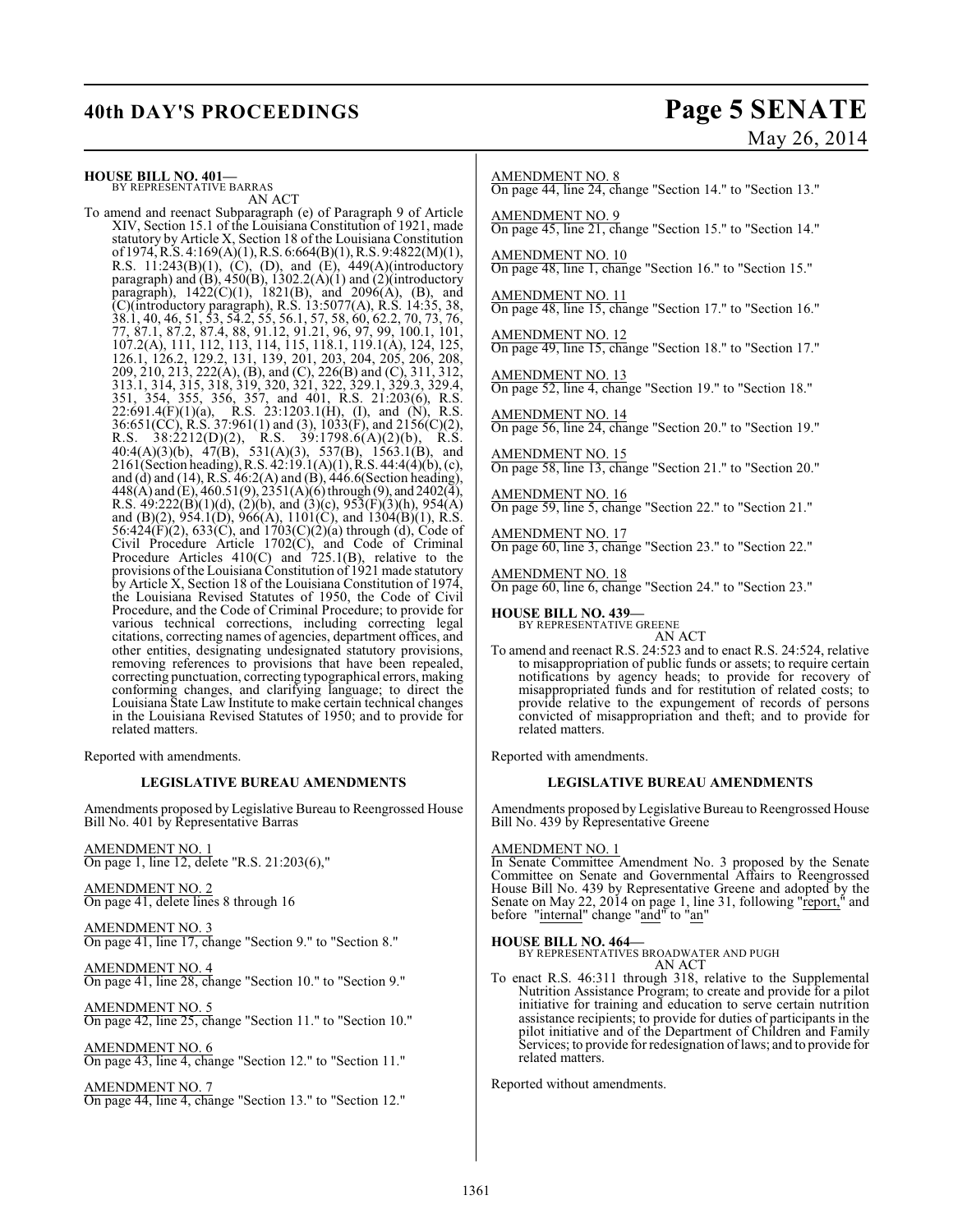## Page 6 SENATE 40th DAY'S PROCEEDINGS

May 26, 2014

#### **HOUSE BILL NO. 668—** BY REPRESENTATIVE SIMON

AN ACT

To enact R.S. 40:1300.324, relative to in-home care services; to provide for requirements of the Department of Health and Hospitals relative to health service program administration; to provide for in-home care service programs; to provide a definition for electronic visit verification system; to provide a conditional requirement for implementing such a system; to provide findings relative to quality of care and cost savings; to provide for a definition; to provide for promulgation of rules; and to provide for related matters.

Reported without amendments.

## **HOUSE BILL NO. 1151—**

BY REPRESENTATIVE PONTI

AN ACT To amend and reenact R.S. 13:1952(4), relative to the City Court of Baton Rouge; to provide for the election of judges to the City Court of Baton Rouge; to remove provisions relative to use of election sections to elect judges of the court; and to provide for related matters.

Reported without amendments.

## **HOUSE BILL NO. 1176—** BY REPRESENTATIVE BROADWATER

AN ACT

To amend and reenact R.S. 46:114.4(C), 231, and 237 and to enact R.S. 46:231.3 and 231.14, relative to aid to needy families; to provide for duties and functions of the Department of Children and Family Services in administering cash assistance provided through the Temporary Assistance for Needy Families program; to provide for restrictions on uses of Family Independence Temporary Assistance Program benefits and Kinship Care Subsidy Program benefits; to restrict uses of electronic benefits transfer cards; to establish certain restrictions and prohibitions on retailers and other businesses participating in the electronic benefits transfer system; to provide for penalties; to provide for appeals; to provide relative to the Fraud Detection Fund; to provide for definitions; to authorize promulgation of rules; and to provide for related matters.

Reported with amendments.

## **LEGISLATIVE BUREAU AMENDMENTS**

Amendments proposed by Legislative Bureau to Reengrossed House Bill No. 1176 by Representative Broadwater

## AMENDMENT NO. 1

In Senate Committee Amendment No. 3 proposed by the Senate Committee on Health and Welfare to Reengrossed House Bill No. 1176 by Representative Broadwater and adopted by the Senate on May 22, 2014 on page 1, line 6, change "including zoos and aquariums" to ", including zoos and aquariums"

## AMENDMENT NO. 2

In Senate Committee Amendment No. 11 proposed by the Senate Committee on Health and Welfare to Reengrossed House Bill No. 1176 by Representative Broadwater and adopted by the Senate on May 22, 2014 on page 1, line 23, change "including zoos and aquariums" to ", including zoos and aquariums"

AMENDMENT NO. 3

On page 2, line 7, following "D" change "hereof" to "of this Section"

AMENDMENT NO. 4

On page 4, line 18, following "within" insert "the"

## AMENDMENT NO. 5

On page 5, line 4, change "(PRWORA) Act" to "Act (PRWORA)"

## **HOUSE BILL NO. 1181—**

BY REPRESENTATIVES SHADOIN AND DIXON AN ACT

To amend and reenact Code of Civil Procedure Article 4843(H), relative to courts of limited jurisdiction; to provide for the jurisdictional amount in dispute in certain city courts; to provide for the jurisdictional amount in dispute in the city courts of Alexandria, Pineville, Slidell, and Ruston; and to provide for related matters.

Reported without amendments.

## **HOUSE BILL NO. 1211—**

BY REPRESENTATIVE TIM BURNS AN ACT

To amend and reenact R.S. 18:532.1(E), relative to elections; to provide relative to the deadline for submitting information relative to a precinct change or annexation; to provide for the information that must be submitted; to prohibit precinct changes and the implementation of an annexation during a specified time period; to provide for the effectiveness of a precinct change or annexation for purposes of elections; and to provide for related matters.

Reported without amendments.

## **HOUSE BILL NO. 1262— (Substitute for House Bill No. 727**

by Representative Ivey)<br>BY REPRESENTATIVES IVEY, ADAMS, BARROW, BURFORD, HENRY<br>BURNS, CHANEY, COX, GRÈENE, HARRIS, HARRISON, HAVARD,<br>HENSGENS, HILL, HODGES, HOFFMANN, HOLLIS, HOWARD,<br>KATRINA JACKSON, KLECKLEY, LEBAS, LORUS

- AN ACT
- To amend and reenact R.S. 40:1299.35.6(B)(5) and to enact R.S. 40:1299.35.5.2, 1299.35.8(A)(6) and (7), and 1299.35.10(A)(27) and (28), relative to consent to abortion; to require provision of certain materials to women prior to abortion and to provide for the content of such materials; to provide for requirements of the Department of Health and Hospitalsrelative to development and publication of printed and Internet-based materials concerning abortion; to provide for duties of physicians who perform abortions; to provide for items to be retained in the medical record of each pregnant woman upon whom an abortion is performed or induced; to provide for the content of reports to the Department of Health and Hospitals by physicians concerning abortions performed or induced; to provide for a task force on informational materials to be delivered to women prior to abortion; and to provide for related matters.

Reported without amendments.

#### **HOUSE BILL NO. 1270— (Substitute for House Bill No. 775 by Representative Simon)** BY REPRESENTATIVE SIMON

AN ACT

To amend and reenact R.S. 40:4.9(A)(1), (2)(introductory paragraph), (b), (c)(introductory paragraph), (ii), and (iv), (B), and (C) and to enact R.S. 40:4.9(D) and (E), relative to certain foods prepared in the home for sale; to provide for application of the state Sanitary Code; to provide for regulations concerning preparation of low-risk foods in the home for public consumption; to provide a definition of low-risk foods; to provide special conditions for preparation and sale of certain baked goods; and to provide for related matters.

Reported without amendments.

## **HOUSE BILL NO. 1274— (Substitute for House Bill No. 348 by Representative Badon)**

BY REPRESENTATIVES BADON, ANDERS, BURFORD, HAVARD, HENSGENS, HOFFMANN, KATRINA JACKSON, LEBAS, JAY MORRIS, POPE, SIMON, STOKES, PATRICK WILLIAMS, AND WILLMOTT AN ACT

To amend and reenact R.S. 40:1299.58.10(E) and 1299.64.6(D), relative to life-sustaining procedures; to require interpretations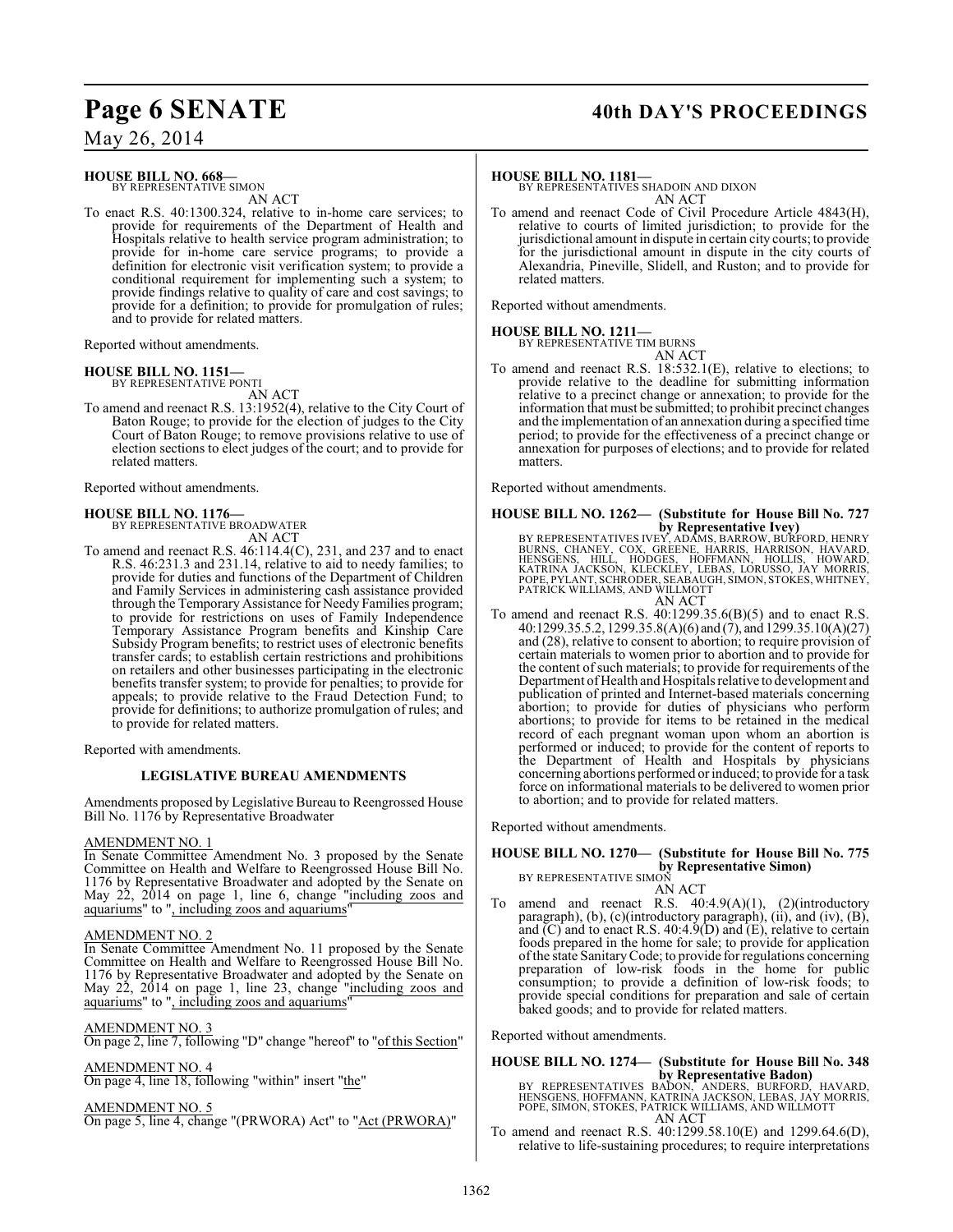## **40th DAY'S PROCEEDINGS Page 7 SENATE**

# May 26, 2014

of the provisions of law regarding declarations concerning lifesustaining procedures be made to preserve the life of an unborn child; to require interpretations of the provisions of law regarding physician orders for scope of treatment be made to preserve the life of an unborn child; to provide for an effective date; and to provide for related matters.

Reported without amendments.

## **HOUSE BILL NO. 1280— (Substitute for House Bill No. 903 by Representative Simon)**

BY REPRESENTATIVES SIMON, CONNICK, DOVE, GISCLAIR, ORTEGO, POPE, STOKES, AND PATRICK WILLIAMS AN ACT

To amend and reenact R.S. 37:1262(B)(2) and to enact R.S. 37:1271(B)(3) through (5) and Part LXXV of Chapter 5 of Title 40 of the Louisiana Revised Statutes of 1950, to be comprised of R.S. 40:1300.381 through 1300.384, relative to telehealth services; to provide for definitions; to provide for the delivery of healthcare services through telemedicine; to authorize state agencies and licensing boards and commissions to promulgate rules governing healthcare services provided by telehealth; and to provide for related matters.

Reported with amendments.

## **LEGISLATIVE BUREAU AMENDMENTS**

Amendments proposed by Legislative Bureau to Reengrossed House Bill No. 1280 by Representative Simon

AMENDMENT NO. 1 On page 1, line 2, change "R.S. 37:1262(B)(2)" to "R.S. 37:1271(B)(2)"

> Respectfully submitted, LEE "JODY" AMEDEE Vice Chairman

## **Adoption of Legislative Bureau Report**

On motion of Senator Amedee, the Legislative Bureau amendments were adopted and the Bills and Joint Resolutions were read by title and passed to a third reading.

## **Introduction of Senate Resolutions**

Senator Ward asked for and obtained a suspension of the rules to read Senate Resolutions a first and second time.

#### **SENATE RESOLUTION NO. 159—** BY SENATOR CROWE

A RESOLUTION

To create and provide for the Lower Pearl River Basin Ecosystem Study Commission to study the conditions, needs, issues, and funding relative to the protection and preservation of the Lower Pearl River Basin and to recommend any action or legislation that the commission deems necessary or appropriate.

The resolution was read by title and placed on the Calendar for a second reading.

#### **SENATE RESOLUTION NO. 160—** BY SENATOR BROOME

A RESOLUTION

To urge and request the Louisiana Credit Union League to work on viable loan and product alternatives for consumers who do not qualify for traditional bank loans and services.

The resolution was read by title and placed on the Calendar for a second reading.

## **SENATE RESOLUTION NO. 161—**

BY SENATOR BROOME A RESOLUTION

To urge and request public entities to have contractors in certain public contracts verify that its pay practices conform with the Louisiana Equal Pay for Women Act.

The resolution was read by title and placed on the Calendar for a second reading.

## **SENATE RESOLUTION NO. 162—**

BY SENATOR BROOME A RESOLUTION

To urge and request the Louisiana Department of Health and Hospitals and the division of administration to report to the Senate and House committees on health and welfare why the operation of the Mental Health Emergency Room Extension (MHERE) previously in operation from 2010 through 2013 at the Earl K. Long Medical Center was not continued upon privatization of that hospital, and how such services will be resumed in the community of Baton Rouge.

The resolution was read by title and placed on the Calendar for a second reading.

#### **SENATE RESOLUTION NO. 163—** BY SENATOR WARD

A RESOLUTION

To express the sincere condolences of the Senate of the Legislature of Louisiana upon the death of Corey Eugene Gueho.

On motion of Senator Ward the resolution was read by title and adopted.

## **SENATE RESOLUTION NO. 164—** BY SENATOR THOMPSON

A RESOLUTION

To commend and congratulate the Ouachita Parish High School Lady Lions girls softball team on an unprecedented season winning the Class 5A state softball championship title, the first in the school's history.

The resolution was read by title and placed on the Calendar for a second reading.

#### **SENATE RESOLUTION NO. 165—** BY SENATOR THOMPSON

A RESOLUTION

To commend and congratulate the lifters and coaches of the Delhi Charter School boys powerlifting team on winning the 2014 Louisiana High School Athletic Association (LHSAA) Division V (1A) State Powerlifting Championship.

The resolution was read by title and placed on the Calendar for a second reading.

## **Introduction of Senate Concurrent Resolutions**

### **SENATE CONCURRENT RESOLUTION NO. 166—** BY SENATOR JOHNS

A CONCURRENT RESOLUTION

To urge and request the Department of Health and Hospitals to facilitate the processing and payment of Medicaid claims.

The resolution was read by title and placed on the Calendar for a second reading.

#### **SENATE CONCURRENT RESOLUTION NO. 167—** BY SENATOR ALARIO

A CONCURRENT RESOLUTION

To commend and congratulate R. Michael Lyons, general counsel of Louisiana Mid-Continent Oil and Gas Association, in recognition of thirty-six years of outstanding service to Louisiana's oil and gas industry.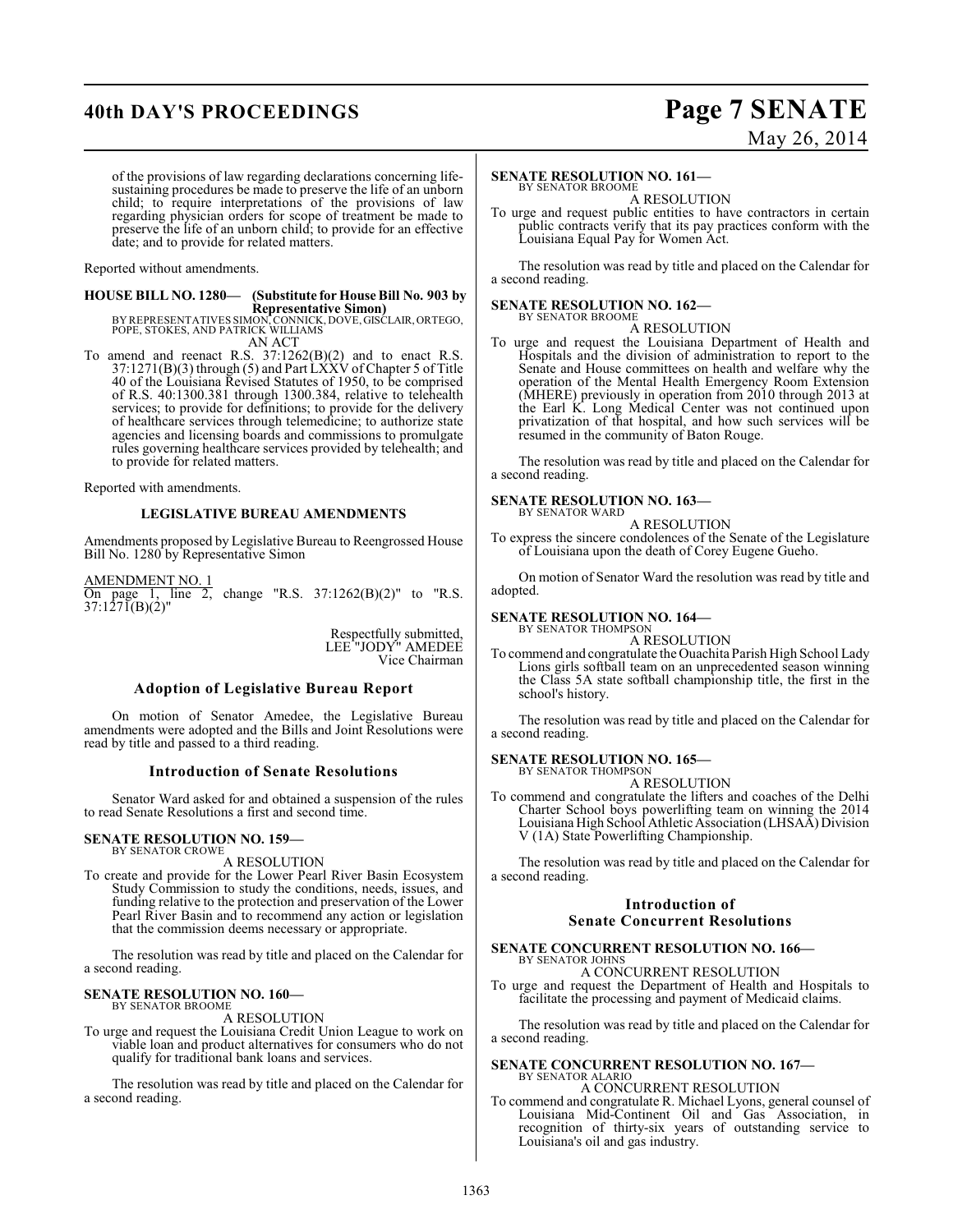## May 26, 2014

The resolution was read by title and placed on the Calendar for a second reading.

#### **SENATE CONCURRENT RESOLUTION NO. 168—** BY SENATOR GUILLORY

## A CONCURRENT RESOLUTION

To commend Chris Shivers on his accomplishments as a professional bull riding champion and upon his retirement from competition.

The resolution was read by title and placed on the Calendar for a second reading.

## **SENATE CONCURRENT RESOLUTION NO. 169—**

BY SENATOR CORTEZ A CONCURRENT RESOLUTION

To commend the St. Thomas More High School baseball team upon winning the Class 4A state championship of the Louisiana High School Athletic Association.

The resolution was read by title and placed on the Calendar for a second reading.

## **Senate Resolutions on Second Reading**

#### **SENATE RESOLUTION NO. 156—** BY SENATOR JOHNS

A RESOLUTION To commend the St. Louis Girls Track and Field team upon winning the 2014 Class 3A outdoor track and field championship.

## **Floor Amendments**

Senator Johns proposed the following amendments.

## **SENATE FLOOR AMENDMENTS**

Amendments proposed by Senator Johns to Original Senate Resolution No. 156 by Senator Johns

## AMENDMENT NO. 1

On page 2, line 9, between "that" and "the" insert "the Senate of"

On motion of Senator Johns, the amendments were adopted.

On motion of Senator Johns the amended resolution was read by title and adopted.

#### **SENATE RESOLUTION NO. 157—** BY SENATOR BROOME

A RESOLUTION

To express the sincere condolences of the Senate of the Legislature of Louisiana upon the deaths of hundreds of miners who died as a result of a coal mine explosion in Soma, Turkey.

On motion of Senator Broome the resolution was read by title and adopted.

#### **SENATE RESOLUTION NO. 158—** BY SENATOR CORTEZ

A RESOLUTION

To urge and request the Louisiana State Racing Commission to study aspects of the horse racing industry and make recommendations to enhance the quality of horse racing and encourage the industry to prosper in Louisiana.

On motion of Senator Cortez the resolution wasread by title and adopted.

## Page 8 SENATE 40th DAY'S PROCEEDINGS

## **Senate Concurrent Resolutions on Second Reading**

#### **SENATE CONCURRENT RESOLUTION NO. 165—** BY SENATOR GUILLORY

A CONCURRENT RESOLUTION To commend Ben Mouton of St. Thomas More High School upon his selection as a representative of the state of Louisiana at the Hugh O'Brian World Leadership Congress in Chicago, Illinois.

The concurrent resolution was read by title. Senator Guillory moved to adopt the Senate Concurrent Resolution.

## **ROLL CALL**

The roll was called with the following result:

YEAS

Mr. President Donahue Murray<br>Adley Dorsev-Colomb Nevers Adley Dorsey-Colomb Nevers Appel Guillory Peterson Broome Heitmeier<br>Brown Johns Buffington Kostelka Smith,<br>
Chabert Long Tarver Chabert Long<br>Claitor Mills Cortez Morrell Ward

Total - 36

Erdey Peaco<br>Gallot Perry Amedee Gallot Perry Johns Smith, G.<br>Kostelka Smith, J. Claitor Mills Walsworth

NAYS

ABSENT

Morrish

Total - 0

LaFleur Martiny Thompson Total - 3

The Chair declared the Senate adopted the Senate Concurrent Resolution and ordered it sent to the House.

## **Message from the House**

## **ASKING CONCURRENCE IN HOUSE BILLS AND JOINT RESOLUTIONS**

May 22, 2014

To the Honorable President and Members of the Senate:

I am directed to inform your honorable body that the House of Representatives has finally passed and asks your concurrence in the following House Bills and Joint Resolutions:

HB No. 128

Respectfully submitted, ALFRED W. SPEER Clerk of the House of Representatives

## **House Bills and Joint Resolutions**

Senator Kostelka asked for and obtained a suspension of the rules to read House Bills and Joint Resolutions a first and second time by title and refer them to committee.

**HOUSE BILL NO. 128—**<br>BY REPRESENTATIVES HAVARD, BARROW, BERTHELOT, COX,<br>GAINES, GEYMANN, GISCLAIR, HARRIS, HARRISON, HAZEL, HENRY,<br>JAMES, JIM MORRIS, POPE, PRICE, REYNOLDS, RICHARD, ST. GERMAIN, TALBOT, AND WILLMOTT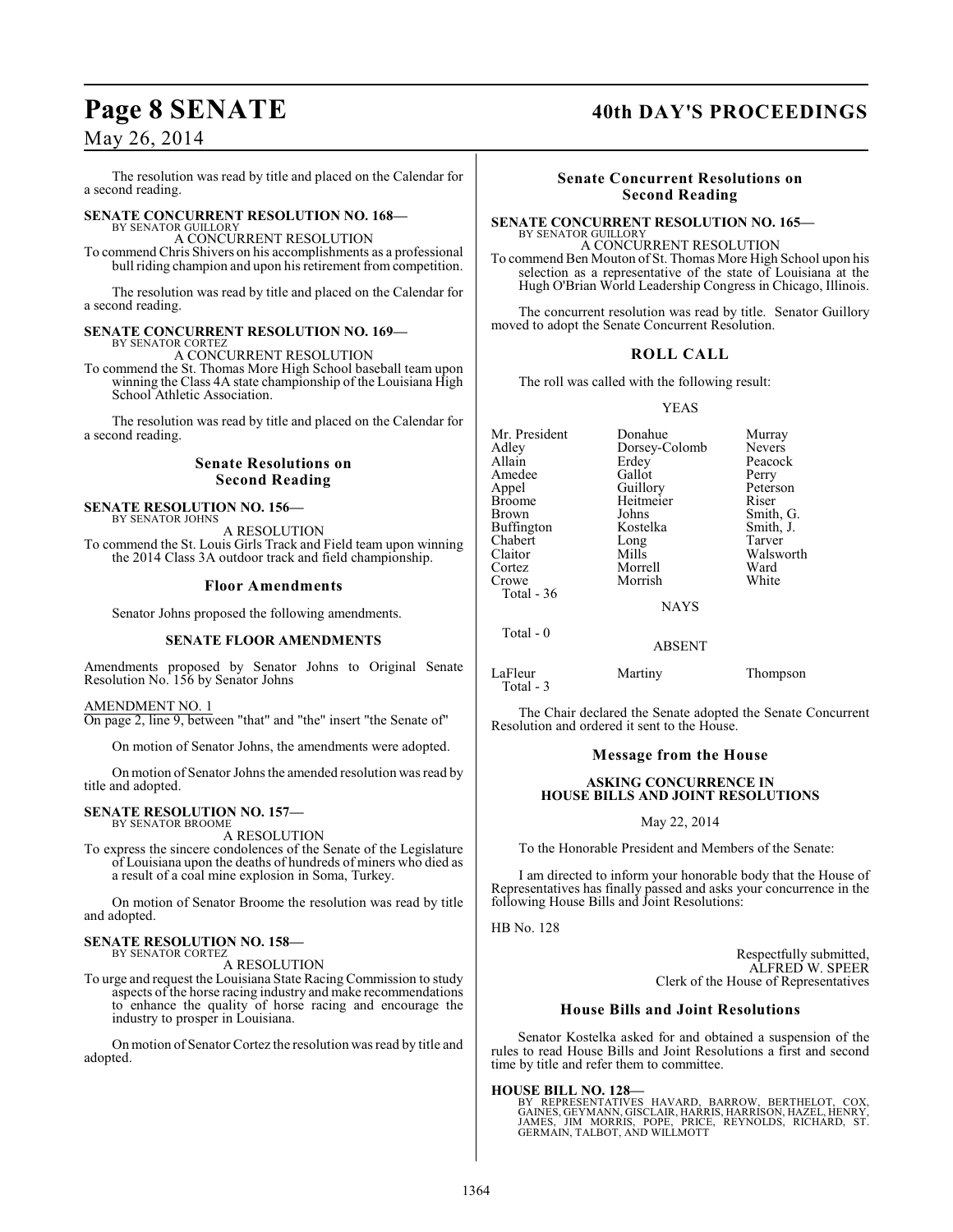## **40th DAY'S PROCEEDINGS Page 9 SENATE**

## AN ACT

To amend and reenact R.S. 44:4.1(B)(34) and to enact Chapter 6 of Title 49 of the Louisiana Revised Statutes of 1950, to be comprised of R.S. 49:351 through 357, relative to privatization contracts; to create and provide for the Privatization Review Act; to provide for certain requirements and procedures for certain privatization contracts; to provide for duties of executive branch agencies and agency heads relative to privatization contracts; to provide for the duties of the legislative auditor relative to certain privatization contracts; to provide procedures for legislative review and approval of privatization contracts; to provide for definitions; to provide for certain prohibitions; to provide for the voidability of privatization contracts; to provide relative to the records related to privatization contracts; and to provide for related matters.

The bill was read by title and referred by the President to the Committee on Finance.

## **Message from the House**

## **ASKING CONCURRENCE IN HOUSE CONCURRENT RESOLUTIONS**

## May 22, 2014

To the Honorable President and Members of the Senate:

I am directed to inform your honorable body that the House of Representatives has finally passed and asks your concurrence in the following House Concurrent Resolutions:

HCR No. 192 HCR No. 194

Respectfully submitted, ALFRED W. SPEER Clerk of the House of Representatives

## **House Concurrent Resolutions on First Reading**

## **HOUSE CONCURRENT RESOLUTION NO. 192—** BY REPRESENTATIVE ST. GERMAIN A CONCURRENT RESOLUTION

To urge and request the Department of Transportation and Development to begin a study of the feasibility and assess the advisability of the construction of an additional Mississippi River bridge to provide a solution to traffic problems and enhance development.

The resolution was read by title and placed on the Calendar for a second reading.

# **HOUSE CONCURRENT RESOLUTION NO. 194—** BY REPRESENTATIVE BROADWATER A CONCURRENT RESOLUTION

To express the sincere and heartfelt condolences of the legislature upon the death of Frank M. Edwards, Jr., of Amite and to recognize his distinguished career as an attorney, sheriff, and public servant to his community and to the state of Louisiana.

The resolution was read by title and placed on the Calendar for a second reading.

## **House Concurrent Resolutions on Second Reading**

## **HOUSE CONCURRENT RESOLUTION NO. 191—**

BY REPRESENTATIVE ARNOLD A CONCURRENT RESOLUTION To commend Daniel J. Loar upon hisretirement as executive director of the Louisiana Conference of Catholic Bishops.

# May 26, 2014

The resolution was read by title. Senator Heitmeier moved to concur in the House Concurrent Resolution.

## **ROLL CALL**

The roll was called with the following result:

## YEAS

| Mr. President<br>Adley<br>Allain<br>Amedee<br>Appel<br>Broome<br>Brown<br>Buffington<br>Chabert<br>Claitor<br>Cortez<br>Crowe<br>Donahue<br>Total - 37 | Dorsey-Colomb<br>Erdey<br>Gallot<br>Guillory<br>Heitmeier<br>Johns<br>Kostelka<br>Long<br>Mills<br>Morrell<br>Morrish<br>Murray<br><b>Nevers</b> | Peacock<br>Perry<br>Peterson<br>Riser<br>Smith, G.<br>Smith, J.<br>Tarver<br>Thompson<br>Walsworth<br>Ward<br>White |
|--------------------------------------------------------------------------------------------------------------------------------------------------------|--------------------------------------------------------------------------------------------------------------------------------------------------|---------------------------------------------------------------------------------------------------------------------|
|                                                                                                                                                        | <b>NAYS</b>                                                                                                                                      |                                                                                                                     |
|                                                                                                                                                        |                                                                                                                                                  |                                                                                                                     |

Total - 0

LaFleur Martiny Total - 2

The Chair declared the Senate concurred in the House Concurrent Resolution and ordered it returned to the House.

ABSENT

## **Reports of Committees**

The following reports of committees were received and read:

## **REPORT OF COMMITTEE ON**

## **EDUCATION**

Senator Conrad Appel, Chairman on behalf of the Committee on Education, submitted the following report:

## May 22, 2014

To the President and Members of the Senate:

I am directed by your Committee on Education to submit the following report:

## **HOUSE CONCURRENT RESOLUTION NO. 21—**

BY REPRESENTATIVE DIXON A CONCURRENT RESOLUTION

To urge and request the Board of Regents, in consultation with the Board of Supervisors of Louisiana State University and Agricultural and Mechanical College, the Board of Supervisors for the University of Louisiana System, the Board of Supervisors of Southern University and Agricultural and Mechanical College, and the Board of Supervisors of Community and Technical Colleges, to study the feasibility of implementing a college tuition program that would allow students to pay tuition after leaving college and to submit a written report of findings and conclusions, including any recommendations for legislation relative to the issue, to the House Committee on Education and the Senate Committee on Education not later than sixty days prior to the beginning of the 2015 Regular Session of the Legislature of Louisiana.

Reported favorably.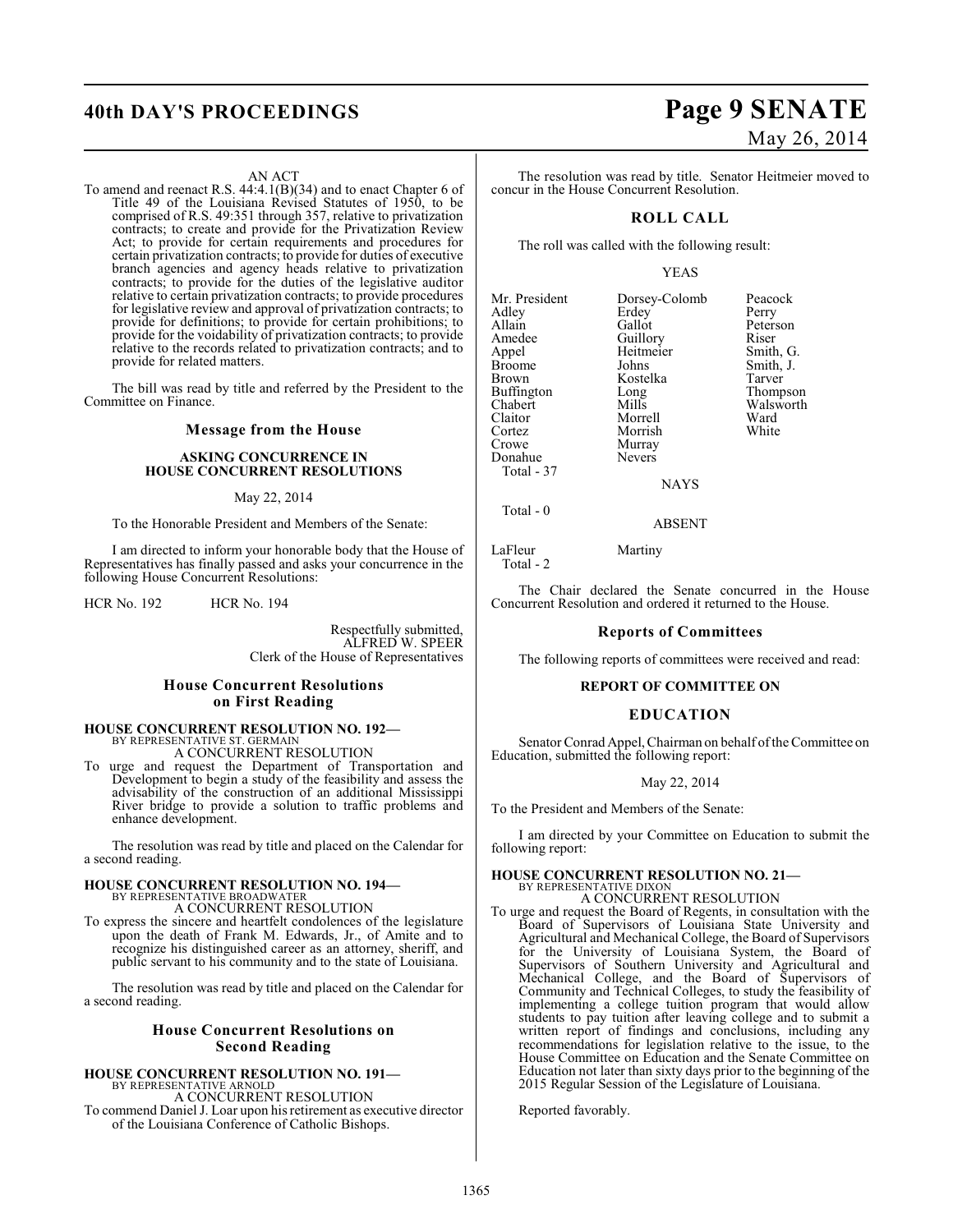## Page 10 SENATE 40th DAY'S PROCEEDINGS

## May 26, 2014

## **HOUSE BILL NO. 733—**

BY REPRESENTATIVES KATRINA JACKSON, WESLEY BISHOP,<br>BROADWATER, HENRY BURNS, CARMODY, CARTER, IVEY,<br>JEFFERSON,PRICE,REYNOLDS,RICHARD,ANDSMITH AN ACT

To enact R.S.  $17:81(X)$  and  $3996(B)(34)$ , relative to instruction in public schools regarding sexual abuse and assault awareness and prevention; to require and provide guidelines for such instruction; to provide relative to rules and regulations; and to provide for related matters.

Reported with amendments.

### **HOUSE BILL NO. 953—**

BY REPRESENTATIVES LEGER, BADON, BROADWATER, BURRELL,<br>CARMODY, DIXON, HARRISON, HUNTER, JEFFERSON, PIERRE,<br>REYNOLDS, SMITH, ST. GERMAIN, AND WOODRUFF

## AN ACT

To amend and reenact R.S.  $17:24.4(A)(4)$  and  $(F)(1)$  and to enact R.S. 17:24.4(F)(2), relative to statewide content standards and assessments for required subjects; to provide relative to the definition and establishment of such standards; to provide for the collection and sharing of student assessment results and information by the State Board of Elementary and Secondary Education; to provide for the use of such results and information for specified purposes including for purposes of distributing school and district letter grades; to provide for the promulgation of rules by the State Board of Elementary and Secondary Education relative to measuring student growth; to require the State Board of Elementary and Secondary Education to establish an academic support plan and determine interventions for certain failing public schools; and to provide for related matters.

Reported with amendments.

#### **HOUSE BILL NO. 968—** BY REPRESENTATIVE LEGER

AN ACT

To amend and reenact R.S. 17:221.4(A) and to enact R.S. 17:221.6, relative to the dropout prevention and recovery program; to provide with respect to the requirements for such a program; to provide with respect to a development of an individual graduation plan for each eligible student enrolled in such a program; to provide for funding through the minimum foundation program formula; to provide for definitions; and to provide for related matters.

Reported with amendments.

## **HOUSE BILL NO. 988—**

BY REPRESENTATIVE SCHRODER

AN ACT To amend and reenact R.S. 17:24.4(E), relative to education standards and curriculum; to authorize public school governing authorities to develop and implement curriculum, content, and methodology for required subjects instead of implementing curriculum, content, and methodology recommended by the

Reported favorably.

HOUSE BILL NO. 1015—<br>BY REPRESENTATIVE SCHRODER AND SENATOR CLAITOR AND<br>REPRESENTATIVES CHRODER AND SENATOR CLAITOR ARMES,<br>ARNOLD, BADON, BARRAS, BARROW, BERTHELOT, BILLIOT,<br>STUART BISHOP, BROADWATER, BROWN, BURFORD, HENRY

state Department of Education or the State Board of Elementary and Secondary Education; and to provide for related matters.

## AN ACT

To amend and reenact R.S. 17:24.4(H), 183.2(B)(1) and (C), 183.3(B)(3) and (D)(1)(introductory paragraph), (a), and (b)(i) and (ii), and  $2925(A)(2)$  and to enact R.S. 17:24.4(K) and  $183.3(\hat{D})(1)(b)(iii)(dd)$  and (E), relative to students with exceptionalities; to provide for a student's Individualized Education Program team to determine promotion to the next grade under certain circumstances as it relates to the student's achievement level on required state assessments; to provide for certain actions to be taken by the Individualized Education Program team under certain circumstances; to provide for participation by a student's Individualized Education Program team relative to requirements for Individual Graduation Plans and graduation; to provide relative to criteria for pursuing a career major curriculum; to provide for the issuance of a high school diploma; to provide for rules of the State Board of Elementary and Secondary Education; to provide for the calculation ofschool performance scores with respect to certain students with exceptionalities; to require the state Department of Education to track the performance of students with exceptionalities and to develop and implement a monitoring and corrective action system for school systems with high rates of students with exceptionalities performing below expected levels; and to provide for related matters.

Reported with amendments.

### **HOUSE BILL NO. 1068—**

BY REPRESENTATIVE SMITH AN ACT

To enact Chapter 42 of Title 46 of the Louisiana Revised Statutes of 1950, to be comprised ofR.S. 46:2551 through 2553, relative to sex education programs; to provide for legislative findings; to require certain agencies to meet and review state programs aimed at reducing teen pregnancy and preventing the spread of sexually transmitted diseases; to require the agencies to review available programs aimed at reducing teen pregnancy and preventing the spread of sexually transmitted diseases; to require a written report to the legislature; and to provide for related matters.

Reported favorably.

# **HOUSE BILL NO. 1076— (Substitute for House Bill No. 946 by Representative Schroder)**<br>BY REPRESENTATIVES SCHRODER, ADAMS, ANDERS, ARMES,<br>ARNOLD, BADON, BARRAS, BARROW, BERTHELOT, BURFORD,<br>CARMODY, CHAMPAGNE, COX, CROMER, GAROFALO, GISCLAIR,<br>HARRIS, HAVARD, HENRY, HENSGENS, HODG

AN ACT To enact R.S. 17:3913 and 3996(B)(34), relative to student information; to limit the type of information to be collected on students; to prohibit the collection of certain information; to prohibit the sharing of student information; to provide exceptions; to provide for access by parents and specified others to certain student information stored in public school computer systems; to provide for student identification numbers; to provide definitions; to provide criminal penalties; and to provide

Reported with amendments.

**HOUSE BILL NO. 1115—**

for related matters.

BY REPRESENTATIVE THOMPSON

AN ACT

To amend and reenact R.S. 17:274.1(A) and (B)(1) and 3048.1(A)(1)(f)(iv), relative to the Taylor Opportunity Program for Students; to provide relative to the high school core curriculum required for initial eligibility for a program award; to authorize the State Board of Elementary and Secondary Education to designate course equivalencies for certain courses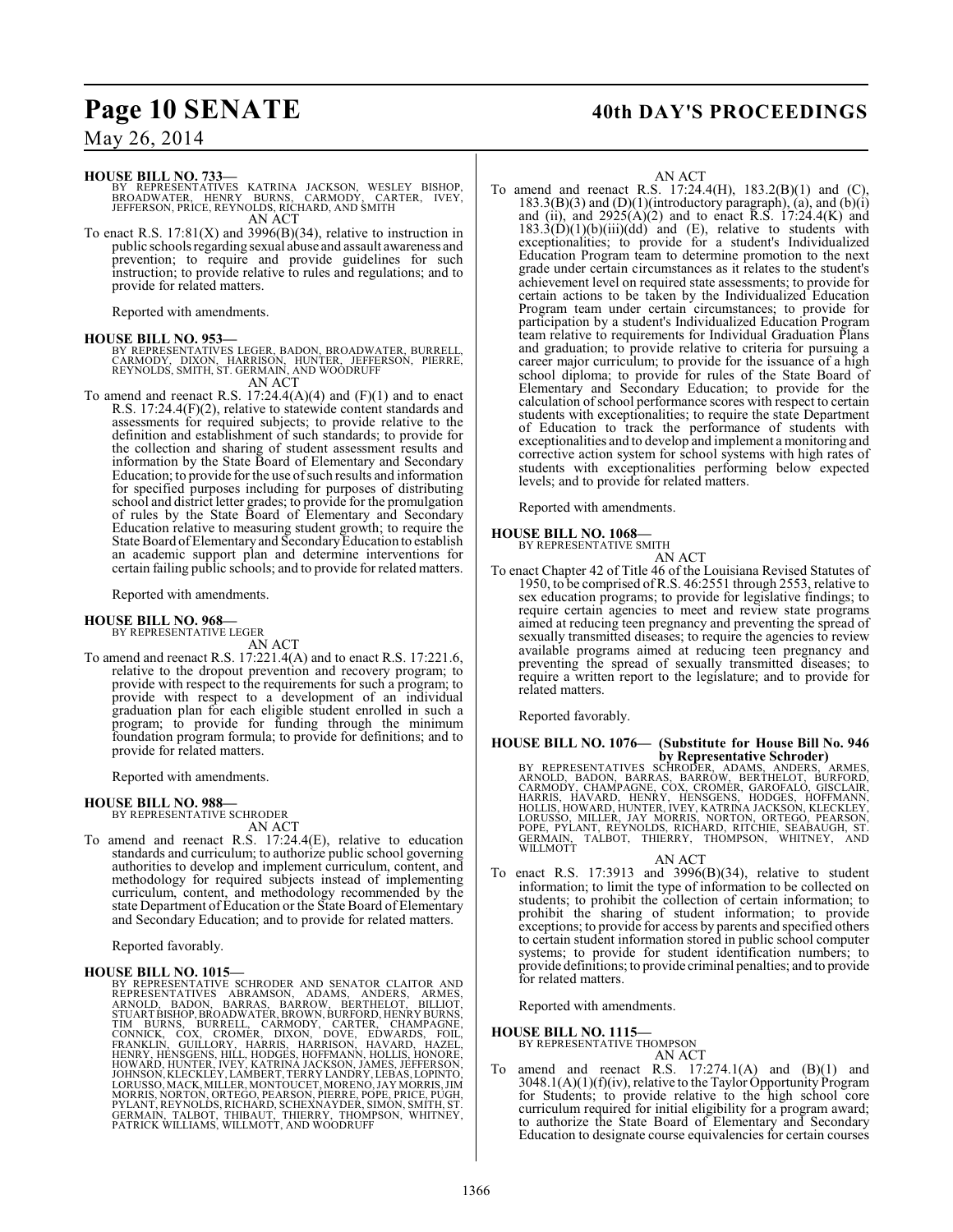## **40th DAY'S PROCEEDINGS Page 11 SENATE**

# May 26, 2014

required for high school graduation for purposes of alignment with such core curriculum; and to provide for related matters.

Reported with amendments.

#### **HOUSE BILL NO. 1129—** BY REPRESENTATIVE THIERRY

AN ACT To amend and reenact R.S. 17:3885, relative to professional development for teachers; to authorize public school governing authorities to provide certain components of professional development and assistance to certain teachers according to their years of service and other criteria; to provide relative to the compensation of certain teachers; to provide relative to definitions; and to provide for related matters.

Reported favorably.

**HOUSE BILL NO. 1199—** BY REPRESENTATIVE SCHRODER AN ACT

To amend and reenact R.S. 17:235.1(B)(introductory paragraph) and  $(4)$ (e) and (D), to enact R.S. 17:235.1(B)(4)(f) and 355, and to repeal R.S. 17:235.1(A), (C), and (F), relative to parental access to school-related information and materials; to provide relative to parental access to instructional materials in public schools; to require local school boards to adopt rules and policies to provide for such access, including provisions for reasonable fees for copies; to remove requirements for parents to attend parent orientation; to require inclusion of school board policies for parental access to instructional materials as a part of parent orientation; and to provide for related matters.

Reported favorably.

## **HOUSE BILL NO. 1277— (Substitute for House Bill No. 987 by Representative Thompson)**

BY REPRESENTATIVES THOMPSON AND GAINES AN ACT

To amend and reenact R.S. 17:441, 442(C), 443, and  $444(B)(4)(c)(iii)$ , relative to teachers; to provide relative to tenure; to provide relative to removal of a teacher, disciplinary action against a teacher, and right to review and hearing procedures; to provide for disciplinary hearing officers; to provide for definitions; and to provide for related matters.

Reported favorably.

#### **HOUSE BILL NO. 1283— (Substitute for House Bill No. 560 by Representative Ivey)** BY REPRESENTATIVE IVEY

AN ACT

To enact R.S. 17:3913, relative to the transfer of personal student information by local education agencies and the state Department of Education; to require that information regarding such transfers be made available on the Internet; to provide for deadlines; and to provide for related matters.

Reported favorably.

Respectfully submitted, CONRAD APPEL Chairman

## **REPORT OF COMMITTEE ON**

## **FINANCE**

Senator Jack Donahue, Chairman on behalf of the Committee on Finance, submitted the following report:

## May 23, 2014

To the President and Members of the Senate:

I am directed by your Committee on Finance to submit the following report:

**HOUSE BILL NO. 799—** BY REPRESENTATIVE STUART BISHOP

AN ACT To amend and reenact R.S. 42:262, relative to legal representation of state entities; to prohibit the state entities from retaining any special attorney or counsel on a contingency fee basis in the absence of express statutory authority; to provide that attorney fees recovered by the state belong to the state; to provide for record-keeping and hourly rates of a special attorney or counsel representing the state; to require certain entities to obtain approval prior to employment of any special attorney or counsel; to provide for certain requirements relative to the contract, application and resolution; to provide for exceptions; to provide for a preference in hiring certain attorneys; to provide transparency relative to approval and ratification of a contract by the attorney general and governor; to provide for prospective application; and to provide for related matters.

Reported with amendments.

Respectfully submitted, JACK DONAHUE Chairman

## **REPORT OF COMMITTEE ON**

## **LABOR AND INDUSTRIAL RELATIONS**

Senator A. G. Crowe, Chairman on behalf of the Committee on Labor and Industrial Relations, submitted the following report:

May 22, 2014

To the President and Members of the Senate:

I am directed by your Committee on Labor and Industrial Relations to submit the following report:

### **HOUSE BILL NO. 1069—**

BY REPRESENTATIVES BROADWATER AND HENRY AN ACT

To amend and reenact R.S. 23:1021(13)(e) through (g) and to enact R.S. 23:1021(13)(h) and (14), relative to workers' compensation; to provide with respect to average weekly wage; to provide for the calculation of average weekly wage for any professional athlete contracted as an employee who earns a variable wage under a written employment contract dependent on specific activity, job description, job status, or temporal consideration under certain circumstances; to provide for definitions; and to provide for related matters.

Reported with amendments.

Respectfully submitted, A. G. CROWE Chairman

## **REPORT OF COMMITTEE ON**

## **LOCAL AND MUNICIPAL AFFAIRS**

Senator Yvonne Dorsey-Colomb, Chairman on behalf of the Committee on Local and Municipal Affairs, submitted the following report:

## May 22, 2014

To the President and Members of the Senate:

I am directed by your Committee on Local and Municipal Affairs to submit the following report: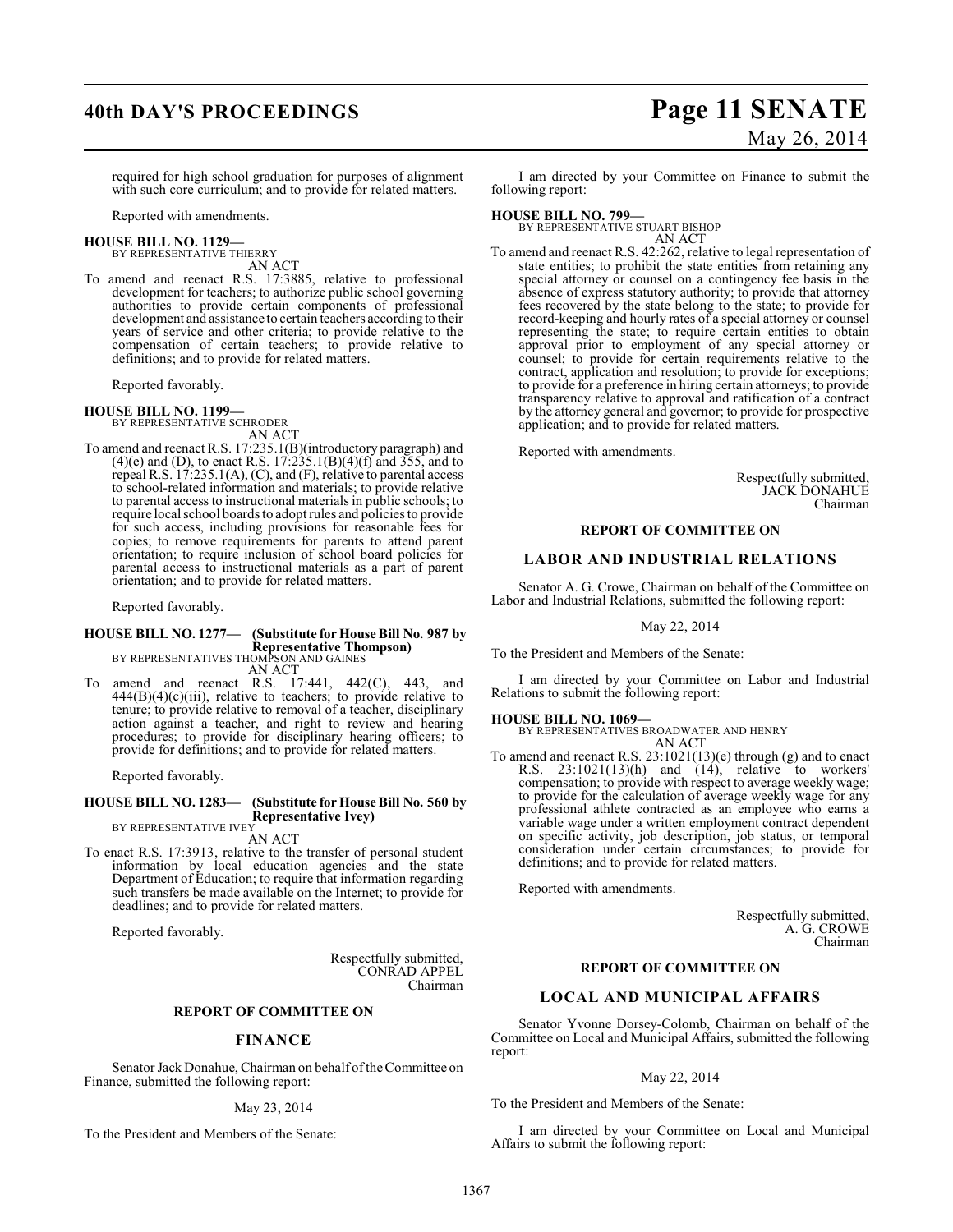## Page 12 SENATE 40th DAY'S PROCEEDINGS

May 26, 2014

## **HOUSE BILL NO. 94—**

BY REPRESENTATIVE LEGER AN ACT

To amend and reenact R.S. 11:3384(A), (B), and (D) and 3386, relative to new members of the Firefighters' Pension and Relief Fund in the city of New Orleans; to provide relative to membership in the system for such members; to provide relative to retirement eligibility and benefits for such members; to provide relative to beneficiaries and survivors of certain such members; to provide for an effective date; and to provide for related matters.

Reported with amendments.

## **HOUSE BILL NO. 489—**

BY REPRESENTATIVE WESLEY BISHOP A JOINT RESOLUTION

Proposing to amend Article VII, Section 14(B) of the Constitution of Louisiana, to authorize the governing authority of the city of New Orleans to donate or sell at a fixed price certain property; to provide for submission of the proposed amendment to the electors; and to provide for related matters.

Reported favorably.

**HOUSE BILL NO. 1001—** BY REPRESENTATIVE WESLEY BISHOP AN ACT

To enact Chapter 13-A of Title 33 of the Louisiana Revised Statutes of 1950, to be comprised of R.S. 33:4720.11, relative to the city of New Orleans; to require the city to sell certain property in the Lower Ninth Ward for a specified price under certain circumstances; to provide for conditions and limitations; to require rules and regulations; to provide for the duration of the requirement; and to provide for related matters.

Reported with amendments.

Respectfully submitted, YVONNE DORSEY-COLOMB Chairman

## **REPORT OF COMMITTEE ON**

## **NATURAL RESOURCES**

Senator Gerald Long, Chairman on behalf of the Committee on Natural Resources, submitted the following report:

May 22, 2014

To the President and Members of the Senate:

I am directed by your Committee on Natural Resources to submit the following report:

#### **HOUSE CONCURRENT RESOLUTION NO. 143—** BY REPRESENTATIVES STOKES, BILLIOT, AND LEOPOLD A CONCURRENT RESOLUTION

To urge and request the commissioner of conservation and the secretary of the Department of Natural Resources to conduct a comprehensive assessment and evaluation of pipelines inadequately covered and no longer buried as originally designed or permitted and to make recommendations for any necessary statutory, rule, regulation, or policy change.

Reported favorably.

#### **HOUSE BILL NO. 1081—** BY REPRESENTATIVE STUART BISHOP AN ACT

To authorize and provide for the transfer of certain state property; to authorize the transfer of certain state property in Lafayette; to provide for the property description; to provide for reservation

of mineral rights; to provide terms and conditions; to provide an effective date; and to provide for related matters.

Reported with amendments.

## **HOUSE BILL NO. 1284— (Substitute for House Bill No. 312**

by Representative Thompson)<br>BARROW, BERTHELOT, BILLIOT, BROADWATER, ARMOLD, BARROW, BERTHELOT, BILLIOT, BROADWATER, HENRY BURNS,<br>BURRELL, CARMODY, CARTER, CROMER, DIXON, DOVE, EDWARDS,<br>FOIL, GAROFALO, GUINN, HARRIS, HARRIS SCHEXNAYDER, SCHRODER, SEABAUGH, ST. GERMAIN, TALBOT, AND WHITNEY

AN ACT To amend and reenact R.S. 56:116(D), relative to deer hunting; to provide for a special deer hunting season for honorably discharged veterans who are Louisiana residents; and to provide for related matters.

Reported with amendments.

Respectfully submitted, GERALD LONG Chairman

## **REPORT OF COMMITTEE ON**

## **REVENUE AND FISCAL AFFAIRS**

Senator Neil Riser, Chairman on behalf of the Committee on Revenue and Fiscal Affairs, submitted the following report:

May 25, 2014

To the President and Members of the Senate:

I am directed by your Committee on Revenue and Fiscal Affairs to submit the following report:

**HOUSE BILL NO. 2—** BY REPRESENTATIVE ROBIDEAUX AN ACT

To provide with respect to the capital outlay budget and the capital outlay program for state government, state institutions, and other public entities; to provide for the designation of projects and improvements; to provide for the financing thereof making appropriations from certain sources; and to provide for related matters.

Reported with amendments.

**HOUSE BILL NO. 3—**

BY REPRESENTATIVE ROBIDEAUX AN ACT

To enact the Omnibus Bond Authorization Act of 2014, relative to the implementation of a five-year capital improvement program; to provide for the repeal of certain prior bond authorizations; to provide for new bond authorizations; to provide for authorization and sale of such bonds by the State Bond Commission; and to provide for related matters.

Reported favorably.

## **HOUSE BILL NO. 575—** BY REPRESENTATIVE ARNOLD

AN ACT

To amend and reenact R.S. 13:5951(I)(4), relative to the Orleans Parish Juvenile Services Financing District; to provide with respect to taxes levied for the district and the duration of such levy; and to provide for related matters.

Reported favorably.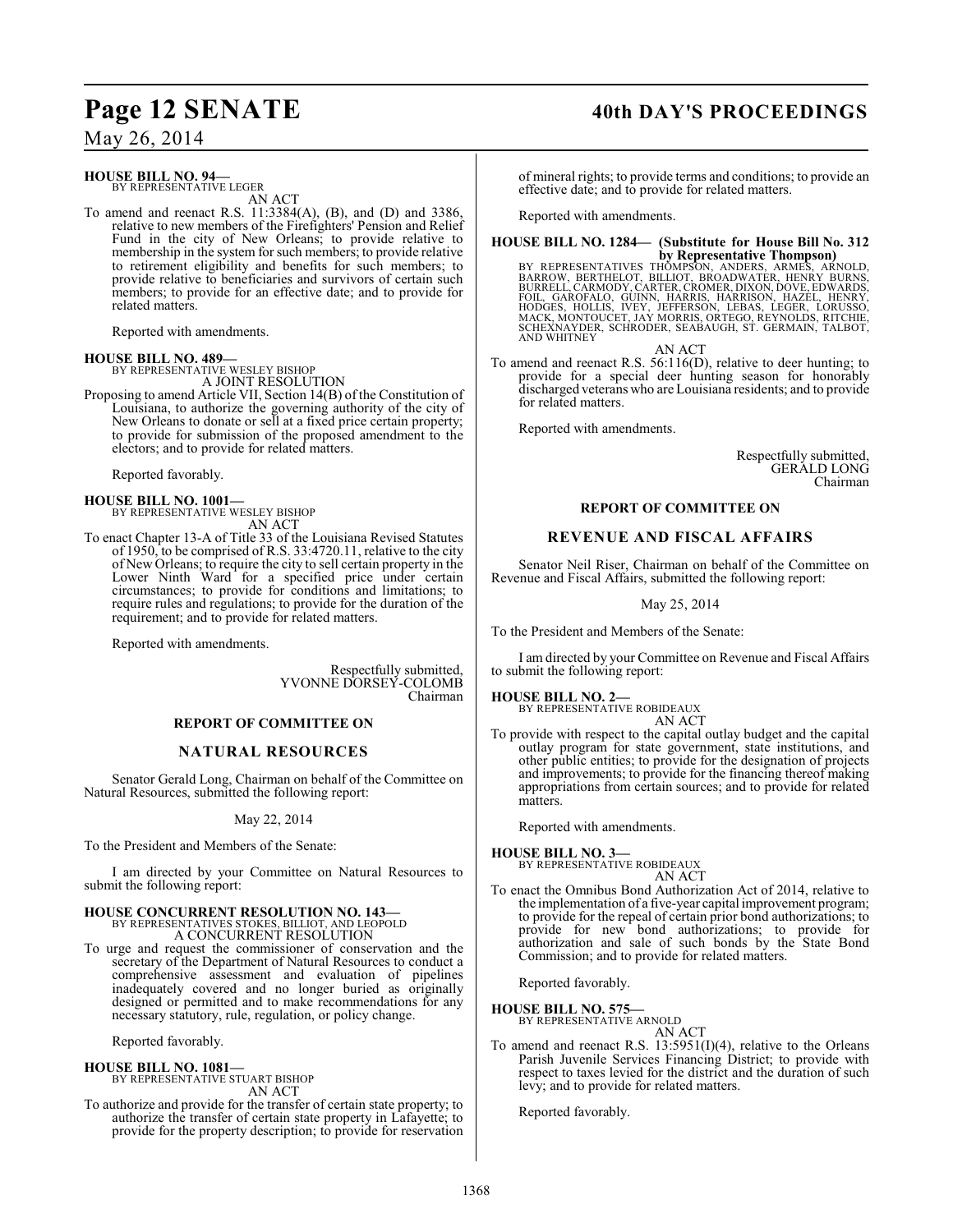## **HOUSE BILL NO. 712—**

BY REPRESENTATIVE GREENE AN ACT

To enact R.S. 47:1624.1, relative to refunds; to provide with respect to the refund of overpayment of severance taxes; to prohibit certain taxpayers from earning interest on refunds; to provide for certain limitations; to provide for effectiveness; and to provide for related matters.

Reported with amendments.

## **HOUSE BILL NO. 872—**<br>BY REPRESENTATIVE IVEY

AN ACT

To amend and reenact R.S.  $32:862(G)(4)$ ,  $863(A)(1)$  and  $(3)(a)$ , and  $(B)(2)(b)$ , 863.1(I)(3), 864, and 865(A) and  $(B)(1)$  and to enact R.S. 32:868, relative to increasing the penalties for operating a motor vehicle without the required motor vehicle liability security; to require increased penalties for failing to provide required proof of compliance; to require suspension, revocation or cancellation of driver's license and registration for violations; to remove limits on the maximum amount of penalties and reinstatement fees that are assessed; to increase the administrative reinstatement fee; to dedicate revenue from the increased penalties to fund a real-time database for automobile liability insurance; and to provide for related matters.

Reported with amendments.

#### **HOUSE BILL NO. 912—** BY REPRESENTATIVE BARROW

AN ACT

To amend and reenact Act No. 818 of the 2012 Regular Session of the Legislature, relative to the payment of refunds by the Department of Revenue for overpayments of tax; to provide with respect to the activation of debit cards; to provide for effectiveness; and to provide for related matters.

Reported favorably.

### **HOUSE BILL NO. 1019—**

BY REPRESENTATIVE GAROFALO

AN ACT

To enact Subpart B-31 of Part IV of Chapter 1 of Title 33 of the Louisiana Revised Statutes of 1950, to be comprised of R.S. 33:130.591.1 through 130.591.9, to create the St. Bernard Parish Economic Development Commission; to provide relative to the territorial jurisdiction, purposes, and powers and duties of the commission; to provide relative to commission funding, including the authority to levy ad valorem taxes; and to provide for related matters.

Reported with amendments.

## **HOUSE BILL NO. 1082—**

BY REPRESENTATIVE STUART BISHOP AN ACT

To enact R.S.  $56:10(B)(1)(g)$  and  $302.1(C)(1)(c)$ , relative to saltwater fishing licenses; to increase the fee for saltwater fishing licenses; to dedicate the funds derived from the increased cost to saltwater fish research and conservation; to create the Saltwater Fish Research andConservation Fund; and to provide for related matters.

Reported favorably.

#### **HOUSE BILL NO. 1252—** BY REPRESENTATIVE FOIL

AN ACT

To amend and reenact R.S.  $32:412(A)(1)$ ,  $(2)$ ,  $(3)$ ,  $(4)(a)$  and (b)(introductory paragraph), (5), (6), (7)(a) and (b)(introductory paragraph),  $(B)(1)$ ,  $(2)$ ,  $(5)$ ,  $(7)(a)(i)$  and  $(ii)(introductory)$ paragraph), (b)(i) and (ii)(introductory paragraph), (c)(i) and (ii)(introductory paragraph), (d)(i) and (ii)(introductory paragraph), (e)(i)(aa), (bb)(introductory paragraph), (cc), (dd), and (ee), and (ii)(aa), (cc),(dd) and (ee) and (C),  $32:412.1$ 

## **40th DAY'S PROCEEDINGS Page 13 SENATE** May 26, 2014

(A)(introductory paragraph), (B), (C), and (D), and 32:429(A), to enact R.S.  $32:412.\overline{1}(E)$ , and to repeal R.S.  $32:412.1(A)(1)$ , relative to the duration of driver's licenses; to provide that driver's licenses be renewed every six years; and to provide for related matters.

Reported with amendments.

Respectfully submitted, NEIL RISER Chairman

## **House Bills and Joint Resolutions on Second Reading Just Reported by Committees**

Senator Riser asked for and obtained a suspension of the rules to take up House Bills and Joint Resolutions just reported by Committees.

## **HOUSE BILL NO. 2—** BY REPRESENTATIVE ROBIDEAUX

AN ACT

To provide with respect to the capital outlay budget and the capital outlay program for state government, state institutions, and other public entities; to provide for the designation of projects and improvements; to provide for the financing thereof making appropriations from certain sources; and to provide for related matters.

Reported with amendments by the Committee on Revenue and Fiscal Affairs.

### **SENATE COMMITTEE AMENDMENTS**

Amendments proposed by Senate Committee on Revenue and Fiscal Affairs to Re-Reengrossed House Bill No. 2 by Representative Robideaux

AMENDMENT NO. 1

On page 8, delete lines 13 through 15, and insert the following:

| "Priority 2 | \$ 20,786,600 |  |
|-------------|---------------|--|
| Priority 5  | \$36,000,000  |  |
| Total       | \$58,786,600" |  |

## AMENDMENT NO. 2

On page 9, delete lines 6 and 7, and insert the following:

| "Priority 1 | \$106,760,000 |
|-------------|---------------|
| Priority 2  | \$30,000,000  |
| Priority 5  | 5.000.000"    |

### AMENDMENT NO. 3

On page 13, delete lines 49 through 54, and insert the following:

"(Orleans); and Act 27 of 2006 for"

### AMENDMENT NO. 4

On page 13, delete lines 57 through 60, and insert the following:

"Local Match) (Orleans);"

AMENDMENT NO. 5 On page 14, delete lines 1 and 2

## AMENDMENT NO. 6

On page 14, delete line 32, and insert the following:

"(Orleans) \$ 18,302,530"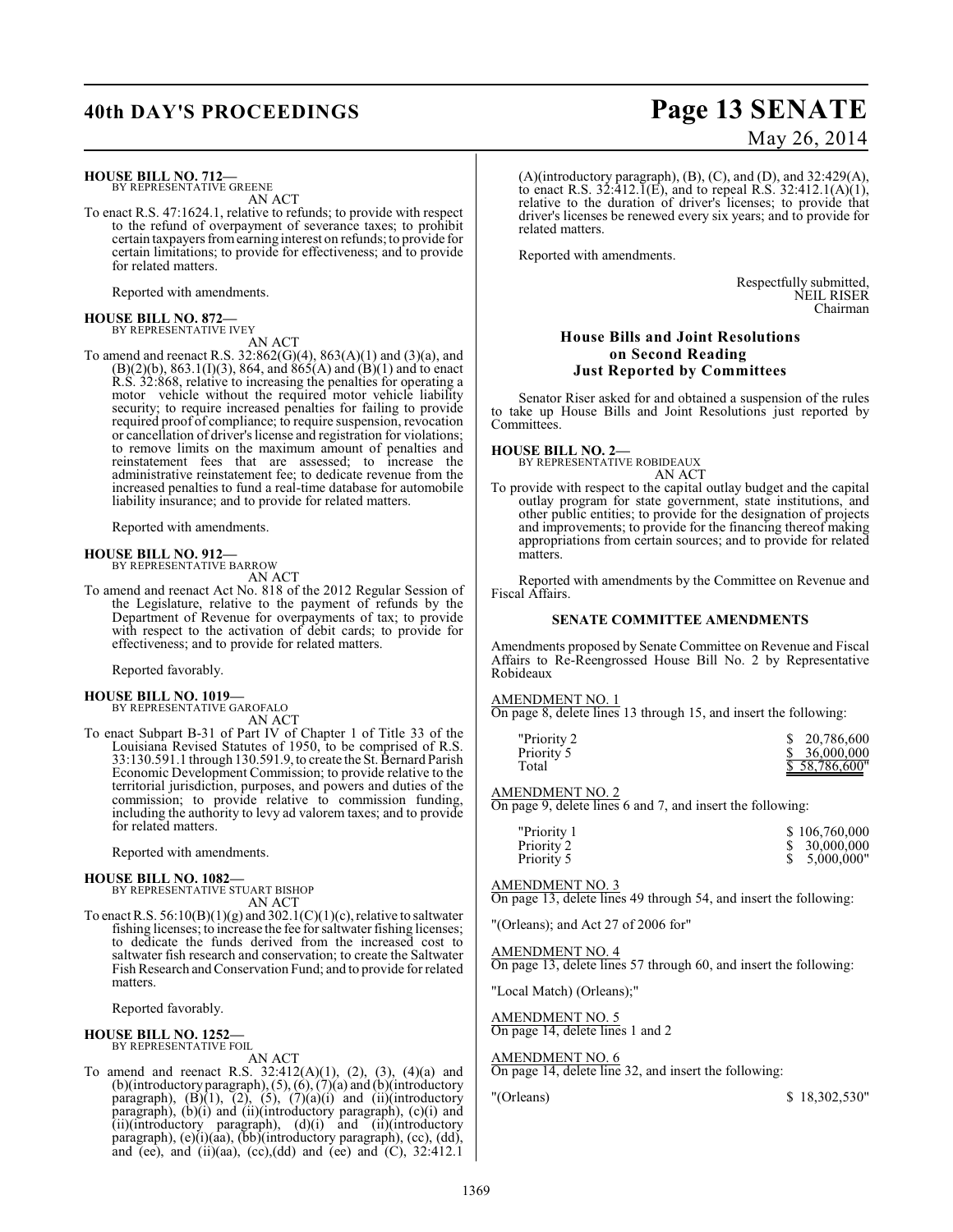## **Page 14 SENATE 40th DAY'S PROCEEDINGS**

May 26, 2014

| <b>AMENDMENT NO. 7</b><br>On page 15, delete line 15, and insert the following:                                                                                                                                                                                                                                                                                                                     | AMENDMENT NO. 14<br>On page 18, delete line 20, and insert the following:                                                                                                                                                            |
|-----------------------------------------------------------------------------------------------------------------------------------------------------------------------------------------------------------------------------------------------------------------------------------------------------------------------------------------------------------------------------------------------------|--------------------------------------------------------------------------------------------------------------------------------------------------------------------------------------------------------------------------------------|
| "Total<br>\$160,991,774"                                                                                                                                                                                                                                                                                                                                                                            | 1,595,000"<br>"Priority 1<br>\$                                                                                                                                                                                                      |
| <b>AMENDMENT NO. 8</b><br>On page 15, delete lines 44 through 47, and insert the following:                                                                                                                                                                                                                                                                                                         | <b>AMENDMENT NO. 15</b><br>On page 18, delete line 56, and insert the following:                                                                                                                                                     |
| 32,135,000<br>"Priority 1<br>10,000,000<br>Priority <sub>2</sub><br>Priority 5<br>79,575,000<br>\$121,710,000"<br>Total                                                                                                                                                                                                                                                                             | "Total<br><u>7,236,250</u> "<br><b>AMENDMENT NO. 16</b><br>On page 20, between lines 7 and 8, insert the following:                                                                                                                  |
| <b>AMENDMENT NO. 9</b><br>On page 17, between lines 11 and 12, insert the following:                                                                                                                                                                                                                                                                                                                | "() Improvements to the Superdome<br>(Orleans)<br>Payable from General Obligation Bonds<br>6,000,000"<br>Priority 5                                                                                                                  |
| "() Land Acquisition for Mitigation<br>(Richland)<br>Payable from General Obligation Bonds<br>Priority 2<br>6,000,000"                                                                                                                                                                                                                                                                              | <b>AMENDMENT NO. 17</b><br>On page 22, delete lines 15 through 17, and insert the following:                                                                                                                                         |
| AMENDMENT NO. 10<br>On page 17, delete lines 23 and 24, and insert the following:                                                                                                                                                                                                                                                                                                                   | "Priority 1<br>27,200,000<br>Priority 2<br>10,000,000<br>Priority 5<br>10,000,000<br>Total<br>47,200,000"                                                                                                                            |
| \$ 53,000,000<br>"Priority 5<br>Payable from the balance of General Obligation Bond proceeds<br>previously allocated under the authority of Act 24 of 2013 for<br>Department of Transportation, Public Improvements, Morganza                                                                                                                                                                       | <b>AMENDMENT NO. 18</b><br>On page 22, delete lines 24 through 26, and insert the following:                                                                                                                                         |
| to Gulf of Mexico Flood Control Feasibility Study, Planning,<br>Design, Right of Way and Construction of Levees, Floodgates<br>and Other Flood Control Systems (\$100,000,000 Local Match;<br>\$25,000,000 Local In-Kind Match; \$442,000,000 Federal Match)                                                                                                                                        | 76,225,000<br>"Priority 2<br>18,395,000<br>Priority 5<br>Total<br>\$108,820,000"                                                                                                                                                     |
| (Ascension, Assumption, Iberia, Iberville, Lafourche, Pointe Coupée,<br>Št. Martin, St. Mary, Terrebonne,<br>West Baton Rouge)<br>2,945<br>76.222.945"<br>Total                                                                                                                                                                                                                                     | <b>AMENDMENT NO. 19</b><br>On page 22, delete line 31, and insert the following:<br>41,800,000<br>"Priority 1                                                                                                                        |
| <b>AMENDMENT NO. 11</b><br>On page 17, delete line 30, and insert the following:                                                                                                                                                                                                                                                                                                                    | 12,705,000<br>Priority 2<br>Total<br>54,505,000"                                                                                                                                                                                     |
| 2,595,000<br>"Priority 1<br>Payable from the balance of General Obligation Bond proceeds<br>previously allocated under the authority of Act 24 of 2013 for<br>Department of Transportation, Public Improvements, Westbank<br>Hurricane Protection Project, Planning, Construction, Right<br>of Way and Utilities (\$199,000,000 Federal Match and<br>\$52,800,000 Local Match) (Jefferson, Orleans, | <b>AMENDMENT NO. 20</b><br>On page 22, delete lines 48 through 50, and insert the following:<br>"Priority 1<br>7,740,000"<br><b>AMENDMENT NO. 21</b><br>On page 26, at the beginning of line 8, delete "(486)" and insert<br>"(471)" |
| Plaquemines)<br>957<br>Total<br>2.595.957"<br><b>AMENDMENT NO. 12</b>                                                                                                                                                                                                                                                                                                                               | AMENDMENT NO. 22<br>On page 26, delete lines 38 through 41, and insert the following:                                                                                                                                                |
| On page 17, delete lines 35 and 36, and insert the following:<br>2,000,000<br>"Priority 2<br>\$<br>Priority 5<br>2,000,000<br>6,000,000"<br>Total                                                                                                                                                                                                                                                   | "Priority 1<br>\$<br>4,350,000<br>Priority 2<br>1.000.000<br>Priority 5<br>2,800,000<br>8,150,000"<br>Total                                                                                                                          |
| <b>AMENDMENT NO. 13</b><br>On page 17, delete line $48$ , and insert the following:                                                                                                                                                                                                                                                                                                                 | <b>AMENDMENT NO. 23</b><br>On page 28, delete lines 19 through 21, and insert the following:                                                                                                                                         |
| 100,000<br>"Priority 1<br>Payable from the balance of General Obligation Bond proceeds<br>previously allocated under the authority of Act 24 of 2013 for<br>Department of Transportation, Public Improvements, Donaldsonville<br>to the Gulf of Mexico Flood Study (\$1,100,000 Local Match;                                                                                                        | "Priority 1<br>150,000<br>Priority 5<br>2,500,000<br>2,650,000"<br>Total<br><b>AMENDMENT NO. 24</b><br>On page 29, delete lines 6 through 8, and insert the following:                                                               |
| \$3,500,000 Federal Match) (Ascension, Assumption, Jefferson,<br>Lafourche, St. Charles, St. James, St. John<br>The Baptist)<br>792<br>100,792"<br>Total                                                                                                                                                                                                                                            | "Priority 1<br>14,985,000<br>Priority 5<br>12,000,000<br>26,985,000"<br>Total                                                                                                                                                        |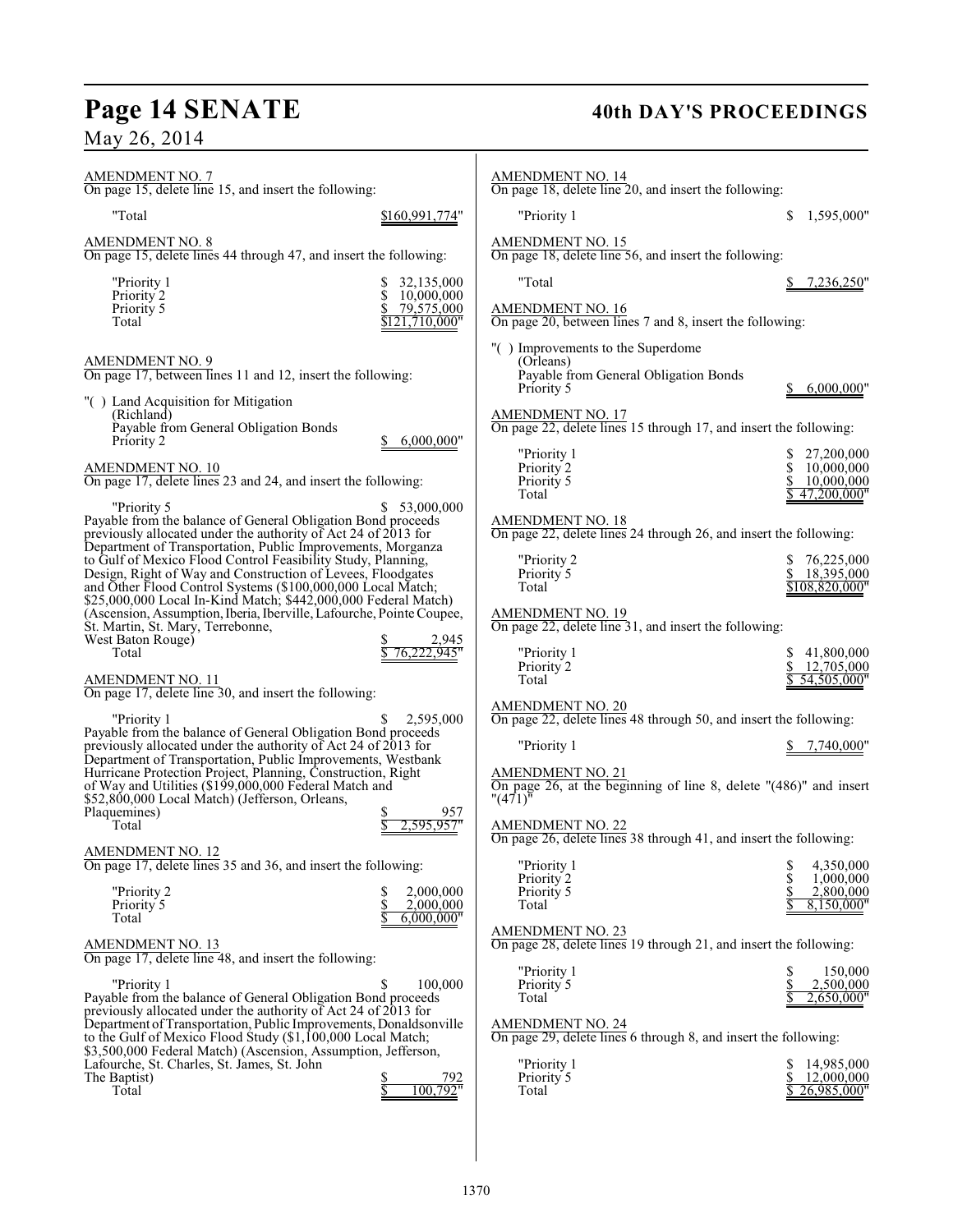## **40th DAY'S PROCEEDINGS Page 15 SENATE** May 26, 2014

| $\frac{\text{AMENDMENT NO. 25}}{\text{On page 29}}$ , delete line 28, and insert the following:                                   | <b>AMENDMENT NO. 35</b><br>On page 35, at the beginning of line 45 delete, "()" and insert<br>"(2132)"                                                          |
|-----------------------------------------------------------------------------------------------------------------------------------|-----------------------------------------------------------------------------------------------------------------------------------------------------------------|
| Hooper Road Extension and Widening,"<br>"(860)                                                                                    | <b>AMENDMENT NO. 36</b>                                                                                                                                         |
| AMENDMENT NO. 26<br>On page 29, delete lines 37 through 39, and insert the following:                                             | On page 36, delete line 1, and insert the following:                                                                                                            |
| "Priority 1<br>5,600,000<br>\$                                                                                                    | "(2131) LA70/LA22 from I-10 to the Sunshine Bridge, Planning"                                                                                                   |
| 250,000<br>Priority 2<br>Priority 5<br>2,150,000<br>Total<br>8,000,000"                                                           | <b>AMENDMENT NO. 37</b><br>On page 36, delete lines 19 and 20, and insert the following:                                                                        |
| AMENDMENT NO. 27<br>On page 31, delete lines 5 through 7, and insert the following:                                               | "Priority 5<br>500,000<br>Total<br>.000.000"                                                                                                                    |
| "Priority 1<br>6,385,000<br>Priority 5<br>5,050,000                                                                               | <b>AMENDMENT NO. 38</b><br>On page 36, delete line 25, and insert the following:                                                                                |
| 11,435,000"<br>Total                                                                                                              | 3,945,000<br>"Priority 1<br>\$<br>\$<br>Priority 5<br>6,000,000                                                                                                 |
| AMENDMENT NO. 28<br>On page 31, delete lines 17 and 18, and insert the following:                                                 | Total<br>9,945,000"                                                                                                                                             |
| 250,000<br>"Priority 2<br>S<br>Priority <sup>5</sup><br>\$<br>1,000,000                                                           | <b>AMENDMENT NO. 39</b><br>On page 36, delete lines 26 and 27, and insert the following:                                                                        |
| Total<br>3,900,000"                                                                                                               | "(2133) West Side Expressway, Planning, Design, Right of Way,<br>Utilities and Construction                                                                     |
| AMENDMENT NO. 29<br>On page 31, delete line 30, and insert the following:                                                         | (Ascension, Iberville, St. James, St. John the Baptist,<br>St. Charles, West Baton Rouge)"                                                                      |
| "Priority 1<br>\$<br>400,000<br>\$<br>Priority 2<br>600,000                                                                       | <b>AMENDMENT NO. 40</b><br>On page 36, between lines 31 and 32, and insert the following:                                                                       |
| Total<br>000.000"<br>AMENDMENT NO. 30                                                                                             | "() LA 38 and Avenue F Railroad Safety Improvements,<br>Planning and Construction                                                                               |
| On page 31, delete line 35, and insert the following:                                                                             | (Tangipahoa)<br>Payable from General Obligation Bonds                                                                                                           |
| "Priority 1<br>1,000,000<br>S<br>39,000,000<br>Priority 5                                                                         | Priority 2<br>500,000                                                                                                                                           |
| Total<br>40,000,000"<br>AMENDMENT NO. 31                                                                                          | Pending receipt and approval of a capital outlay budget request<br>pursuant to the provisions of R.S. 39:112"                                                   |
| On page 31, line 48, after "Lanes" and before "at" insert "and Rail<br>Spur"                                                      | <b>AMENDMENT NO. 41</b><br>On page 37, between lines 6 and 7, insert the following:                                                                             |
| $\frac{\text{AMENDMENT NO. 32}}{\text{On page 32, between lines 9 and 10, insert the following:}}$                                | "(700)<br>Mississippi River Deepening, Phase 3, Planning, Design,<br>Construction, Rights-of-Way, Relocations and Utilities,                                    |
| \$<br>200,000"<br>"Priority 2                                                                                                     | (Federal Match \$154,500,000)<br>(Ascension, East Baton Rouge, Jefferson, Orleans                                                                               |
| AMENDMENT NO. 33<br>On page 35, delete line 4, and insert the following:                                                          | Plaquemines, St. Bernard, St. Charles, St. James,<br>St. John the Baptist, West Baton Rouge)<br>Payable from General Obligation Bonds                           |
| "Total<br>\$708,673,771                                                                                                           | Priority 2<br>\$<br>1,500,000"                                                                                                                                  |
| Provided, however, that \$200,000 of the Priority 2 funds herein<br>appropriated for the Highway Program shall be used for the LA | <b>AMENDMENT NO. 42</b><br>On page 37, between lines 6 and 7, insert the following:                                                                             |
| Highway 92 Overlay, Preservation and Construction (Lafayette)<br>project."                                                        | "(703) Houma Navigational Canal Deepening Project, Planning<br>Design, Construction, Rights-of-Ways, Relocations<br>and Utilities (Federal Match \$191,000,000) |
| AMENDMENT NO. 34<br>On page 35, delete lines 13 through 19, and insert the following:                                             | (Terrebonne)<br>Payable from General Obligation Bonds                                                                                                           |
| "Payable from State Highway Improvement Fund<br>\$18,900,000<br>Payable from the balance of General Obligation Bond proceeds      | 1,000,000"<br>Priority 2<br><b>AMENDMENT NO. 43</b>                                                                                                             |
| previously allocated under the authority of Act 20 of 2009<br>for Department of Transportation, Administration, Junction          | On page 37, delete lines 11 through 18, and insert the following:                                                                                               |
| LA Hwy. 3127 - Gramercy Bridge West Approach (LA 3213)<br>Construction, Right of Way and Utilities                                | "Priority 1<br>12,000,000<br>Priority 5<br>\$<br>6,000,000                                                                                                      |
| (St. John The Baptist)<br>291<br>18,900,291"<br>Total                                                                             | 18,000,000"<br>Total                                                                                                                                            |
|                                                                                                                                   |                                                                                                                                                                 |
|                                                                                                                                   |                                                                                                                                                                 |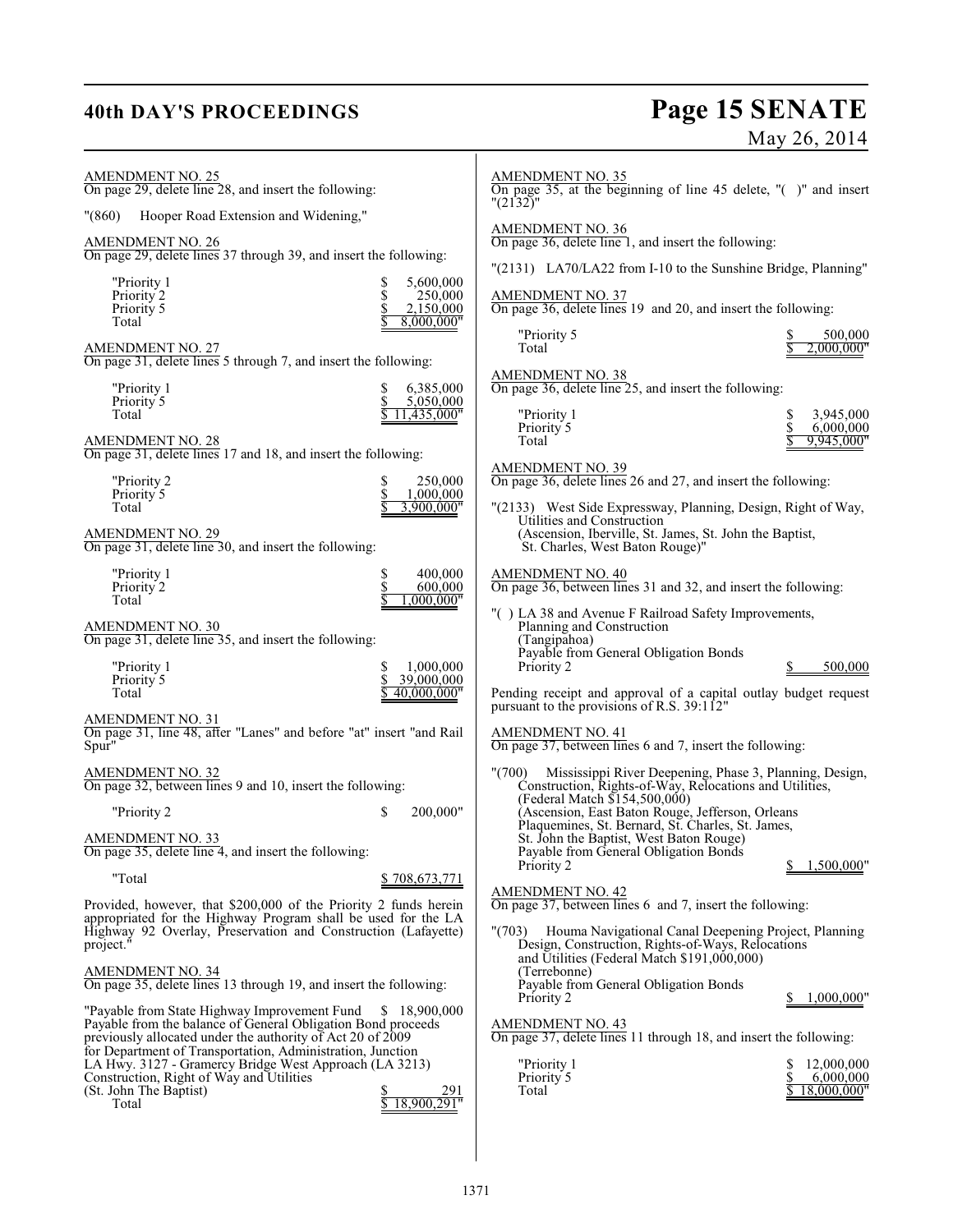# **Page 16 SENATE**<br>May 26, 2014

## **40th DAY'S PROCEEDINGS**

| <b>AMENDMENT NO. 44</b><br>On page 37, delete line 28, and insert the following:                                                                                                                                                                            |                                            | <b>AMENDMENT NO. 52</b><br>On page 54, line 14, change "Care HVAC" to "Care and Hospital<br><b>HVAC"</b>                                                                                                                                                                                                                                                              |                                                  |
|-------------------------------------------------------------------------------------------------------------------------------------------------------------------------------------------------------------------------------------------------------------|--------------------------------------------|-----------------------------------------------------------------------------------------------------------------------------------------------------------------------------------------------------------------------------------------------------------------------------------------------------------------------------------------------------------------------|--------------------------------------------------|
| "Priority 2<br>Priority 5<br>Total                                                                                                                                                                                                                          | 200,000<br>1,000,000<br>1.200.000          | <b>AMENDMENT NO. 53</b><br>On page 54, delete line 18, and insert the following:                                                                                                                                                                                                                                                                                      |                                                  |
| Provided, however, that \$200,000 of this appropriation is used for a<br>study for the Morehouse Soil and Water Conservation District"                                                                                                                      |                                            | "Priority 1<br>Priority 2<br>Total                                                                                                                                                                                                                                                                                                                                    | 2,870,000<br>S<br>750,000<br>3.620.000"          |
| <b>AMENDMENT NO. 45</b><br>On page 39, between lines 19 and 20, insert the following:                                                                                                                                                                       |                                            | <b>AMENDMENT NO. 54</b><br>On page 55, delete line 14, and insert the following:                                                                                                                                                                                                                                                                                      |                                                  |
| "() New Orleans Airport Authority, Feasibility Study, Interchange<br>Modification Report and Environmental Assessment<br>(Orleans)                                                                                                                          |                                            | "Priority 1<br>Priority 2                                                                                                                                                                                                                                                                                                                                             | \$141,351,100<br>\$13,143,900"                   |
| Payable from General Obligation Bonds<br>Priority 2<br>Priority 5<br>Total                                                                                                                                                                                  | 1,500,000<br>2,000,000<br>3,500,000        | <b>AMENDMENT NO. 55</b><br>On page 60, delete line 9, and insert the following:                                                                                                                                                                                                                                                                                       |                                                  |
| Pending receipt and approval of a capital outlay budget request<br>pursuant to the provisions of R.S. 39:112"                                                                                                                                               |                                            | "Total<br><b>AMENDMENT NO. 56</b>                                                                                                                                                                                                                                                                                                                                     | \$197,431,994"                                   |
| <b>AMENDMENT NO. 46</b><br>On page 40, between lines 13 and 14, insert the following:                                                                                                                                                                       |                                            | On page 60, delete lines 19 through 24, and insert the following:<br>"Priority 5<br>Total                                                                                                                                                                                                                                                                             | 1.900.000<br>2,990,000                           |
| Swanson Center for Youth - Driveways and Parking<br>"(350)<br>at Columbia, Planning and Construction<br>(Ouachita)<br>Payable from General Obligation Bonds<br>Priority 2<br><b>AMENDMENT NO. 47</b>                                                        | 20,000"                                    | Provided, however, that the scope of this appropriation is deemed to<br>also include the demolition of the Earl K. Long Hospital facility in<br>Baton Rouge and the \$1,090,000 appropriated in Priority 1 and<br>\$1,000,000 of the Priority 2 appropriation shall be used to pay the<br>costs of demolishing the Earl K. Long Hospital facility in Baton<br>Rouge." |                                                  |
| On page 50, delete lines 8 through 10, and insert the following:                                                                                                                                                                                            |                                            | <b>AMENDMENT NO. 57</b>                                                                                                                                                                                                                                                                                                                                               |                                                  |
| "Priority 5<br>Payable from Fees and Self-Generated<br>Revenues<br>Total                                                                                                                                                                                    | 42,500,000<br>52,000,000<br>\$107.000.000" | On page 61, delete line 35, and insert the following:<br>"Payable from General Obligation Bonds<br>Priority 2<br>Payable from Fees and Self Generated                                                                                                                                                                                                                 | S<br>1,000,000                                   |
| <b>AMENDMENT NO. 48</b><br>On page 51, delete line 4, and insert the following:                                                                                                                                                                             |                                            | Revenues<br>Total                                                                                                                                                                                                                                                                                                                                                     | 913,600<br>1,913,600"                            |
| "Priority 5                                                                                                                                                                                                                                                 | 6,375,000"                                 | <b>AMENDMENT NO. 58</b><br>On page 63, between lines 18 and 19, insert the following:                                                                                                                                                                                                                                                                                 |                                                  |
| <b>AMENDMENT NO. 49</b><br>On page 51, delete lines 9 through 11, and insert the following:<br>"Priority 1<br>Priority 5<br>Total<br><b>AMENDMENT NO. 50</b>                                                                                                | 2,500,000<br>13,000,000<br>15.500.000"     | "() A. O. Williams Hall Renovations<br>(East Baton Rouge)<br>Payable from General Obligation Bonds<br>Priority 2<br><b>AMENDMENT NO. 59</b>                                                                                                                                                                                                                           | 1,000,000"<br>\$                                 |
| On page 53, between lines 24 and 25, insert the following:                                                                                                                                                                                                  |                                            | On page 63, between lines 24 and 25, insert the following:                                                                                                                                                                                                                                                                                                            |                                                  |
| "() Health Science Center Facility Renovations<br>(Orleans)<br>Payable from General Obligation Bonds<br>Priority 5<br>Provided, however, that this general obligation bond funding is<br>supplemental to the Fees and Self Generated Revenues appropriation | 4.200.000                                  | "() Student Life Center<br>(Orleans)<br>Payable from General Obligation Bonds<br>Priority 2<br>Priority 5<br>Total                                                                                                                                                                                                                                                    | 1.000.000<br>\$<br>\$<br>7,500,000<br>8,500,000" |
| in Act 26 of 2005 and that the combined funds are to be used for the<br>Dental School Simulation Facility project."                                                                                                                                         |                                            | <b>AMENDMENT NO. 60</b><br>On page 63, delete lines 30 through 32, and insert the following:                                                                                                                                                                                                                                                                          |                                                  |
| <b>AMENDMENT NO. 51</b><br>On page 54, delete lines 11 and 12, and insert the following:                                                                                                                                                                    |                                            | "Priority 1                                                                                                                                                                                                                                                                                                                                                           | 3,785,000"                                       |
| "Priority 1<br>Priority 5                                                                                                                                                                                                                                   | 2,875,000<br>S<br>\$<br>2,645,000"         | AMENDMENT NO. 61<br>On page 64, between lines 9 and 10, insert the following:<br>"(2130) Workforce Training and Technology Center, Planning<br>and Correction<br>(Caddo)                                                                                                                                                                                              |                                                  |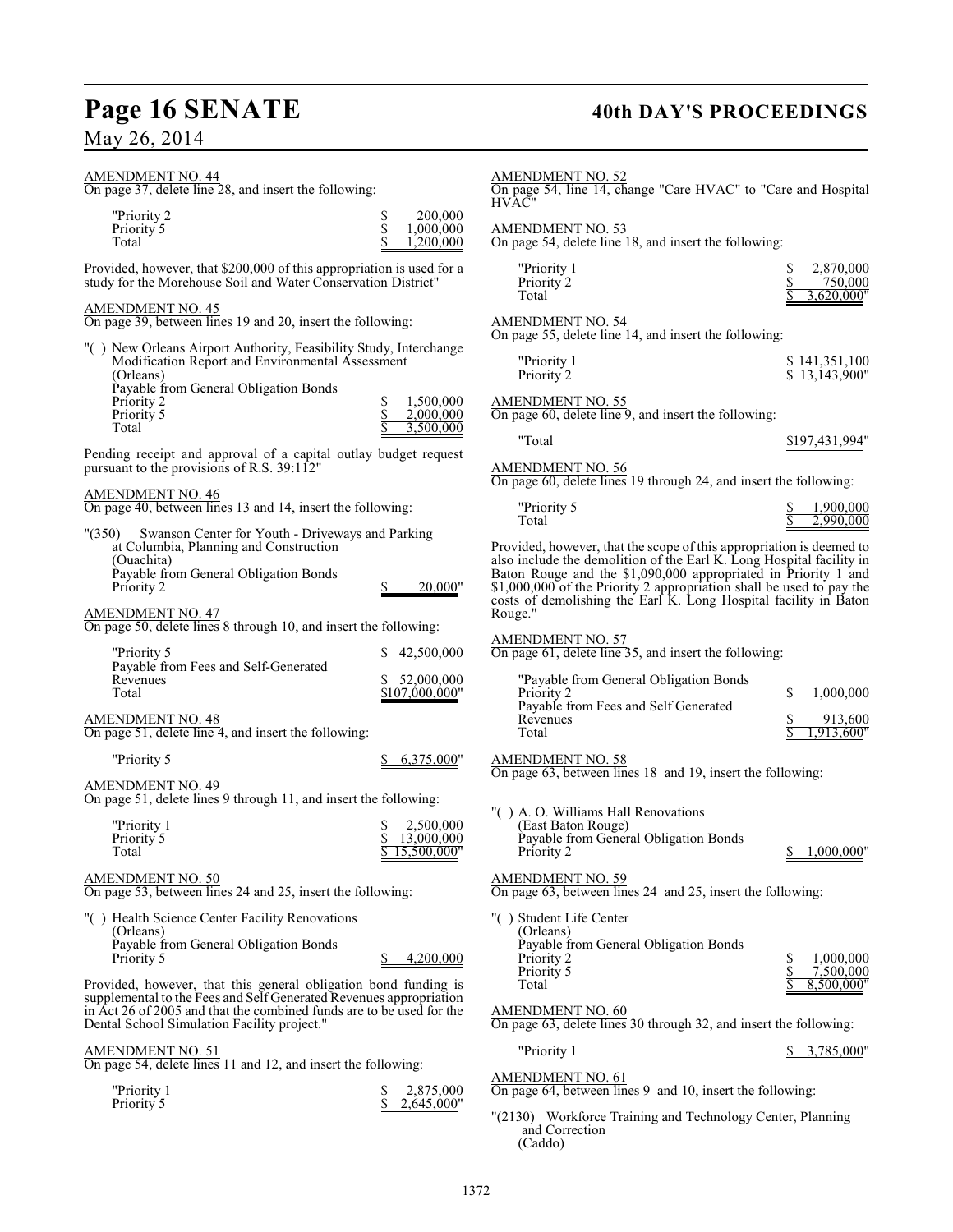## **40th DAY'S PROCEEDINGS Page 17 SENATE** May 26, 2014

| Payable from General Obligation Bonds<br>Priority 2<br>Priority 5<br>Total<br>AMENDMENT NO. 62<br>On page 64, delete line 34, and insert the following:<br>"Priority 1<br>Priority 2<br>Total | 535,000<br>5,865,000<br>6,400,000"<br>4,400,000<br>\$<br>900,000<br>5,300,000" | <b>AMENDMENT NO. 71</b><br>On page 75, between lines 11 and 12, insert the following:<br>"(2134) Legislative Office Building Located at Old<br>Insurance Building Site, Design, Planning,<br>Construction and Demolition<br>(East Baton Rouge)<br>Payable from General Obligation Bonds<br>Priority 2<br>Priority 5<br>Total | 2,000,000<br>\$<br>30,000,000<br>32.000.000" |
|-----------------------------------------------------------------------------------------------------------------------------------------------------------------------------------------------|--------------------------------------------------------------------------------|------------------------------------------------------------------------------------------------------------------------------------------------------------------------------------------------------------------------------------------------------------------------------------------------------------------------------|----------------------------------------------|
| <b>AMENDMENT NO. 63</b><br>On page 66, between lines 20 and 21, insert the following:                                                                                                         |                                                                                | AMENDMENT NO. 72<br>On page 76, between lines 42 and 43, insert the following:                                                                                                                                                                                                                                               |                                              |
| Wyly Tower Fire Code/Restroom ADA Modifications,<br>"(186)<br>Planning and Construction<br>(Lincoln)                                                                                          |                                                                                | "36/L30 SOUTHEAST LOUISIANA FLOOD PROTECTION<br><b>AUTHORITY-EAST"</b>                                                                                                                                                                                                                                                       |                                              |
| Payable from General Obligation Bonds<br>Priority 2                                                                                                                                           | 50,000"                                                                        | (1214) Non-Federal Levee Certification New Orleans East<br>Polder-Maxent Lee<br>(Orleans)                                                                                                                                                                                                                                    |                                              |
| AMENDMENT NO. 64<br>On page 66, delete line 24, and insert the following:<br>"Payable from General Obligation Bonds                                                                           |                                                                                | Payable from General Obligation Bonds<br>Priority 2<br>Priority 5                                                                                                                                                                                                                                                            | 510,000<br>\$<br>\$<br>255,000               |
| Priority 2<br>Payable from Fees and Self Generated                                                                                                                                            | \$<br>250,000                                                                  | Total                                                                                                                                                                                                                                                                                                                        | 765.000                                      |
| Revenues<br>Total                                                                                                                                                                             | 400,000<br>S<br>650,000"                                                       | 36/L34 ORLEANS NON-FLOOD PROTECTION ASSET<br><b>MANAGEMENT AUTHORITY</b>                                                                                                                                                                                                                                                     |                                              |
| <b>AMENDMENT NO. 65</b><br>On page 67, delete lines 9 and 10, and insert the following:                                                                                                       |                                                                                | Lakeshore Drive and Stars and Stripes Boulevard<br>(1138)<br>Safety Striping and Pavement Markings,<br>Planning and Construction                                                                                                                                                                                             |                                              |
| "Priority 5<br>Total                                                                                                                                                                          | 35,000,000<br>36,875,000"                                                      | (Orleans)<br>Payable from General Obligation Bonds<br>Priority 5                                                                                                                                                                                                                                                             | 130,000                                      |
| <b>AMENDMENT NO. 66</b><br>On page 69, between lines 16 and 17, insert the following:                                                                                                         |                                                                                | Lakeshore Drive Levee Relocation of Utilities and<br>(1140)                                                                                                                                                                                                                                                                  |                                              |
| Roof Replacements, Various Campus Buildings, Planning<br>"(153)<br>and Construction<br>(Caddo, Natchitoches, Vernon)<br>Payable from General Obligation Bonds<br>Priority 2                   | 450,000                                                                        | Repair of Lakeshore Drive Lighting<br>(Orleans)<br>Payable from General Obligation Bonds<br>Priority 2<br><b>AMENDMENT NO. 73</b>                                                                                                                                                                                            | 60,000"                                      |
| Priority 5<br>Total                                                                                                                                                                           | 5,350,000<br>5,800,000"                                                        | On page 77, delete lines 20 through 22, and insert the following:<br>"Priority 1                                                                                                                                                                                                                                             | 3,200,000                                    |
| <b>AMENDMENT NO. 67</b><br>On page 69, delete lines 20 through 22, and insert the following:                                                                                                  |                                                                                | Priority 5<br>Total                                                                                                                                                                                                                                                                                                          | \$<br>20,000,000<br>23.200.000"              |
| "Priority 1                                                                                                                                                                                   | 1.730.000"<br>S.                                                               | <b>AMENDMENT NO. 74</b><br>On page 77, delete line 47, and insert the following:                                                                                                                                                                                                                                             |                                              |
| <b>AMENDMENT NO. 68</b><br>On page 70, delete lines 7 and 8, and insert the following:                                                                                                        |                                                                                | "Priority 1                                                                                                                                                                                                                                                                                                                  | 1,500,000"                                   |
| "Priority 5<br>Total                                                                                                                                                                          | 14,350,000<br>22,615,000"                                                      | <b>AMENDMENT NO. 75</b><br>On page 78, delete line 21, and insert the following:                                                                                                                                                                                                                                             |                                              |
| <b>AMENDMENT NO. 69</b><br>On page 74, delete lines 22 through 24, and insert the following:                                                                                                  |                                                                                | "Priority 1<br>Priority 2<br>Total                                                                                                                                                                                                                                                                                           | \$<br>30,000<br>\$<br>100,000<br>130,000"    |
| "Priority 2<br>Total                                                                                                                                                                          | 400,000<br>600,000"                                                            | <b>AMENDMENT NO. 76</b><br>On page 79, delete lines 5 through 7, and insert the following:                                                                                                                                                                                                                                   |                                              |
| <b>AMENDMENT NO. 70</b><br>On page 75, delete line 11, and insert the following:                                                                                                              |                                                                                | "Priority 1                                                                                                                                                                                                                                                                                                                  | 7,500,000"                                   |
| Priority 1<br>Priority 2<br>Total                                                                                                                                                             | \$<br>2,800,000<br>\$<br>655,000<br>3,455,000"                                 | <b>AMENDMENT NO. 77</b><br>On page 79, between lines 14 and 15, insert the following:<br>Globalplex Building #76 Repairs Including<br>" (354)<br>Roof Replacement<br>(St. John the Baptist)                                                                                                                                  |                                              |
|                                                                                                                                                                                               |                                                                                | Payable from General Obligation Bonds                                                                                                                                                                                                                                                                                        |                                              |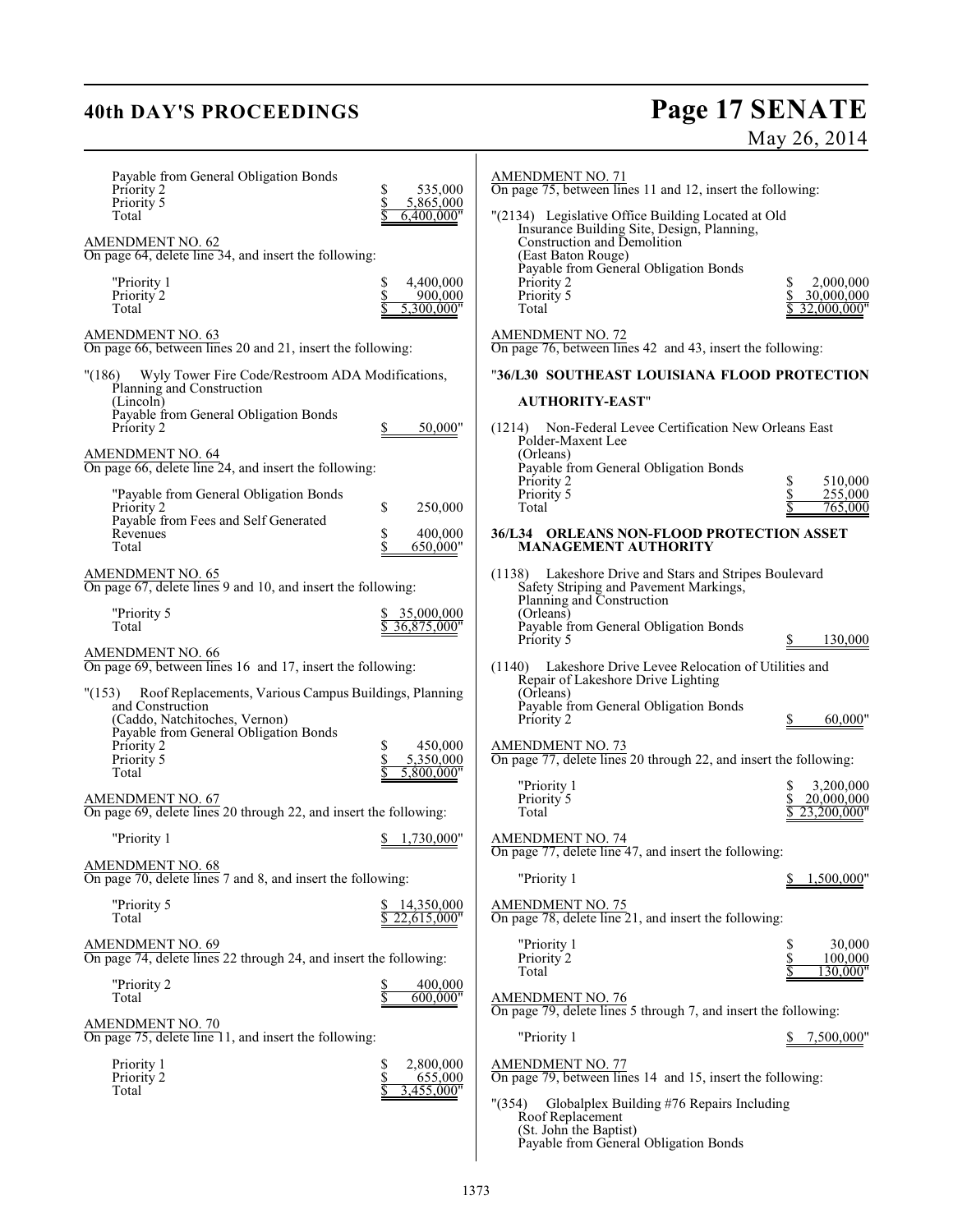# Page 18 SENATE 40th DAY'S PROCEEDINGS

## May 26, 2014

| Priority 2                                                                                                                                                                        | 2,995,000                                      | <b>AMENDMENT NO. 86</b><br>On page 87, between lines 9 and 10, insert the following:                                                                                                                                |                                          |  |
|-----------------------------------------------------------------------------------------------------------------------------------------------------------------------------------|------------------------------------------------|---------------------------------------------------------------------------------------------------------------------------------------------------------------------------------------------------------------------|------------------------------------------|--|
| (497)<br><b>Administration Building</b><br>(St. John the Baptist)<br>Payable from General Obligation Bonds<br>Priority 2<br>Priority 5<br>Total                                   | 2,345,000<br>6,765,000<br>9,110,000            | " (52)<br>11th Street Roadway Replacement and Upgrade<br>of Subsurface Drainage System between Queens<br>and Manhattan Boulevard, Planning and Construction<br>(Jefferson)<br>Payable from General Obligation Bonds |                                          |  |
| (518)<br>Stabilization of Levee at Globalplex Finger Pier<br>(St. John the Baptist)<br>Payable from General Obligation Bonds<br>Priority 2                                        | 2,345,000"                                     | Priority 2<br><b>AMENDMENT NO. 87</b><br>On page 87, delete line 52, and insert the following:                                                                                                                      | 100,000"                                 |  |
| $\frac{\text{AMENDMENT NO. 78}}{\text{On page 82, between lines 7 and 8, insert the following:}}$                                                                                 |                                                | "Priority 1<br>Priority 2<br>Total                                                                                                                                                                                  | 95,000<br>25,000<br>20,000"              |  |
| "(1491) Overlay of Bayou Drive, Planning and Construction<br>(Assumption)<br>Payable from General Obligation Bonds<br>Priority 2                                                  | 275,000"                                       | <b>AMENDMENT NO. 88</b><br>On page 88, delete line 5, and insert the following:<br>"Priority 1                                                                                                                      | 45,000                                   |  |
| <b>AMENDMENT NO. 79</b><br>On page 81, delete lines 30 and 31, and insert the following:                                                                                          |                                                | Priority 2<br>Total                                                                                                                                                                                                 | 25,000<br>70.000"                        |  |
| "Priority 2<br>Priority 5                                                                                                                                                         | 250,000<br>700,000                             | <b>AMENDMENT NO. 89</b><br>On page 88, delete line 10, and insert the following:                                                                                                                                    |                                          |  |
| Total                                                                                                                                                                             | 250.000"                                       | "Priority 2                                                                                                                                                                                                         | 25,000"                                  |  |
| AMENDMENT NO. 80<br>On page 82, between lines 25 and 26, insert the following:                                                                                                    |                                                | AMENDMENT NO. 90<br>On page 88, delete line 28, and insert the following:                                                                                                                                           |                                          |  |
| "() Playground Equipment and Other Related Improvements<br>at Purple Heart Park, Planning and Construction<br>(Beauregard)<br>Payable from General Obligation Bonds<br>Priority 2 | 20,000                                         | "Priority 2<br><b>AMENDMENT NO. 91</b><br>On page 88, between lines 41 and 42, insert the following:                                                                                                                | 95,000"                                  |  |
| Pending approval of a capital outlay budget request pursuant to the<br>provisions of R.S. 39:112"                                                                                 |                                                | "(101)<br>Latigue Street Roadway Improvements, Planning<br>and Construction<br>(Jefferson)                                                                                                                          |                                          |  |
| AMENDMENT NO. 81<br>On page 82, delete line 46, and insert the following:                                                                                                         |                                                | Payable from General Obligation Bonds<br>Priority 2                                                                                                                                                                 | 700.000"                                 |  |
| "Priority 2                                                                                                                                                                       | 80,000"                                        | <b>AMENDMENT NO. 92</b><br>On page 89, between lines 11 and 12, insert the following:                                                                                                                               |                                          |  |
| AMENDMENT NO. 82<br>On page 83, delete line 15, and insert the following:                                                                                                         |                                                | Parish Line Drainage Pump Station Capacity<br>"(117)<br>Increase, Planning and Construction<br>(Jefferson)                                                                                                          |                                          |  |
| "Priority 2                                                                                                                                                                       | 150,000"                                       | Payable from General Obligation Bonds<br>Priority 2                                                                                                                                                                 | 25,000"<br>\$                            |  |
| <b>AMENDMENT NO. 83</b><br>On page 84, line 1, after "Road" and before "Reconstruction" insert<br>"and Kountry Korner Road"                                                       |                                                | <b>AMENDMENT NO. 93</b><br>On page 89, delete line 50, and insert the following:                                                                                                                                    |                                          |  |
| AMENDMENT NO. 84<br>On page 86, delete line 11, and insert the following:                                                                                                         |                                                | "Priority 1<br>Priority 2<br>Total                                                                                                                                                                                  | S<br>245,000<br>\$<br>50,000<br>295.000" |  |
| "Priority 1<br>Priority 2<br>Total                                                                                                                                                | \$<br>\$<br>150,000<br>50,000<br>S<br>200.000" | <b>AMENDMENT NO. 94</b><br>On page 90, delete line 9, and insert the following:                                                                                                                                     |                                          |  |
| AMENDMENT NO. 85                                                                                                                                                                  |                                                | "Priority 1                                                                                                                                                                                                         | 95,000"                                  |  |
| On page 86, between lines 11 and 12, insert the following:<br>"(746) LA 87 Improvements, Planning and Construction                                                                |                                                | <b>AMENDMENT NO. 95</b><br>On page 90, between lines 9 and 10, insert the following:                                                                                                                                |                                          |  |
| (Iberia)<br>Payable from General Obligation Bonds<br>Priority 2<br>Priority 5<br>Total                                                                                            | 225,000<br>S<br>\$<br>2,480,000<br>2,705,000"  | "(137)<br>Sewer List Station Backup Generators - South,<br>Planning and Construction<br>(Jefferson)<br>Payable from General Obligation Bonds                                                                        |                                          |  |
|                                                                                                                                                                                   |                                                | Priority 2                                                                                                                                                                                                          | 100,000<br>P                             |  |

(138) Sewer Lift Station Backup Generators - North,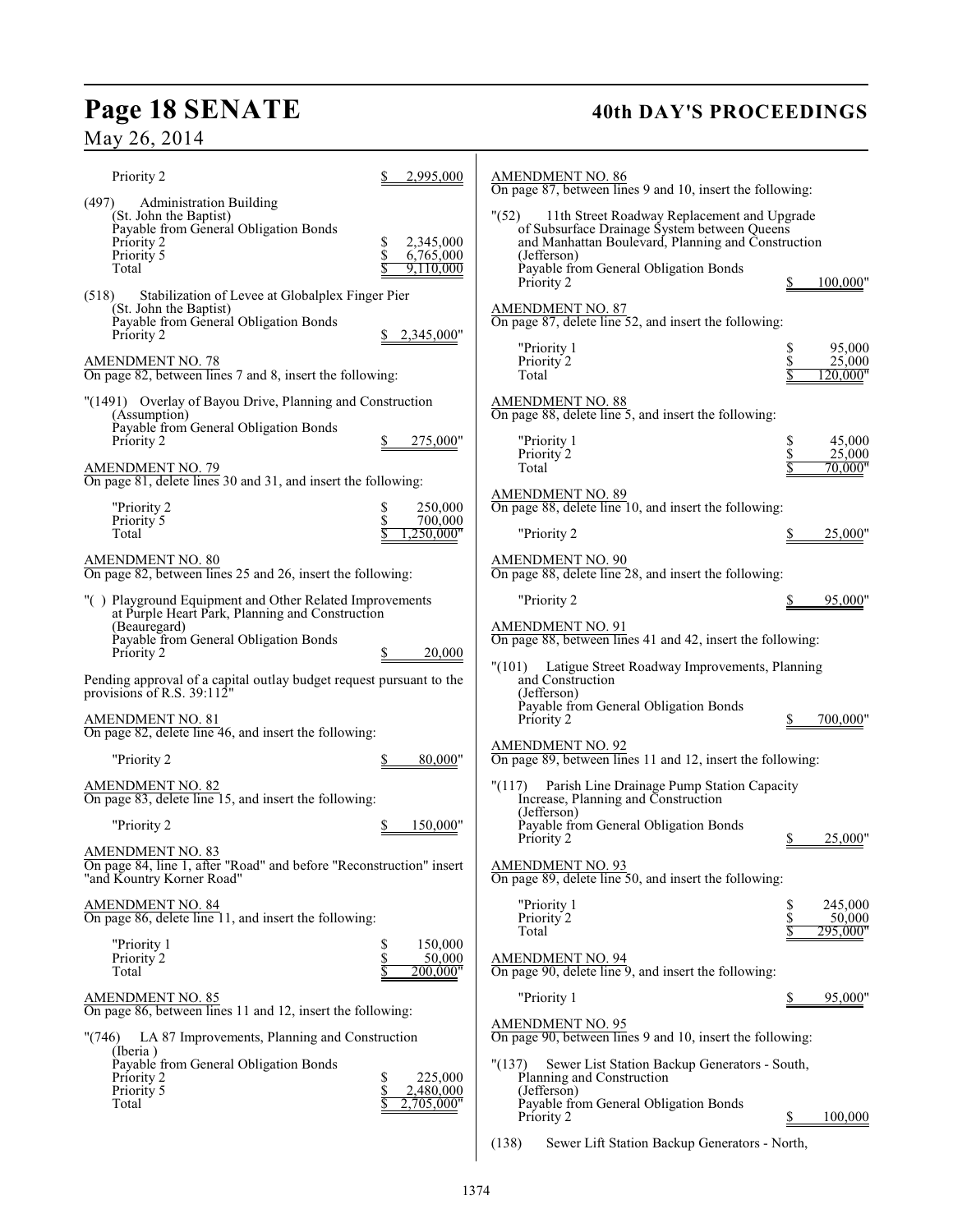## **40th DAY'S PROCEEDINGS Page 19 SENATE** May 26, 2014

| Planning and Construction<br>(Jefferson)                                                                                                                                                       |                                                       | <b>AMENDMENT NO. 105</b><br>On page 96, delete lines 36 and 37, and insert the following:                                                                                                                                                               |                                           |
|------------------------------------------------------------------------------------------------------------------------------------------------------------------------------------------------|-------------------------------------------------------|---------------------------------------------------------------------------------------------------------------------------------------------------------------------------------------------------------------------------------------------------------|-------------------------------------------|
| Payable from General Obligation Bonds<br>Priority 2                                                                                                                                            | 100,000"                                              | "Priority 1<br>Priority 5                                                                                                                                                                                                                               | 15,100,000<br>\$<br>3,000,000"            |
| AMENDMENT NO. 96<br>On page 90, between lines 30 and 31, insert the following:                                                                                                                 |                                                       | <b>AMENDMENT NO. 106</b><br>On page 97, between lines 1 and 2, insert the following:                                                                                                                                                                    |                                           |
| Lafreniere Park Marsh Island Restoration, Planning<br>$^{\prime\prime}$ (346)<br>and Construction<br>(Jefferson)<br>Payable from General Obligation Bonds<br>Priority 2<br>Priority 5<br>Total | \$<br>125,000<br>\$<br>1.000.000<br>125.000"          | "(695) River Forest Canal Extension Project, Planning<br>and Construction<br>(St. John the Baptist)<br>Payable from General Obligation Bonds<br>Priority 2                                                                                              | 135,000                                   |
| <b>AMENDMENT NO. 97</b><br>On page 90, delete line 35, and insert the following:                                                                                                               |                                                       | (1257) Laplace Peavine Park Lights, Planning<br>and Construction<br>(St. John the Baptist)                                                                                                                                                              |                                           |
| "Priority 2<br>Priority 5<br>Total                                                                                                                                                             | \$<br>825,000<br>\$<br>2,050,000<br>2,875,000"        | Payable from General Obligation Bonds<br>Priority 2<br><b>AMENDMENT NO. 107</b>                                                                                                                                                                         | 10,000"                                   |
| <b>AMENDMENT NO. 98</b><br>On page 91, delete line 22, and insert the following:                                                                                                               |                                                       | On page 97, between lines 27 and 28, insert the following:<br>General Improvements to Parks and Recreational<br>"(906)                                                                                                                                  |                                           |
| "Priority 1<br>Priority 5<br>Total                                                                                                                                                             | 500,000<br>S<br>\$<br>1,500,000<br>2.000.000"         | Facilities, Planning and Construction<br>(St. Martin)<br>Payable from General Obligation Bonds<br>Priority 2                                                                                                                                            | 50,000"                                   |
| <b>AMENDMENT NO. 99</b><br>On page 91, delete lines 27 through 29, and insert the following:                                                                                                   |                                                       | <b>AMENDMENT NO. 108</b><br>On page 98, between lines 25 and 26, insert the following:                                                                                                                                                                  |                                           |
| "Priority 1<br>Priority 2<br>Total<br>AMENDMENT NO. 100<br>On page 93, delete line 38, and insert the following:                                                                               | \$<br>240,000<br>$\frac{S}{S}$<br>460,000<br>700,000" | "(332) Installation of Culverts and Associated Infrastructure<br>in Middle Road Drainage Canal - Bayou Vista La.<br>for Sub-Gravity Drainage District #1 of<br>St. Mary Parish Gravity Drainage District #2,<br>Planning and Construction<br>(St. Mary) |                                           |
| "Priority 1<br>Priority <sup>2</sup><br>Total                                                                                                                                                  | \$<br>525,000<br>\$<br>980,000<br>.505.000"           | Payable from General Obligation Bonds<br>Priority 1<br>Priority 2<br>Total                                                                                                                                                                              | 450,000<br>S<br>\$<br>200,000<br>650,000" |
| AMENDMENT NO. 101<br>On page 94, between lines 32 and 33, insert the following:                                                                                                                |                                                       | <b>AMENDMENT NO. 109</b><br>On page 98, between lines 30 and 31, insert the following:                                                                                                                                                                  |                                           |
| "(2067) Emergency Communications Equipment<br>(Pointe Coupee)<br>Payable from General Obligation Bonds<br>Priority 2                                                                           | 200,000"<br>\$                                        | "(679)<br>Capital Improvements and Construction for Recreation<br>District #3, Planning and Construction<br>(St. Mary)<br>Payable from General Obligation Bonds<br>Priority 2                                                                           | 75,000"                                   |
| AMENDMENT NO. 102<br>On page 94, delete line 45, and insert the following:                                                                                                                     |                                                       | <b>AMENDMENT NO. 110</b><br>On page 98, delete lines 36 through 43                                                                                                                                                                                      |                                           |
| "Priority 2<br>Priority 5<br>Total                                                                                                                                                             | \$<br>250,000<br>s<br>S<br>50,000<br>300,000"         | <b>AMENDMENT NO. 111</b><br>On page 100, delete lines 31 through 33, and insert the following:                                                                                                                                                          |                                           |
| AMENDMENT NO. 103<br>On page 95, delete lines 16 and 17, and insert the following:                                                                                                             |                                                       | "Priority 2                                                                                                                                                                                                                                             | \$11,000,000"                             |
| "Priority 2<br>Priority 5<br>Total                                                                                                                                                             | 1,400,000<br>\$<br>\$<br>3,000,000<br>7.030.000"      | $\frac{\text{AMENDMENT NO. 112}}{\text{On page 100, delete line 37, and insert the following:}}$<br>"Priority 2                                                                                                                                         | \$<br>150,000                             |
| AMENDMENT NO. 104<br>On page 95, delete line 27, and insert the following:                                                                                                                     |                                                       | Priority 5<br>Total                                                                                                                                                                                                                                     | \$<br>400,000<br>550,000"                 |
| "Priority 1                                                                                                                                                                                    | 20,000"                                               | <b>AMENDMENT NO. 113</b><br>On page 100, between lines 46 and 47, insert the following:                                                                                                                                                                 |                                           |
|                                                                                                                                                                                                |                                                       | Juvenile Court Building Renovation -<br>$^{\prime\prime} (821)$<br>21st District, Planning and Construction<br>(Tangipahoa)<br>Payable from General Obligation Bonds                                                                                    |                                           |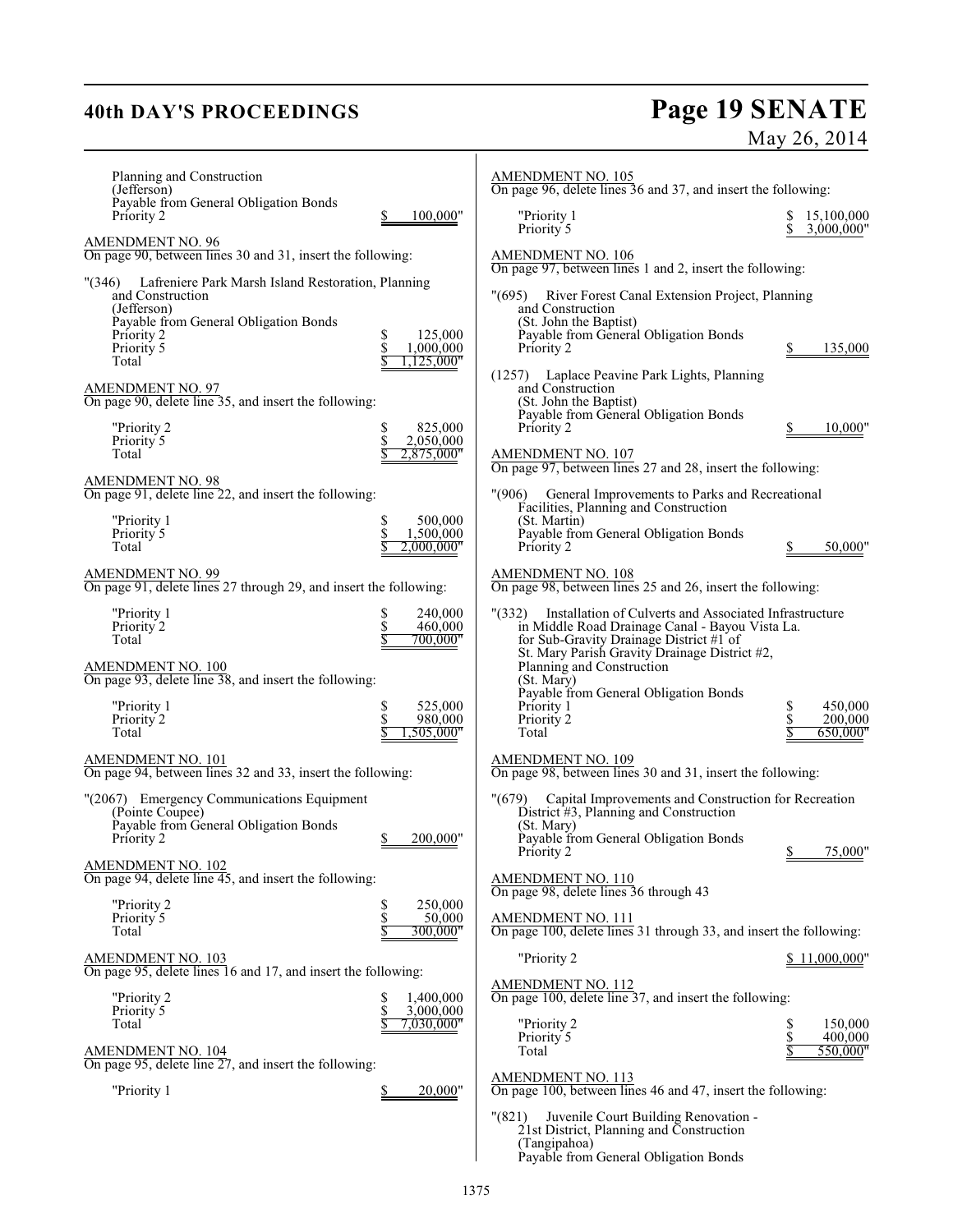## May 26, 2014

#### Priority 2  $\begin{array}{cc} \text{8} & \text{120,000} \\ \text{Priority } 5 & \text{8} & \text{250,000} \end{array}$ Priority 5<br>Total 370,000" AMENDMENT NO. 114 On page 103, delete line 11, and insert the following: "Priority 1  $$745,000$ <br>Priority 2  $$745,000$ Priority<sup>2</sup>  $1,020,000$ " AMENDMENT NO. 115 On page 103, delete line 15, and insert the following: "Priority 1  $$ 1,475,000$ <br>Priority 2  $$ 280,000$ Priority 2<br>Total  $1,755,000'$ AMENDMENT NO. 116 On page 103, delete lines 24 through 25, and insert the following: "Priority 2  $\frac{$}{5}$  420,000"<br>Total  $\frac{$}{5}$  480,000" 480,000" AMENDMENT NO. 117 On page 103, delete lines 45 through 47, and insert the following: "Priority 2 \$ 715,000 Priority 5<br>Total 1,215,000 AMENDMENT NO. 118 On page 104, between lines 5 and 6, insert the following: "( ) 171 Walking Path, Planning and Construction (Vernon) Payable from General Obligation Bonds Priority 2  $\qquad \qquad \frac{\$}{10000}$ Pending approval of a capital outlay budget request pursuant to the provisions of R.S. 39:112 Rehabilitation of Various Streets Including Country Club, Fullerton and Bellview Road and Bridge, Planning and Construction (Vernon) Payable from General Obligation Bonds Priority 2 \$ 140,000 Pending approval of a capital outlay budget request pursuant to the provisions of R.S. 39:112" AMENDMENT NO. 119 On page 104, delete lines 7 through 11 AMENDMENT NO. 120 On page 104, between lines 11 and 12, insert the following: "(1313) Roadway Rehabilitation/Infrastructure Improvements, Planning and Construction (Washington) Payable from General Obligation Bonds Priority 2 \$ 250,000" AMENDMENT NO. 121 On page 104, delete lines 30 through 33 AMENDMENT NO. 122 On page 104, delete line 49, and insert the following: "Priority 1  $\qquad \qquad \begin{array}{cc} \text{S} & 570,000 \\ \text{Priority } 5 & 6,000,000 \end{array}$ Priority 5  $\frac{$6,000,000}{\$6,570,000}$  $6,570,000$ " AMENDMENT NO. 123 On page 105, between lines 19 and 20, insert the following: "**50/M01 ABBEVILLE** (355) Chris Crusta Memorial Airport - Hangar Rehabilitation, Planning and Construction (Vermilion) Payable from General Obligation Bonds Priority 2 \$ 100,000" AMENDMENT NO. 124 On page 105, delete lines 27 through 29, and insert the following: Priority 2  $\begin{array}{cc} \text{S} & 460,000 \\ \text{Priority 5} & \text{S} & 4.915,000 \end{array}$ Priority 5<br>Total 5,385,000' AMENDMENT NO. 125 On page 105, after line 46, insert the following: "**50/M07 ANACOCO** ( ) Anacoco Street Rehabilitation, Charles and Beaver Streets, Planning and Construction (Vernon) Payable from General Obligation Bonds Priority 2  $\qquad \qquad \frac{\$}{20,000}$ Pending approval of a capital outlay budget request pursuant to the provisions to R.S. 39:112" AMENDMENT NO. 126 On page 107, delete lines 29, and insert the following: "Priority 2 <br>Priority 5 <br>S 8,665,000"  $8,665,000"$ AMENDMENT NO. 127 On page 107, delete line 35, and insert the following: "Priority 2 \$ 230,000" AMENDMENT NO. 128 On page 109, delete line 6, and insert the following: "Priority 1  $\begin{array}{ccccc} 100,000 & 5 & 100,000 \\ 8 & 200,000 & 5 & 200,000 \end{array}$ Priority 2<br>Total 300,000' AMENDMENT NO. 129 On page 109, delete lines 13 through 17, and insert the following: "(680) Industrial Park Road, Water, Natural Gas, Sewer and Other Infrastructure, Planning and Construction (Washington) Payable from General Obligation Bonds Priority 2  $\begin{array}{cc} 8 & 75,000 \\ \text{Priority 5} & \text{S} & 150,000 \end{array}$ Priority 5  $\frac{\$}{\$}$  150,000<br>Total  $\frac{\$}{\$}$  225,000 Total  $\frac{1}{2}$  225,000" AMENDMENT NO. 130 On page 109, between lines 37 and 38, insert the following: "**50/M31 BREAUX BRIDGE** ( ) New Pavilion at Carl Williams Memorial Park, Planning and Construction (St. Martin) Payable from General Obligation Bonds Priority 2 5,000

Page 20 SENATE 40th DAY'S PROCEEDINGS

Pending submittal and approval of a capital outlay budget request pursuant to the provisions of R.S. 39:112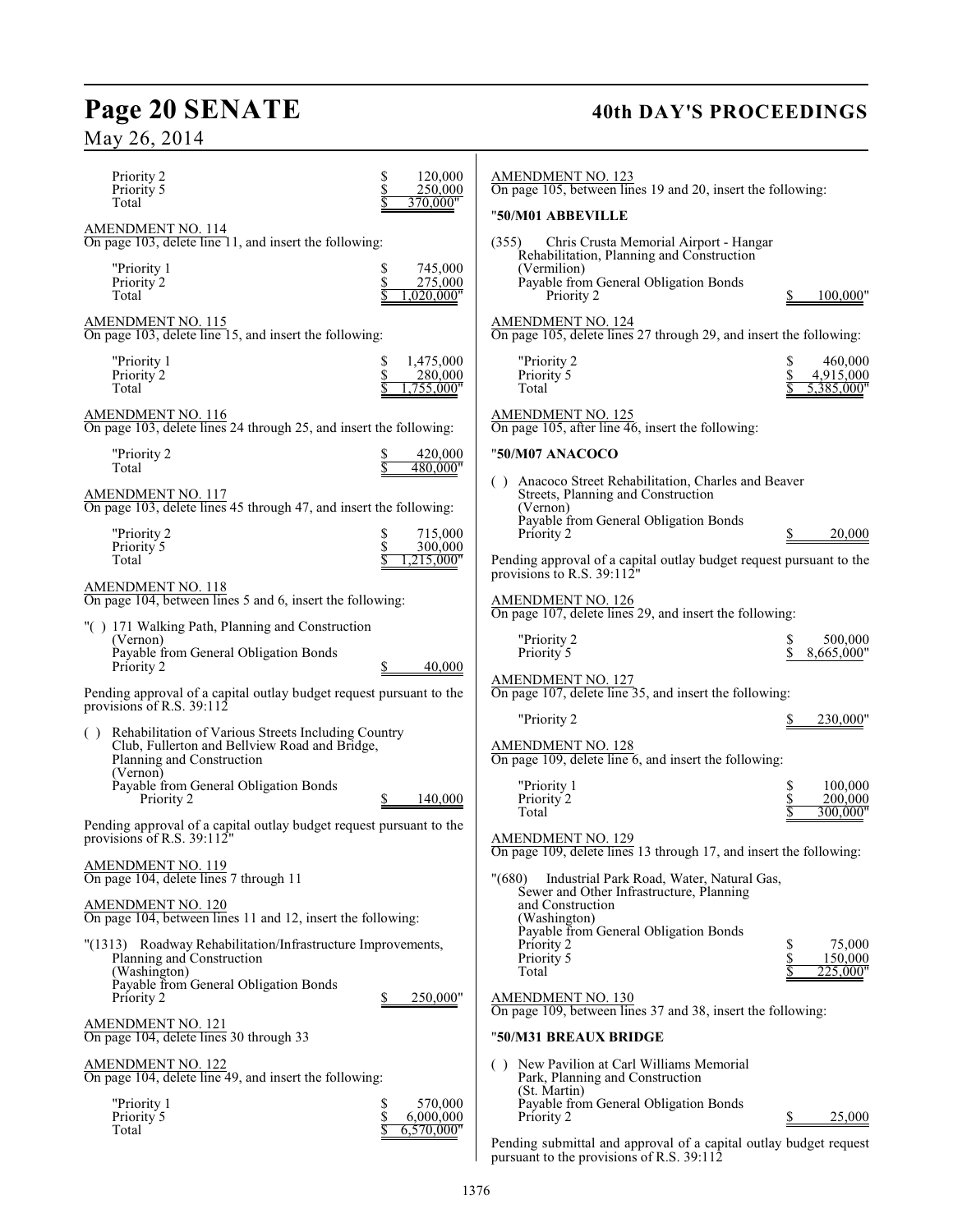## **40th DAY'S PROCEEDINGS Page 21 SENATE** May 26, 2014

| () Renovations at Veterans' Park, Including the Installation<br>of Lighting, Planning and Construction<br>(St. Martin)                  | <b>AMENDMENT NO. 140</b><br>On page 117, delete line 10, and insert the following:                                                 |                                            |
|-----------------------------------------------------------------------------------------------------------------------------------------|------------------------------------------------------------------------------------------------------------------------------------|--------------------------------------------|
| Payable from General Obligation Bonds                                                                                                   | "Priority 1                                                                                                                        | 175,000"                                   |
| 25,000<br>Priority 2<br>Pending submittal and approval of a capital outlay budget request<br>pursuant to the provisions of R.S. 39:112" | <b>AMENDMENT NO. 141</b><br>On page 117, between lines 25 and 26, insert the following:                                            |                                            |
| AMENDMENT NO. 131                                                                                                                       | City-Wide Drainage Improvements, Planning<br>"(846)<br>and Construction                                                            |                                            |
| On page 110, between lines 35 and 36, insert the following:                                                                             | (Lincoln)<br>Payable from General Obligation Bonds                                                                                 |                                            |
| "(590) Water and Sewer Infrastructure Improvement Project<br>Planning and Construction                                                  | Priority 2                                                                                                                         | 250,000"                                   |
| (Lafayette)<br>Payable from General Obligation Bonds<br>Priority 2<br>105,000"                                                          | <b>AMENDMENT NO. 142</b><br>On page 118, delete lines 7 and 8, and insert the following:                                           |                                            |
| <b>AMENDMENT NO. 132</b><br>On page 112, delete line 2, and insert the following:                                                       | "Priority 2<br>Priority 5                                                                                                          | 150,000<br>\$<br>\$<br>640,000             |
| Water Well, Planning and"<br>"(787)                                                                                                     | Total                                                                                                                              | 885,000"                                   |
| <b>AMENDMENT NO. 133</b><br>On page 112, between lines 17 and 18, insert the following:                                                 | <b>AMENDMENT NO. 143</b><br>On page 121, delete lines 12 and 13, and insert the following:                                         |                                            |
| "(1129) Community Center, Planning and Construction                                                                                     | "Priority 1<br>Priority 5                                                                                                          | 300,000<br>s<br>S<br>185,000"              |
| (Red River)<br>Payable from General Obligation Bonds<br>Priority 2<br>475,000"                                                          | <b>AMENDMENT NO. 144</b><br>On page 123, between lines 6 and 7, insert the following:                                              |                                            |
| <b>AMENDMENT NO. 134</b><br>On page 112, delete line 28, and insert the following:                                                      | "(1081) Street Improvements, Reconstruction and 8th Street<br>Bank Stabilization/Shoulder Mitigation, Planning<br>and Construction |                                            |
| "Priority 2<br>560,000"                                                                                                                 | (Vermilion)<br>Payable from General Obligation Bonds                                                                               |                                            |
| <b>AMENDMENT NO. 135</b><br>On page 113, delete lines 6 and 7, and insert the following:                                                | Priority 2                                                                                                                         | 100,000"                                   |
| "Priority 1<br>180,000<br>\$                                                                                                            | <b>AMENDMENT NO. 145</b><br>On page 123, delete lines 18 and 19, and insert the following:                                         |                                            |
| \$<br>Priority 5<br>250,000"                                                                                                            | "Priority 2                                                                                                                        | 1,000,000                                  |
| <b>AMENDMENT NO. 136</b><br>On page 113, delete line 25, and insert the following:                                                      | Total                                                                                                                              | 1.040.000"                                 |
| \$<br>950,000<br>"Priority 1<br>\$<br>Priority 2<br>400,000                                                                             | <b>AMENDMENT NO. 146</b><br>On page 123, delete line 40, and insert the following:                                                 |                                            |
| Total<br>,350,000"                                                                                                                      | "Priority 1<br>Priority 2                                                                                                          | 60,000<br>\$<br>\$<br>50,000               |
| <b>AMENDMENT NO. 137</b><br>On page 115, between lines 17 and 18, insert the following:                                                 | Total                                                                                                                              | 110,000"                                   |
| City of Eunice Levee Site Work at Eunice City Lake,<br>" (612)                                                                          | <b>AMENDMENT NO. 147</b><br>On page 123, between lines 45 and 46, insert the following:                                            |                                            |
| Planning and Construction<br>(St. Landry)                                                                                               | "50/MF8 LAKE ARTHUR                                                                                                                |                                            |
| Payable from General Obligation Bonds<br>Priority 2<br>180,000"                                                                         | Street Rehabilitation, Planning and Construction<br>(389)<br>(Jefferson)                                                           |                                            |
| <b>AMENDMENT NO. 138</b><br>On page 116, delete lines 12 through 14, and insert the following:                                          | Payable from General Obligation Bonds<br>Priority 2                                                                                | 250,000"                                   |
| "Priority 2<br>75,000<br>s<br>S<br>S<br>620,000<br>Priority 5                                                                           | <b>AMENDMENT NO. 148</b><br>On page 124, delete line 30, and insert "Construction"                                                 |                                            |
| 880,000"<br>Total                                                                                                                       | <b>AMENDMENT NO. 149</b>                                                                                                           |                                            |
| <u>AMENDMENT NO. 139</u><br>On page 116, between lines 15 and 16, insert the following:                                                 | On page 124, delete lines 40 and 41, and insert the following:                                                                     |                                            |
| Caffery Park Renovation, Planning and Construction<br>(682)<br>(St. Mary)                                                               | "Priority 2<br>Priority 5<br>Total                                                                                                 | 200,000<br>\$<br>13,700,000<br>14,900,000" |
| Payable from General Obligation Bonds<br>120,000"<br>Priority 2                                                                         | <b>AMENDMENT NO. 150</b><br>On page 125, between lines 23 and 24, insert the following:                                            |                                            |
|                                                                                                                                         |                                                                                                                                    |                                            |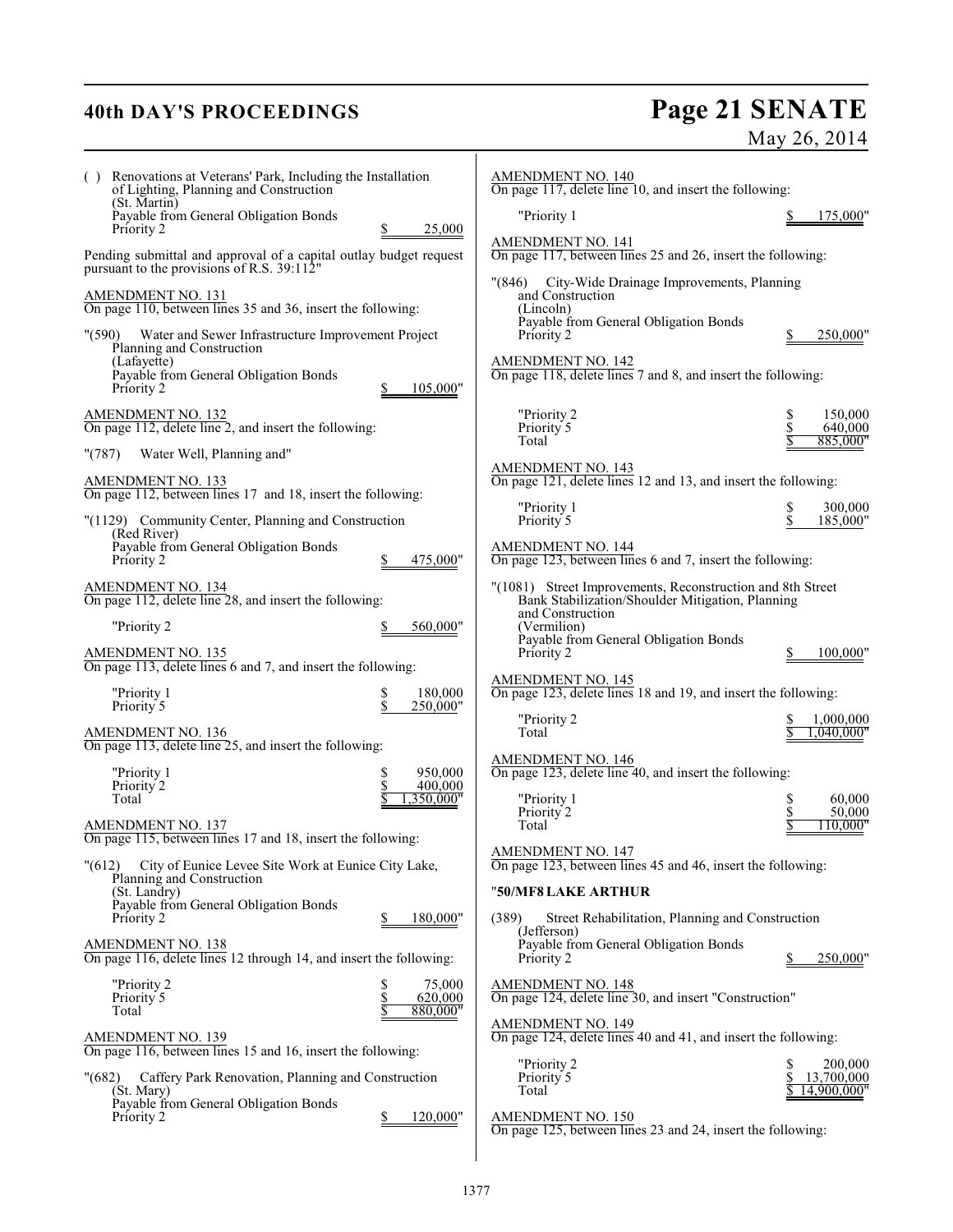# Page 22 SENATE 40th DAY'S PROCEEDINGS

May 26, 2014

| "50/MG4LEONVILLE                                                                                                     |                                 | <b>AMENDMENT NO. 159</b><br>On page 131, delete line 43, and insert the following:                                  |                              |
|----------------------------------------------------------------------------------------------------------------------|---------------------------------|---------------------------------------------------------------------------------------------------------------------|------------------------------|
| Leonville Boat Launch Facility Improvements - Phase II,<br>(197)<br>Planning and Construction                        |                                 | "(1348) New Consolidated Westbank Fire Station, Planning"                                                           |                              |
| (St. Landry)<br>Payable from General Obligation Bonds                                                                |                                 | <b>AMENDMENT NO. 160</b>                                                                                            |                              |
| Priority 2                                                                                                           | 150,000"                        | On page 132, line 34, after "Gym," insert "and Park Enhancements,"                                                  |                              |
| <b>AMENDMENT NO. 151</b><br>On page 125, delete line 40, and insert the following:                                   |                                 | AMENDMENT NO. 161<br>On page 134, delete lines 35 and 36, and insert the following:                                 |                              |
| "Priority 1                                                                                                          | 110,000"                        | "Priority 2<br>Priority 5                                                                                           | 80,000<br>\$<br>60,000       |
| $\frac{\text{AMENDMENT NO. 152}}{\text{On page 126, delete line 31, and insert the following:}}$                     |                                 | Total                                                                                                               | 340,000"                     |
| "Priority 2                                                                                                          | 340,000"                        | <b>AMENDMENT NO. 162</b><br>On page 135, delete lines 7 and 8, and insert the following:                            |                              |
| AMENDMENT NO. 153<br>On page 127, delete line 17, and insert the following:                                          |                                 | "Priority 2<br>Total                                                                                                | 1,040,000<br>.240,000"       |
| "Priority 1<br>Priority 2                                                                                            | 120,000<br>\$<br>50,000         | <b>AMENDMENT NO. 163</b><br>On page 136, between lines 16 and 17, insert the following:                             |                              |
| Priority 5<br>Total                                                                                                  | \$<br>\$<br>250,000<br>420,000" | "50/MO8RAYNE                                                                                                        |                              |
| AMENDMENT NO. 154                                                                                                    |                                 |                                                                                                                     |                              |
| On page 127, between lines 17 and 18, insert the following:                                                          |                                 | Martin Luther King Community Center Improvements<br>(872)<br>(City of Rayne), Planning and Construction<br>(Acadia) |                              |
| "(249) Water Meter and Gas Meter Upgrade/Replacement,<br>Planning and Construction                                   |                                 | Payable from General Obligation Bonds<br>Priority 2                                                                 | 65,000                       |
| (Iberville)                                                                                                          |                                 | Priority 5<br>Total                                                                                                 | 200,000<br>265,000"          |
| Payable from General Obligation Bonds<br>Priority 2                                                                  | 200,000"                        |                                                                                                                     |                              |
| <b>AMENDMENT NO. 155</b><br>On page 127, delete lines 25 and 26, and insert the following:                           |                                 | <b>AMENDMENT NO. 164</b><br>On page 136, between lines 24 and 25, insert the following:                             |                              |
| "Priority 1                                                                                                          | 450,000<br>\$                   | "(1244) Water Service Facilities for Franklin Farms Mega<br>Site, Planning and Construction                         |                              |
| Priority 5                                                                                                           | \$<br>250,000"                  | (Richland)<br>Payable from General Obligation Bonds                                                                 |                              |
| <b>AMENDMENT NO. 156</b><br>On page 127, between lines 34 and 35, insert the following:                              |                                 | Priority 2                                                                                                          | 4,000,000"                   |
| Police Department Renovation, Planning<br>"(251)<br>and Construction                                                 |                                 | AMENDMENT NO. 165<br>On page 138, between lines 18 and 19, insert the following:                                    |                              |
| (St. Landry)                                                                                                         |                                 | "(1212) Recreation Improvements, Planning and Construction<br>(St. Martin)                                          |                              |
| Payable from General Obligation Bonds<br>Priority 2                                                                  | 70,000<br>\$<br>150,000         | Payable from General Obligation Bonds<br>Priority 2                                                                 | 50,000                       |
| Priority 5<br>Total                                                                                                  | 220.000"                        | (1213) Recreation II, Planning and Construction                                                                     |                              |
| AMENDMENT NO. 157<br>On page 129, between lines 16 and 17, insert the following:                                     |                                 | (St. Martin)<br>Payable from General Obligation Bonds                                                               |                              |
| "(1198) Water Plant Improvements, Planning and Constructions                                                         |                                 | Priority 2                                                                                                          | 25,000"                      |
| (St. Mary)<br>Payable from General Obligation Bonds                                                                  |                                 | <b>AMENDMENT NO. 166</b><br>On page 138, delete lines 37 and 38, and insert the following:                          |                              |
| Priority 2<br>Priority 5                                                                                             | 50,000<br>\$<br>1,000,000       | "Priority 2                                                                                                         | 10,000,000                   |
| Total                                                                                                                | ,050,000"                       | Priority 5<br>Total                                                                                                 | 8,000,000<br>20,990,000"     |
| AMENDMENT NO. 158<br>On page 131, between lines 14 and 15, insert the following:                                     |                                 | <b>AMENDMENT NO. 167</b><br>On page 139, delete line 5, and insert the following:                                   |                              |
| "() Renovation of West End Park, including the Acquisition<br>of New Playground Equipment, Planning and Construction |                                 | "Priority 1                                                                                                         | 375,000<br>S                 |
| (Iberia)<br>Payable from General Obligation Bonds                                                                    |                                 | Priority 2<br>Total                                                                                                 | 1,500,000<br>S<br>1,875,000" |
| Priority 2                                                                                                           | 25,000                          |                                                                                                                     |                              |
| Pending submittal and approval of a capital outlay budget request<br>pursuant to the provisions of R.S. 39:112"      |                                 |                                                                                                                     |                              |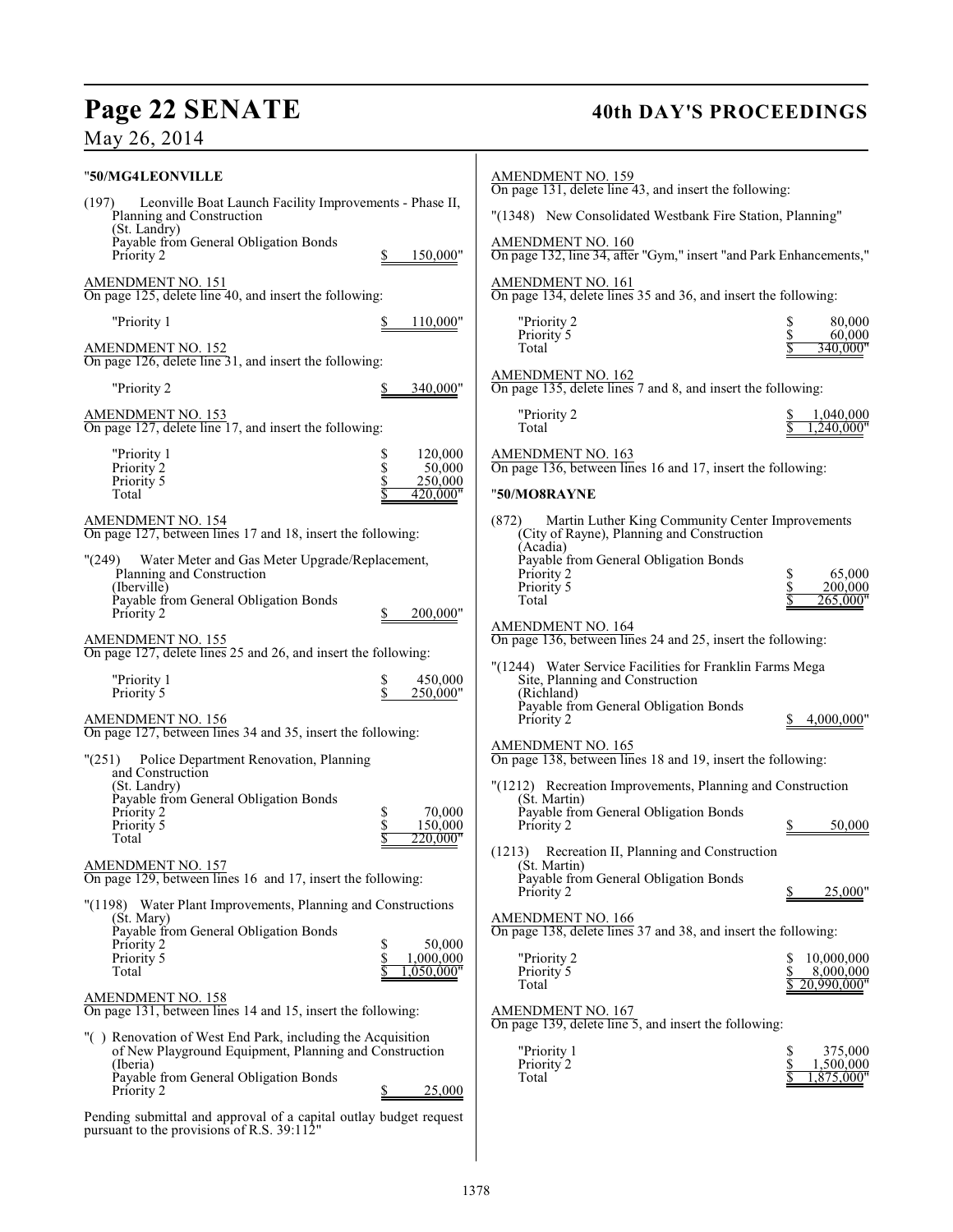## **40th DAY'S PROCEEDINGS**

# **Page 23 SENATE**<br>May 26, 2014

| AMENDMENT NO. 168<br>On page 139, delete lines 16 and 17, and insert the following:                          |                                | <b>AMENDMENT NO. 179</b><br>On page 145, delete lines 16 through 18, and insert the following: |                             |
|--------------------------------------------------------------------------------------------------------------|--------------------------------|------------------------------------------------------------------------------------------------|-----------------------------|
| "Priority 2<br>Priority 5<br>Total                                                                           | 250,000<br>325,000<br>650,000" | "Priority 1<br>AMENDMENT NO. 180                                                               | 1,000,000"                  |
| <b>AMENDMENT NO. 169</b><br>On page 139, between lines 37 and 38, insert the following:                      |                                | On page 145, between lines 26 and 27, insert the following:<br>" $(711)$                       |                             |
|                                                                                                              |                                | The WHARF, Planning and Construction<br>(Jefferson)                                            |                             |
| "(1836) C. C. Antoine Museum and Arts Center, Planning<br>and Construction (\$64,000 Local Match)<br>(Caddo) |                                | Payable from General Obligation Bonds<br>Priority 2                                            | 2,000,000"                  |
| Payable from General Obligation Bonds<br>Priority 1                                                          | 325,000<br>\$                  | <b>AMENDMENT NO. 181</b><br>On page 145, delete lines 33 and 34, and insert the following:     |                             |
| Priority 2<br>Total                                                                                          | 5,000<br>330,000"              | "Priority 2                                                                                    | 800,000                     |
| AMENDMENT NO. 170<br>On page 140, between lines 4 and 5, insert the following:                               |                                | Priority 5<br>Total                                                                            | 500,000<br>2.100.000"       |
| "(674)<br>Town of Sibley, Water Tank Rehabilitations, Planning                                               |                                | AMENDMENT NO. 182<br>On page 145, delete line 44, and insert the following:                    |                             |
| and Construction<br>(Webster)                                                                                |                                | "Priority 1                                                                                    | 990,000                     |
| Payable from General Obligation Bonds<br>Priority 2                                                          | 200,000"                       | Priority 2<br>Total                                                                            | 2,810,000<br>3.800.000"     |
| AMENDMENT NO. 171<br>On page 140, delete lines 24 through 28                                                 |                                | <b>AMENDMENT NO. 183</b><br>On page 146, delete line 9, and insert the following:              |                             |
| <b>AMENDMENT NO. 172</b><br>On page 141, delete lines 15 and 16, and insert the following:                   |                                | "Priority 1<br>Priority <sup>2</sup>                                                           | 2,835,000<br>S<br>1,265,000 |
|                                                                                                              |                                | Total                                                                                          | 4,100,000"                  |
| "Priority 2<br>Total                                                                                         | 595,000<br>785.000"            | <b>AMENDMENT NO. 184</b><br>On page 146, delete lines 15 and 16, and insert the following:     |                             |
| AMENDMENT NO. 173<br>On page 141, delete line 34, and insert the following:                                  |                                | "Priority 2                                                                                    | 150,000<br>\$               |
| "Priority 1                                                                                                  | 20,000                         | Priority 5<br>Total                                                                            | \$<br>250,000<br>955,000"   |
| Priority 2<br>Total                                                                                          | 140,000<br>160,000"            | <b>AMENDMENT NO. 185</b>                                                                       |                             |
|                                                                                                              |                                | On page 147, delete lines 6 through 8, and insert the following:                               |                             |
| AMENDMENT NO. 174<br>On page $141$ , after line 41, insert the following:                                    |                                | "Priority 1                                                                                    | 4,690,000"                  |
| "50/MS8 STONEWALL                                                                                            |                                | <b>AMENDMENT NO. 186</b><br>On page 147, delete line 10, and insert the following:             |                             |
| Town Hall, Planning and Construction<br>(526)<br>(DeSoto)                                                    |                                | "Waterline Improvements, Roadway Lighting,                                                     |                             |
| Payable from General Obligation Bonds<br>Priority 2                                                          | 200,000"<br>Φ                  | and Other Infrastructure Improvements"                                                         |                             |
| <b>AMENDMENT NO. 175</b>                                                                                     |                                | AMENDMENT NO. 187<br>On page $148$ , after line $48$ , insert the following:                   |                             |
| On page 142, delete lines 7 through 9, and insert the following:                                             |                                | "50/N05 NEW ORLEANS EXHIBITION AUTHORITY                                                       |                             |
| "Priority 2<br>Priority 5                                                                                    | 2,700,000<br>\$<br>2,500,000   | Property Development Project<br>(681)                                                          |                             |
| Total                                                                                                        | 5,200,000"                     | (Orleans)                                                                                      |                             |
| <b>AMENDMENT NO. 176</b><br>On page 143, delete lines 18 through 20, and insert the following:               |                                | Payable from General Obligation Bonds<br>Priority 2<br>Priority 5                              | 5,000,000<br>20,000,000     |
| "Priority 1                                                                                                  | 9,990,000"                     | Total                                                                                          | 25.000.000"                 |
| <b>AMENDMENT NO. 177</b><br>On page 144, delete lines 18 through 20, and insert the following:               |                                | <b>AMENDMENT NO. 188</b><br>On page 149, delete line 12, and insert the following:             |                             |
| "Priority 1                                                                                                  | 1,660,000"                     | "Priority 1                                                                                    | 15,000"                     |
| <b>AMENDMENT NO. 178</b>                                                                                     |                                | <b>AMENDMENT NO. 189</b><br>On page 149, delete lines 20 through 22, and insert the following: |                             |
| On page 145, delete lines 12 and 13, and insert the following:                                               |                                | "Priority 2                                                                                    | 3,000,000                   |
| "Planning and Construction"                                                                                  |                                | Priority <sup>5</sup><br>Total                                                                 | 14,115,000<br>19,880,000"   |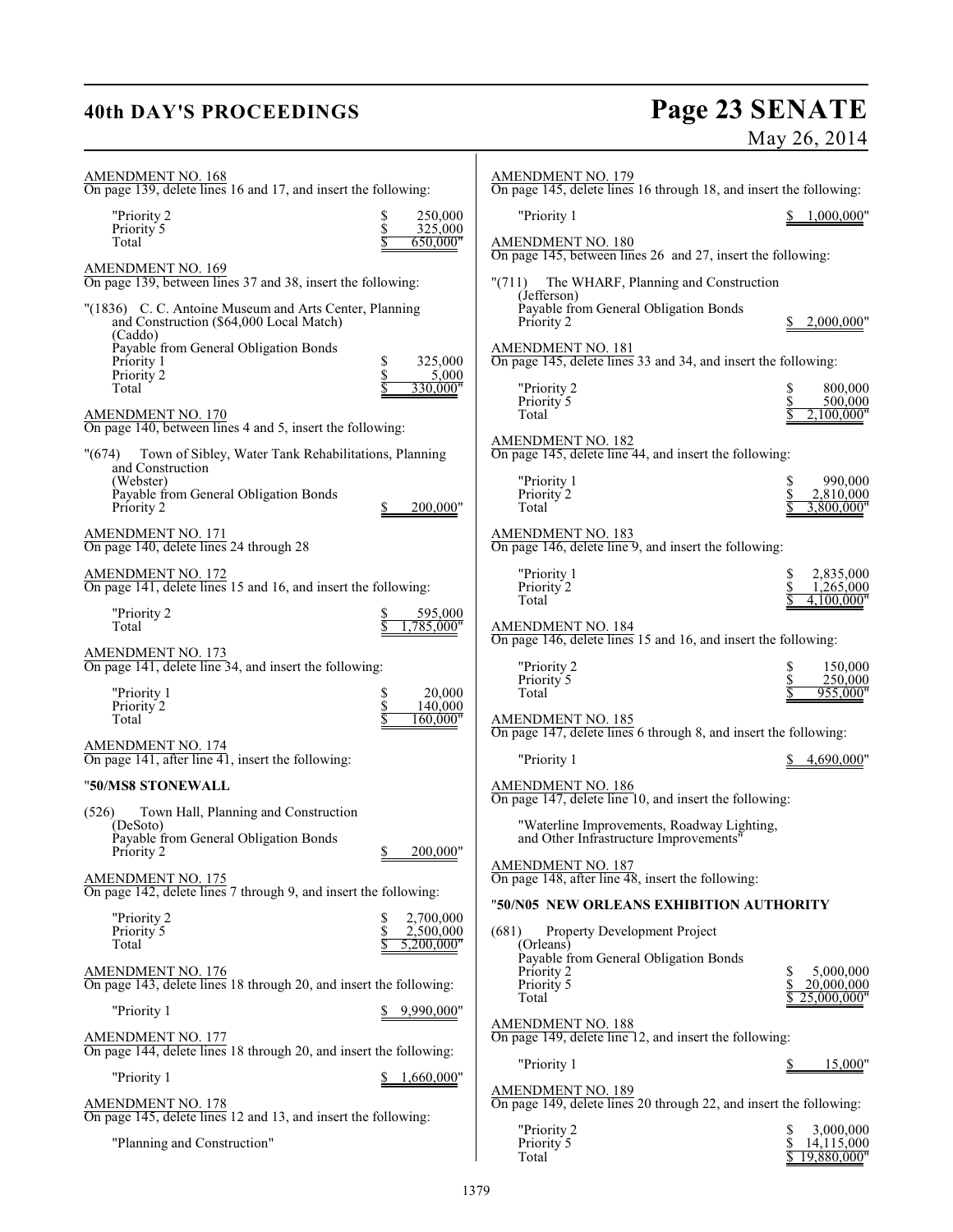## Page 24 SENATE 40th DAY'S PROCEEDINGS

## May 26, 2014

| $\cdots$<br>20, 201                                                                                                                                                                                                                                                                                                    |                                                                                                                                                                                                                                                                                                             |
|------------------------------------------------------------------------------------------------------------------------------------------------------------------------------------------------------------------------------------------------------------------------------------------------------------------------|-------------------------------------------------------------------------------------------------------------------------------------------------------------------------------------------------------------------------------------------------------------------------------------------------------------|
| <b>AMENDMENT NO. 190</b><br>On page 150, delete lines 34 and 35, and insert the following:                                                                                                                                                                                                                             | <b>CENTER</b>                                                                                                                                                                                                                                                                                               |
| 1,200,000<br>"Priority 2<br>\$<br>Priority 5<br>2,000,000<br>Total<br>4.190.000"<br><b>AMENDMENT NO. 191</b>                                                                                                                                                                                                           | (2135)<br>New Education Building, Planning and Construction<br>(Ouachita)<br>Payable from General Obligation Bonds<br>Priority 2<br>\$<br>1,000,000<br>2,000,000<br>Priority 5<br>\$<br>Total<br>3,000,000"                                                                                                 |
| On page 150, between lines 35 and 36, insert the following:<br>"50/N31   ORLEANS PARISH LAW ENFORCEMENT<br><b>DISTRICT</b>                                                                                                                                                                                             | <b>AMENDMENT NO. 200</b><br>On page 159, delete line 20, and insert the following:                                                                                                                                                                                                                          |
| (1954) Mental Health Facility, Planning and Construction<br>(Orleans)<br>Payable from General Obligation Bonds<br>Priority 1<br>100,000<br>2,400,000<br>Priority 5<br>Total<br>2,500,000                                                                                                                               | "Priority 1<br>630,000<br>S<br>\$<br>300,000<br>Priority 2<br>930,000"<br>Total<br><b>AMENDMENT NO. 201</b><br>On page 161, between lines 26 and 27, insert the following:<br>"50/NIJ TENSAS REUNION                                                                                                        |
| 50/N33 ENGLAND ECONOMIC AND INDUSTRIAL<br><b>DEVELOPMENT DISTRICT</b><br>(836)<br>Warehouse/Distribution Complex, Planning<br>and Construction<br>(Rapides)<br>Payable from General Obligation Bonds<br>200,000"<br>Priority 2                                                                                         | (1054) Tensas Reunion Museum and Heritage Culture<br>and Education Center<br>(Tensas)<br>Payable from General Obligation Bonds<br>\$<br>250,000<br>Priority 2<br>\$<br>Priority 5<br>250,000<br>Total<br>500,000"                                                                                           |
| AMENDMENT NO. 192<br>On page 151, delete lines 7 through 21, and insert the following:                                                                                                                                                                                                                                 | AMENDMENT NO. 202<br>On page 162, delete line 39, and insert the following:                                                                                                                                                                                                                                 |
| Priority 2<br>100,000<br>Total<br>700.000"<br><b>AMENDMENT NO. 193</b>                                                                                                                                                                                                                                                 | \$<br>200,000<br>"Priority 1<br>Priority 2<br>\$<br>50,000<br>Total<br>250.000"                                                                                                                                                                                                                             |
| On page 152, between lines 8 and 9, insert the following:<br>"(1143) Bayou Boeuf School Forced Drainage Area System<br>Improvements, Planning and Construction<br>(Lafourche)<br>Payable from General Obligation Bonds<br>Priority 2<br>105,000"<br><b>AMENDMENT NO. 194</b><br>On page 153, delete lines 7 through 17 | <b>AMENDMENT NO. 203</b><br>On page 163, between lines 26 and 27, insert the following:<br>"50/NJZ GRAVITY DRAINAGE DISTRICT #8<br>(952)<br>Belfield Ditch Drainage Improvement Project, Planning<br>and Construction<br>(Calcasieu)<br>Payable from General Obligation Bonds<br>Priority 2<br>910,000<br>S |
| <b>AMENDMENT NO. 195</b><br>On page 154, delete lines 21 through 23, and insert the following:<br>\$ 195,000"<br>"Priority 2                                                                                                                                                                                           | Priority 5<br>2,190,000<br>Total<br>3.100.000"<br><b>AMENDMENT NO. 204</b><br>On page 165, delete lines 28 and 29, and insert the following:                                                                                                                                                                |
| <b>AMENDMENT NO. 196</b><br>On page 155, delete lines 29 and 30, and insert the following:                                                                                                                                                                                                                             | "Priority 2<br>75,000<br>Total<br>25.000'                                                                                                                                                                                                                                                                   |
| "Priority 2<br>150,000<br>S<br>\$<br>555,000<br>Priority 5<br>Total<br>,845,000"                                                                                                                                                                                                                                       | <b>AMENDMENT NO. 205</b><br>On page 166, delete line 39, and insert the following:<br>"Priority 1<br>1,280,000                                                                                                                                                                                              |
| <b>AMENDMENT NO. 197</b><br>On page 155, delete lines 36 and 37, and insert the following:                                                                                                                                                                                                                             | Priority 2<br>\$<br>1.580,000<br>2,860,000"<br>Total                                                                                                                                                                                                                                                        |
| "Priority 2<br>150,000<br>\$<br>,050,000"<br>Total<br><b>AMENDMENT NO. 198</b>                                                                                                                                                                                                                                         | <b>AMENDMENT NO. 206</b><br>On page 166, delete line 45, and insert the following:<br>"Priority 1<br>200,000                                                                                                                                                                                                |
| On page 155, delete lines 51 and 52, and insert the following:<br>"Priority 2<br>150,000<br>Total<br>1,555,000"                                                                                                                                                                                                        | \$<br>175,000<br>Priority 2<br>375,000"<br>Total<br><b>AMENDMENT NO. 207</b>                                                                                                                                                                                                                                |
| <b>AMENDMENT NO. 199</b><br>On page 157, delete lines 6 through 12, and insert the following:                                                                                                                                                                                                                          | On page 167, delete line 6, and insert the following:<br>"Priority 1<br>\$<br>110,000<br>Priority 2<br>125,000                                                                                                                                                                                              |
| "50/NDN OPPORTUNITIES INDUSTRIALIZATION                                                                                                                                                                                                                                                                                | \$<br>\$<br>235,000"<br>Total                                                                                                                                                                                                                                                                               |

## "**50/NDNOPPORTUNITIES INDUSTRIALIZATION**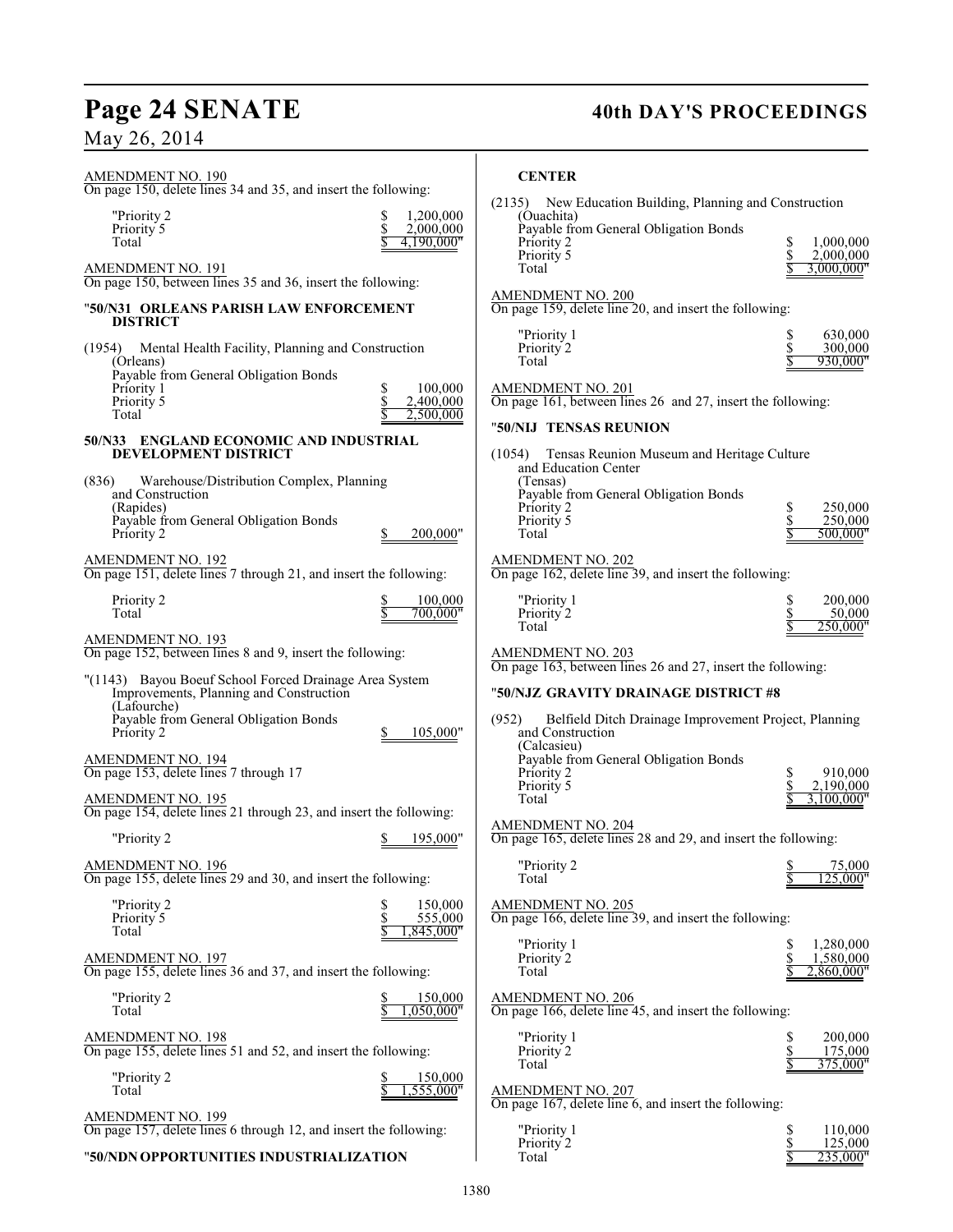# **40th DAY'S PROCEEDINGS Page 25 SENATE**

May 26, 2014

| AMENDMENT NO. 208<br>On page 167, delete lines 15 through 19                                                           | <b>AMENDMENT NO. 214</b><br>On page 172, between lines 13 and 14, insert the following:                                               |
|------------------------------------------------------------------------------------------------------------------------|---------------------------------------------------------------------------------------------------------------------------------------|
| AMENDMENT NO. 209                                                                                                      | "50/NTKUNION LINCOLN WATER SUPPLY INITIATIVE                                                                                          |
| On page 167, between lines 32 and 33, insert the following:<br>"50/NP1 ACADIANA CRIMINALISTIC LAB                      | (405)<br>Development of Alternative Water Supply from<br>Lake D'Arbonne for Lincoln and Union Parishes                                |
| New Crime Laboratory, Planning, Design, Construction<br>(225)<br>and Equipment<br>(Iberia)                             | (Lincoln, Union)<br>Payable from General Obligation Bonds<br>Priority 2<br>250,000"                                                   |
| Payable from General Obligation Bonds<br>305,000<br>Priority 2<br>Priority 5<br>1,995,000                              | <b>AMENDMENT NO. 215</b><br>On page 173, delete lines 10 through 15                                                                   |
| Total<br>2,300,000                                                                                                     | <b>AMENDMENT NO. 216</b><br>On page 173, delete line 23, and insert the following:                                                    |
| 50/NP3 BAYOU LAFOURCHE FRESH WATER DISTRICT                                                                            | "Priority 2<br>1,000,000"                                                                                                             |
| Donaldsonville Flood Control, Planning<br>(2137)<br>and Construction<br>(Ascension, Assumption, Lafourche, Terrebonne) | <b>AMENDMENT NO. 217</b><br>On page 173, delete lines 31 through 38, and insert the following:                                        |
| Payable from General Obligation Bonds<br>Priority 2<br>700,000                                                         | "50/NUE EAST ST. TAMMANY CHAMBER OF COMMERCE                                                                                          |
| Pending approval of a capital outlay budget request pursuant to the<br>provisions of R.S. $39:112"$                    | (1298) East St. Tammany Chamber of Commerce Remodeling<br>of Historic Building in Support of and Promotion of<br>Economic Development |
| AMENDMENT NO. 210<br>On page 167, delete line 45, and insert the following:                                            | (St. Tammany)<br>Payable from General Obligation Bonds<br>Priority 2<br>150,000"                                                      |
| "Priority 1<br>S<br>145,000<br>Priority 2<br>100,000<br>Total<br>245,000"                                              | AMENDMENT NO. 218<br>On page 173, after line 46, insert the following:                                                                |
| AMENDMENT NO. 211                                                                                                      | "50/NUL IBERIA WATERWORKS DISTRICT NO. 4                                                                                              |
| On page 169, after line 46, insert the following:                                                                      | (779)<br>Water System Improvements for Water Works                                                                                    |
| "50/NRU EAST BATON ROUGE COUNCIL ON AGING                                                                              | District No. 4, Planning and Construction<br>(Iberia)                                                                                 |
| () City Location Renovation, Construction of Emergency<br>Meal Preparation Kitchen<br>(East Baton Rouge)               | Payable from General Obligation Bonds<br>Priority 2<br>50,000                                                                         |
| Payable from General Obligation Bonds<br>Priority 2<br>75,000                                                          | 50/NUM UNIVERSITY HOSPITAL AND CLINICS                                                                                                |
| 50/NRV MADISON VOLUNTARY COUNCIL<br>ON AGING                                                                           | Renovations to University Hospital and Clinics,<br>(948)<br>Planning and Construction<br>(Lafayette)                                  |
| (667)<br>Expansion and Improvements to Activities Building,                                                            | Payable from General Obligation Bonds<br>Priority 2<br>605,000<br>Priority 5<br>6,650,000                                             |
| Planning and Construction<br>(Madison)                                                                                 | Total<br>7,255,000                                                                                                                    |
| Payable from General Obligation Bonds<br>200,000"<br>Priority 2                                                        | (1128) Construction of Clinic and Medical Skills Lab Facilities<br>at University Hospital and Clinics, Planning<br>and Construction   |
| <b>AMENDMENT NO. 212</b><br>On page 170, between lines 8 and 9, insert the following:                                  | (Lafayette)<br>Payable from General Obligation Bonds                                                                                  |
| "50/NSE SABINE PARISH WATER DISTRICT #1                                                                                | 605,000<br>Priority 2<br>Priority 5<br>6,650,000<br>Total<br>7,255,000"                                                               |
| New Production Water Well, Planning and Construction<br>(1176)<br>(Sabine)                                             | <b>AMENDMENT NO. 219</b>                                                                                                              |
| Payable from General Obligation Bonds<br>Priority 2<br>240,000"                                                        | On page 174, delete line 29, and insert the following:                                                                                |
| <u>AMENDMENT NO. 213</u>                                                                                               | "Priority 2<br>475,000"                                                                                                               |
| On page 171, delete lines 43 through 45, and insert the following:<br>"Priority 1<br>1,330,000<br>S                    | <b>AMENDMENT NO. 220</b><br>On page 174, delete lines 36 through 44                                                                   |
| \$<br>2,640,000<br>Priority 5<br>Total<br>3,970,000"                                                                   | AMENDMENT NO. 221<br>On page 175, between lines 34 and 35, and insert the following:                                                  |
|                                                                                                                        | "50/NVGDEEP WATER GULF TRANSFER TERMINAL<br><b>AUTHORITY</b>                                                                          |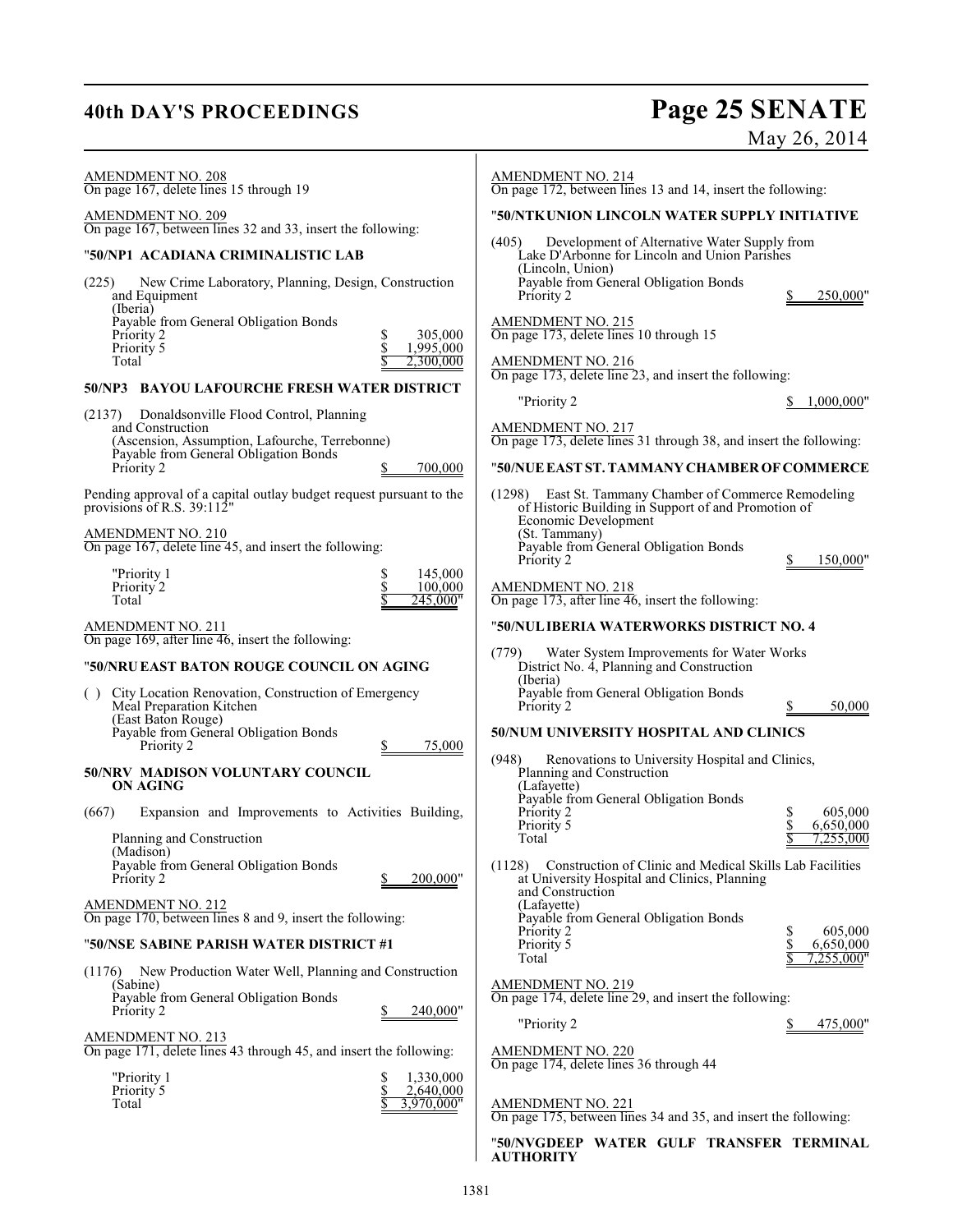## Page 26 SENATE 40th DAY'S PROCEEDINGS

May 26, 2014

## (1346) Deep Water Terminal Transfer Engineering Fees (Plaquemines) Payable from General Obligation Bonds Priority 2 \$ 100,000 **50/NVL SOUTHEAST COMMUNITY HEALTH** (2065) New Health Center in Baker, Planning and Construction (East Baton Rouge) Payable from General Obligation Bonds Priority 2 \$ 100,000 **50/NVN UNION GROVE WATER SYSTEM, INC.** (1971) Union Grove Water System (Webster) Payable from General Obligation Bonds Priority 5  $\qquad \qquad$  15,000 **50/NVO WIDOW'S SON LODGE #10** ( ) Widow's Son Lodge #10, Prince Hall Masonic Lodge Building Acquisition and Renovation (Assumption) Payable from General Obligation Bonds 100,000 Pending approval of a capital outlay budget request pursuant to the provisions of R.S. 39:112 **50/NVP MT. MORIAH MASONIC LODGE #17** ( ) Restoration and Renovation of Historic Building Damaged by Hurricane Gustav (Iberville) Payable from General Obligation Bonds Priority 2 \$ 100,000 Pending approval of a capital outlay budget request pursuant to the provisions of R.S. 39:112 AMENDMENT NO. 222 On page 176, delete lines 14 and 15, and insert the following: "Priority 2 <br>Priority 5 <br>S 100,000 Priority<sup>5</sup>  $480,000"$ AMENDMENT NO. 223 On page 176, between lines 15 and 16, insert the following: "**50/S10 CALCASIEU PARISH SCHOOL BOARD** (519) Renovations To Lake Charles Boston Stadium, Planning and Construction (Calcasieu) Payable from General Obligation Bonds Priority 1 5 400,000<br>Priority 2 5 400,000 Priority 2  $\frac{$}{8}$  400,000<br>Total  $\frac{$}{8}$  400,000 Total  $\frac{1}{\sqrt{5}}$  400,000 **50/S18 EAST CARROLL SCHOOL BOARD** (2068) Administration Building, Acquisition and Renovation, Planning and Construction (East Carroll) Payable from General Obligation Bonds 2.200,000" AMENDMENT NO. 224

On page 180, line 11, "after "District," and before "the Coastal" insert "the Department of Economic Development,"

## AMENDMENT NO. 225

On page 184, line 28, after "Authority." and before "Notwithstanding" insert the following:

"Notwithstanding anything contained in this or any other capital outlay Act or the provisions of R.S. 39:112(E), the New Pavilion at Carl Williams Park, Planning and Construction and the Renovations at Veterans' Park, including the Installation ofLighting, Planning and Construction, projects for Breaux Bridge shall be exempt from all local match requirements. Notwithstanding anything contained in this or any other capital outlay Act or the provisions of R.S. 39:112(E), the Renovation of West End Park, including the Acquisition of New Playground Equipment, Planning and Construction, project for New Iberia shall be exempt from all local match requirements. Notwithstanding anything contained in this or any other capital outlay Act or the provisions of R.S. 39:112(E), the Recreation II, Planning and Construction, project for St. Martinville shall be exempt from all local match requirements.

Notwithstanding anything contained in this Act to the contrary or any other provision of law, the scope of the appropriations made in this or any other Capital Outlay Act for the New Orleans Norman Playground Basketball Gym, Planning and Construction project shall be deemed to include park enhancements for a walking track, basketball, football and baseball fields and a concession stand. Notwithstanding anything contained in this Act to the contrary or any other provision of law, the Parish Road Improvements Project for Franklin Parish is exempt from the contract limit set forth in R.S. 38:2212."

## AMENDMENT NO. 226

On page 187, between lines 11 and 12, insert the following:

"Notwithstanding anything in this Act to the contrary or any other provision of law, contracts may be entered into for the Greater Baton Rouge Port Commission Inland River Marine Terminal Dock and Access Roadway Construction Project, Planning and Construction Project prior to receipt of funding and prior to the execution of a cooperative endeavor agreement."

## AMENDMENT NO. 227

On page 188, line 22, after "Walkways project," and before "and the" insert "the Health/Human Performance Education Complex,"

## AMENDMENT NO. 228

On page 188, line 23, after "project." and before "For all" insert the following:

"Due to the State's current investment in TPC Louisiana and the financial support it provides to the PGA TOUR event currently played at said facility, the funding of the City Park Golf Complex Improvements project described above is conditioned upon said PGA TOUR event not being played at New Orleans City Park Golf Complex without the prior agreement of the Commissioner of Administration and the Jefferson Parish Council. Notwithstanding the foregoing, the City Park Golf Complex may host any other golf tournament or event, including but not limited to any other PGA-affiliated or sponsored tournament or event."

On motion of Senator Riser, the committee amendment was adopted. The amended bill was read by title and recommitted to the Committee on Finance.

## **HOUSE BILL NO. 3—**

BY REPRESENTATIVE ROBIDEAUX AN ACT

To enact the Omnibus Bond Authorization Act of 2014, relative to the implementation of a five-year capital improvement program; to provide for the repeal of certain prior bond authorizations; to provide for new bond authorizations; to provide for authorization and sale of such bonds by the State Bond Commission; and to provide for related matters.

Reported favorably by the Committee on Revenue and Fiscal Affairs. The bill was read by title and referred to the Legislative The bill was read by title and referred to the Legislative Bureau.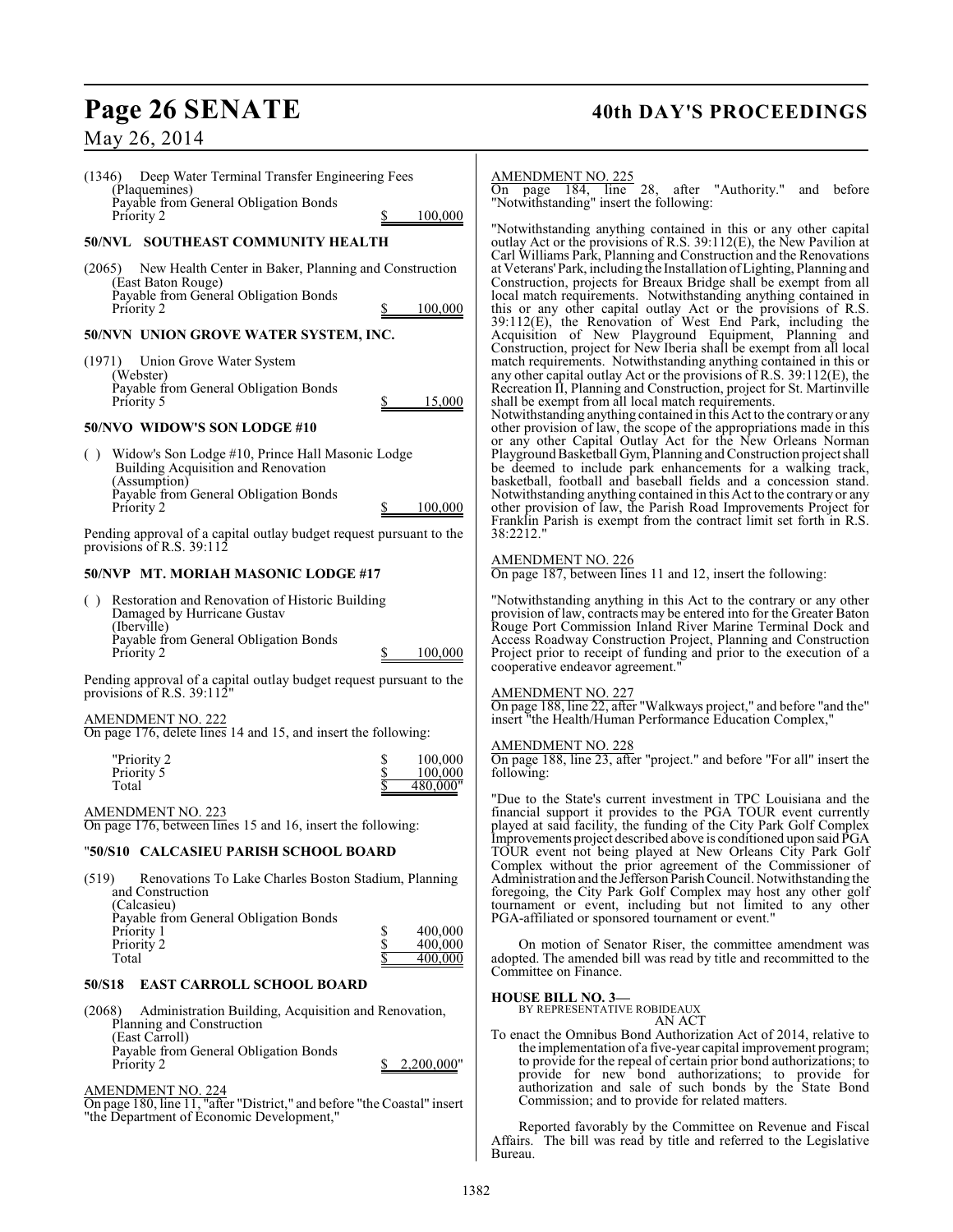## **HOUSE BILL NO. 94—**

BY REPRESENTATIVE LEGER AN ACT

To amend and reenact R.S. 11:3384(A), (B), and (D) and 3386, relative to new members of the Firefighters' Pension and Relief Fund in the city of New Orleans; to provide relative to membership in the system for such members; to provide relative to retirement eligibility and benefits for such members; to provide relative to beneficiaries and survivors of certain such members; to provide for an effective date; and to provide for related matters.

Reported with amendments by the Committee on Local and Municipal Affairs.

## **SENATE COMMITTEE AMENDMENTS**

Amendments proposed by Senate Committee on Local and Municipal Affairs to Reengrossed House Bill No. 94 by Representative Leger

### AMENDMENT NO. 1

On page 4, line 3, change "Section" to "Section Subsection"

## AMENDMENT NO. 2

On page 5, line 1, after "Section 2." delete the remainder of the line and insert the following:

"This Act shall become effective on the date a cooperative endeavor agreement, as authorized by R.S. 11:3363(G), is entered into and funded in accordance with law and the city of New Orleans has made all legally required employer contributions to the New Orleans Fire Fighters Pension and Relief Fund."

On motion of Senator Dorsey-Colomb, the committee amendment was adopted. The amended bill was read by title and referred to the Legislative Bureau.

## **HOUSE BILL NO. 489—**

BY REPRESENTATIVE WESLEY BISHOP A JOINT RESOLUTION

Proposing to amend Article VII, Section 14(B) of the Constitution of Louisiana, to authorize the governing authority of the city of New Orleans to donate or sell at a fixed price certain property; to provide for submission of the proposed amendment to the electors; and to provide for related matters.

Reported favorably by the Committee on Local and Municipal Affairs. The bill was read by title and referred to the Legislative Bureau.

## **HOUSE BILL NO. 575—** BY REPRESENTATIVE ARNOLD

AN ACT

To amend and reenact R.S. 13:5951(I)(4), relative to the Orleans Parish Juvenile Services Financing District; to provide with respect to taxes levied for the district and the duration of such levy; and to provide for related matters.

Reported favorably by the Committee on Revenue and Fiscal Affairs. The bill was read by title and referred to the Legislative Bureau.

## **HOUSE BILL NO. 712—** BY REPRESENTATIVE GREENE

AN ACT

To enact R.S. 47:1624.1, relative to refunds; to provide with respect to the refund of overpayment of severance taxes; to prohibit certain taxpayers from earning interest on refunds; to provide for certain limitations; to provide for effectiveness; and to provide for related matters.

Reported with amendments by the Committee on Revenue and Fiscal Affairs.

# **40th DAY'S PROCEEDINGS Page 27 SENATE**

May 26, 2014

## **SENATE COMMITTEE AMENDMENTS**

Amendments proposed by Senate Committee on Revenue and Fiscal Affairs to Reengrossed House Bill No. 712 by Representative Greene

## AMENDMENT NO. 1

On page 1, at the end of line 2, insert "certain"

## AMENDMENT NO. 2

On page 1, line 3, after "to" delete the remainder of the line, on line 4, delete "on refunds;" and insert "allow the earning of interest in certain situations;"

## AMENDMENT NO. 3

On page 1, delete lines 9 through 17, and insert the following: "Notwithstanding any other provision of law to the contrary, interest on a refund of an overpayment of severance tax to an operator whose well qualifies for the severance tax suspension pursuant to R.S.  $\frac{47:633(7)(c)(iii)}{20}$  or  $\frac{9(d)}{v}$  for new horizontal or deep wells shall be paid at the following rates:

 $(1)(a)$  For refunds issued on or before the one hundred eightieth day after a properly filed claim for refund or an amended return for the new horizontal or deep well has been submitted to the department with all supporting documentation, interest on the refund shall be paid at the rate provided for in Subparagraph (b) of this Paragraph.

(b) The rate of interest to be paid on the refunds provided for in Subparagraph (a) of this Paragraph which are issued during a particular year shall be the rate for the year ascertained by the department, which shall be the U.S. Treasury Yield Curve Constant Maturity 6-Month Treasury rate on the first business day of October of the preceding year and published on or before the following January first.

(2) Interest on such refunds made after the one hundred eightieth day after a properly filed claim for refund or an amended return has been submitted to the department shall be the interest rate provided for in Paragraph (1) of this Section for the first one hundred eighty days, and the judicial rate of interest for any period of time in excess of one hundred eighty days in accordance with the provisions of R.S. 47:1624."

On motion of Senator Riser, the committee amendment was adopted. The amended bill was read by title and referred to the Legislative Bureau.

### **HOUSE BILL NO. 733—**

BY REPRESENTATIVES KATRINA JACKSON, WESLEY BISHOP,<br>BROADWATER, HENRY BURNS, CARMODY, CARTER, IVEY,<br>JEFFERSON,PRICE,REYNOLDS,RICHARD,ANDSMITH AN ACT

To enact R.S.  $17:81(X)$  and  $3996(B)(34)$ , relative to instruction in public schools regarding sexual abuse and assault awareness and prevention; to require and provide guidelines for such instruction; to provide relative to rules and regulations; and to provide for related matters.

Reported with amendments by the Committee on Education.

## **SENATE COMMITTEE AMENDMENTS**

Amendments proposed by Senate Committee on Education to Engrossed House Bill No. 733 by Representative Katrina Jackson

### AMENDMENT NO. 1

On page 1, at the beginning of line 3, change "sexual abuse and" to "child"

## AMENDMENT NO. 2

On page 1, line 12, between "to" and "assault" change "sexual abuse and" to "<u>child</u>"

## AMENDMENT NO. 3

On page 2, line 11, between "to" and "assault" change "sexual abuse and" to "child"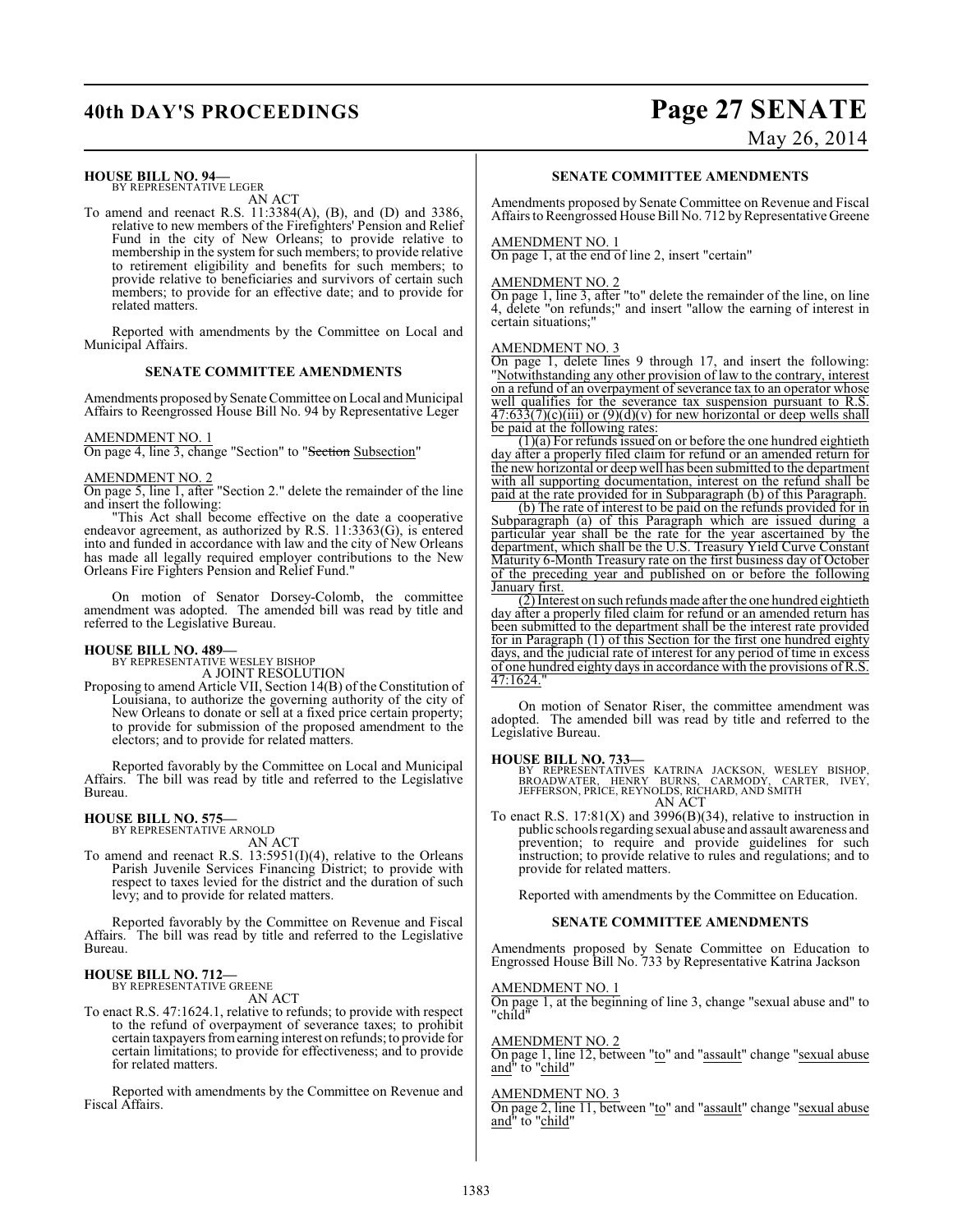## Page 28 SENATE 40th DAY'S PROCEEDINGS

## May 26, 2014

On motion of Senator Appel, the committee amendment was adopted. The amended bill was read by title and referred to the Legislative Bureau.

### **HOUSE BILL NO. 799—** BY REPRESENTATIVE STUART BISHOP

AN ACT

To amend and reenact R.S. 42:262, relative to legal representation of state entities; to prohibit the state entities from retaining any special attorney or counsel on a contingency fee basis in the absence of express statutory authority; to provide that attorney fees recovered by the state belong to the state; to provide for record-keeping and hourly rates of a special attorney or counsel representing the state; to require certain entities to obtain approval prior to employment of any special attorney or counsel; to provide for certain requirements relative to the contract, application and resolution; to provide for exceptions; to provide for a preference in hiring certain attorneys; to provide transparency relative to approval and ratification of a contract by the attorney general and governor; to provide for prospective application; and to provide for related matters.

Reported with amendments by the Committee on Finance.

### **SENATE COMMITTEE AMENDMENTS**

Amendments proposed by Senate Committee on Finance to Reengrossed House Bill No. 799 by Representative Stuart Bishop

## AMENDMENT NO. 1

On page 1, line 2, change "42:262," to "42:262 and R.S. 49:259(A) and  $\dot{C}$ ),

### AMENDMENT NO. 2

On page 1, line 5, after "to the state;" and before "to provide" insert "to provide for the deposit and use of attorney fees recovered by the state into the Department of Justice Legal Support Fund;"

## AMENDMENT NO. 3

On page 2, line 8, change "treasury." to "treasury into the Department of Justice Legal Support Fund in accordance with R.S. 49:259.

### AMENDMENT NO. 4

On page 4, delete line 6, and insert the following:

Section 2. R.S.  $49:259(A)$  and (C) are hereby amended and reenacted to read as follows:

§259. Department of Justice Legal Support Fund

A. There is hereby established in the state treasury a special fund to be known as the Department of Justice Legal Support Fund, hereinafter referred to as the "fund". The fund shall be comprised of <del>a portion of</del> proceeds recovered by the attorney general on behalf of the state from court judgments, settlements, fines, fees, forfeitures and penalties, from the recovery or award of any attorney fees as provided in R.S. 42:262, or from proceeds recovered by the attorney general from any other source from which revenues are designated by the attorney general for deposit into the fund, except those judgments and recoveries made on or pertaining to any office of risk management litigation or litigation involving the Department of Natural Resources and the Department of Environmental Quality as provided in Subsection E of this Section.

\* \* \* C.  $(1)$  The monies in the fund shall be annually appropriated to the Department of Justice solely for the purposes of defraying the costs of expert witnesses, consultants, contract legal counsel, technology, specialized employee training and education, and public education initiatives. Monies appropriated from the fund shall be used to supplement the Department of Justice budget and shall in no way be used to displace, replace, or supplant appropriations from the state general fund for operations of the Department of Justice below the level of state general fund appropriations for that department in the current fiscal year.

(2) No employee salary or wages or other expenses, to be paid from the recovery or award of any attorney fees as provided in R.S. 42:262 shall be paid by the Department of Justice, until funding is approved by the Joint Legislative Committee on the Budget.

(3) Each fiscal year, monies shall be deposited into the fund in an amount sufficient to bring the unencumbered balance in the fund to ten million dollars.

\* \* \* Section 3. The provisions of this Act shall have prospective application only and shall not apply to contracts existing prior to the effective date of all sections of this Act nor shall this Act apply to subsequent renewals of those contracts.

Section 4. The treasurer shall immediately notify the president of the Senate, the speaker of the House of Representatives, the attorney general, and the Joint Legislative Committee on the Budget when the balance in the Department of Justice Legal Support Fund reaches an amount which exceeds the Fiscal Year 2013-2014 balance by Two Million One Hundred Thousand Dollars. Upon such notification, the provisions of R.S. 42:262(B) and (C) as provided in Section 1 of this Act shall become effective.

Section 5. The provisions of R.S.  $42:262(A)$ , (D), and (E) as provided in Section 1 of this Act, and Sections 2, 3, 4, and 5 of this Act shall become effective upon signature by the governor or, if not signed by the governor, upon expiration of the time for bills to become law without signature by the governor, as provided by Article III, Section 18 of the Constitution of Louisiana. If vetoed by the governor and subsequently approved by the legislature, R.S. 42:262(A), (D), and (E) as provided in Section 1 of this Act, and Sections 2, 3, 4, and 5 of this Act shall become effective on the day following such approval."

On motion of Senator Donahue, the committee amendment was adopted. The amended bill was read by title and referred to the Legislative Bureau.

## **HOUSE BILL NO. 872—**

BY REPRESENTATIVE IVEY

AN ACT To amend and reenact R.S. 32:862(G)(4), 863(A)(1) and (3)(a), and  $(B)(2)(b)$ , 863.1(I)(3), 864, and  $865(A)$  and  $(B)(1)$  and to enact R.S. 32:868, relative to increasing the penalties for operating a motor vehicle without the required motor vehicle liability security; to require increased penalties for failing to provide required proof of compliance; to require suspension, revocation or cancellation of driver's license and registration for violations; to remove limits on the maximum amount of penalties and reinstatement fees that are assessed; to increase the administrative reinstatement fee; to dedicate revenue from the increased penalties to fund a real-time database for automobile liability insurance; and to provide for related matters.

Reported with amendments by the Committee on Revenue and Fiscal Affairs.

## **SENATE COMMITTEE AMENDMENTS**

Amendments proposed by Senate Committee on Revenue and Fiscal Affairs to Reengrossed House Bill No. 872 by Representative Ivey

### AMENDMENT NO. 1

On page 4, line 28, after "shall be" delete the remainder of the line and delete line 29 in its entirety and on page 5 delete line 1 in its entirety and insert in lieu thereof "deposited in the State Police Salary Fund."

On motion of Senator Riser, the committee amendment was adopted. The amended bill was read by title and referred to the Legislative Bureau.

### **HOUSE BILL NO. 912—**

BY REPRESENTATIVE BARROW

AN ACT

To amend and reenact Act No. 818 of the 2012 Regular Session of the Legislature, relative to the payment of refunds by the Department of Revenue for overpayments of tax; to provide with respect to the activation of debit cards; to provide for effectiveness; and to provide for related matters.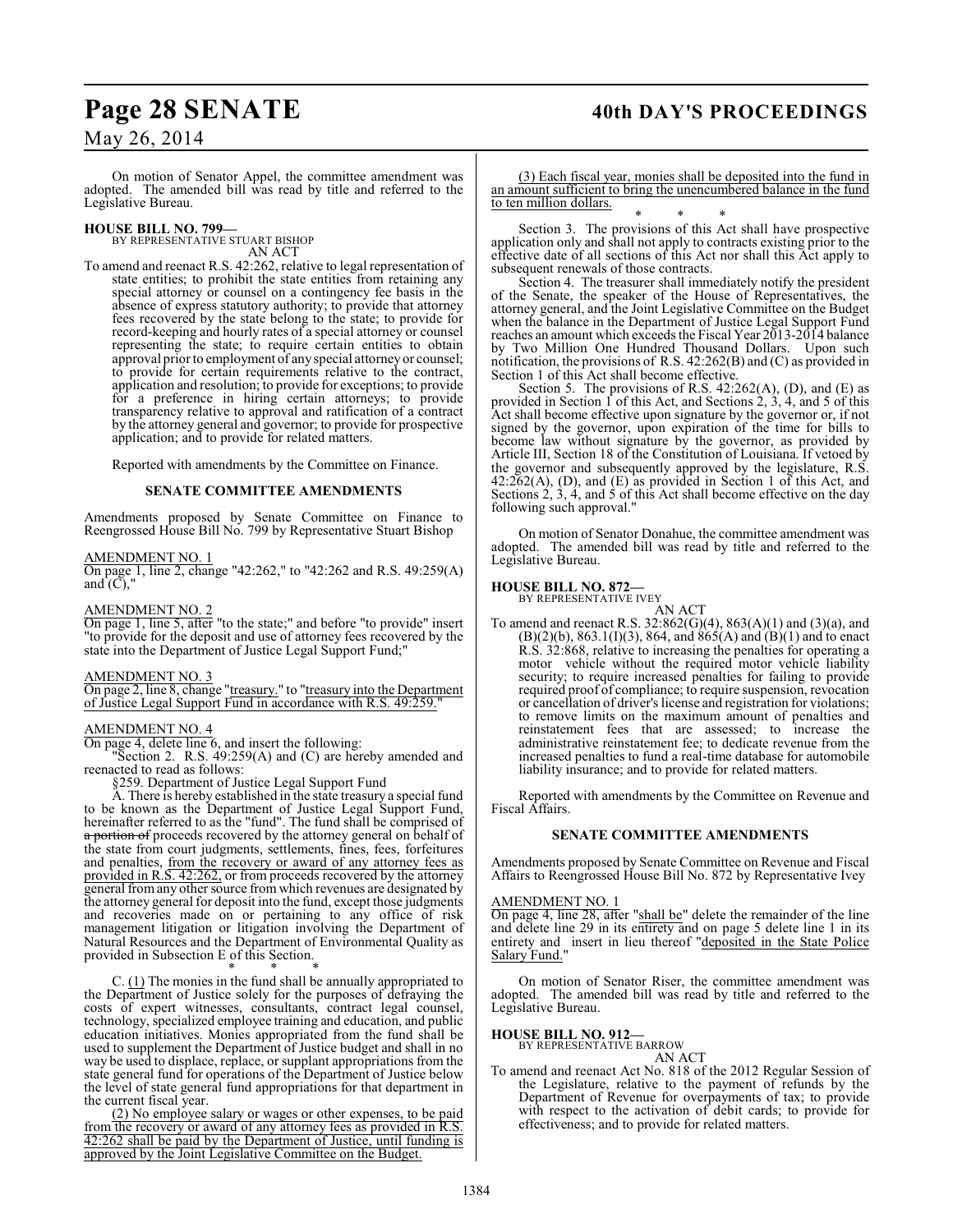## **40th DAY'S PROCEEDINGS Page 29 SENATE**

# May 26, 2014

Reported favorably by the Committee on Revenue and Fiscal Affairs. The bill was read by title and referred to the Legislative Bureau.

## **HOUSE BILL NO. 953—**

- BY REPRESENTATIVES LEGER, BADON, BROADWATER, BURRELL,<br>CARMODY, DIXON, HARRISON, HUNTER, JEFFERSON, PIERRE,<br>REYNOLDS, SMITH, ST. GERMAIN, AND WOODRUFF AN ACT
- To amend and reenact R.S.  $17:24.4(A)(4)$  and  $(F)(1)$  and to enact R.S. 17:24.4(F)(2), relative to statewide content standards and assessments for required subjects; to provide relative to the definition and establishment of such standards; to provide for the collection and sharing of student assessment results and information by the State Board of Elementary and Secondary Education; to provide for the use of such results and information for specified purposes including for purposes of distributing school and district letter grades; to provide for the promulgation of rules by the State Board of Elementary and Secondary Education relative to measuring student growth; to require the State Board of Elementary and Secondary Education to establish an academic support plan and determine interventions for certain failing public schools; and to provide for related matters.

Reported with amendments by the Committee on Education.

## **SENATE COMMITTEE AMENDMENTS**

Amendments proposed by Senate Committee on Education to Reengrossed House Bill No. 953 by Representative Leger

### AMENDMENT NO. 1

On page 3, delete lines 25 through 27, and insert the following:

"(i) The state board shall use the statewide results from the assessments administered in 2014-2015 and 2015-2016 as the basis for a distribution of school and district letter grades that shall not vary from the distribution of letter grades resulting from the 2012-2013 assessment results unless schools or districts improve in their performance such that the overall distribution of letter grades is better than the 2012-2013 distribution.

On motion of Senator Appel, the committee amendment was adopted. The amended bill was read by title and referred to the Legislative Bureau.

## **HOUSE BILL NO. 968—** BY REPRESENTATIVE LEGER

AN ACT

To amend and reenact R.S. 17:221.4(A) and to enact R.S. 17:221.6, relative to the dropout prevention and recovery program; to provide with respect to the requirements for such a program; to provide with respect to a development of an individual graduation plan for each eligible student enrolled in such a program; to provide for funding through the minimum foundation program formula; to provide for definitions; and to provide for related matters.

Reported with amendments by the Committee on Education.

## **SENATE COMMITTEE AMENDMENTS**

Amendments proposed by Senate Committee on Education to Reengrossed House Bill No. 968 by Representative Leger

## AMENDMENT NO. 1

On page 1, line 5, after "program;" delete the remainder of the line, and at the beginning of line 6, delete "through the minimum foundation program formula;"

## AMENDMENT NO. 2

On page 2, delete lines 18 through 22, and insert the following:

"E. A student enrolled in a dropout recovery program pursuant to this Section shall be included in the student enrollment count for the school or school system offering the program. Each school and school system shall report the following information to the state Department of Education on a monthly basis:

### AMENDMENT NO. 3

On page 3, at the end of line 23, insert the following: "No school or school system shall release any personally identifiable information related to a student or former student to any entity contracted to provide a dropout recovery program, unless the student's parent or legal guardian, or the student if he has reached the age of legal majority, authorizes the release of such information in writing.

On motion of Senator Appel, the committee amendment was adopted. The amended bill was read by title and referred to the Legislative Bureau.

**HOUSE BILL NO. 988—** BY REPRESENTATIVE SCHRODER

AN ACT

To amend and reenact R.S. 17:24.4(E), relative to education standards and curriculum; to authorize public school governing authorities to develop and implement curriculum, content, and methodology for required subjects instead of implementing curriculum, content, and methodology recommended by the state Department of Education or the State Board of Elementary and Secondary Education; and to provide for related matters.

Reported favorably by the Committee on Education. The bill was read by title and referred to the Legislative Bureau.

**HOUSE BILL NO. 1001—** BY REPRESENTATIVE WESLEY BISHOP AN ACT

To enact Chapter 13-A of Title 33 of the Louisiana Revised Statutes of 1950, to be comprised of R.S. 33:4720.11, relative to the city of New Orleans; to require the city to sell certain property in the Lower Ninth Ward for a specified price under certain circumstances; to provide for conditions and limitations; to require rules and regulations; to provide for the duration of the requirement; and to provide for related matters.

Reported with amendments by the Committee on Local and Municipal Affairs.

## **SENATE COMMITTEE AMENDMENTS**

Amendments proposed by Senate Committee on Local and Municipal Affairs to Reengrossed House Bill No. 1001 by Representative Wesley Bishop

## AMENDMENT NO. 1

On page 2, delete line 4, and insert "meets one of the following criteria, and property shall be made available to such a purchaser in accordance with the following priorities:

## AMENDMENT NO. 2

On page 2, at the end of line 5, delete "or any similar program" and insert a comma ","

## AMENDMENT NO. 3

On page 2, at the end of line 7, insert "The first opportunity to purchase lots shall be open to persons who qualify as purchasers pursuant to this Subparagraph.

#### AMENDMENT NO. 4

On page 2, between lines 7 and 8, insert the following:

"(b) He leases residential property in the Lower Ninth Ward and has resided at that property for at least eighteen months on the effective date of this Section, and he agrees to retain and maintain the property for not less than five years. The second opportunity to purchase lots shall be open to persons who qualify as purchasers pursuant to this Subparagraph.

(c) He is a veteran of the United States armed forces, he is employed as an emergency responder, including police officer, firefighter, or paramedic, he is a teacher or a former teacher, or he is a former resident of the Lower Ninth Ward. The third opportunity to purchase lots shall be open to persons who qualify as purchasers pursuant to this Subparagraph."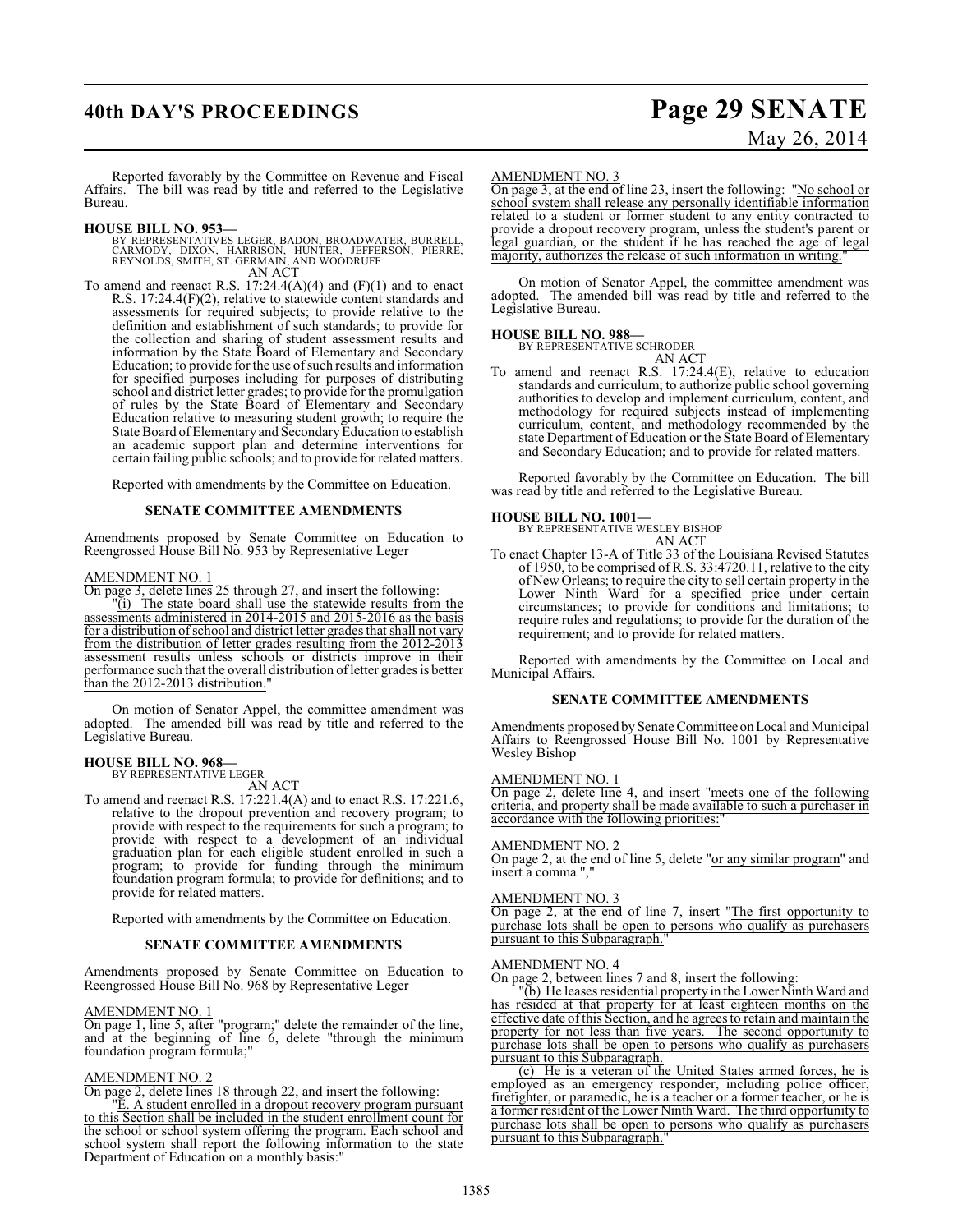## May 26, 2014

## AMENDMENT NO. 5

On page 2, at the beginning of line 8, change "(b)" to "(d)"

## AMENDMENT NO. 6

On page 2, at the end of line 9, delete the period "." and insert "from the date that construction is complete and an occupancy license is issued. The fourth opportunity to purchase lots shall be open to persons who qualify as purchasers pursuant to this Subparagraph."

## AMENDMENT NO. 7

On page 2, at the end of line 11, delete the period "." and insert "nor to any person with an active code enforcement violation or with outstanding tax liens against any property he owns.

AMENDMENT NO. 8 On page 2, line 14, change "2" to "3"

## AMENDMENT NO. 9

On page 2, at the end of line 15, insert the following: "Such rules and regulations shall include provisions for the following:

(a) The reversion of ownership to the city of any property sold pursuant to this Section if the purchaser fails to meet the obligations established by this Section or any rule or regulation adopted pursuant to this Paragraph.

(b) Appropriate time periods during which properties will be available to purchasers pursuant to the priorities established in Subparagraphs  $(2)(a)$  through  $(d)$  of this Subsection.

On motion of Senator Dorsey-Colomb, the committee amendment was adopted. The amended bill was read by title and referred to the Legislative Bureau.

### **HOUSE BILL NO. 1015—**

BY REPRESENTATIVE SCHRODER AND SENATOR CLAITOR AND<br>REPRESENTATIVES ABRAMSON, ADAMS, ANDERS, ARMES,<br>ARNOLD, BADON, BARRAS, BARROW, BERTHELOT, BILLIOT,<br>STUART BISHOP, BROADWATER, BROWN, BURFORD, HENRY BURNS, TIM BURNS, BURRELL, CARMODY, CARTER, CHAMPAGNE,<br>CONNICK, COX, CROMER, DIXON, DOVE, EDWARDS, FOIL,<br>FRANKLIN, GUILLORY, HARRIS, HARRISON, HAVARD, HAZEL,<br>HENRY, HENSGENS, HILL, HODGES, HOFFMANN, HOLLIS, HONORE.<br>HOWARD, HUNTER

AN ACT

To amend and reenact R.S. 17:24.4(H), 183.2(B)(1) and (C),  $183.3(B)(3)$  and  $(D)(1)(introducing a graph)$ , (a), and  $(b)(i)$ and (ii), and  $2925(A)(2)$  and to enact R.S. 17:24.4(K) and  $183.3(D)(1)(b)(iii)(dd)$  and (E), relative to students with exceptionalities; to provide for a student's Individualized Education Program team to determine promotion to the next grade under certain circumstances as it relates to the student's achievement level on required state assessments; to provide for certain actions to be taken by the Individualized Education Program team under certain circumstances; to provide for participation by a student's Individualized Education Program team relative to requirements for Individual Graduation Plans and graduation; to provide relative to criteria for pursuing a career major curriculum; to provide for the issuance of a high school diploma; to provide for rules of the State Board of Elementary and Secondary Education; to provide for the calculation of school performance scores with respect to certain students with exceptionalities; to require the state Department of Education to track the performance of students with exceptionalities and to develop and implement a monitoring and corrective action system for school systems with high rates of students with exceptionalities performing below expected levels; and to provide for related matters.

Reported with amendments by the Committee on Education.

## Page 30 SENATE 40th DAY'S PROCEEDINGS

## **SENATE COMMITTEE AMENDMENTS**

Amendments proposed by Senate Committee on Education to Reengrossed House Bill No. 1015 by Representative Schroder

## AMENDMENT NO. 1

On page 1, line 13, after "Education;" delete the remainder of the line

## AMENDMENT NO. 2

On page 2, delete line 1 and insert "to"

## AMENDMENT NO. 3

On page 2, line 20, between "except a" and "who" change "gifted and talented student" to "student identified as gifted and talented and who has no other exceptionality"

### AMENDMENT NO. 4

On page 3, delete lines 12 through 18, and insert the following:

 $\sqrt{2}$ (a) An alternative pathway to promotion determination by a student's Individualized Education Program team shall apply only if, in the school year immediately prior to each grade level in which the student would otherwise be required to demonstrate certain proficiency levels in order to advance to the next grade level, the student has not otherwise met the state and local requirements for promotion or has not otherwise met state-established benchmarks on the required state assessments."

## AMENDMENT NO. 5

On page 4, delete lines 1 through 9

## AMENDMENT NO. 6

On page 4, delete lines 20 through 26, and insert the following:

"(b) If the student, for any two of the three most recent school years, or for a student in high school, the two most recent administrations of any state-established assessments required for graduation, has not otherwise met state-established benchmarks on required state assessments, the student's Individualized Education Program team shall have the option of determining an alternative pathway to graduation for the student.

## AMENDMENT NO. 7

On page 5, delete lines 1 through 3, and insert the following:

"(i) Within thirty days of the student entering the course or grade level, establish minimum performance requirements in the student's Individualized Education Plan relevant to promotion or graduation requirements, including but not limited to end-of-course assessments, and shall be incorporated for awarding course credits. The state board shall make available a list of multiple appropriate assessments and guidance for use in establishing minimum score requirements on the assessments that an Individualized Education Program team may, but shall not be required to, use for this purpose. The Individualized Education Program team shall consider The Individualized Education Program team shall consider establishing minimum performance requirements for annual academic and functional goals designed to meet the student's needs that result from the student's disability and that will enable the student to be involved in and make progress in the general education curriculum, and to meet other educational needs of the student that result from the student's disability, including the student's postsecondary goals related to training, education, employment, and, where appropriate, independent living skills.

## AMENDMENT NO. 8

On page 5, line 17, after "exceptionality" delete the remainder of the line, delete line 18, and insert "who meets the eligibility criteria as provided in R.S. 17:183.2(B)(1)(b), as determined by the student's Individualized Education Program team, as applicable."

### AMENDMENT NO. 9

On page 7, line 6, between "student," and "who" insert "who meets the eligibility criteria as provided in R.S.  $17:183.2(B)(1)(b)$  and

### AMENDMENT NO. 10

On page 8, line 4, after "<u>for a</u>" delete the remainder of the line and insert "diploma issued to any other student."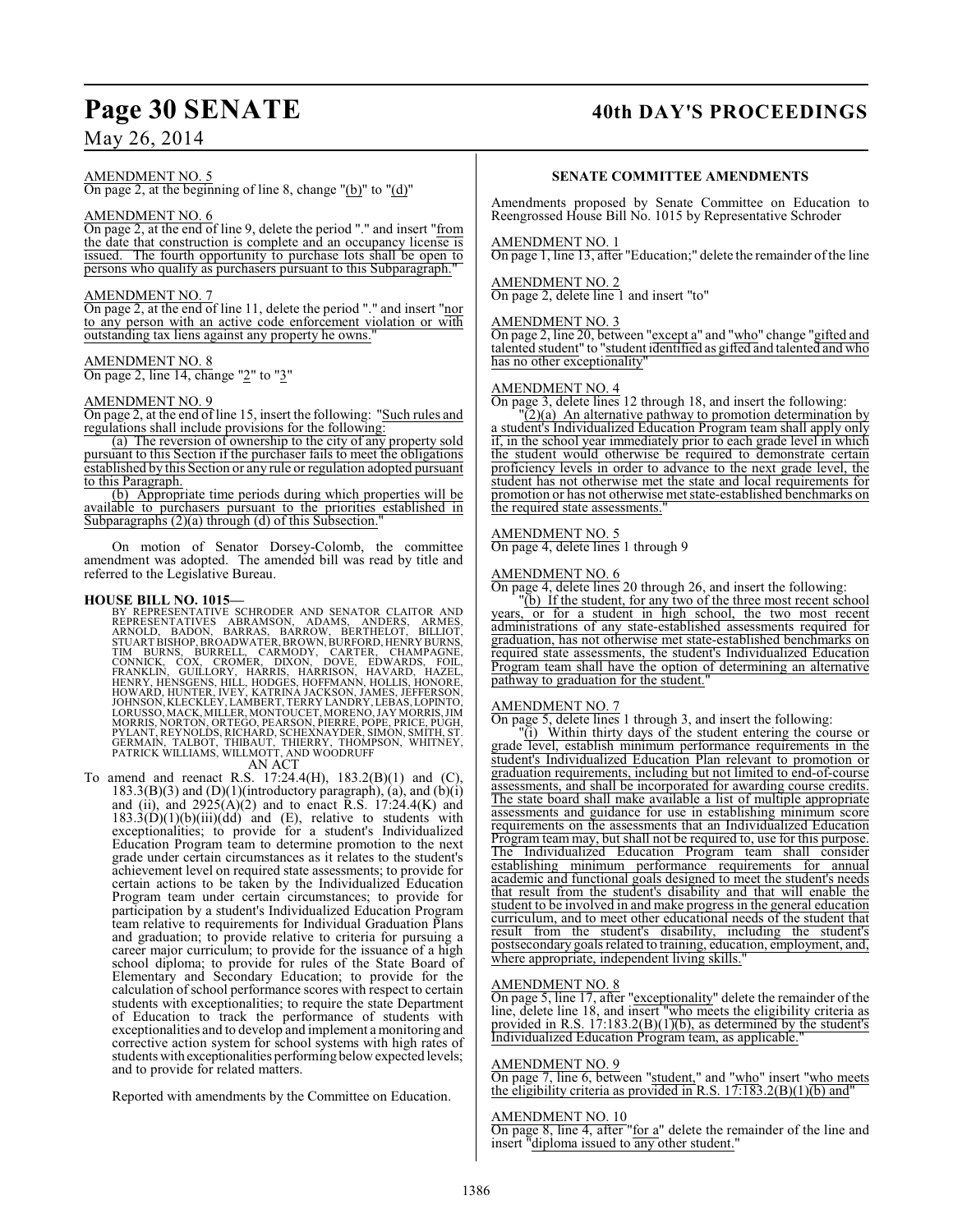## **40th DAY'S PROCEEDINGS Page 31 SENATE**

# May 26, 2014

### AMENDMENT NO. 11

On page 8, line 13, between "Plan" and "shall" insert "or the student's Individualized Education Plan, as applicable,"

## AMENDMENT NO. 12

On page 8, delete lines 16 through 18

On motion of Senator Appel, the committee amendment was adopted. The amended bill was read by title and referred to the Legislative Bureau.

## **HOUSE BILL NO. 1019—** BY REPRESENTATIVE GAROFALO

AN ACT

To enact Subpart B-31 of Part IV of Chapter 1 of Title 33 of the Louisiana Revised Statutes of 1950, to be comprised of R.S. 33:130.591.1 through 130.591.9, to create the St. Bernard Parish Economic Development Commission; to provide relative to the territorial jurisdiction, purposes, and powers and duties of the commission; to provide relative to commission funding, including the authority to levy ad valorem taxes; and to provide for related matters.

Reported with amendments by the Committee on Revenue and Fiscal Affairs.

## **SENATE COMMITTEE AMENDMENTS**

Amendments proposed by Senate Committee on Revenue and Fiscal Affairs to Engrossed House Bill No. 1019 by Representative Garofalo

### AMENDMENT NO. 1

On page 5, line 1, after "purchase," delete the remainder of the line and insert "lease, or otherwise, all property"

### AMENDMENT NO. 2

On page 8, line 1, after "donation," delete the remainder of the line and insert "lease, or otherwise, all property, and to"

## AMENDMENT NO. 3

In Senate Committee Amendment No. 4 proposed by the Senate Committee on Local and Municipal Affairs and adopted by the Senate on May 13, 2014, delete lines 10 and 11, and insert:

"A. Notwithstanding any other provision of law to the contrary, this Act shall not be construed to infringe upon any powers of the St. Bernard Port Harbor and Terminal District.

B. Further, nothing contained in this Subpart shall be construed to permit the commission to engage in port, harbor, terminal, or other maritime activities within the jurisdiction, authority, and powers of the St. Bernard Port, Harbor and Terminal District pursuant to Chapter 14 of Title 34 of the Louisiana Revised Statutes of 1950 (R.S. 34:1701, et seq.), including, but not limited to the ownership, operation, and maintenance of infrastructure and facilities related to those activities.

On motion of Senator Riser, the committee amendment was adopted. The amended bill was read by title and referred to the Legislative Bureau.

## **HOUSE BILL NO. 1068—**

BY REPRESENTATIVE SMITH

AN ACT

To enact Chapter 42 of Title 46 of the Louisiana Revised Statutes of 1950, to be comprised of R.S. 46:2551 through 2553, relative to sex education programs; to provide for legislative findings; to require certain agencies to meet and review state programs aimed at reducing teen pregnancy and preventing the spread of sexually transmitted diseases; to require the agencies to review available programs aimed at reducing teen pregnancy and preventing the spread of sexually transmitted diseases; to require a written report to the legislature; and to provide for related matters.

Reported favorably by the Committee on Education. The bill was read by title and referred to the Legislative Bureau.

### **HOUSE BILL NO. 1069—**

BY REPRESENTATIVES BROADWATER AND HENRY AN ACT

To amend and reenact R.S. 23:1021(13)(e) through (g) and to enact R.S.  $23:1021(13)(h)$  and  $(14)$ , relative to workers' compensation; to provide with respect to average weekly wage; to provide for the calculation of average weekly wage for any professional athlete contracted as an employee who earns a variable wage under a written employment contract dependent on specific activity, job description, job status, or temporal consideration under certain circumstances; to provide for definitions; and to provide for related matters.

Reported with amendments by the Committee on Labor and Industrial Relations.

## **SENATE COMMITTEE AMENDMENTS**

Amendments proposed by Senate Committee on Labor and Industrial Relations to Reengrossed House Bill No. 1069 by Representative Broadwater

### AMENDMENT NO. 1

On page 2, line 5, after "athlete" delete the remainder of the line and insert the following: "under this Section shall be calculated based on the wages the professional athlete has earned prior to the time of the injury, or if greater, then based on the professional athlete's gross earnings earned prior to the time of injury under the contract for the league year in which the injury occurred.

## AMENDMENT NO. 2

On page 2, delete lines 6 through 16 in their entirety

On motion of Senator Crowe, the committee amendment was adopted. The amended bill was read by title and referred to the Legislative Bureau.

## **HOUSE BILL NO. 1076— (Substitute for House Bill No. 946**

**by Representative Schroder)**<br>BY REPRESENTATIVES SCHRODER, ADAMS, ANDERS, ARMES,<br>ARNOLD, BADON, BARRAS, BARRÓW, BERTHELOT, BURFORD,<br>CARMODY, CHAMPAGNE, COX, CROMER, GAROFALO, GISCLAIR,<br>HARRIS, HAVARD, HENRY, HENSGENS, HODG

AN ACT

To enact R.S.  $17:3913$  and  $3996(B)(34)$ , relative to student information; to limit the type of information to be collected on students; to prohibit the collection of certain information; to prohibit the sharing of student information; to provide exceptions; to provide for access by parents and specified others to certain student information stored in public school computer systems; to provide for student identification numbers; to provide definitions; to provide criminal penalties; and to provide for related matters.

Reported with amendments by the Committee on Education.

### **SENATE COMMITTEE AMENDMENTS**

Amendments proposed by Senate Committee on Education to Reengrossed House Bill No. 1076 by Representative Schroder

## AMENDMENT NO. 1

On page 1, line 17, between "individual" and "including" insert "that can be used on its own or with other information to identify, contact, or locate a single individual,"

## AMENDMENT NO. 2

On page 2, line 2, between "such as" and "name" insert "full"

AMENDMENT NO. 3

On page 2, line 8, between "statistics" and "that relate" insert "and other information"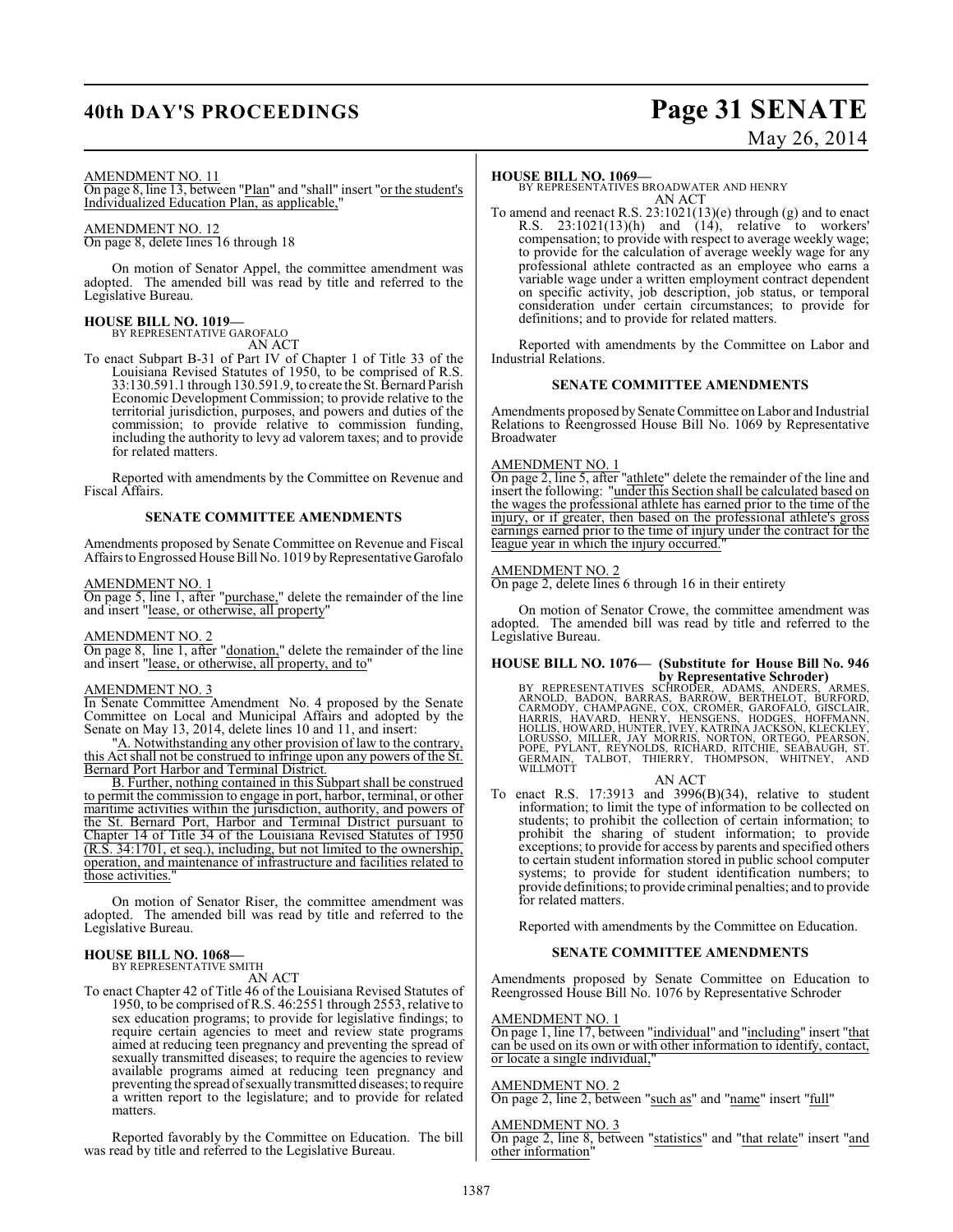## **Page 32 SENATE 40th DAY'S PROCEEDINGS**

## May 26, 2014

## AMENDMENT NO. 4

On page 2, at the beginning of line 10, change "properties" to "identities"

## AMENDMENT NO. 5

On page 3, line 5, between "provide" and "student" insert "personally identifiable"

## AMENDMENT NO. 6

On page 3, line 7, between "may" and the colon ":" insert ", in accordance with State Board of Elementary and Secondary Education regulation or applicable state and federal law"

### AMENDMENT NO. 7

On page 3, line 13, after "monitoring," delete the remainder of the line, and at the beginning of line 14, delete "district", and insert "program administration, and state"

## AMENDMENT NO. 8

On page 3, line 18, between "Education" and "shall" insert "or a city, parish, or other local public school system"

## AMENDMENT NO. 9

On page 3, line 19, "of" and "assessments" delete "scoring" and insert "academic analysis of"

## AMENDMENT NO. 10

On page 3, line 23, between "student" and the period "." insert ", or by a student who has reached the age of legal majority, or if the information is provided to a person authorized by the state, including the legislative auditor, to audit processes including student enrollment counts"

## AMENDMENT NO. 11

On page 3, line 24, between "who" and "fails" insert "knowingly and willingly"

## AMENDMENT NO. 12

On page 4, line 17, between "guardian" and "may" insert ", or a student who has reached the age of legal majority,

### AMENDMENT NO. 13

On page 4, line 25, between "system" and the period "." insert "or to provide services that the school system would otherwise provide"

## AMENDMENT NO. 14

On page 4, between lines 25 and 26, insert the following:

"(f) A person authorized by the state to audit student records."

## AMENDMENT NO. 15

On page 5, line 4, between "system" and the period "." insert "or to provide services that the school system would otherwise provide"

## AMENDMENT NO. 16

On page 5, between lines 4 and 5, insert the following: "(d) A person authorized by the state to audit student records."

## AMENDMENT NO. 17

On page 5, delete lines 10 through 14, and insert the following:

 $E(1)$  No person who has access to student information shall convert the student information as specified in Subparagraph  $(C)(2)(b)$  of this Section such that the remaining information can be used to identify a student.

(2) The State Board of Elementary and Secondary Education and the state Department of Education shall not require a city, parish, or other local public school system to limit a student's learning opportunity or opportunities to explore any occupation based upon predictive modeling."

## AMENDMENT NO. 18

On page 5, line 16, between "student" and "services" insert "and other education"

### AMENDMENT NO. 19

On page 6, line 6, after "contract" delete the period "." insert "", unless otherwise directed by an applicable legal requirement or otherwise specified in the contract and subject to the privacy protection provisions of this Part. Upon termination of the contract, all information removed from the contractor's servers shall be returned to the city, parish, or other local public school board.

## AMENDMENT NO. 20

On page 6, line 7, between "who" and "violates" insert "knowingly and willingly"

### AMENDMENT NO. 21

On page 6, between lines 15 and 16, insert the following:

I. The provisions of this Part shall apply to each charter school, its governing authority, and any education management organization under contract to operate a charter school.

J.(1) No school, school system, local or state governmental agency, public or private entity, or any person with access to student information shall sell, transfer, share, or process any student data for use in commercial advertising, or marketing, or any other commercial purpose.

(2) The provisions of Paragraph (1) of this Subsection shall not apply to a student's parent or legal guardian, or a student who has reached the legal age of majority.

K.(1)Notwithstanding any provision of this Part to the contrary, the governing authority of each public school, with the permission of a student's parent or legal guardian, shall collect the following personally identifiable information for each student enrolled in grades eight through twelve:

(a) Full name.

(b) Date of birth.

(c) Social security number.

(d) Student transcript data.

(2) The governing authority of a public school shall disclose the information collected pursuant to Paragraph (1) of this Subsection, upon request, only to a Louisiana postsecondary educational institution, to be used solely for the purpose of processing applications for admission, and to the Office of Student Financial Assistance, to be used solely for the purpose of processing applications made to the office for state and federal financial aid and for required financial aid program reporting.

(3)(a) Beginning in the eighth grade, the governing authority of each public school shall annually, at the beginning of each school year, provide a form to be signed by the parent or legal guardian of each student enrolled in the school, whereby the student's parent or legal guardian may provide consent or deny consent for the collection and disclosure of the student's information as provided in Paragraphs (1) and (2) of this Subsection.

(b) No data shall be collected pursuant to this Subsection, unless a student's parent or legal guardian provides written consent.

(c) The form will contain a statement whereby a student's parent or legal guardian acknowledges that failure to provide written consent for the collection and disclosure of the student's information as provided in this Subsection may result in delays or may prevent successful application for admission to a postsecondary educational institution and for state and federal student financial aid.

(4) The governing authority of each public school shall destroy all data collected for purposes of this Subsection not later than three years after the student graduates from high school.

On motion of Senator Appel, the committee amendment was adopted. The amended bill was read by title and referred to the Legislative Bureau.

**HOUSE BILL NO. 1081—** BY REPRESENTATIVE STUART BISHOP

AN ACT

To authorize and provide for the transfer of certain state property; to authorize the transfer of certain state property in Lafayette; to provide for the property description; to provide for reservation of mineral rights; to provide terms and conditions; to provide an effective date; and to provide for related matters.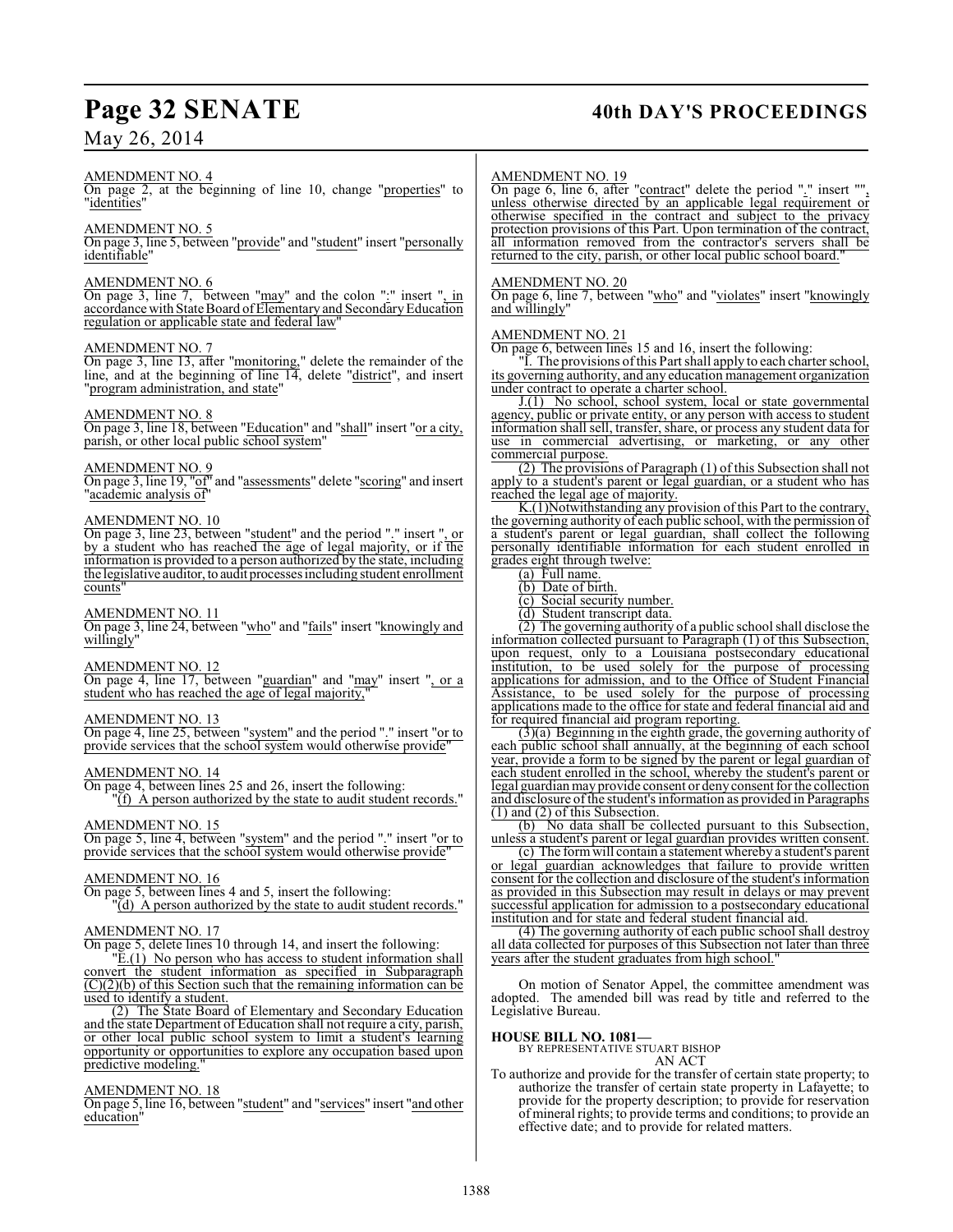## **40th DAY'S PROCEEDINGS Page 33 SENATE**

# May 26, 2014

Reported with amendments by the Committee on Natural Resources.

## **SENATE COMMITTEE AMENDMENTS**

Amendments proposed by Senate Committee on Natural Resources to Reengrossed House Bill No. 1081 by Representative Stuart Bishop

AMENDMENT NO. 1

On page 1, line 3, after "Lafayette" insert "Parish and Avoyelles Parish"

### AMENDMENT NO. 2

On page 2, line 5, delete ", however, "

## AMENDMENT NO. 3

On page 2, between lines 9 and 10, insert the following:

Section 3. The secretary of the Department of Transportation and Development and the commissioner of administration, notwithstanding any other provision of law to the contrary, are hereby authorized and empowered to convey, transfer, assign, lease or deliver any interest, excluding mineral rights, the state may have to all or any portion of the following described parcel of property to the Avoyelles Parish Police Jury:

Begin at a concrete right of way monument on the East side of LA 115; thence run along the right of way of LA 115 S15°48'36"E for 161.44' to the point of beginning.

Thence from the point of beginning run along the old apparent right of way of LA 115 along a curve to the left with a radius of 2131.95', a length of 471.43', and a chord of S22°47'46"E for 470.47'; thence run along a curve to the left with a radius of 3923.20', a length of 563.06', and a chord of S33°10'04"E for 562.58' to the right of way of a parish road; thence run along the parish road S42°38'25"W for 22.00' to a point 35' from the centerline of LA 107; thence run parallel to LA 107 N46°01'44"W for 771.74' (this line is shown on plat as a 5'construction offset); thence run N19°35'45"W for 101.09' to a point 40' from the centerline of LA 115; thence run parallel to LA 115 N43°18'59"E for 58.10'; thence along a curve to the left with a radius of 269.92', a length of 269.14', and a chord of N16°50'01"E for 258.13' back to the point of beginning.

The aforementioned closed traverse contains 2.49 acres and is shown on Plat of Survey by Michael H. Moreau Dated June 3, 2008. It is located in Section 38, T3N-R3E, North of Red River Land District, Avoyelles Parish, Louisiana.

Section 4. The secretary of the Department of Transportation and Development and the commissioner of administration are hereby authorized to enter into such agreements, covenants, conditions, and stipulations and to execute such documents as necessary to properly effectuate any conveyance, transfer, assignment, lease or delivery of title, excluding mineral rights, to the property described in Section 3 of this Act, and as more specifically described in any such agreements entered into and documents executed by and between the secretary and the commissioner and the Avoyelles Parish Police Jury, in exchange of consideration proportionate to at least the appraised value of the property."

### AMENDMENT NO. 4

On page 2, line 10, change "Section 3." to "Section 5."

On motion of Senator Long, the committee amendment was adopted. The amended bill was read by title and referred to the Legislative Bureau.

## **HOUSE BILL NO. 1082—** BY REPRESENTATIVE STUART BISHOP

- AN ACT
- To enact R.S.  $56:10(B)(1)(g)$  and  $302.1(C)(1)(c)$ , relative to saltwater fishing licenses; to increase the fee for saltwater fishing licenses; to dedicate the funds derived from the increased cost to saltwater fish research and conservation; to create the Saltwater Fish Research and Conservation Fund; and to provide for related matters.

Reported favorably by the Committee on Revenue and Fiscal Affairs. The bill was read by title and referred to the Legislative Bureau.

## **HOUSE BILL NO. 1115—**

BY REPRESENTATIVE THOMPSON AN ACT

amend and reenact R.S.  $17:274.1(A)$  and  $(B)(1)$  and 3048.1(A)(1)(f)(iv), relative to the Taylor Opportunity Program for Students; to provide relative to the high school core curriculum required for initial eligibility for a program award; to authorize the State Board of Elementary and Secondary Education to designate course equivalencies for certain courses required for high school graduation for purposes of alignment with such core curriculum; and to provide for related matters.

Reported with amendments by the Committee on Education.

## **SENATE COMMITTEE AMENDMENTS**

Amendments proposed by Senate Committee on Education to Reengrossed House Bill No. 1115 by Representative Thompson

## AMENDMENT NO. 1

On page 2, line 2, between "designate" and "course" insert ", by rule,"

### AMENDMENT NO. 2

On page 2, at the end of line 5, insert "Any course designated by the board as an equivalent to Civics must contain subject matter content that is aligned with that contained in a Civics course."

On motion of Senator Appel, the committee amendment was adopted. The amended bill was read by title and referred to the Legislative Bureau.

## **HOUSE BILL NO. 1129—** BY REPRESENTATIVE THIERRY

AN ACT To amend and reenact R.S. 17:3885, relative to professional development for teachers; to authorize public school governing authorities to provide certain components of professional development and assistance to certain teachers according to their years of service and other criteria; to provide relative to the compensation of certain teachers; to provide relative to definitions; and to provide for related matters.

Reported favorably by the Committee on Education. The bill was read by title and referred to the Legislative Bureau.

### **HOUSE BILL NO. 1199—**

BY REPRESENTATIVE SCHRODER AN ACT

To amend and reenact R.S. 17:235.1(B)(introductory paragraph) and  $(4)(e)$  and (D), to enact R.S. 17:235.1(B)(4)(f) and 355, and to repeal R.S. 17:235.1(A), (C), and (F), relative to parental access to school-related information and materials; to provide relative to parental access to instructional materials in public schools; to require local school boards to adopt rules and policies to provide for such access, including provisions for reasonable fees for copies; to remove requirements for parents to attend parent orientation; to require inclusion of school board policies for parental access to instructional materials as a part of parent orientation; and to provide for related matters.

Reported favorably by the Committee on Education. The bill was read by title and referred to the Legislative Bureau.

## **HOUSE BILL NO. 1252—**

- BY REPRESENTATIVE FOIL AN ACT
- To amend and reenact R.S. 32:412(A)(1), (2), (3), (4)(a) and  $(b)$ (introductory paragraph),  $(5)$ ,  $(6)$ ,  $(7)$  $(a)$  and  $(b)$ (introductory paragraph),  $(B)(1)$ ,  $(2)$ ,  $(5)$ ,  $(7)(a)(i)$  and  $(ii)(introductory)$ paragraph), (b)(i) and (ii)(introductory paragraph), (c)(i) and (ii)(introductory paragraph), (d)(i) and (ii)(introductory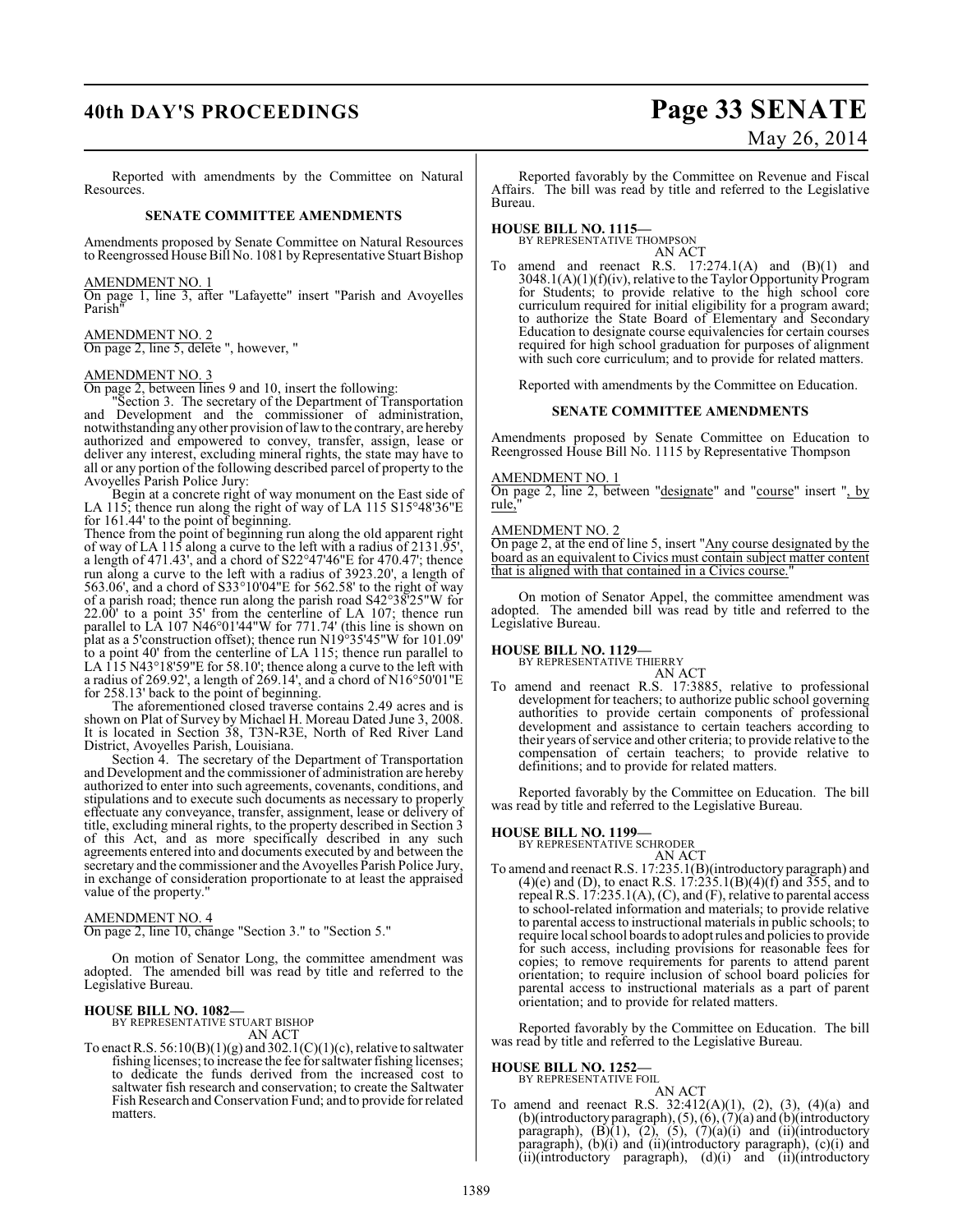## Page 34 SENATE 40th DAY'S PROCEEDINGS

## May 26, 2014

paragraph), (e)(i)(aa), (bb)(introductory paragraph), (cc), (dd), and (ee), and (ii)(aa), (cc),(dd) and (ee) and (C),  $32:412.1$ (A)(introductory paragraph), (B), (C), and (D), and 32:429(A), to enact R.S.  $32:412.\overline{1}(E)$ , and to repeal R.S.  $32:412.1(A)(1)$ , relative to the duration of driver's licenses; to provide that driver's licenses be renewed every six years; and to provide for related matters.

Reported with amendments by the Committee on Revenue and Fiscal Affairs.

## **SENATE COMMITTEE AMENDMENTS**

Amendments proposed by Senate Committee on Revenue and Fiscal Affairs to Reengrossed House Bill No. 1252 by Representative Foil

## AMENDMENT NO. 1

On page 2, lines 9 and 10, change "State Police Pension and Retirement Fund" to "Louisiana State Police Retirement System Fund"

## AMENDMENT NO. 2

On page 2, line 18, change "State Police Pension and Retirement Fund" to "Louisiana State Police Retirement System Fund"

## AMENDMENT NO. 3

On page 3, line 9, change "State Police Pension and Retirement Fund" to "Louisiana State Police Retirement System Fund"

## AMENDMENT NO. 4

On page 3, line 19, change "State Police Pension and Retirement Fund" to "Louisiana State Police Retirement System Fund"

## AMENDMENT NO. 5

On page 4, line 9, change "State Police Pension and Retirement Fund" to "Louisiana State Police Retirement System Fund"

## AMENDMENT NO. 6

On page 4, lines 18 and 19, change "State Police Pension and Retirement Fund" to "Louisiana State Police Retirement System Fund"

## AMENDMENT NO. 7

On page 6, line 29, change "State Police Pension and Retirement Fund" to "Louisiana State Police Retirement System Fund"

## AMENDMENT NO. 8

On page 7, line 20, change "State Police Pension and Retirement Fund" to "Louisiana State Police Retirement System Fund"

## AMENDMENT NO. 9

On page 8, line 6, change "State Police Pension and Retirement Fund" to "Louisiana State Police Retirement System Fund"

## AMENDMENT NO. 10

On page 8, lines 27 and 28, change "State Police Pension and Retirement Fund" to "Louisiana State Police Retirement System Fund"

## AMENDMENT NO. 11

On page 11, line 10, change "February" to "July"

## AMENDMENT NO. 12

In the set of Senate Committee Amendments designated SCAHB1252 BOUDREAR 4424 proposed by the Senate Committee on Transportation, Highways, and Public Works and adopted by the Senate on May 20, 2014, on page 1, lines 30 and 31, change "State Police Pension and Retirement Fund" to "Louisiana State Police Retirement System Fund"

On motion of Senator Riser, the committee amendment was adopted. The amended bill was read by title and referred to the Legislative Bureau.

## **HOUSE BILL NO. 1277— (Substitute for House Bill No. 987 by Representative Thompson)**<br>BY REPRESENTATIVES THOMPSON AND GAINES

AN ACT

To amend and reenact R.S. 17:441, 442(C), 443, and  $444(B)(4)(c)(iii)$ , relative to teachers; to provide relative to tenure; to provide relative to removal of a teacher, disciplinary action against a teacher, and right to review and hearing procedures; to provide for disciplinary hearing officers; to provide for definitions; and to provide for related matters.

Reported favorably by the Committee on Education. The bill was read by title and referred to the Legislative Bureau.

### **HOUSE BILL NO. 1283— (Substitute for House Bill No. 560 by Representative Ivey)** BY REPRESENTATIVE IVEY

AN ACT

To enact R.S. 17:3913, relative to the transfer of personal student information by local education agencies and the state Department of Education; to require that information regarding such transfers be made available on the Internet; to provide for deadlines; and to provide for related matters.

Reported favorably by the Committee on Education. The bill was read by title and referred to the Legislative Bureau.

## **HOUSE BILL NO. 1284— (Substitute for House Bill No. 312 by Representative Thompson)**

BY REPRESENTATIVES THOMPSON, ANDERS, ARMES, ARNOLD,<br>BARROW, BERTHELOT, BILLIOT, BROADWATER, HENRY BURRELL,CARMODY,CARTER,CROMER,DIXON,DOVE,EDWARDS,<br>BURRELL,CARMODY,CARTER,CROMER,DIXON,DOVE,EDWARDS,<br>FOIL, GAROFALO, GÜINN, H AND WHITNEY

## AN ACT

To amend and reenact R.S. 56:116(D), relative to deer hunting; to provide for a special deer hunting season for honorably discharged veterans who are Louisiana residents; and to provide for related matters.

Reported with amendments by the Committee on Natural Resources.

## **SENATE COMMITTEE AMENDMENTS**

Amendments proposed by Senate Committee on Natural Resources to Reengrossed House Bill No. 1284 by Representative Thompson

## AMENDMENT NO. 1

On page 2, line 9, after "season" insert "on private property"

## AMENDMENT NO. 2

On page 2, at the end of line 18, add the following: "The special veterans open season shall be applicable to hunting on private property only and shall not be applicable to any state-owned or federally-owned or managed property.'

On motion of Senator Long, the committee amendment was adopted. The amended bill was read by title and referred to the Legislative Bureau.

## **Senate Bills and Joint Resolutions on Second Reading Reported by Committees**

**SENATE BILL NO. 214—**

BY SENATORS RISER AND MORRELL AN ACT

To amend and reenact R.S. 16:51(A)(5), (6), (7), (14), (16), (19), (20), (21), (24), (29), (36), and (37), relative to assistant district attorneys; to provide for additional assistant district attorneys for certain judicial districts; to provide for an effective date; and to provide for related matters.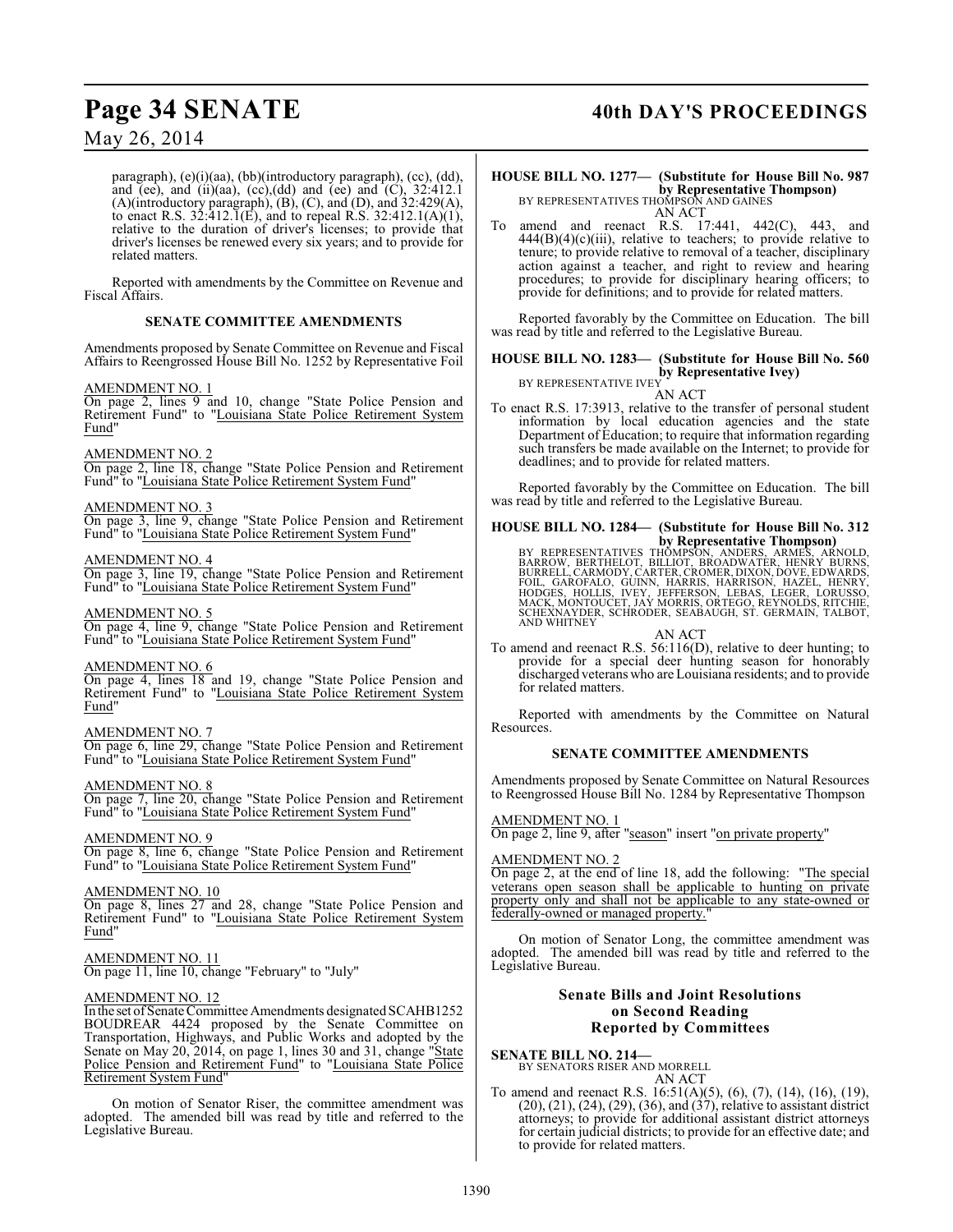## **40th DAY'S PROCEEDINGS Page 35 SENATE** May 26, 2014

Reported with amendments by the Committee on Finance.

## **SENATE COMMITTEE AMENDMENTS**

Amendments proposed by Senate Committee on Finance to Engrossed Senate Bill No. 214 by Senator Riser

## AMENDMENT NO. 1

On page 2, delete lines 25 through 28, and insert the following:

Section 2. Notwithstanding the provisions of R.S. 16:11 to the contrary, the provisions of Section 1 of this Act shall become operative if, and only if, Section 1 of this Act is funded from the amount of State General Fund (Direct) or State General Fund by Statutory Dedications contained in House Bill No. 1 of the 2014 Regular Session as received in the Senate on May 12, 2014, or if the source of funding for Section 1 is from local or other sources to be used to fund such additional twenty-two assistant district attorney positions."

On motion of Senator Donahue, the committee amendment was adopted. The amended bill wasread by title, ordered reengrossed and passed to a third reading.

## **House Bills and Joint Resolutions on Second Reading Reported by Committees**

## **HOUSE BILL NO. 96—** BY REPRESENTATIVE EDWARDS

A JOINT RESOLUTION

Proposing to amend Article V, Section 23 of the Constitution of Louisiana, relative to judges; to remove provisions that establish an age beyond which judges shall not remain in office; and to specify an election for submission of the proposition to electors and provide a ballot proposition.

Reported favorably by the Committee on Finance. The bill was read by title and referred to the Legislative Bureau.

## **HOUSE BILL NO. 663—** BY REPRESENTATIVE ROBIDEAUX

AN ACT

To amend and reenact Section 3.(C), (G), and (I) and Section 4.A and to enact Section 3.(M) and (N) of Act No. 421 of the 2013 Regular Session of the Legislature, relative to the Louisiana Tax Delinquency Amnesty Act of 2013; to provide relative to the amount of penalties and interest waived during certain amnesty periods; to provide with respect to the taxes eligible for amnesty; to provide for the doubling of penalties under certain circumstances; to prohibit certain forms of payment of delinquent tax, interest, penalty, or fees pursuant to the Amnesty Program; to authorize installment agreements for certain taxes; to provide for certain requirements and limitations for installment agreements; to authorize the procurement of collection services under certain circumstances; to provide with respect to amnesty administration services and for the procurement of such services; to authorize the promulgation of rules; to prohibit the implementation of future amnesty programs for a certain period of time; and to provide for related matters.

Reported with amendments by the Committee on Finance.

## **SENATE COMMITTEE AMENDMENTS**

Amendments proposed by Senate Committee on Finance to Reengrossed House Bill No. 663 by Representative Robideaux

### AMENDMENT NO. 1

Delete Senate Committee Amendments Nos. 1 through 4, 6 through 8, and 13 through 21 proposed by the Senate Committee on Revenue and Fiscal Affairs and adopted by the Senate on May 20, 2014.

## AMENDMENT NO. 2

In Senate Committee Amendment No. 10 proposed by the Senate Committee on Revenue and Fiscal Affairs and adopted by the Senate on May 20, 2014, on page 2, line 5, change "; and if" to "; if"

## AMENDMENT NO. 3

On page 3, line 15, after "waived" change ". If" to "; and if"

## AMENDMENT NO. 4

On page 3, at the end of line 18, after "waived." delete the remainder of the line, delete lines 19 through  $\overline{23}$ , and on line 24, delete "penalties." and insert: "However, any taxpayer who has a final judgment in accordance with R.S. 47:1565 or 1568 rendered against him by a court or who has exhausted all rights to protest taxes owed to the state pursuant to such statutes ninety days prior to either the 2014 or 2015 amnesty period, and who then fails to submit an amnesty application before the end of the applicable amnesty period ninety days prior to which the final judgement was rendered or ninety days prior to which his rights to protest taxes have been exhausted, shall be subject to double penalties."

On motion of Senator Donahue, the committee amendment was adopted. The amended bill was read by title and referred to the Legislative Bureau.

**HOUSE BILL NO. 788—** BY REPRESENTATIVES LEGER, WESLEY BISHOP, STOKES, AND WILLMOTT

## AN ACT

To amend and reenact Sections 4 (introductory paragraph), 4D, 4G, 4M, 20A, and 23 and to enact Section 20F of Act No. 305 of the 1978 Regular Session oftheLegislature, as amended by Act No. 657 of the 1979 Regular Session of the Legislature, Act No. 99 of the 1980 Regular Session of the Legislature, Act No. 9 of the 1980 Second Extraordinary Session of the Legislature, Act No. 287 of the 1982 Regular Session ofthe Legislature, Act No. 572 of the 1984 Regular Session of the Legislature, Act No. 390 of the 1987 Regular Session of the Legislature, Act No. 43 of the 1992 Regular Session of the Legislature, Act No. 1013 of the 1993 Regular Session of the Legislature, Act Nos. 13 and 42 of the 1994 Regular Session of the Legislature, Act Nos. 1174 and 1176 of the 1997 Regular Session of the Legislature, and Act No. 72 of the 2002 First Extraordinary Session of the Legislature, all relative to the Ernest N. Morial-New Orleans Exhibition Hall Authority, to grant additional powers to the authority, to provide for the issuance of bonds and other obligations of the authority to finance expansion projects; to provide for additional bonding capacity of the authority; to provide an effective date; and to provide for related matters.

Reported favorably by the Committee on Finance. The bill was read by title and referred to the Legislative Bureau.

HOUSE BILL NO. 1025—<br>
BY REPRESENTATIVES ABRAMSON, ADAMS, ANDERS, ARMES, ARNOLD, BADON, BARRAS, BARROW, BERTHELOT, BILLIOT, STUART BISHOP, WESLEY BISHOP, RENEW BOADWATER, BROSSETT, BROWN, BURRELL, CARMODY, CARTER, CHAMPAGN

AN ACT<br>To amend and reenact R.S. 14:46.2(A)(1), (C)(2), and (D),  $46.3(A)(1), (C)(3), and (E), 81.1(B)(3), (4), (5), (6), (7), and (8),$ 81.3(A)(3) and (D), 82(G), 83.3(D), 83.4(C), 86(C), 89(C), and  $89.2(D)(1)$ , R.S. 15:539.1(A) and (E)(introductory paragraph), 539.2(B), 539.3(A)(introductory paragraph), 541(2)(o), (12)(b),  $(24)(a)$ , and  $(25)(c)$  through (n), and  $1352(A)$ (introductory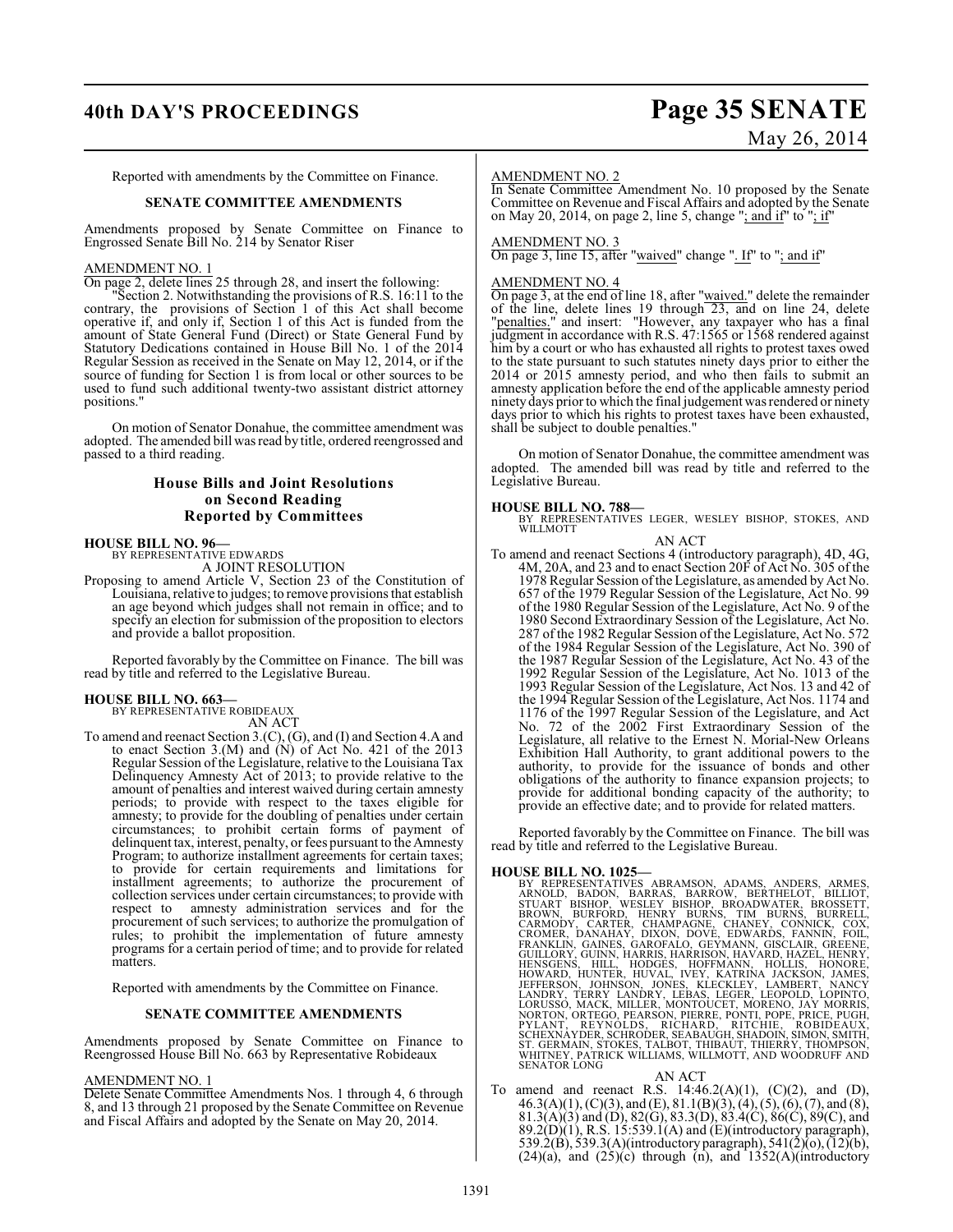## May 26, 2014

paragraph), R.S. 46:1802(10)(a), 1805(A), 1809(B)(4)(a), and 1844(W)(introductory paragraph),  $(1)(a)$  and  $(b)$ ,  $(2)$ , and  $(3)$ , Code of Evidence Article 412(A), (B), (C)(1), and (E)(1), Code of Criminal Procedure Articles 851 and 853, and Children's Code Articles  $603(2)(b)$  and (c) and  $725.2$ , to enact R.S. 14:46.2(C)(3) and (4) and (F), 81.1(B)(9), (10), and (11), 81.3(A)(4), 82.1(D)(4) and (F), 82.2, 83(B)(4), 83.1(B)(4), 83.2(B)(4), 84(B)(4), 85(B)(4), 89.2(D)(5), 104(B)(4),  $105(B)(4)$ , and  $282(B)(4)$ , R.S. 15:243, 541(2)(p) and (q),  $130\&(\hat{A})(2)(s)$ , and  $1352(\hat{A})(52)$ , (53), (54), (55), (56), (57), (58), (59), (60), (61), and (62), R.S. 40:2405.7, R.S. 46:1805(B)(3), 2161(C), and 2161.1, Code of Evidence Article 412.3, Code of Criminal Procedure Article 855.1, and Children's Code Articles  $603(9.1)$  and  $606(A)(7)$ , and to repeal R.S. 15:541(25)(o), relative to human trafficking, trafficking of children for sexual purposes, and commercial sexual exploitation; to provide relative to the crimes of human trafficking and trafficking of children for sexual purposes; to provide relative to crimes involving the commercial sexual exploitation of persons; to create the crime of unlawful purchase of commercial sexual activity; to provide penalties for the offense; to require certain persons convicted of the offense to register and provide notification as a sex offender; to amend provisions relative to the registration and notification requirements for persons convicted of certain offenses involving commercial sexual exploitation; to clarify the definition of "coercion" relative to human trafficking, pornography involving juveniles, and computer-aided solicitation of a minor; to expand the definition of human trafficking and trafficking of children for sexual purposes; to provide relative to the confidentiality of victims of human trafficking-related offense; to provide relative to the admissibility of evidence of the past sexual behavior of a victim of human trafficking or trafficking of children for sexual purposes; to provide relative to statements made by a victim of human trafficking or trafficking of children for sexual purposes during the course of an investigation; to authorize victims of trafficking to file a motion for a new trial for certain offenses; to provide relative to a victim's access to and eligibility for services; to expand eligibility for services to certain child victims; to provide for a special effective date for such expansion; to require private service providers who contract with the state to provide annual reports on their operations; to provide relative to victims of trafficking referred to the Department of Children and Family Services; to expand the definition of "racketeering activity" to include certain offenses involving commercial sexual exploitation; to provide for an affirmative defense to prosecution for victims of human trafficking; to provide that such victims are eligible for services; to expand the crime of computer-aided solicitation of a minor to include soliciting the person to engage in commercial sexual activity; to clarify the definition of "victim" for purposes of victim's reparations; to authorize the interception of wire, electronic, or oral communications in investigations of offenses involving commercial sexual exploitation; to provide relative to the forfeiture of assets used in the commission of certain trafficking-related offenses; to provide relative to the uses of monies deposited into the Exploited Children's Special Fund; to provide for law enforcement training; to require mandatory restitution for persons convicted of certain offenses involving commercial sexual exploitation; to authorize the establishment of certain diversion programs; to provide relative to the monies collected from such programs; and to provide for related matters.

Reported with amendments by the Committee on Finance.

## **SENATE COMMITTEE AMENDMENTS**

Amendments proposed by Senate Committee on Finance to Reengrossed House Bill No. 1025 by Representative Abramson

## AMENDMENT NO. 1

On page 37, between lines 21 and 22, insert the following: Section 9. Each department or agency involved in the prevention of child sexual exploitation as provided in this Act shall

utilize all means necessary to maximize the use of federal funds and all other non-state source means of financing available to support the activities of Sections 1 though 8 of this Act."

### AMENDMENT NO. 2

On page 37, line 22, change "Section 9" to "Section 10"

On motion of Senator Donahue, the committee amendment was adopted. The amended bill was read by title and referred to the Legislative Bureau.

## **HOUSE BILL NO. 1272— (Substitute for House Bill No. 515 by Representative Henry)**<br>BY REPRESENTATIVE HENRY

AN ACT

To provide for the payment and satisfaction out of the monies appropriated and allocated to the LSU Health Sciences Center Health Care Services for the University Medical Center (Orleans) project in House Bill No. 2 of the 2014 Regular Session of the Legislature and previous capital outlay Acts to be used to pay and satisfy the judgments for just compensation related to the expropriation of property in accordance with Article I, Section 4 of the Louisiana Constitution of 1974, in the suit entitled "Board of Supervisors of Louisiana State University and Agricultural and Mechanical College v. 1732 Canal Street, LLC, et al."; to provide for costs; to provide for attorney fees; to provide for interest; and to provide for related matters.

Reported favorably by the Committee on Finance. The bill was read by title and referred to the Legislative Bureau.

## **Senate Bills and Joint Resolutions Returned from the House of Representatives with Amendments Subject to Call**

## **Called from the Calendar**

Senator Heitmeier asked that Senate Bill No. 527 be called from the Calendar.

## **SENATE BILL NO. 527—** BY SENATOR HEITMEIER

AN ACT

To enact R.S. 48:22.1, relative to transportation; to provide requirements for "Complete Streets"; to provide for exceptions; and to provide for related matters.

The bill was read by title. Returned from the House of Representatives with amendments:

## **HOUSE COMMITTEE AMENDMENTS**

Amendments proposed by House Committee on Transportation, Highways, and Public Works to Reengrossed Senate Bill No. 527 by Senator Heitmeier

## AMENDMENT NO. 1

On page 2, line 16, delete "**The American Association of Retired Persons**" and insert "**AARP Louisiana**"

## **LEGISLATIVE BUREAU AMENDMENTS**

Amendments proposed by Legislative Bureau to Reengrossed Senate Bill No. 527 by Senator Heitmeier

## AMENDMENT NO. 1

On page 2, line 12, change "**shall**" to "**may**"

## AMENDMENT NO. 2

On page 2, line 26, change "**process and outcome**" to "**process- and outcome-**"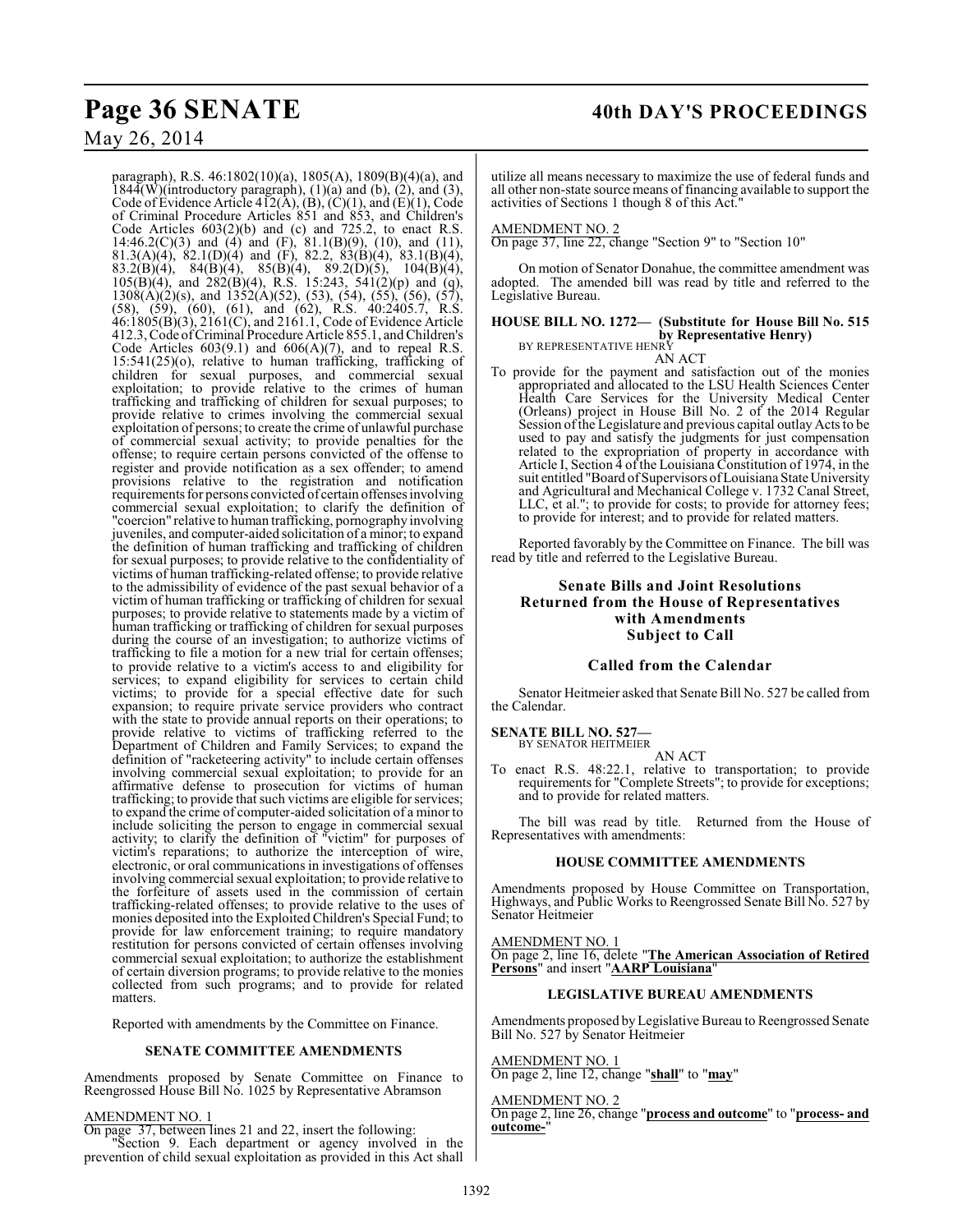Senator Heitmeier moved to concur in the amendments proposed by the House.

## **ROLL CALL**

The roll was called with the following result:

## YEAS

| Mr. President     | Erdey         | Peacock   |
|-------------------|---------------|-----------|
| Adley             | Gallot        | Peterson  |
| Allain            | Guillory      | Riser     |
| Amedee            | Heitmeier     | Smith, G. |
| Appel             | Johns         | Smith, J. |
| <b>Broome</b>     | Kostelka      | Tarver    |
| Brown             | Long          | Thompson  |
| <b>Buffington</b> | Mills         | Walsworth |
| Chabert           | Morrell       | Ward      |
| Cortez            | Morrish       | White     |
| Crowe             | Murray        |           |
| Dorsey-Colomb     | <b>Nevers</b> |           |
| Total - 34        |               |           |
|                   | <b>NAYS</b>   |           |
| Total $-0$        |               |           |
|                   | ABSENT        |           |

| Claitor   | LaFleur | Perry |
|-----------|---------|-------|
| Donahue   | Martiny |       |
| Total - 5 |         |       |

The Chair declared the Senate concurred in the amendments proposed by the House.

## **House Bills and Joint Resolutions on Third Reading and Final Passage**

## **Bagneris Rule**

Senator Adley moved to suspend the rules to temporarily pass over controversial House Bills on Third Reading and Final Passage with the intention of taking them up later, in their regular order and to specifically start with House Bill No. 243.

Without objection, so ordered.

## **HOUSE BILL NO. 243—** BY REPRESENTATIVE BARRAS

AN ACT

To amend and reenact R.S.  $35:191(C)(2)$  and to enact R.S. 35:191(C)(3), relative to notaries public; to provide for the administration of a pre-assessment test; to provide for the qualification to take the pre-assessment test; to provide for exceptions; and to provide for related matters.

The bill was read by title. Senator Perry moved the final passage of the bill.

## **ROLL CALL**

The roll was called with the following result:

## YEAS

| Mr. President | Dorsey-Colomb | <b>Nevers</b> |
|---------------|---------------|---------------|
| Adley         | Erdey         | Peacock       |
| Allain        | Gallot        | Perry         |
| Amedee        | Guillory      | Peterson      |
| Appel         | Heitmeier     | Riser         |
| <b>Broome</b> | Johns         | Smith, G.     |
| Brown         | Kostelka      | Smith, J.     |
| Buffington    | Long          | Tarver        |
| Chabert       | Mills         | Thompson      |
| Claitor       | Morrell       | Walsworth     |

# **40th DAY'S PROCEEDINGS Page 37 SENATE**

## May 26, 2014

| Cortez<br>Crowe<br>Total $-36$ | Morrish<br>Murray | Ward<br>White |
|--------------------------------|-------------------|---------------|
|                                | <b>NAYS</b>       |               |
| Total - 0                      | <b>ABSENT</b>     |               |
| Donahue                        | LaFleur           | Martiny       |

Total - 3

The Chair declared the bill was passed and ordered it returned to the House. Senator Perry moved to reconsider the vote by which the bill was passed and laid the motion on the table.

## **HOUSE BILL NO. 300—**

BY REPRESENTATIVE GREENE AN ACT

To amend and reenact Civil Code Articles 112(B)(2) and 113, relative to spousal support; to provide for consideration of an interim allowance or final child support obligation in the determination of interim and final spousal support; and to provide for related matters.

The bill was read by title. Senator Murray moved the final passage of the bill.

## **ROLL CALL**

The roll was called with the following result:

### YEAS

| Mr. President        | Dorsey-Colomb | Peacock   |
|----------------------|---------------|-----------|
| Adlev                | Erdey         | Perry     |
| Allain               | Gallot        | Peterson  |
| Amedee               | Guillory      | Riser     |
| Appel                | Heitmeier     | Smith, G. |
| Broome               | Johns         | Smith, J. |
| Brown                | Kostelka      | Tarver    |
| Buffington           | Long          | Thompson  |
| Chabert              | Mills         | Walsworth |
| Claitor              | Morrell       | Ward      |
| Cortez               | Morrish       | White     |
| Crowe                | Murray        |           |
| Donahue              | Nevers        |           |
| Total - 37           |               |           |
|                      | <b>NAYS</b>   |           |
| Total - 0            |               |           |
|                      | <b>ABSENT</b> |           |
| LaFleur<br>Total - 2 | Martiny       |           |

The Chair declared the bill was passed and ordered it returned to the House. Senator Murray moved to reconsider the vote by which the bill was passed and laid the motion on the table.

**HOUSE BILL NO. 357—**

BY REPRESENTATIVE GREENE

- AN ACT
- To amend and reenact Code of Civil Procedure Article 3945(F), relative to incidental orders of temporary child custody; to provide for allocation of the minor child's time between parents when an ex parte order is denied; and to provide for related matters.

The bill was read by title. Senator Murray moved the final passage of the bill.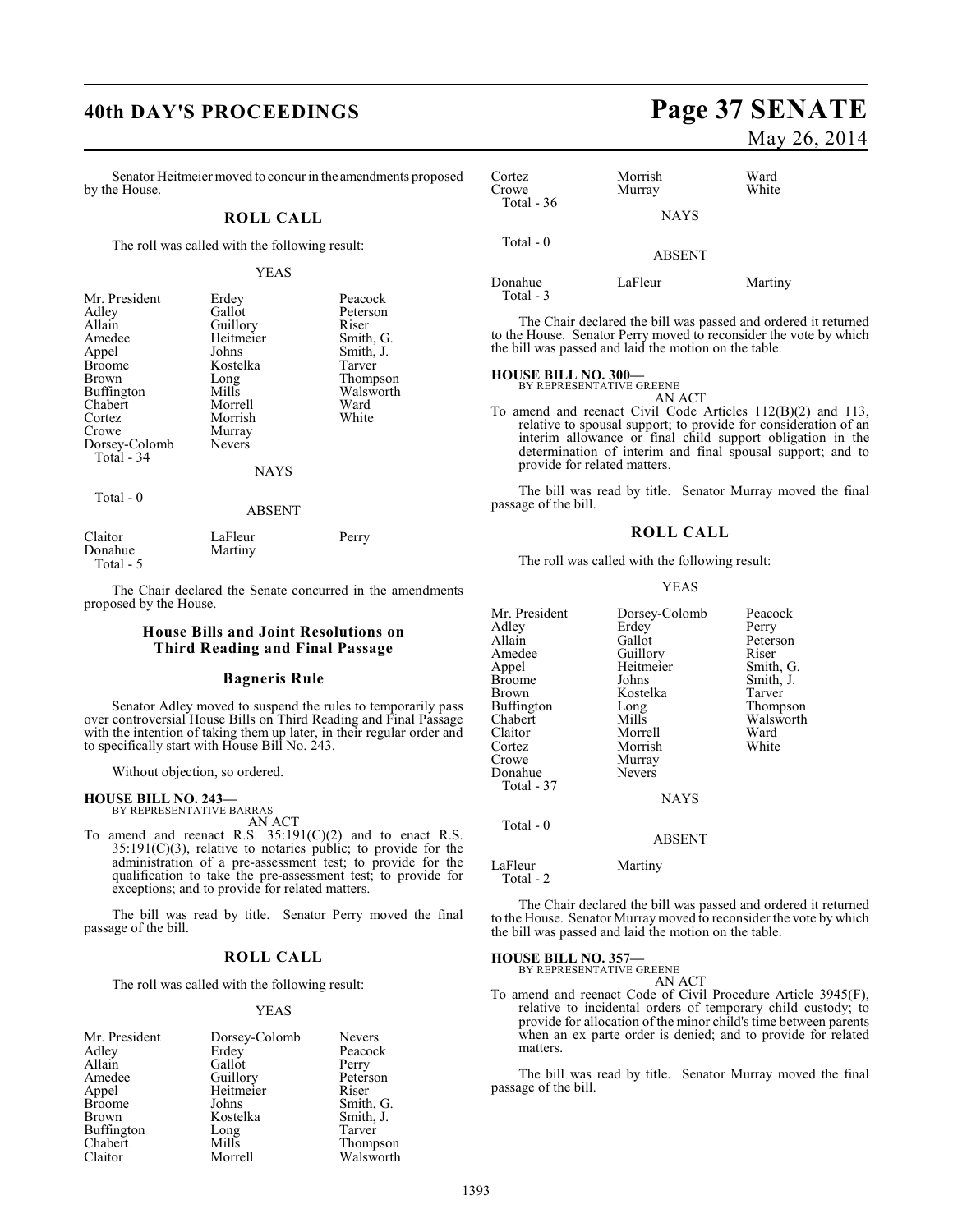## May 26, 2014

## **ROLL CALL**

The roll was called with the following result:

### YEAS

| Mr. President<br>Adley<br>Allain<br>Amedee<br>Appel<br><b>Broome</b><br>Brown<br>Buffington<br>Chabert<br>Claitor<br>Cortez | Dorsey-Colomb<br>Erdey<br>Gallot<br>Guillory<br>Heitmeier<br>Johns<br>Kostelka<br>Long<br>Mills<br>Morrell<br>Morrish | Peacock<br>Perry<br>Peterson<br>Riser<br>Smith, G.<br>Smith, J.<br>Tarver<br>Thompson<br>Walsworth<br>Ward<br>White |
|-----------------------------------------------------------------------------------------------------------------------------|-----------------------------------------------------------------------------------------------------------------------|---------------------------------------------------------------------------------------------------------------------|
|                                                                                                                             |                                                                                                                       |                                                                                                                     |
|                                                                                                                             |                                                                                                                       |                                                                                                                     |
|                                                                                                                             |                                                                                                                       |                                                                                                                     |
|                                                                                                                             |                                                                                                                       |                                                                                                                     |
|                                                                                                                             |                                                                                                                       |                                                                                                                     |
|                                                                                                                             |                                                                                                                       |                                                                                                                     |
| Crowe                                                                                                                       | Murray                                                                                                                |                                                                                                                     |
| Donahue                                                                                                                     | <b>Nevers</b>                                                                                                         |                                                                                                                     |
| Total - 37                                                                                                                  |                                                                                                                       |                                                                                                                     |
|                                                                                                                             | <b>NAYS</b>                                                                                                           |                                                                                                                     |
|                                                                                                                             |                                                                                                                       |                                                                                                                     |

## Total - 0

Total - 2

LaFleur Martiny

The Chair declared the bill was passed and ordered it returned to the House. Senator Murraymoved to reconsider the vote by which the bill was passed and laid the motion on the table.

ABSENT

## **HOUSE BILL NO. 467—**

BY REPRESENTATIVE CONNICK AN ACT

To enact R.S.  $13:5401(C)(5)$ , relative to reentry courts; to authorize the creation of a reentry division of the Twenty-Fourth Judicial District Court; and to provide for related matters.

The bill was read by title. Senator Murray moved the final passage of the bill.

## **ROLL CALL**

The roll was called with the following result:

## YEAS

| Mr. President<br>Adley<br>Allain<br>Amedee<br>Appel<br><b>Broome</b><br>Brown<br>Buffington<br>Chabert<br>Claitor<br>Cortez<br>Crowe<br>Donahue<br>Total - 37 | Dorsey-Colomb<br>Erdey<br>Gallot<br>Guillory<br>Heitmeier<br>Johns<br>Kostelka<br>Long<br>Mills<br>Morrell<br>Morrish<br>Murray<br><b>Nevers</b><br><b>NAYS</b> | Peacock<br>Perry<br>Peterson<br>Riser<br>Smith, G.<br>Smith, J.<br>Tarver<br>Thompson<br>Walsworth<br>Ward<br>White |
|---------------------------------------------------------------------------------------------------------------------------------------------------------------|-----------------------------------------------------------------------------------------------------------------------------------------------------------------|---------------------------------------------------------------------------------------------------------------------|
| Total - 0                                                                                                                                                     | <b>ABSENT</b>                                                                                                                                                   |                                                                                                                     |
| LaFleur                                                                                                                                                       | Martiny                                                                                                                                                         |                                                                                                                     |

Total - 2

The Chair declared the bill was passed and ordered it returned to the House. Senator Murray moved to reconsider the vote by which the bill was passed and laid the motion on the table.

## **Page 38 SENATE 40th DAY'S PROCEEDINGS**

### **HOUSE BILL NO. 709—**

BY REPRESENTATIVE GAROFALO AN ACT

To amend and reenact R.S. 9:203(A)(5) and R.S. 13:2592(A), relative to justices of the peace; to authorize a justice of the peace to perform marriage ceremonies within certain territorial limits; to provide for certain notification requirements when appointing an ad hoc justice of the peace; and to provide for related matters.

The bill was read by title. Senator Crowe moved the final passage of the bill.

## **ROLL CALL**

The roll was called with the following result:

### YEAS

| Dorsey-Colomb | Peacock<br>Perry |
|---------------|------------------|
|               | Peterson         |
| Guillory      | Riser            |
| Heitmeier     | Smith, G.        |
| Johns         | Smith, J.        |
| Kostelka      | Tarver           |
| Long          | Thompson         |
| Mills         | Walsworth        |
| Morrell       | Ward             |
| Morrish       | White            |
| Murray        |                  |
| Nevers        |                  |
|               |                  |
| <b>NAYS</b>   |                  |
|               |                  |
| <b>ABSENT</b> |                  |
| Martiny       |                  |
|               | Erdey<br>Gallot  |

Total - 2

The Chair declared the bill was passed and ordered it returned to the House. Senator Crowe moved to reconsider the vote by which the bill was passed and laid the motion on the table.

## **HOUSE BILL NO. 1230—**

| BY REPRESENTATIVE MORENO |  |
|--------------------------|--|
| AN ACT                   |  |

To amend and reenact R.S. 4:183.2 and to enact R.S.  $27:361(B)(4)(a)(iii)$  and  $438(B)(5)$ , relative to funds distributed to the Horsemen's Benevolent and Protective Association; to provide relative to the deposit and disposition of accrued interest on undistributed monies at a race meeting; to provide relative to the device revenues that supplement purses for horsemen; to provide relative to slot revenue paid to supplement purses; to provide relative to the duties of persons licensed to conduct a horse race meeting or meetings and licensed eligible facilities; to provide for a security interest for the Horsemen's Benevolent and Protective Association; and to provide for related matters.

The bill was read by title. Senator Cortez moved the final passage of the bill.

## **ROLL CALL**

The roll was called with the following result:

### YEAS

| Mr. President | Donahue       | <b>Nevers</b> |
|---------------|---------------|---------------|
| Adley         | Dorsey-Colomb | Peacock       |
| Allain        | Erdey         | Perry         |
| Amedee        | Gallot        | Peterson      |
| Appel         | Guillory      | Riser         |
| <b>Broome</b> | Heitmeier     | Smith, G.     |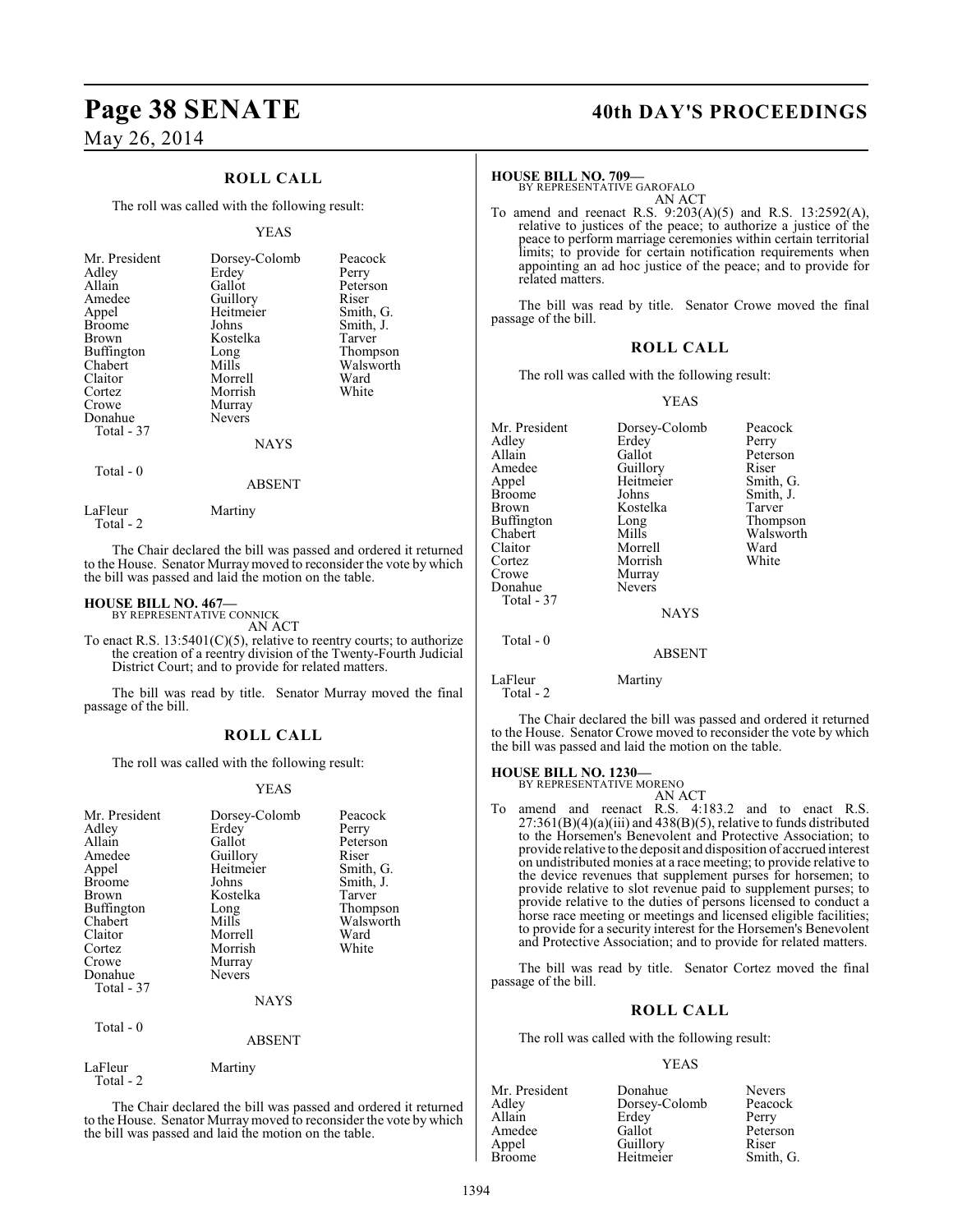## **40th DAY'S PROCEEDINGS Page 39 SENATE**

| Brown             | Johns       | Smith, J. |
|-------------------|-------------|-----------|
| <b>Buffington</b> | Kostelka    | Tarver    |
| Chabert           | Long        | Thompson  |
| Claitor           | Mills       | Walsworth |
| Cortez            | Morrish     | Ward      |
| Crowe             | Murray      | White     |
| Total $-36$       |             |           |
|                   | <b>NAYS</b> |           |

Total - 0

### ABSENT

| LaFleur   | Martiny | Morrell |
|-----------|---------|---------|
| Total - 3 |         |         |

The Chair declared the bill was passed and ordered it returned to the House. Senator Cortez moved to reconsider the vote by which the bill was passed and laid the motion on the table.

## **Rules Suspended**

Senator Kostelka asked for and obtained a suspension of the rules to revert to the Morning Hour.

## **Senate Resolutions on Second Reading, Subject to Call**

## **Called from the Calendar**

Senator Heitmeier asked that Senate Resolution No. 133 be called from the Calendar.

## **SENATE RESOLUTION NO. 133—** BY SENATOR HEITMEIER

A RESOLUTION

To recognize the month of September 2014 as "Pain Awareness Month" in Louisiana.

On motion of Senator Heitmeier the resolution was read by title and adopted.

## **Reports of Committees**

The following reports of committees were received and read:

## **REPORT OF COMMITTEE ON**

## **ENVIRONMENTAL QUALITY**

Senator Michael A. Walsworth, Chairman on behalf of the Committee on Environmental Quality, submitted the following report:

### May 26, 2014

To the President and Members of the Senate:

I am directed by your Committee on Environmental Quality to submit the following report:

## **HOUSE BILL NO. 920—**

BY REPRESENTATIVE ST. GERMAIN AN ACT

To enact R.S. 30:2373(G), relative to the Hazardous Materials Information Development, Preparedness, and Response Act; to provide for the Right-to-Know Law; to provide for settlements of civil penalties assessments; to provide for beneficial emergency planning, preparedness, and response projects; to provide for review by the attorney general; to provide for an effective date; and to provide for related matters.

Reported with amendments.

# May 26, 2014

### **HOUSE BILL NO. 1080—**

BY REPRESENTATIVE MONTOUCET AN ACT

To enact R.S. 30:2154(E), relative to solid waste facilities; to prohibit landfills used exclusively to dispose or store waste tire material; to provide for exceptions; and to provide for related matters.

Reported favorably.

Respectfully submitted, MICHAEL A. WALSWORTH Chairman

## **REPORT OF COMMITTEE ON**

## **FINANCE**

Senator JackDonahue, Chairman on behalf of the Committee on Finance, submitted the following report:

## May 25, 2014

To the President and Members of the Senate:

I am directed by your Committee on Finance to submit the following report:

## **HOUSE BILL NO. 1—**

BY REPRESENTATIVE FANNIN AN ACT

Making annual appropriations for Fiscal Year 2014-2015 for the ordinary expenses of the executive branch of state government, pensions, public schools, public roads, public charities, and state institutions and providing with respect to the expenditure of said appropriations.

Reported with amendments.

## **HOUSE BILL NO. 262—**

BY REPRESENTATIVE FANNIN AN ACT

To provide for the establishment and reestablishment of agency ancillary funds, to be specifically known as internal service funds, auxiliary accounts, or enterprise funds for certain state institutions, officials, and agencies; to provide for appropriation of funds; and to regulate the administration of said funds.

Reported with amendments.

## **HOUSE BILL NO. 1026—**

BY REPRESENTATIVE FANNIN AN ACT

To amend and reenact R.S.  $39:94(A)(3)$  and  $(C)(4)(b)$  and R.S. 47:1676(E) and to enact R.S. 17:3138.2 and 3138.3 and Subpart A of Part II-A of Chapter 1 of Subtitle I of Title 39 of the Louisiana Revised Statutes of 1950, to be comprised of R.S. 39:91, relative to special treasury funds; to provide for the transfer, dedication, use, and appropriations as specified of certain treasury funds; to provide for the deposit of certain funds into the state treasury; to provide for deposits into the Budget Stabilization Fund; to establish the Deepwater Horizon Economic Damages Collection Fund; to establish the Debt Recovery Fund; to establish the Competitive Core Growth Fund; to establish the Science, Technology, Engineering, and Math (STEM) Upgrade Fund; to provide for effective dates; and to provide for related matters.

Reported with amendments.

## **HOUSE BILL NO. 1096—** BY REPRESENTATIVE FANNIN

AN ACT

To provide with respect to the Revenue Sharing Fund and the allocation and distribution thereof for Fiscal Year 2014-2015; and to provide for related matters.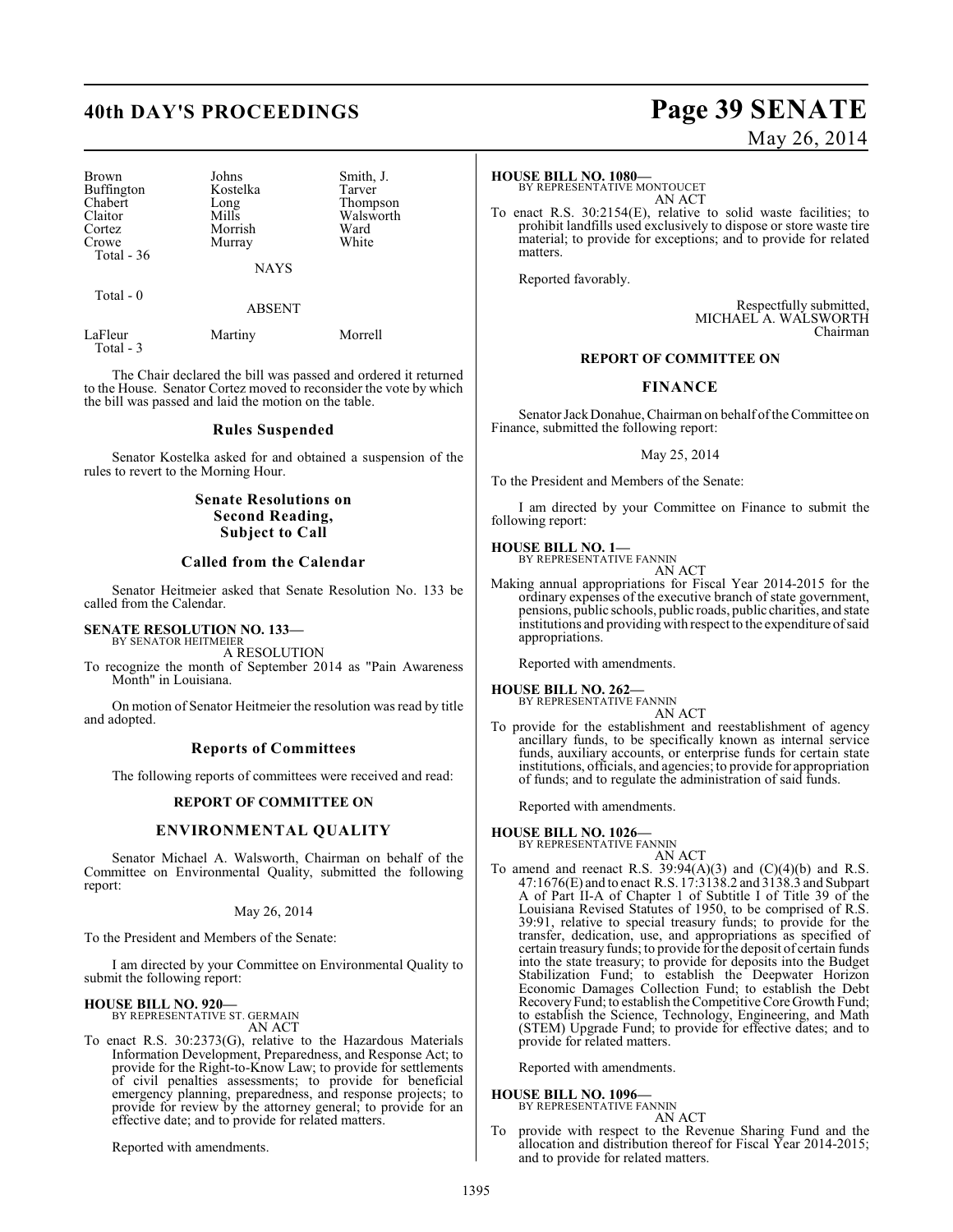## Page 40 SENATE 40th DAY'S PROCEEDINGS

May 26, 2014

Reported favorably.

Respectfully submitted, JACK DONAHUE Chairman

## **REPORT OF COMMITTEE ON**

## **FINANCE**

Senator Jack Donahue, Chairman on behalf of the Committee on Finance, submitted the following report:

## May 26, 2014

To the President and Members of the Senate:

I am directed by your Committee on Finance to submit the following report:

## **HOUSE BILL NO. 1094—** BY REPRESENTATIVE FANNIN

AN ACT

To appropriate funds and to make certain reductions in appropriations from certain sources to be allocated to designated agencies and purposes in specific amounts for the making of supplemental appropriations and reductions for said agencies and purposes; to provide for effective dates; and to provide for related matters.

Reported with amendments.

### **HOUSE BILL NO. 1095—**

BY REPRESENTATIVES FANNIN AND KLECKLEY AND SENATORS ALARIO AND DONAHUE

AN ACT

To appropriate funds to defray the expenses of the Louisiana Judiciary, including the Supreme Court, Courts of Appeal, District Courts, Criminal District Court of Orleans Parish, and other courts; and to provide for related matters.

Reported with amendments.

## **HOUSE BILL NO. 1194—**

BY REPRESENTATIVE KLECKLEY AN ACT

To appropriate funds for Fiscal Year 2014-2015 to defray the expenses oftheLouisiana Legislature, including the expenses of the House of Representatives and the Senate, of legislative service agencies, and of the Louisiana State Law Institute; to provide for the salary, expenses, and allowances of members, officers, staff, and agencies of the Legislature; to provide with respect to the appropriations and allocations herein made; and to provide for related matters.

Reported favorably.

Respectfully submitted, JACK DONAHUE Chairman

## **House Bills and Joint Resolutions on Second Reading Just Reported by Committees**

Senator Donahue asked for and obtained a suspension of the rules to take up House Bills and Joint Resolutions just reported by Committees.

## **HOUSE BILL NO. 1—** BY REPRESENTATIVE FANNIN

AN ACT

Making annual appropriations for Fiscal Year 2014-2015 for the ordinary expenses of the executive branch of state government, pensions, public schools, public roads, public charities, and state

institutions and providingwith respect to the expenditure of said appropriations.

Reported with amendments by the Committee on Finance.

## **SENATE COMMITTEE AMENDMENTS**

Amendments proposed by Senate Committee on Finance to Reengrossed House Bill No. 1 by Representative Fannin

## AMENDMENT NO. 1

On page 3, delete lines 13 through 17

## AMENDMENT NO. 2

On page 6, line 19, delete "a quarterly" and insert "an annual"

## AMENDMENT NO. 3

On page 12, delete line 27, and insert the following: "least \$75,659,793. Such adjustments shall include the reductions from efficiencies recommendations contained in the Governmental Efficiencies Management Support report prepared by Alvarez and Marsal and presented to the Senate Committee on Finance on May 19, 2014. These reductions from efficiencies were reported to be savings of at least \$685,000 in the Division of Administration; \$10,506,000 in the Department of Transportation and Development; \$9,408,000 in the Department of Public Safety and Corrections - Corrections Services; \$5,130,000 in the Department of Public Safety and Corrections - Public Safety Services; \$1,280,000 in the Department of Public Safety and Corrections - Youth Services; \$4,996,000 in the Department of Health and Hospitals; \$12,565,000 in the Office of Risk Management; \$4,562,000 in cross-agency expenditures; \$17,963,000 in Procurement; and \$4,130,000 in real estate. Proposed reductions from efficiencies shall not include closure of any Office of Motor Vehicles field offices nor any decrease in the number of hours the Cameron ferry is in operation, as presented in the report submitted to the Senate Committee on Finance. Further, the commissioner of administration shall present a report to the Joint Legislative Committee on the Budget no later than July 1, 2014, regarding the information received from Alvarez and Marsal pursuant to the contract to provide Governmental Efficiencies Management Support, which includes identification of savings, efficiencies, and revenue maximization initiatives that meet or exceed \$500,000,000 in state funds. The report shall include details on the efficiencies and savings identified by Alvarez and Marsal, and how such efficiencies and savings may impact the \$982.5 million identified by the Legislative Fiscal Office in their report to the chairman of the House Appropriations Committee dated April 7, 2014, as resources utilized in Fiscal Year 2014-2015 that will likely require another revenue source in Fiscal Year 2015-2016. Further, such report required by this Section shall include information on the implementation of such efficiencies and savings recommended by Alvarez and Marsal."

## AMENDMENT NO. 4

On page 12, delete lines 28 through 30, and delete page 13

## AMENDMENT NO. 5 On page 14, delete lines 1 through 20

## AMENDMENT NO. 6

On page 14, after line 20, insert the following:

"G. Notwithstanding any law to the contrary, the Secretary of the Department of Children and Family Services may transfer, with the approval of the commissioner of administration via mid-year budget adjustment (BA-7 Form), the Child Care Development Fund, related functions, and the necessary authorized positions to the Department of Education for the implementation of the Louisiana Early Childhood Education Act in accordance with Act 3 of the 2012 Regular Session of the Legislature and in the event that Senate Bill No. 524 of the 2014 Regular Session of the Legislature is enacted into law.

H. Notwithstanding any law to the contrary, the Superintendent of the Department of Education may receive, with the approval of the commissioner of administration via mid-year budget adjustment (BA-7 Form), the Child Care Development Fund, related functions, and the necessary authorized positions to the Department of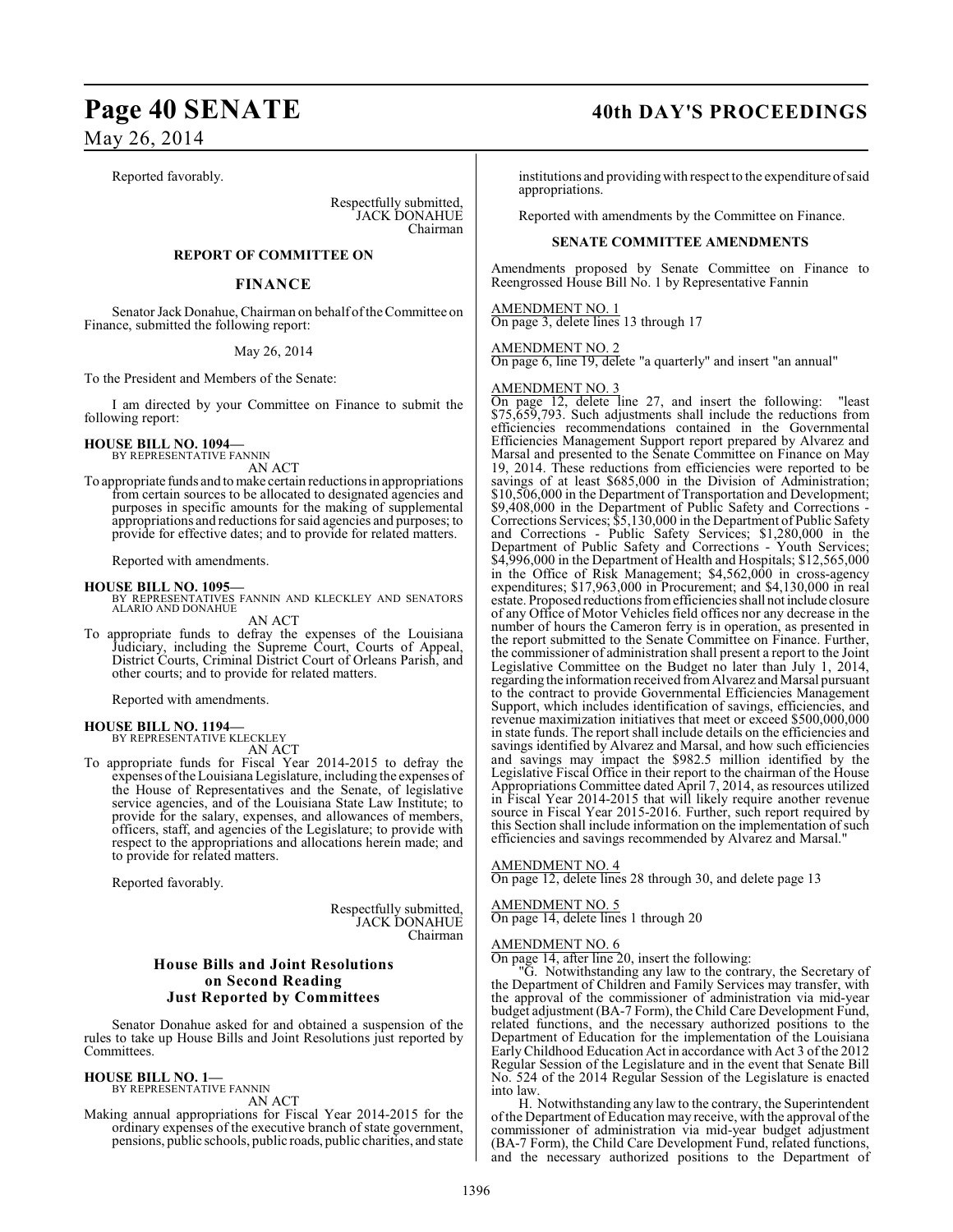## **40th DAY'S PROCEEDINGS Page 41 SENATE** May 26, 2014

| Education for the implementation of the Louisiana Early Childhood<br>Education Act in accordance with Act 3 of the 2012 Regular Session<br>of the Legislature and in the event that Senate Bill No. 524 of the<br>2014 Regular Session of the Legislature is enacted into law." | <b>AMENDMENT NO. 26</b><br>On page 23, line 7, delete "\$1,278,893,677" and insert<br>"\$1,278,943,147"                                                   |
|---------------------------------------------------------------------------------------------------------------------------------------------------------------------------------------------------------------------------------------------------------------------------------|-----------------------------------------------------------------------------------------------------------------------------------------------------------|
| AMENDMENT NO. 7<br>On page 16, delete lines 10 through 13                                                                                                                                                                                                                       | $\frac{\text{AMENDMENT NO. 27}}{\text{On page 24}}$ , line 35, delete "\$1,279,854,165" and insert<br>$"\$1,279,903,635"$                                 |
| AMENDMENT NO. 8<br>On page 19, delete lines 21 through 23                                                                                                                                                                                                                       | <b>AMENDMENT NO. 28</b><br>On page 24, line 43, delete "\$2,034,070" and insert "\$2,083,540"                                                             |
| AMENDMENT NO. 9<br>On page 19, line 26, delete "(477)" and insert "(479)"                                                                                                                                                                                                       | <b>AMENDMENT NO. 29</b><br>On page 24, line 47, delete "\$1,278,893,677" and insert<br>$"\$1,278,943,147"$                                                |
| AMENDMENT NO. 10<br>On page 19, line 29, delete "\$139,649,494" and insert "\$138,708,426"                                                                                                                                                                                      | AMENDMENT NO. 30<br>On page 24, after line 47, insert the following:                                                                                      |
| AM <u>ENDMENT NO. 11</u><br>On page 20, line 4, delete "\$729,646,134" and insert "\$612,919,350"                                                                                                                                                                               | "Payable out of the State General Fund by Interagency Transfers for<br>Hazard Mitigation Pilot Reconstruction Project grant<br>funds<br>6,157,835         |
| <u>AMENDMENT NO. 12</u><br>On page 21, line 2, delete "\$44,778,430" and insert "\$41,581,758"                                                                                                                                                                                  | Payable out of the State General Fund by Interagency Transfers to the                                                                                     |
| AMENDMENT NO. 13<br>On page 21, line 8, delete "\$924,768,857" and insert "\$803,904,333"                                                                                                                                                                                       | Administrative Program for Civil Air Patrol (CAP)<br>96,000"<br>\$<br>payments                                                                            |
| <u>AMENDMENT NO. 14</u><br>On page 21, line 18, delete "\$73,660,974" and insert "\$73,307,906"                                                                                                                                                                                 | AMENDMENT NO. 31<br>On page 26, line 38, delete "\$381,498" and insert "\$3,224,135"                                                                      |
| AMENDMENT NO. 15<br>On page 21, line 20, delete "\$211,850,300" and insert "\$95,123,516"                                                                                                                                                                                       | AMENDMENT NO. 32<br>On page 26, line 47, delete "\$75,949,012" and insert "\$73,106,375"                                                                  |
| <b>AMENDMENT NO. 16</b><br>On page 21, line 22, delete "\$54,424,691" and insert "\$51,228,019"                                                                                                                                                                                 | <b>AMENDMENT NO. 33</b><br>On page 27, delete lines 3 through 7                                                                                           |
| AMENDMENT NO. 17<br>On page 21, line 24, delete "\$1,000,000" and insert "\$412,000"                                                                                                                                                                                            | <b>AMENDMENT NO. 34</b><br>On page 27, line 14, delete " $(15)$ " and insert " $(16)$ "                                                                   |
| <u>AMENDMENT NO. 18</u><br>On page 21, line 27, delete "\$914,074,058" and insert "\$793,209,534"                                                                                                                                                                               | <b>AMENDMENT NO. 35</b><br>On page 28, at the end of line 13, delete "\$56,956,839" and insert<br>"\$55,750,744"                                          |
| AMENDMENT NO. 19<br>On page 21, line 30, delete "\$4,196,672" and insert "\$3,000,000"                                                                                                                                                                                          | AMENDMENT NO. 36<br>On page 28, at the end of line 32, delete "\$80,257,639" and insert                                                                   |
| <b>AMENDMENT NO. 20</b><br>On page 21, line 39, delete "\$500,000" and insert "\$3,000,000"                                                                                                                                                                                     | $"\$79,051,544"$                                                                                                                                          |
| AMENDMENT NO. 21<br>On page 21, delete line 40                                                                                                                                                                                                                                  | <b>AMENDMENT NO. 37</b><br>On page 28, at the end of line 44, delete "\$4,100,000" and insert<br>$"$ \$2,893,905"                                         |
| AMENDMENT NO. 22<br>On page 21, delete lines 41 through 46                                                                                                                                                                                                                      | <b>AMENDMENT NO. 38</b><br>On page 28, at the end of line 46, delete "\$56,956,839" and insert<br>"\$55,750,744"                                          |
| AMENDMENT NO. 23<br>On page $21$ , after line $46$ , insert the following:                                                                                                                                                                                                      | <b>AMENDMENT NO. 39</b><br>On page 28, after line 46, insert the following:                                                                               |
| "Payable out of the State General Fund by<br>Fees and Self-generated Revenues to the Community Development<br>Block Grant Program for Road Home Revitalization and Agricultural<br>Efforts<br>\$32,965,286"                                                                     | "Payable out of the State General Fund by<br>Fees and Self-generated Revenues to the<br>Administrative Program for operational expenses<br>7,131,100<br>S |
| <u>AMENDMENT NO. 24</u><br>On page 22, after line $\overline{49}$ , insert the following:                                                                                                                                                                                       | Payable out of the State General Fund by<br>Statutory Dedications out of the New Orleans Sports Franchise Fund                                            |
| "Payable out of the State General Fund by Statutory Dedications out<br>of the Coastal Protection and Restoration Fund for Division of                                                                                                                                           | to the Administrative Program for contractual<br>2,200,000<br>obligations<br>S                                                                            |
| Administrative Law costs<br>1,828                                                                                                                                                                                                                                               | Payable out of the State General Fund by<br>Statutory Dedications out of the Sports Facility Assistance Fund to                                           |
| Payable out of the State General Fund by Statutory Dedications out<br>of the Oil Spill Contingency Fund to the Implementation Program for<br>\$9,538,717"<br>coastal restoration projects                                                                                       | the Administrative Program for operational<br>200,000"<br>S<br>expenses                                                                                   |
| <b>AMENDMENT NO. 25</b><br>On page 23, line 4, delete " $(50)$ " and insert " $(53)$ "                                                                                                                                                                                          | <b>AMENDMENT NO. 40</b><br>On page 29, line 4, defete "\$3,105" and insert "\$17,983"                                                                     |
|                                                                                                                                                                                                                                                                                 |                                                                                                                                                           |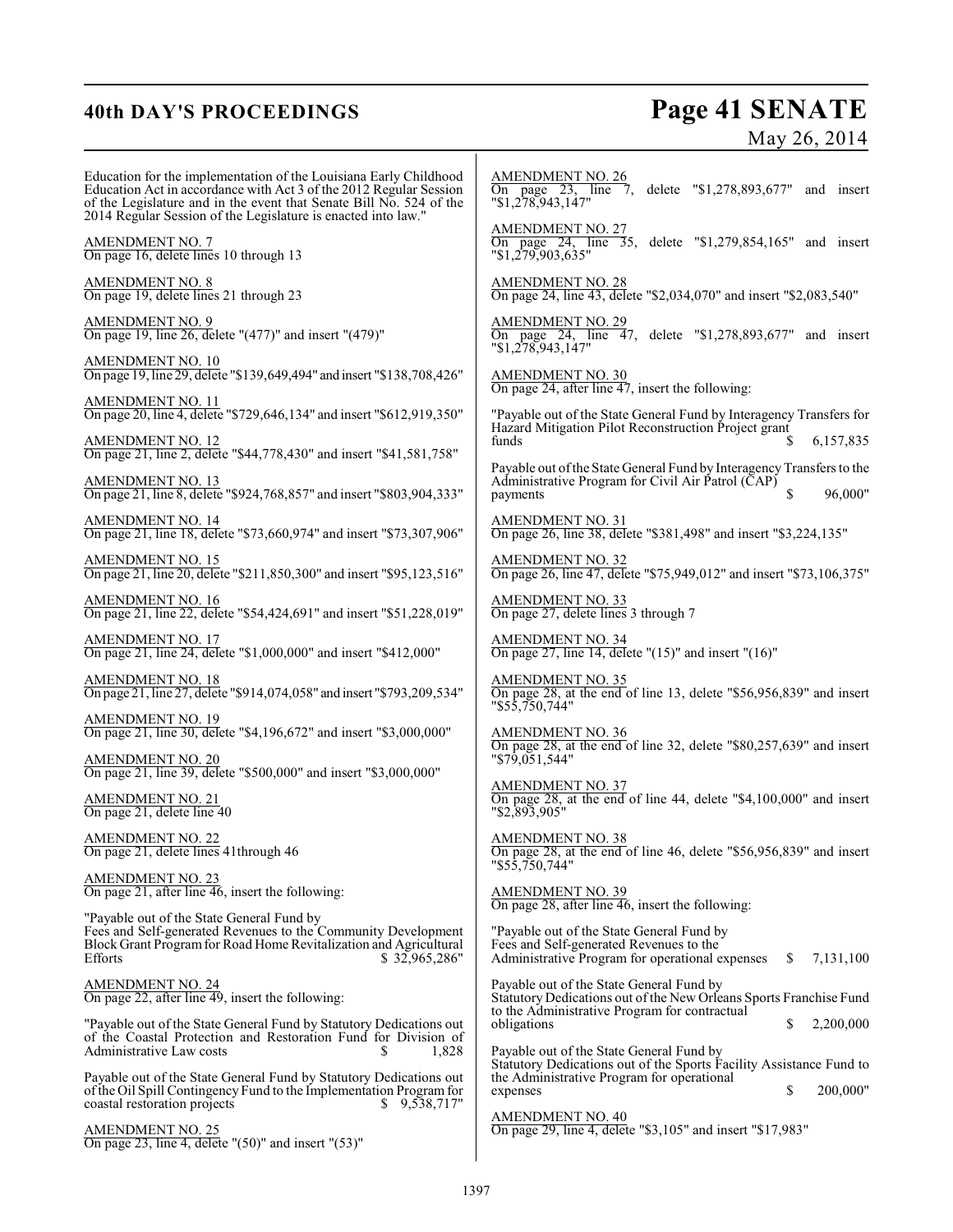## Page 42 SENATE 40th DAY'S PROCEEDINGS

May 26, 2014

AMENDMENT NO. 41 On page 29, line 5, delete "\$575,233" and insert "\$563,305" AMENDMENT NO. 42 On page 29, line 14, delete "\$578,338" and insert "\$581,288" AMENDMENT NO. 43 On page 29, line 16, delete "\$3,105" and insert "\$17,983" AMENDMENT NO. 44 On page 29, line 17, delete "\$532,826" and insert "\$517,948" AMENDMENT NO. 45 On page 29, line 19, delete "\$532,826" and insert "\$520,898" AMENDMENT NO. 46 On page 29, line 21, after "Revenues", insert "from Prior and Current Year Collections" AMENDMENT NO. 47 On page 29, line 22, delete "\$575,233" and insert "\$563,305" AMENDMENT NO. 48 On page 31, between lines 33 and 34, insert the following: "Payable out of the State General Fund (Direct) to the State Programfor one (1) position and expenses to develop and to conduct a training course for Louisiana law enforcement officers on the subject of investigating and preventing human trafficking of children for sexual purposes, in the event that House Bill No. 1025 of the 2014 Regular Session of the Legislature is enacted into law  $\qquad \qquad$  \$ 250,000" AMENDMENT NO. 49 On page 33, line 29, delete "(81)" and insert "(82)" AMENDMENT NO. 50 On page 34, line 24, delete "\$12,907,156" and insert "\$12,906,454" AMENDMENT NO. 51 On page 35, line 24, delete "\$13,525,225" and insert "\$13,524,523" AMENDMENT NO. 52 On page 35, line 31, delete "\$12,907,156" and insert "\$12,906,454" AMENDMENT NO. 53 On page 35, line 32, delete "\$12,907,156" and insert "\$12,906,454" AMENDMENT NO. 54 On page 35, line 37, delete "(18)" and insert "(19)" AMENDMENT NO. 55 On page 35, line 39, delete "\$2,392,255" and insert "\$2,481,439" AMENDMENT NO. 56 On page 36, line 10, delete "(9)" and insert "(8)" AMENDMENT NO. 57 On page 36, line 21, delete "(52)" and insert "(53)" AMENDMENT NO. 58 On page 36, line 23, delete "\$2,873,823" and insert "\$2,924,555" AMENDMENT NO. 59 On page 36, line 46, delete "(24)" and insert "(23)" AMENDMENT NO. 60 On page 36, line 48, delete "\$1,416,976" and insert "\$1,313,244" AMENDMENT NO. 61 On page 36, line 64, delete "\$8,032,709" and insert "\$8,068,893" AMENDMENT NO. 62 On page 37, line 11, delete "\$824,626" and insert "\$860,810" AMENDMENT NO. 63 AMENDMENT NO. 64 "\$2,339,133" AMENDMENT NO. 65 "\$7,826,327" AMENDMENT NO. 66 AMENDMENT NO. 67 AMENDMENT NO. 68 AMENDMENT NO. 69 AMENDMENT NO. 71 AMENDMENT NO. 73 "\$21,293,735" AMENDMENT NO. 74 "\$1,866,508" AMENDMENT NO. 75

On page 37, line 12, delete "\$7,532,591" and insert "\$7,568,775" On page 48, at the end of line 31, delete "\$2,308,180" and insert On page 48, at the end of line 32, delete "\$7,857,280" and insert

On page 48, line 48, delete "\$4,102,769" and insert "\$3,235,295"

On page 48, line 50, delete "\$4,563,971" and insert "\$3,696,497"

On page 49, line 2, delete "\$4,563,971" and insert "\$3,696,497"

On page 49, line 3, delete "\$4,563,971" and insert "\$3,696,497"

AMENDMENT NO. 70 On page 52, between lines 11 and 12, insert the following:

"Provided, however, that the commissioner of administration is authorized and directed to adjust the means of financing for State Treasurer by reducing the appropriation out of Statutory Dedications from the Geaux Pass Transition Fund by \$2,300,000.

On page 62, between lines 29 and 30, insert the following:

"Payable out of the State General Fund by Fees and Self-generated Revenues to increase interagency transfers to the Division of Administrative Law \$ 7,507"

AMENDMENT NO. 72 On page 63, between lines 32 and 33, insert the following:

"Payable out of the State General Fund (Direct) to the Office of the Secretary for Louisiana FastStart \$ 500,000

Payable out of the State General Fund (Direct) to the Office of the Secretary for Office of Technology Services contracts  $\qquad \qquad$  \$ 350,000

Payable out of the State General Fund by Interagency Transfers to the Office of the Secretary for the FastStart workforce recruitment program for high-demand occupations \$2,400,000" program for high-demand occupations

On page 63, at the end of line 37, delete "\$21,271,731" and insert

On page 64, at the end of line 26, delete "\$1,888,512" and insert

On page 65, delete lines 1 through 13

## AMENDMENT NO. 76

On page 65, between lines 19 and 20, insert the following: "In the event the state is awarded the right to host a sport championship or special event in national and international competition, every necessary effort shall be made to fund the state commitment in securing and hosting such event. A sport championship or special event in national and international competition to which these provisions apply shall be determined by the Louisiana Department of Economic Development and shall include, but is not limited to, the National Football League (NFL) Super Bowl, the National Collegiate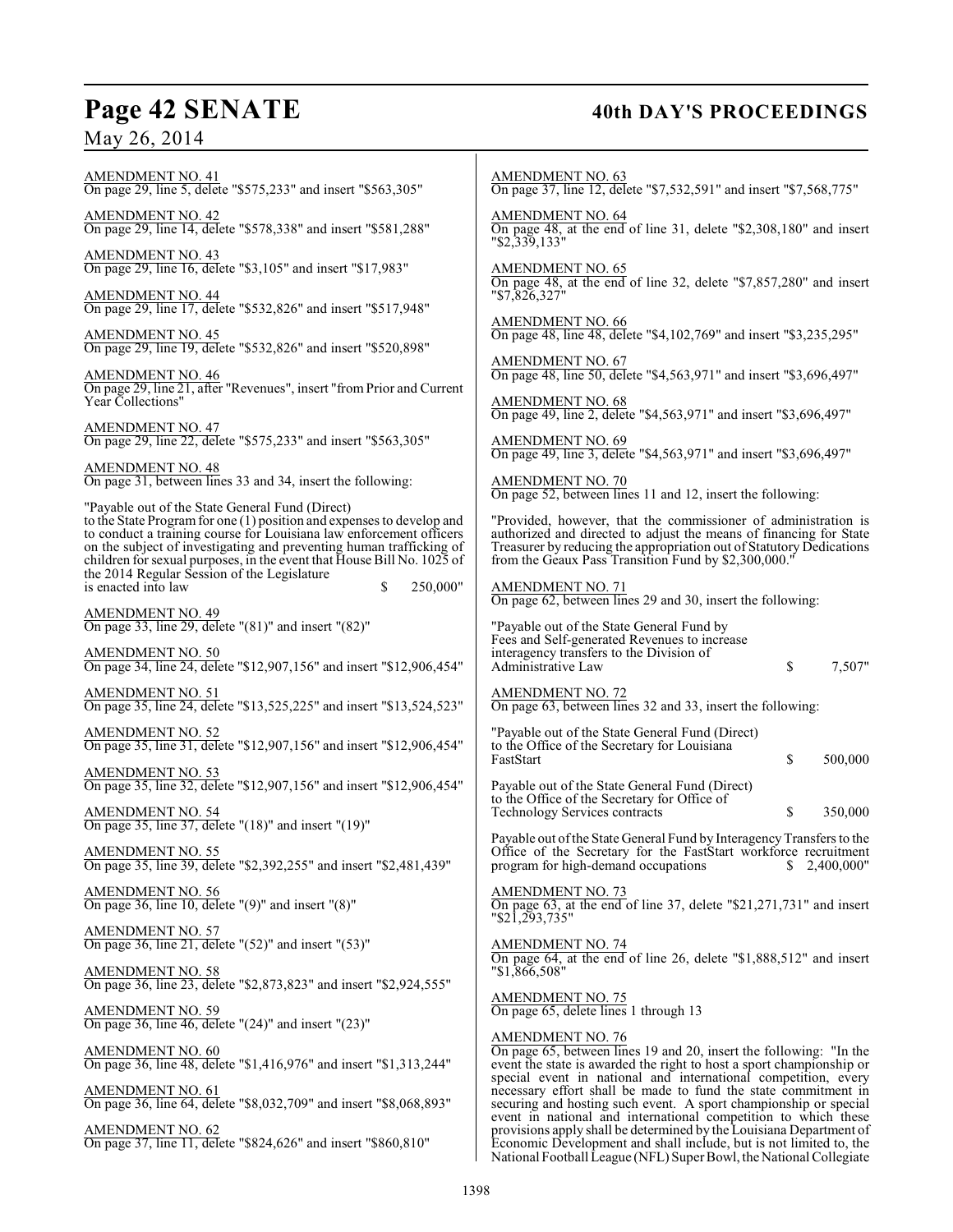## **40th DAY'S PROCEEDINGS**

# **Page 43 SENATE**<br>May 26, 2014

| Athletic Association (NCAA) championship events, the National<br>Basketball Association (NBA) All-Star Game, the College Football<br>National Championship Game or an Olympic Trial."                                           | AMENDMENT NO. 91<br>On page 90, line 10, delete "(121)" and insert "(118)"                                                                                                                                 |
|---------------------------------------------------------------------------------------------------------------------------------------------------------------------------------------------------------------------------------|------------------------------------------------------------------------------------------------------------------------------------------------------------------------------------------------------------|
| AMENDMENT NO. 77<br>On page 71, between lines 23 and 24, insert the following:                                                                                                                                                  | <b>AMENDMENT NO. 92</b><br>On page 90, at the end of line 12, delete "\$35,885,968" and insert<br>"\$35.871.156"                                                                                           |
| "Payable out of the State General Fund by<br>Interagency Transfers from the Department<br>of Education to the Office of Cultural<br>Development for the Council for the<br>Development of French in Louisiana<br>300,000"<br>\$ | <b>AMENDMENT NO. 93</b><br>On page 90, at the end of line 46, delete "\$37,359,876" and insert<br>"\$37,345,064"<br>AMENDMENT NO. 94<br>On page 91, at the end of line 4, delete "\$22,685,284" and insert |
| <b>AMENDMENT NO. 78</b><br>On page 72, at the beginning of line 38, insert the following:                                                                                                                                       | $"\$2\overline{2}, 6\overline{7}0, 472"$                                                                                                                                                                   |
| "\$350,000 Bayou Classic, \$500,000 NOLA Motorsports Indy Car,"                                                                                                                                                                 | AMENDMENT NO. 95<br>On page 91, at the end of line 8, delete "\$35,885,968" and insert<br>"\$35,871,156"                                                                                                   |
| AMENDMENT NO. 79<br>On page 72, after line 38, insert the following:                                                                                                                                                            | <b>AMENDMENT NO. 96</b><br>On page 92, line 13, delete "\$71,702,095" and insert "\$82,631,924"                                                                                                            |
| "Payable out of the State General Fund (Direct)<br>to the Office of Tourism for the NOLA<br>Motorsports Park for Indy Car<br>4,000,000<br>S                                                                                     | <b>AMENDMENT NO. 97</b><br>On page 93, line 13, delete "(192)" and insert "(208)"                                                                                                                          |
| Provided, however, that any contracts entered into to expend monies<br>contained herein shall not limit a performer, contractor, or vendor                                                                                      | AMENDMENT NO. 98<br>On page 93, delete lines 46 through 48                                                                                                                                                 |
| from engaging in similar activities at multiple locations throughout<br>the state within a specified period of time.                                                                                                            | <b>AMENDMENT NO. 99</b><br>On page 94, at the end of line 35, delete "\$8,865,000" and insert                                                                                                              |
| Provided, however, that out of the funds appropriated herein for the<br>Greater New Orleans Sports Foundation, \$150,000 shall be allocated<br>for the NOLA Motorsports Park."                                                  | "\$4,432,500"<br>AMENDMENT NO. 100<br>On page 94, between lines 35 and 36, insert the following:                                                                                                           |
| AMENDMENT NO. 80<br>On page 73, line 26, delete " $(155)$ " and insert " $(154)$ "                                                                                                                                              | "Payable out of the State General Fund by Statutory Dedications out                                                                                                                                        |
| <u>AMENDMENT NO. 81</u><br>On page 74, line 3, delete " $(526)$ " and insert " $(530)$ "                                                                                                                                        | of the Concealed Handgun Permit Fund to the Operational Support<br>Program for acquisitions and database programming<br>117,102"<br>changes                                                                |
| AMENDMENT NO. 82<br>On page 74, line 50, delete "(75)" and insert "(86)"                                                                                                                                                        | AMENDMENT NO. 101<br>On page 96, at the end of line 15, delete "\$23,417,013" and insert<br>"\$23,411,268"                                                                                                 |
| AMENDMENT NO. 83<br>On page 75, line 31, delete "(3,383)" and insert "(3,410)"                                                                                                                                                  | AMENDMENT NO. 102<br>On page 96, at the end of line 58, delete "\$23,963,645" and insert                                                                                                                   |
| AMENDMENT NO. 84<br>On page 79, between lines 14 and 15, insert the following:                                                                                                                                                  | $"\$2\overline{3},\overline{957},900"$<br>AMENDMENT NO. 103                                                                                                                                                |
| "Payable out of the State General Fund (Direct)<br>to the Office of Management and Finance Program for Operating<br>Services expenditures that were initially reduced as part of the                                            | On page 97, at the end of line 11, delete "\$13,998,754" and insert<br>"\$13,993,009"                                                                                                                      |
| 700,000"<br>statewide information technology consolidation<br>S                                                                                                                                                                 | AMENDMENT NO. 104<br>On page 97, at the end of line 17, delete "\$23,417,013" and insert<br>$"\$2\overline{3}$ , 411, 268"                                                                                 |
| AMENDMENT NO. 85<br>On page 79, line 17, delete "(27)" and insert "(26)"                                                                                                                                                        | <b>AMENDMENT NO. 105</b>                                                                                                                                                                                   |
| <b>AMENDMENT NO. 86</b><br>On page 79, line 19, delete "\$14,066,395" and insert "\$13,967,148"                                                                                                                                 | On page 97, between lines 17 and 18, insert the following:<br>"Payable out of the State General Fund by Statutory Dedications out                                                                          |
| <b>AMENDMENT NO. 87</b><br>On page 80, line 8, delete "\$133,115,230" and insert "\$133,015,983"                                                                                                                                | of the Louisiana Fire Marshal Fund to the Fire Prevention Program<br>for six (6) positions to eliminate the backlog in annual life safety<br>inspections, boiler maintenance inspections, and              |
| <b>AMENDMENT NO. 88</b><br>On page 80, line 16, delete "\$14,020,298" and insert "\$13,921,051"                                                                                                                                 | licensed facility inspections<br>\$<br>484,195"                                                                                                                                                            |
| <b>AMENDMENT NO. 89</b><br>On page 80, line 20, delete "\$19,611,425" and insert "\$19,512,178"                                                                                                                                 | AMENDMENT NO. 106<br>On page 100, line 12, delete "(44)" and insert "(47)"                                                                                                                                 |
| <b>AMENDMENT NO. 90</b><br>On page 85, between lines 29 and 30, insert the following:                                                                                                                                           | <b>AMENDMENT NO. 107</b><br>On page 100, line 15, delete "\$8,549,290" and insert "\$8,912,471"                                                                                                            |
| "Payable out of the State General Fund by Fees and Self-generated<br>Revenues to the Auxiliary Program for increased expenditures for the<br>150,000"<br>offender canteen<br>S                                                  | AMENDMENT NO. 108<br>On page 100, line 41, delete "(392)" and insert "(419)"                                                                                                                               |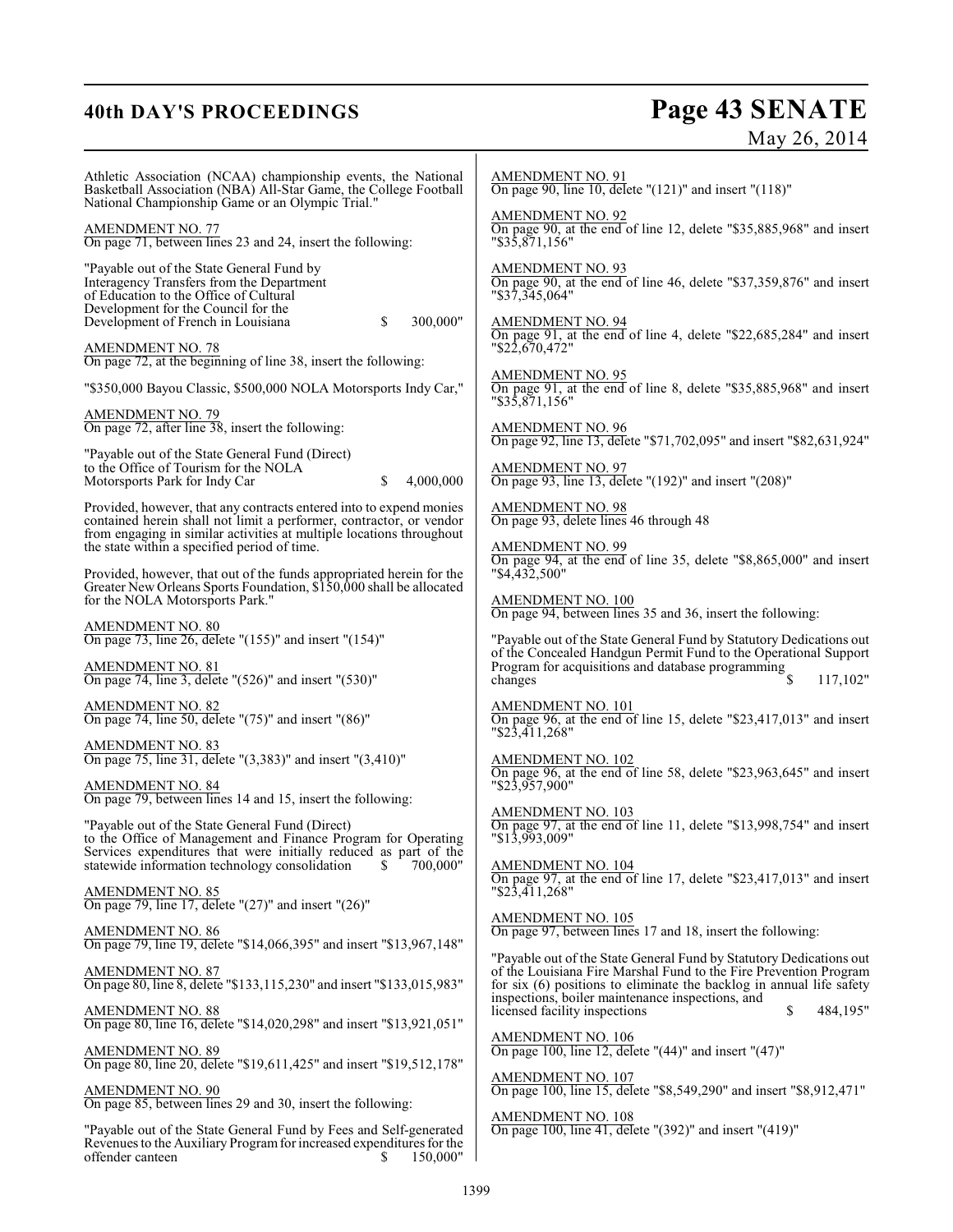## May 26, 2014

## Page 44 SENATE 40th DAY'S PROCEEDINGS

AMENDMENT NO. 109 On page 100, line 43, delete "\$30,341,138" and insert "\$33,062,915" AMENDMENT NO. 110 On page 101, line 27, delete "(264)" and insert "(184)" AMENDMENT NO. 111 On page 101, line 29, delete "\$20,837,424" and insert "\$11,548,238" AMENDMENT NO. 112 On page 101, line 48, delete "(265)" and insert "(315)" AMENDMENT NO. 113 On page 101, line 50, delete "\$19,719,961" and insert "\$23,982,702" AMENDMENT NO. 114 On page 102, line 31, delete "\$33,633,435" and insert "\$34,660,219" AMENDMENT NO. 115 On page 102, line 59, delete "\$117,550,813" and insert "\$116,636,110" AMENDMENT NO. 116 On page 103, line 6, delete "\$17,933,660" and insert "\$17,049,959" AMENDMENT NO. 117 On page 103, line 7, delete "\$552,015" and insert "\$521,013" AMENDMENT NO. 118 On page 103, line 11, delete "\$113,316,930" and insert "\$112,402,227" AMENDMENT NO. 119 On page 103, between lines 11 and 12, insert the following: "Payable out of the State General Fund (Direct) to the Administration Program to restore one (1) classified position and related funding for personnel services and information technology operating costs originally reduced for statewide information technology consolidation \$ 188,436 Payable out of the State General Fund by Fees and Self-generated Revenues to the Central/Southwest Region for the transfer of the Cecil J. Picard Educational and Recreational Center from the Department of Education, including three (3) authorized T.O. positions and associated operating expenditures, in the event that Senate Bill No. 635 of the 2014 Regular Session of the Legislature is enacted into law  $\qquad \qquad$  \$ 254,474" AMENDMENT NO. 120 On page 104, at the end of line 33, delete "\$19,822,273" and insert "\$19,806,436" AMENDMENT NO. 121 On page 105, at the end of line 50, delete "\$20,255,478" and insert "\$20,239,641" AMENDMENT NO. 122 On page 105, at the end of line 57, delete "\$2,380,806" and insert "\$2,364,969" AMENDMENT NO. 123 On page 105, at the end of line 59, delete "\$19,822,273" and insert "\$19,806,436" AMENDMENT NO. 124 On page 106, at the end of line 6, delete "\$17,975,542" and insert "\$17,938,649" AMENDMENT NO. 125 On page 106, at the end of line 64, delete "\$18,380,726" and insert "\$18,343,833" AMENDMENT NO. 126 "\$4,581,216" AMENDMENT NO. 127 "\$17,938,649" AMENDMENT NO. 128 On page 107, delete lines 11 through 13 AMENDMENT NO. 129 AMENDMENT NO. 130 "\$25,231,399" AMENDMENT NO. 131 "\$27,732,124" AMENDMENT NO. 132 "\$6,783,901" AMENDMENT NO. 133 "\$25,231,399" AMENDMENT NO. 134 On page 109, delete lines 1 through 3 AMENDMENT NO. 135 On page 109, delete lines 48 through 50 AMENDMENT NO. 136 "\$28,589,841" AMENDMENT NO. 137 "\$29,096,721" AMENDMENT NO. 138 "\$6,312,877" AMENDMENT NO. 139 "\$1,249,243" AMENDMENT NO. 140 "\$105,000" AMENDMENT NO. 141 "\$28,589,841" AMENDMENT NO. 142 AMENDMENT NO. 143 "\$311,809,229" AMENDMENT NO. 144 "\$317,269,691" AMENDMENT NO. 145

On page 107, at the end of line 7, delete "\$4,618,109" and insert

On page 107, at the end of line 10, delete "\$17,975,542" and insert

On page 107, line 17, delete "(219)" and insert "(233)"

On page  $\overline{107}$ , at the end of line 19, delete "\$25,255,507" and insert

On page 108, at the end of line 50, delete "\$27,756,232" and insert

On page 108, at the end of line 57, delete "\$6,808,009" and insert

On page 108, at the end of line 59, delete "\$25,255,507" and insert

On page 110, at the end of line 6, delete "\$28,603,597" and insert

On page 110, at the end of line 57, delete "\$29,110,477" and insert

On page 111, at the end of line 4, delete "\$5,281,581" and insert

On page 111, at the end of line 5, delete "\$1,044,243" and insert

On page 111, at the end of line 6, delete "\$1,355,052" and insert

On page 111, at the end of line 7, delete "\$28,603,597" and insert

On page 111, line 10, delete "(881)" and insert "(880)"

On page 111, at the end of line 12, delete "\$311,877,898" and insert

On page 112, at the end of line 43, delete "\$317,338,360" and insert

On page 112, at the end of line 49, delete "\$72,594,454" and insert "\$72,525,785"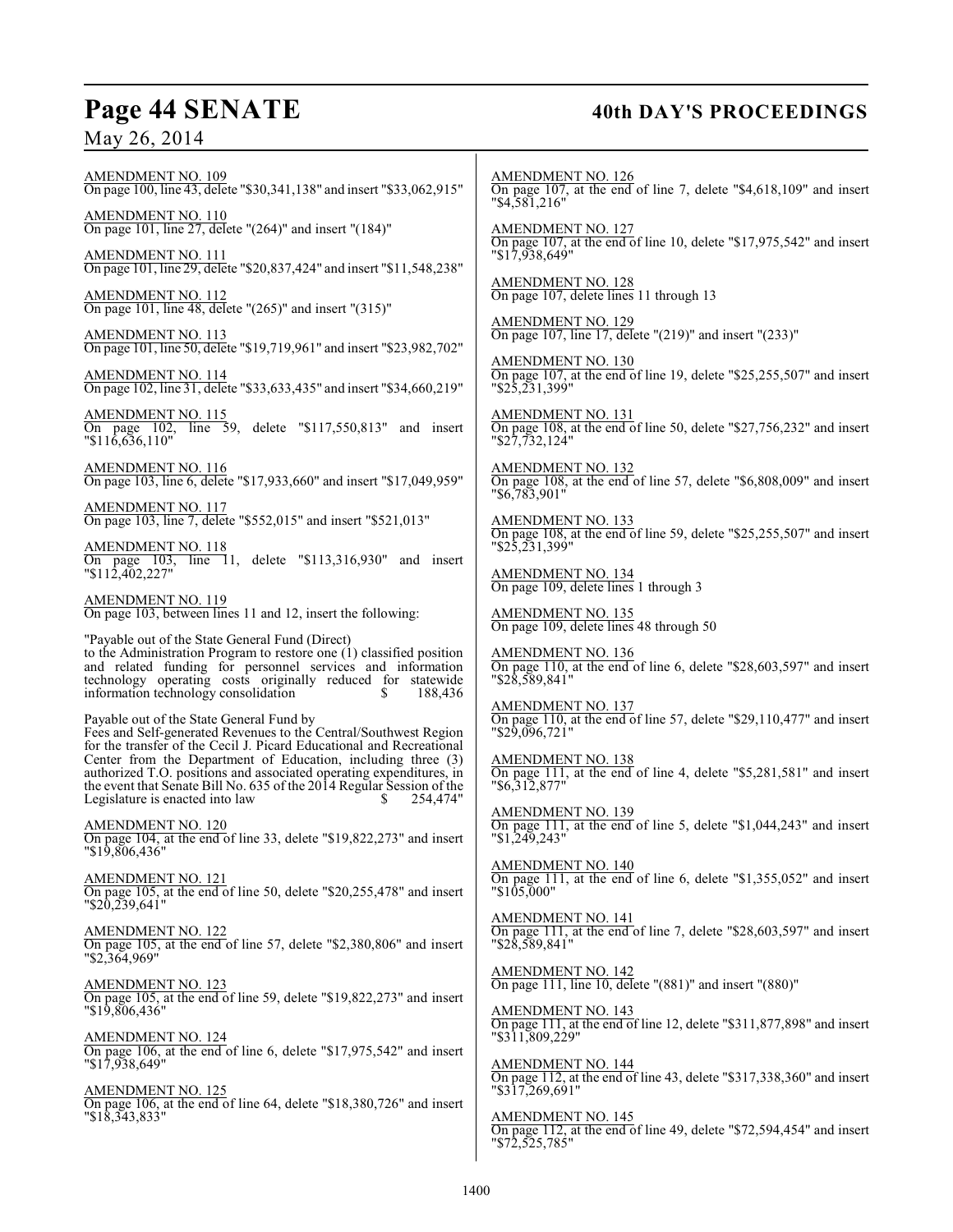# **40th DAY'S PROCEEDINGS Page 45 SENATE**

May 26, 2014

| <b>AMENDMENT NO. 146</b><br>On page 112, at the end of line 58, delete "\$311,877,898" and insert                               |                                    | Developmentally Disabled (ICF/DDs)                                                                                                                                                                                                                              | 9,732,976                            |
|---------------------------------------------------------------------------------------------------------------------------------|------------------------------------|-----------------------------------------------------------------------------------------------------------------------------------------------------------------------------------------------------------------------------------------------------------------|--------------------------------------|
| "\$311,809,229"                                                                                                                 |                                    | TOTAL EXPENDITURES                                                                                                                                                                                                                                              | 9,732,976                            |
| <b>AMENDMENT NO. 147</b><br>On page 112, after line 58, insert the following:                                                   |                                    | <b>MEANS OF FINANCE:</b><br>State General Fund by:<br><b>Statutory Dedications:</b>                                                                                                                                                                             |                                      |
| "EXPENDITURES:<br>For implementation and transaction expenses                                                                   |                                    | Louisiana Medical Assistance Trust Fund<br><b>Federal Funds</b>                                                                                                                                                                                                 | 3,692,691<br>\$<br>\$<br>6,040,285   |
| associated with the electronic visit verification<br>of Medicaid home-and-community-based services                              | \$<br>1,500,000                    | TOTAL MEANS OF FINANCING                                                                                                                                                                                                                                        | 9,732,976                            |
| TOTAL EXPENDITURES                                                                                                              | 1,500,000                          | <b>EXPENDITURES:</b>                                                                                                                                                                                                                                            |                                      |
| <b>MEANS OF FINANCE:</b><br>State General Fund (Direct)<br><b>Federal Funds</b>                                                 | \$<br>\$<br>750,000<br>750,000     | Uncompensated Care Costs for<br>payments for health care services<br>TOTAL EXPENDITURES                                                                                                                                                                         | 42,065,876<br>42,065,876             |
| TOTAL MEANS OF FINANCING                                                                                                        | 1,500,000"                         | <b>MEANS OF FINANCE:</b><br>State General Fund by:                                                                                                                                                                                                              |                                      |
| <b>AMENDMENT NO. 148</b>                                                                                                        |                                    | Interagency Transfers<br><b>Federal Funds</b>                                                                                                                                                                                                                   | 11,000,000<br>\$<br>\$<br>31,065,876 |
| On page 113, at the end of line 5, delete " $$2,398,310,040$ " and insert<br>"\$2,396,333,235"                                  |                                    | TOTAL MEANS OF FINANCING                                                                                                                                                                                                                                        | 42,065,876                           |
| <b>AMENDMENT NO. 149</b><br>On page 115, at the end of line 36, delete "\$8,052,404,091" and insert<br>"\$8,050,427,286"        |                                    | Provided, however, that of the appropriation immediately above for<br>Uncompensated Care Costs payments for health care services, the<br>Department of Health and Hospitals shall not make any such<br>Uncompensated Care Costs payments until such time as the |                                      |
| AMENDMENT NO. 150<br>On page 116, at the end of line 2, delete "\$850,607,710" and insert<br>"\$911.143.124"                    |                                    | Biomedical Research Foundation and LSU Health Sciences Center<br>at Shreveport finalize all outstanding contractual agreements related<br>to the Biomedical Research Foundation's operation of such hospital<br>and its associated clinics.                     |                                      |
| AMENDMENT NO. 151<br>On page 116, at the end of line 9, delete "\$217,824,592" and insert<br>"\$156,539,178"                    |                                    | Provided, further, that of the total appropriated in Schedule 09-306<br>Medical Vendor Payments, the commissioner of administration is<br>hereby authorized and directed to transfer \$8,000,000 State General                                                  |                                      |
| AMENDMENT NO. 152<br>On page 116, at the end of line 14, delete "\$2,038,643,344" and insert<br>$\frac{1}{2}$ (\$2,037,416,539" |                                    | Fund (Direct) from the Payments to Public Providers program to the<br>Uncompensated Care Costs program.                                                                                                                                                         |                                      |
| <b>AMENDMENT NO. 153</b><br>On page 116, at the end of line 15, delete "\$3,629,530,674" and insert<br>"\$3,627,553,869"        |                                    | Payable out of the State General Fund by<br>Statutory Dedications out of the Overcollections<br>Fund for Medical Vendor Payments                                                                                                                                | \$47,100,000                         |
| AMENDMENT NO. 154<br>On page 116, delete lines 16 through 22                                                                    |                                    | Provided, however, that of the total appropriated herein for Schedule<br>09-306 Medical Vendor Payments, the commissioner of<br>administration is hereby authorized and directed to adjust the means                                                            |                                      |
| AMENDMENT NO. 155<br>On page 116, delete lines 29 through 32                                                                    |                                    | of financing by reducing the appropriation out of the State General<br>Fund (Direct) by \$47,100,000."                                                                                                                                                          |                                      |
| <b>AMENDMENT NO. 156</b><br>On page 117, at the end of line 10, delete "\$6,075,000" and insert                                 |                                    | <b>AMENDMENT NO. 158</b><br>On page 118, line 3, delete "(433)" and insert "(432)"                                                                                                                                                                              |                                      |
| "\$7,000,000"<br><u>AMENDMENT NO. 157</u>                                                                                       |                                    | AMENDMENT NO. 159<br>On page 118, at the end of line 5, delete "\$70,797,889" and insert<br>$"\$70,754,955"$                                                                                                                                                    |                                      |
| On page 117, between lines 13 and 14, insert the following:                                                                     |                                    | <b>AMENDMENT NO. 160</b>                                                                                                                                                                                                                                        |                                      |
| "EXPENDITURES:<br>Payments to Private Providers for federal<br>per-member-per-month premium assessments                         |                                    | On page 118, at the end of line 54, delete " $$91,795,139$ " and insert<br>$"$ \$91,752,205"                                                                                                                                                                    |                                      |
| on Medicaid managed care organizations                                                                                          | 4,506,876                          | <b>AMENDMENT NO. 161</b><br>On page 119, at the end of line 2, delete "\$35,314,900" and insert                                                                                                                                                                 |                                      |
| <b>TOTAL EXPENDITURES</b>                                                                                                       | 4,506,876                          | $"\$3\overline{5,271,966"$                                                                                                                                                                                                                                      |                                      |
| <b>MEANS OF FINANCE:</b><br>State General Fund by:<br><b>Statutory Dedications:</b>                                             |                                    | <b>AMENDMENT NO. 162</b><br>On page 119, at the end of line 11, delete " $$71,170,216"$ and insert<br>$"\$71,127,282"$                                                                                                                                          |                                      |
| Louisiana Medical Assistance Trust Fund<br><b>Federal Funds</b>                                                                 | 1,709,909<br>\$<br>\$<br>2,796,967 | AMENDMENT NO. 163<br>On page 119, between lines 11 and 12, insert the following:                                                                                                                                                                                |                                      |
| TOTAL MEANS OF FINANCING                                                                                                        | 4,506,876                          |                                                                                                                                                                                                                                                                 |                                      |
| <b>EXPENDITURES:</b><br>Payments to Private Providers Program<br>for Intermediate Care Facilities for the                       |                                    | "Payable out of the State General Fund (Direct)<br>to the Management and Finance Program to partially reverse the reductions made in the consolidation of information technology<br>functions within the Office of Technology Services, including               |                                      |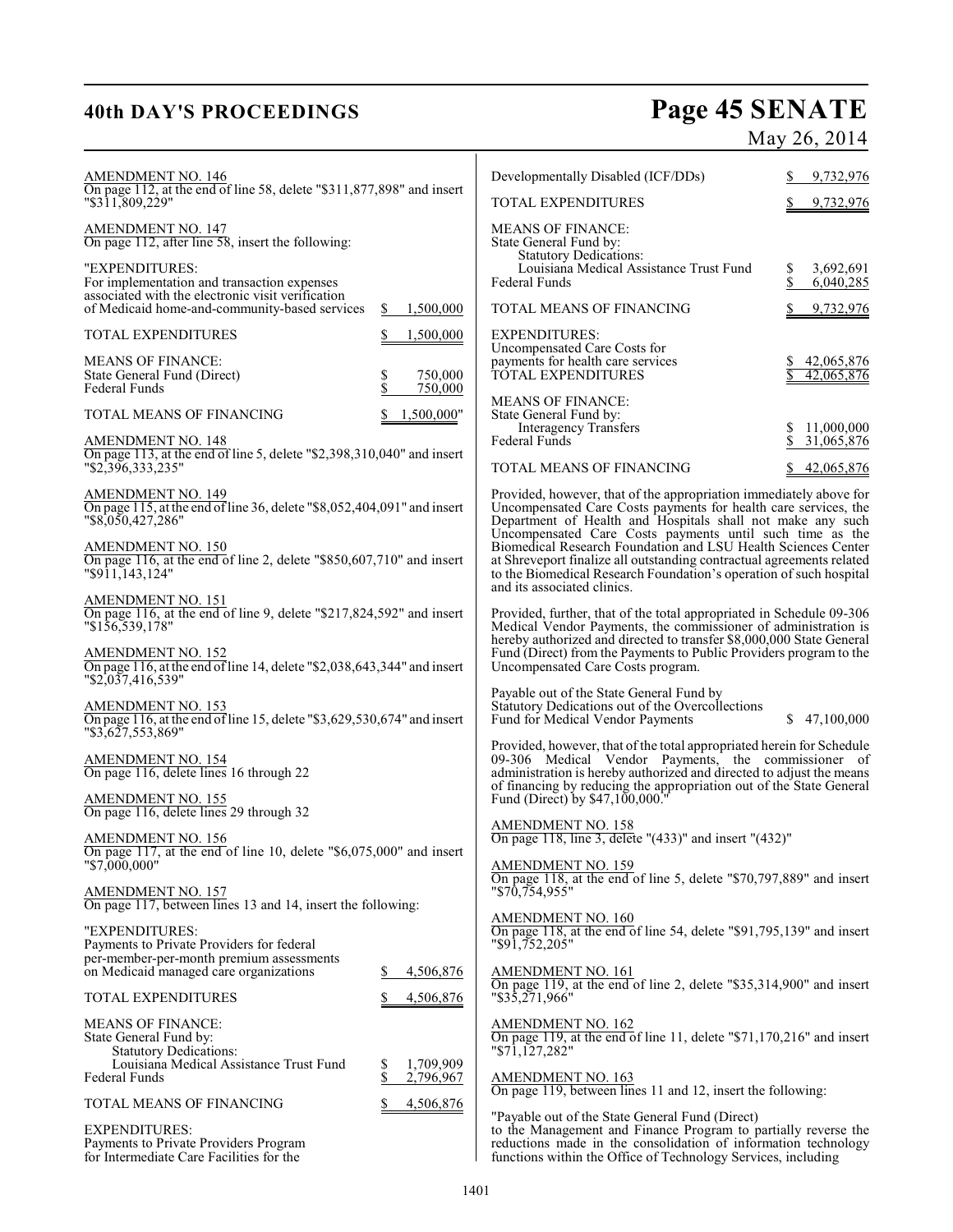# Page 46 SENATE 40th DAY'S PROCEEDINGS

## May 26, 2014

| \$<br>930,567<br>eleven $(11)$ positions                                                                                                                                                      | AMENDMENT NO. 181<br>On page 125, at the end of line 4, delete "\$2,425,219" and insert                                                                                                                  |
|-----------------------------------------------------------------------------------------------------------------------------------------------------------------------------------------------|----------------------------------------------------------------------------------------------------------------------------------------------------------------------------------------------------------|
| Payable out of the State General Fund (Direct)<br>to the Management and Finance Program for emergency preparedness<br>activities, including<br><sup>\$</sup><br>68,669"<br>one $(1)$ position | $"$ \$2,418,583"<br>AMENDMENT NO. 182<br>On page 125, at the end of line 7, delete "\$17,787,472" and insert                                                                                             |
|                                                                                                                                                                                               | "\$17,689,822"                                                                                                                                                                                           |
| <b>AMENDMENT NO. 164</b><br>On page 119, at the end of line 17, delete "\$23,352,302" and insert<br>$"\$2\overline{3}, \overline{3}04, 38\overline{7}"$                                       | AMENDMENT NO. 183<br>On page 125, delete lines 8 through 10                                                                                                                                              |
| AMENDMENT NO. 165<br>On page 120, at the end of line 14, delete "\$23,542,207" and insert<br>"\$23,494,292"                                                                                   | AMENDMENT NO. 184<br>On page 125, between lines 10 and 11, insert the following:                                                                                                                         |
| <b>AMENDMENT NO. 166</b><br>On page 120, at the end of line 21, delete "\$4,149,123" and insert                                                                                               | "Payable out of the State General Fund (Direct)<br>for behavioral health services<br>\$<br>85,000"                                                                                                       |
| $"$ \$4,101,208"                                                                                                                                                                              | <b>AMENDMENT NO. 185</b><br>On page 125, line 13, delete " $(1,159)$ " and insert " $(1,160)$ "                                                                                                          |
| <b>AMENDMENT NO. 167</b><br>On page 120, at the end of line 24, delete "\$23,352,302" and insert<br>"\$23,304,387"                                                                            | <b>AMENDMENT NO. 186</b><br>On page 127, between lines 18 and 19, insert the following:                                                                                                                  |
| AMENDMENT NO. 168<br>On page 120, line 28, delete " $(112)$ " and insert " $(111)$ "                                                                                                          | "Provided, however, that the Department of Health and Hospitals<br>shall not make any reductions to the funding appropriated herein for<br>the Immunization Program for expenditure on the purchasing or |
| <b>AMENDMENT NO. 169</b><br>On page 120, at the end of line 30, delete "\$16,413,251" and insert                                                                                              | administering of vaccines during Fiscal Year 2014-2015."                                                                                                                                                 |
| $"\$16,309,494"$                                                                                                                                                                              | <b>AMENDMENT NO. 187</b><br>On page 127, delete lines 19 through 23, insert the following:                                                                                                               |
| AMENDMENT NO. 170<br>On page 121, at the end of line 10, delete "\$16,622,986" and insert<br>$"\$16,519,229"$                                                                                 | "Payable out of the State General Fund (Direct)<br>to the Public Health Services Program for services provided to the                                                                                    |
| AMENDMENT NO. 171<br>On page 121, at the end of line 15, delete "\$10,473,159" and insert                                                                                                     | uninsured in Federally Qualified<br><b>Health Centers</b><br>6,075,000"                                                                                                                                  |
| $"\$1\overline{0,382,145"$                                                                                                                                                                    | AMENDMENT NO. 188<br>On page 127, between lines 32 and 33, insert the following:                                                                                                                         |
| <b>AMENDMENT NO. 172</b><br>On page 121, at the end of line 17, delete "\$3,227,503" and insert                                                                                               | "Payable out of Federal Funds for the Parish                                                                                                                                                             |
| $"$ \$3,214,760"                                                                                                                                                                              | Health Units, including twenty (20) positions<br>\$<br>1,352,327<br>Payable out of the State General Fund (Direct)                                                                                       |
| <b>AMENDMENT NO. 173</b><br>On page 121, at the end of line 20, delete "\$16,413,251" and insert<br>$"\$16,309,494"$                                                                          | for Division of Administrative Law costs<br>\$<br>13,944<br>Payable out of the State General Fund by                                                                                                     |
| <b>AMENDMENT NO. 174</b>                                                                                                                                                                      | Fees and Self-generated Revenues for public<br>health services and activities<br>\$11,000,000"                                                                                                           |
| On page 123, at the end of line 2, delete "\$12,653,030" and insert<br>$"\$1\overline{3},\overline{953},030"$                                                                                 | <b>AMENDMENT NO. 189</b>                                                                                                                                                                                 |
| <b>AMENDMENT NO. 175</b><br>On page 123, at the end of line 7, delete "\$2,945,812" and insert                                                                                                | On page 129, at the end of line 3, delete " $$66,098,881"$ and insert<br>"\$66,043,813"                                                                                                                  |
| "\$1,645,812"                                                                                                                                                                                 | <b>AMENDMENT NO. 190</b><br>On page 129, at the end of line 26, delete "\$222,396,307" and insert                                                                                                        |
| <u>AMENDMENT NO. 176</u><br>On page 123, at the end of line 48, delete "\$28,853" and insert                                                                                                  | "\$222,341,239"                                                                                                                                                                                          |
| $"\$49.000"$                                                                                                                                                                                  | <b>AMENDMENT NO. 191</b><br>On page 129, at the end of line 34, delete "\$28,220,773" and insert                                                                                                         |
| <b>AMENDMENT NO. 177</b><br>On page 124, line 4, delete " $(134)$ " and insert " $(133)$ "                                                                                                    | $"\$2\&\165,705"$                                                                                                                                                                                        |
| AMENDMENT NO. 178<br>On page 124, at the end of line 6, delete "\$17,787,472" and insert<br>"17,689,822"                                                                                      | <b>AMENDMENT NO. 192</b><br>On page 129, at the end of line 36, delete "\$62,217,019" and insert<br>"\$62,487,631"                                                                                       |
| <b>AMENDMENT NO. 179</b><br>On page 124, at the end of line 51, delete "\$18,079,034" and insert<br>"\$17,981,384"                                                                            | <b>AMENDMENT NO. 193</b><br>On page 129, at the end of line 37, delete "\$3,662,510" and insert<br>"\$3,391,898"                                                                                         |
| AMENDMENT NO. 180<br>On page 125, at the end of line 2, delete "\$13,717,456" and insert<br>"13,626,442"                                                                                      | <b>AMENDMENT NO. 194</b><br>On page 129, at the end of line 42, delete "\$135,097,024" and insert<br>"\$135,041,956"                                                                                     |
|                                                                                                                                                                                               |                                                                                                                                                                                                          |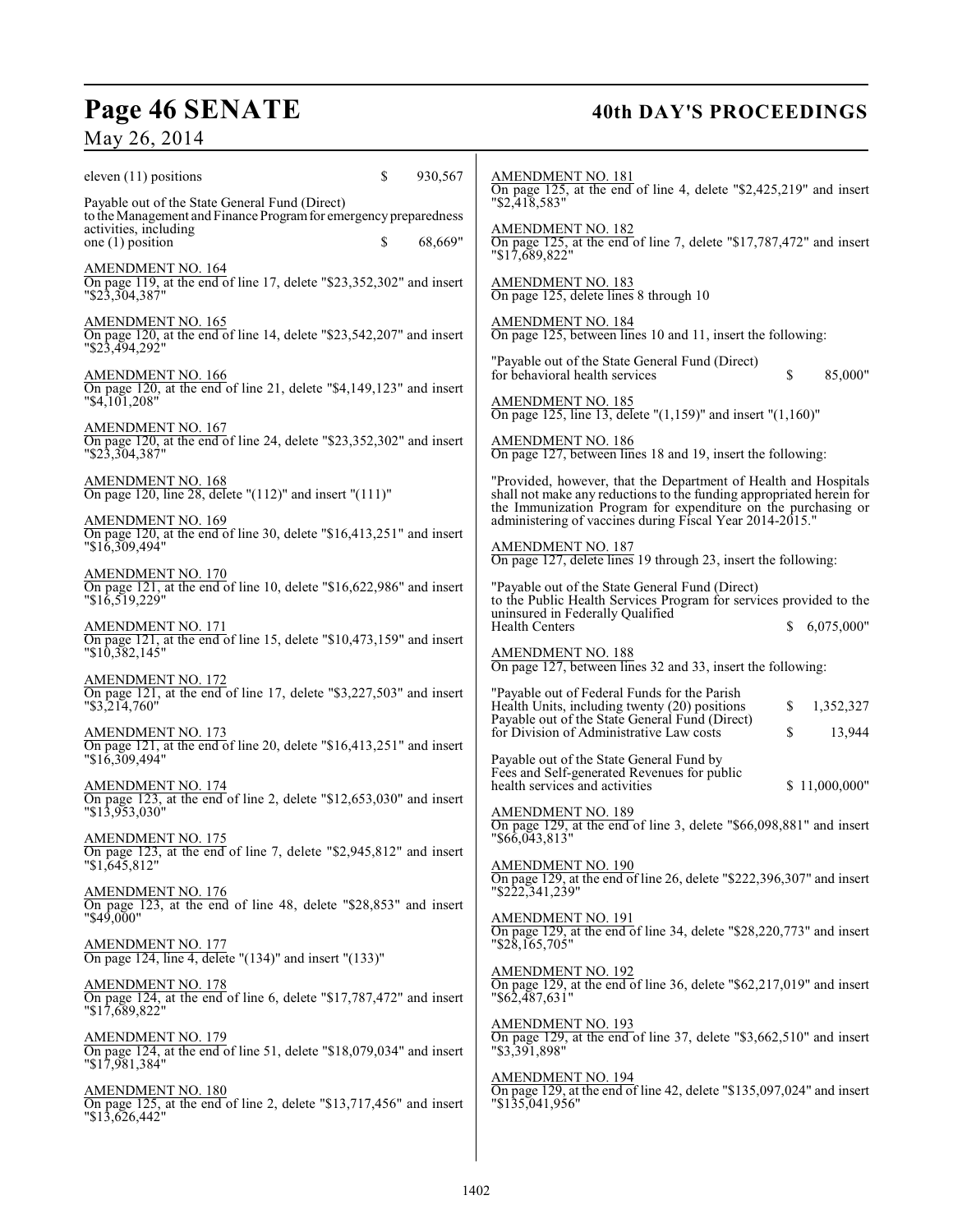## **40th DAY'S PROCEEDINGS Page 47 SENATE** May 26, 2014

| <b>AMENDMENT NO. 195</b><br>On page 129, after line 42, insert the following:                                                                           | <b>AMENDMENT NO. 210</b><br>On page 135, at the end of line 32, delete "\$16,943,706" and insert<br>"\$16,841,397"                                                                                                                                                                   |
|---------------------------------------------------------------------------------------------------------------------------------------------------------|--------------------------------------------------------------------------------------------------------------------------------------------------------------------------------------------------------------------------------------------------------------------------------------|
| "Payable out of Federal Funds for substance"<br>\$<br>abuse and mental health services<br>991,850                                                       | <b>AMENDMENT NO. 211</b><br>On page 135, at the end of line 37, delete "\$9,433,920" and insert                                                                                                                                                                                      |
| Payable out of Federal Funds for the Shelter<br>Plus Care federal grant<br>\$<br>1,250,052                                                              | "\$9,342,906"                                                                                                                                                                                                                                                                        |
| Payable out of the State General Fund (Direct)<br>to the Behavioral Health Community Program,<br>455,070"<br>including five (5) positions<br>\$         | <b>AMENDMENT NO. 212</b><br>On page 135, at the end of line 39, delete "\$4,224,160" and insert<br>"\$4,212,865"                                                                                                                                                                     |
| <b>AMENDMENT NO. 196</b><br>On page 132, line 33, delete "(78)" and insert "(82)"                                                                       | <b>AMENDMENT NO. 213</b><br>On page 135, at the end of line 42, delete " $$16,647,868"$ " and insert<br>$"\$16,545,559"$                                                                                                                                                             |
| <b>AMENDMENT NO. 197</b><br>On page 132, at the end of line 35, delete "\$12,373,106" and insert<br>"12,273,677"                                        | <b>AMENDMENT NO. 214</b><br>On page 136, line 3, delete " $(163)$ " and insert " $(164)$ "                                                                                                                                                                                           |
| AMENDMENT NO. 198<br>On page 133, at the end of line 28, delete "\$12,373,106" and insert                                                               | AMENDMENT NO. 215<br>On page 136, line 4, delete "\$29,586,678" and insert "\$29,611,327"                                                                                                                                                                                            |
| "12,273,677"                                                                                                                                            | <b>AMENDMENT NO. 216</b><br>On page 138, line 1, delete " $(431)$ " and insert " $(439)$ "                                                                                                                                                                                           |
| AMENDMENT NO. 199<br>On page 133, at the end of line 30, delete "\$8,300,576" and insert<br>$"$ \$8,209,562"                                            | <b>AMENDMENT NO. 217</b><br>On page 138,<br>delete $"115,129,556"$ and insert<br>$line 2$ ,<br>$"\$11\overline{\$}0\overline{\$}0,498"$                                                                                                                                              |
| <b>AMENDMENT NO. 200</b><br>On page 133, at the end of line 32, delete "\$1,912,841" and insert<br>"\$1,904,426"                                        | <u>AMENDMENT NO. 218</u><br>On page 141, line 20, delete "\$768,453,007" and insert<br>"\$771,398,598"                                                                                                                                                                               |
| <b>AMENDMENT NO. 201</b><br>On page 133, at the end of line 35, delete "\$12,373,106" and insert<br>"12,273,677"                                        | <b>AMENDMENT NO. 219</b><br>On page 141, line 22, delete "\$82,911,643" and insert "\$85,857,234"                                                                                                                                                                                    |
| AMENDMENT NO. 202<br>On page 133, between lines 35 and 36, insert the following:                                                                        | <b>AMENDMENT NO. 220</b><br>On page 141, line 31, delete "\$498,595,584" and insert<br>$"\$50\overline{1,541,175"}$                                                                                                                                                                  |
| "Payable out of the State General Fund (Direct)<br>for pharmaceutical supplies<br>\$<br>55,068                                                          | $\frac{\text{AMENDMENT NO. 221}}{\text{On page 141, at the end of line 33, delete "$52,004,420" and insert}$                                                                                                                                                                         |
| Payable out of the State General Fund by Interagency Transfers for<br>compulsive and problemgaming treatment and<br>prevention services<br>\$<br>1,958" | "\$52,801,806"<br>AMENDMENT NO. 222                                                                                                                                                                                                                                                  |
| AMENDMENT NO. 203<br>On page 133, at the end of line 41, delete "\$16,578,304" and insert                                                               | On page 141, at the end of line 42, delete "\$207,473,570" and insert<br>"\$206,676,184"                                                                                                                                                                                             |
| $"\$16,471,976"$<br>AMENDMENT NO. 204                                                                                                                   | AMENDMENT NO. 223<br>On page 141, after line 43, insert the following:                                                                                                                                                                                                               |
| On page 134, at the end of line 32, delete "\$16,624,386" and insert<br>$"\$16,518,058"$                                                                | "Payable out of Federal Funds to the<br>Administrative and Executive Support<br>Program for Division of Administrative Law costs \$<br>12,480                                                                                                                                        |
| <b>AMENDMENT NO. 205</b><br>On page 134, at the end of line 37, delete "\$10,687,898" and insert<br>$"\$10,596,884"$                                    | Payable out of the State General Fund (Direct)<br>to the Administrative and Executive Support<br>Program for Division of Administrative Law costs \$<br>6,427                                                                                                                        |
| AMENDMENT NO. 206<br>On page 134, at the end of line 39, delete "\$3,839,265" and insert<br>"\$3,823,951"                                               | Payable out of the State General Fund by Interagency Transfers<br>from the Division of Administration to the Administrative and                                                                                                                                                      |
| <b>AMENDMENT NO. 207</b><br>On page 134, at the end of line 42, delete "\$16,578,304" and insert<br>$"\$16,471,976"$                                    | Executive Support Program to cost allocate Federal Funds<br>associated with the information technology<br>consolidation<br>6,692,518<br>S                                                                                                                                            |
| <b>AMENDMENT NO. 208</b><br>On page 134, line 46, delete " $(107)$ " and insert " $(106)$ "                                                             | Provided, however, that of the funds appropriated herein for serving<br>Louisiana's senior population, \$500,000 shall be directed to the state's<br>food banks for the purchase of food to be distributed through the<br>statewide network to address hunger and food insecurity of |
| <b>AMENDMENT NO. 209</b><br>On page 134, at the end of line 48, delete " $$16,647,868"$ " and insert<br>"\$16,545,559"                                  | Louisiana's senior citizens."<br><b>AMENDMENT NO. 224</b>                                                                                                                                                                                                                            |
|                                                                                                                                                         | On page 142, line 42, delete " $(14)$ " and insert " $(15)$ "                                                                                                                                                                                                                        |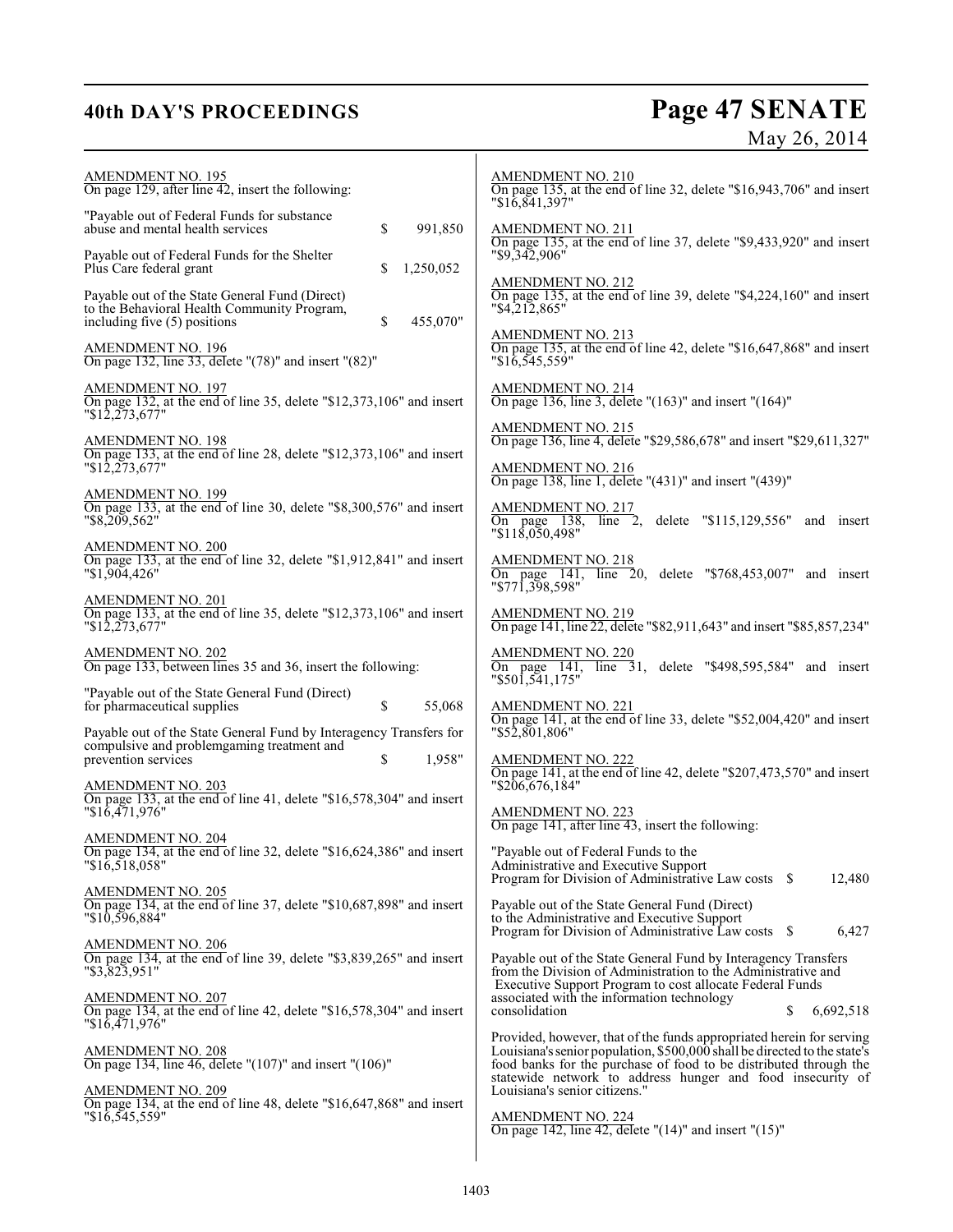## Page 48 SENATE 40th DAY'S PROCEEDINGS

May 26, 2014

| AMENDMENT NO. 225<br>On page 143, after line 49, insert the following:                                                                                                                           | <b>AMENDMENT NO. 239</b><br>On page 162, line 22, delete " $(216)$ " and insert " $(218)$ "                                                                                                                  |
|--------------------------------------------------------------------------------------------------------------------------------------------------------------------------------------------------|--------------------------------------------------------------------------------------------------------------------------------------------------------------------------------------------------------------|
| "Payable out of the State General Fund (Direct)<br>to the Executive Program for Division of<br>Administrative Law costs<br>\$<br>3,490"                                                          | <b>AMENDMENT NO. 240</b><br>On page 164, between lines 29 and 30, insert the following:                                                                                                                      |
| <b>AMENDMENT NO. 226</b><br>On page 144, line 3, delete " $(106)$ " and insert " $(108)$ "                                                                                                       | "Payable out of the State General Fund by<br>Statutory Dedications out of the Hunters for the Hungry Account to<br>the Wildlife Program for expenditures related to administrative,                          |
| <b>AMENDMENT NO. 227</b><br>On page 146, between lines 16 and 17, insert the following:                                                                                                          | processing and distribution cost of the Hunters for the<br>100,000"<br>Hungry Program                                                                                                                        |
| "Payable out of the State General Fund (Direct)<br>to the Oil and Gas Regulatory Program for<br>Division of Administrative Law costs                                                             | $\frac{\text{AMENDMENT NO. 241}}{\text{On page 164, line 32, delete}}$ (219)" and insert "(227)"                                                                                                             |
| 1,577"<br>\$<br><b>AMENDMENT NO. 228</b>                                                                                                                                                         | AMENDMENT NO. 242<br>On page 167, delete lines 11 through 16                                                                                                                                                 |
| On page 147, line 3, delete " $(45)$ " and insert " $(47)$ "<br>AMENDMENT NO. 229<br>On page 147, after line 39, insert the following:                                                           | AMENDMENT NO. 243<br>On page 168, line 8, delete "(37)" and insert "(40)"                                                                                                                                    |
| "Payable out of the State General Fund by Statutory Dedications out                                                                                                                              | <b>AMENDMENT NO. 244</b><br>On page 168, line 10, delete "\$3,780,317" and insert "\$4,180,365"                                                                                                              |
| of the Coastal Resources Trust Fund to the Coastal Management<br>Program for the Lake Hermitage Marsh Creation Project in<br>Barataria Basin in Plaquemines Parish<br>1,000,000"                 | AMENDMENT NO. 245<br>On page 168, line 36, delete "\$4,013,721" and insert "\$4,413,769"                                                                                                                     |
| AMENDMENT NO. 230<br>On page 148, line 5, delete " $(572)$ " and insert " $(626)$ "                                                                                                              | <b>AMENDMENT NO. 246</b><br>On page 168, line 43, delete "\$3,664,170" and insert "\$4,064,218"                                                                                                              |
| <b>AMENDMENT NO. 231</b><br>On page 149, line 32, delete "\$2,018,593" and insert "\$2,017,506"                                                                                                  | AMENDMENT NO. 247<br>On page 168, line 46, delete "\$3,780,317" and insert "\$4,180,365"                                                                                                                     |
| <b>AMENDMENT NO. 232</b><br>On page 149, line 47, delete "\$103,329,842" and insert                                                                                                              | <b>AMENDMENT NO. 248</b><br>On page 169, delete lines 1 through 6                                                                                                                                            |
| $"\$10\overline{3},3\overline{2}8,755"$<br>AMENDMENT NO. 233                                                                                                                                     | AMENDMENT NO. 249<br>On page 169, between lines 6 and 7, insert the following:                                                                                                                               |
| On page 150, line 5, delete "\$92,368,559" and insert "\$92,367,472"<br><b>AMENDMENT NO. 234</b><br>On page 150, line 9, delete "\$94,150,158" and insert "\$94,149,071"                         | "Payable out of the State General Fund by<br>Fees & Self-generated Revenues to the<br>Administrative Program to increase interagency<br>\$<br>11,906"<br>transfers to the Division of Administrative Law     |
| <b>AMENDMENT NO. 235</b><br>On page 150, between lines 9 and 10, insert the following:                                                                                                           | <b>AMENDMENT NO. 250</b><br>On page 170, delete lines 7 through 42                                                                                                                                           |
| "Payable out of the State General Fund by<br>Fees and Self-generated Revenues to the Tax Collection Program for                                                                                  | <b>AMENDMENT NO. 251</b><br>On page 171, delete lines 48 through 50                                                                                                                                          |
| professional services expenditures related to contracts for legal<br>500,000<br>services<br>S<br>Payable out of the State General Fund by                                                        | <b>AMENDMENT NO. 252</b><br>On page 173, at the end of line 14, delete "\$4,040,108" and insert<br>"\$2,703,825"                                                                                             |
| Fees and Self-generated Revenues to the Tax Collection Program for<br>twenty-five $(25)$ positions and funding for revenue enhancement<br>initiatives<br>1,821,347"<br>S.                        | AMENDMENT NO. 253<br>On page 173, at the end of line 15, delete "\$1,426,044" and insert<br>"\$2,762,327"                                                                                                    |
| <b>AMENDMENT NO. 236</b><br>On page $151$ , after line $48$ , insert the following:                                                                                                              | <b>AMENDMENT NO. 254</b><br>On page 173, at the end of line 38, delete "\$14,902,736" and insert                                                                                                             |
| "Payable out of the State General Fund by<br>Statutory Dedications out of the Environmental Trust Fund for<br>Interagency Transfer expenditures to the Division of Administration                | "\$11,510,787"<br><b>AMENDMENT NO. 255</b>                                                                                                                                                                   |
| for Division of Administrative Law fees<br>11,468"<br>S.                                                                                                                                         | On page $174$ , delete line 6, and insert the following:                                                                                                                                                     |
| AMENDMENT NO. 237<br>On page 156, line 22, delete "(21)" and insert "(22)"                                                                                                                       | "Provided, however, of the \$16,850,000 in State General Fund<br>(Direct) and \$12,150,000 in Interagency Transfers provided for the"                                                                        |
| <b>AMENDMENT NO. 238</b><br>On page 162, between lines 19 and 20, insert the following:                                                                                                          | <b>AMENDMENT NO. 256</b><br>On page 174, between lines 9 and 10, insert the following:                                                                                                                       |
| "Payable out of Federal Funds to the Enforcement Program for the<br>purpose of allowing the enforcement division to have a greater<br>enforcement presence offshore and inland insuring required | "Provided, however, in the event during Fiscal Year 2014-2015 that<br>the state general fund and dedicated funds for higher education are<br>below the level appropriated in Fiscal Year 2013-2014, the WISE |

 $\mathbf{I}$ 

Council may delay or waive match requirements, in the event that

safety compliance  $\sqrt{972,315}$ "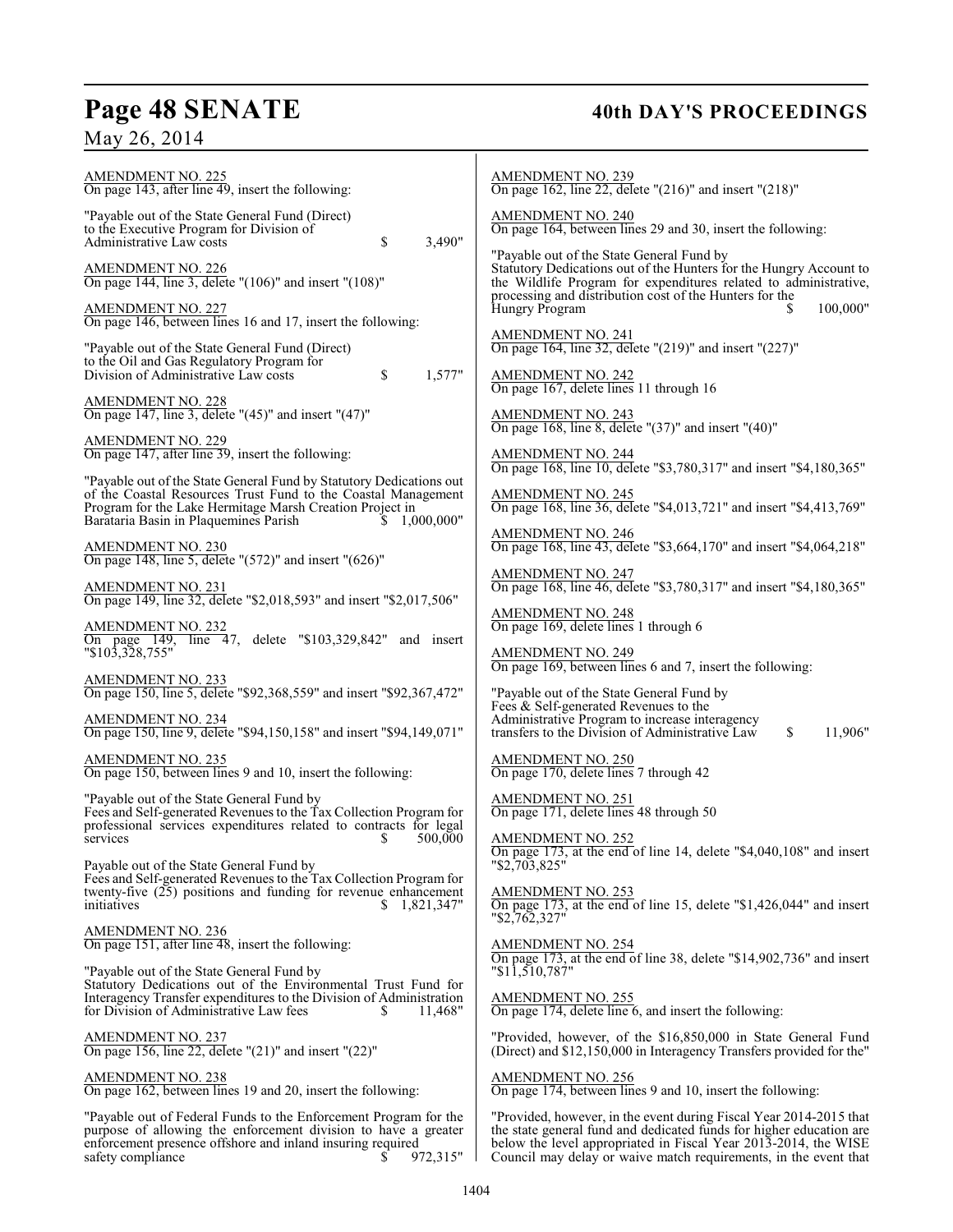## **40th DAY'S PROCEEDINGS Page 49 SENATE** May 26, 2014

| House Bill No. 1033 of the 2014 Regular Session of the Legislature<br>is enacted into law."                                                                                                                                                                                     | AMENDMENT NO. 265<br>On page 187, between lines 20 and 21, insert the following:                                                                                                                                                                                                  |
|---------------------------------------------------------------------------------------------------------------------------------------------------------------------------------------------------------------------------------------------------------------------------------|-----------------------------------------------------------------------------------------------------------------------------------------------------------------------------------------------------------------------------------------------------------------------------------|
| <b>AMENDMENT NO. 257</b><br>On page 174, at the end of line 16, insert the following:                                                                                                                                                                                           | "Payable out of the State General Fund by Fees and Self-generated<br>Revenues to the Southern University Board of Supervisors for<br>Southern University - Shreveport, Louisiana<br>292,970<br>S.                                                                                 |
| "Provided, however, the distribution from the Board of Regents shall<br>include \$150,000 for Southern University - New Orleans and<br>\$150,000 for Southern University - Shreveport, Louisiana."                                                                              | The commissioner of administration is hereby authorized and<br>directed to adjust the means of financing for the Southern University                                                                                                                                              |
| <b>AMENDMENT NO. 258</b><br>On page 174, delete lines 17 through 26                                                                                                                                                                                                             | Board of Supervisors by reducing the appropriation out of the State<br>General Fund by Fees and Self-generated Revenues by \$4,258,357<br>and allocating the reduction among each higher education institution<br>as follows:                                                     |
| AMENDMENT NO. 259<br>On page 174, at the end of line 31, delete "\$39,075,948" and insert<br>$"\$1\overline{5}.\overline{9}25.\overline{9}48"$                                                                                                                                  | Southern University - Agricultural &<br>2,412,346<br>Mechanical College<br>\$<br>\$                                                                                                                                                                                               |
| <b>AMENDMENT NO. 260</b><br>On page 174, between lines 31 and 32, insert the following:                                                                                                                                                                                         | 909,988<br>Southern University - Law Center<br>Southern University - New Orleans<br>936,023                                                                                                                                                                                       |
| "Payable out of the State General Fund (Direct)                                                                                                                                                                                                                                 | <b>TOTAL</b><br>4,258,357                                                                                                                                                                                                                                                         |
| to the Board of Regents for the Louisiana State University Board of<br>Supervisors for the Louisiana State University Health Sciences<br>Center - Shreveport<br>3,000,000<br>S.                                                                                                 | The commissioner of administration is hereby authorized and<br>directed to adjust the means of financing for the Southern University<br>Board of Supervisors by reducing the appropriation out of the State<br>General Fund by Statutory Dedications out of the Support Education |
| Payable out of the State General Fund by Interagency Transfers from<br>the Division of Administration, Community Development Block<br>Grant Program to the Board of Regents for the Workforce and                                                                               | in Louisiana First Fund by \$6,052 and allocating the reduction among<br>each higher education institution as follows:                                                                                                                                                            |
| \$12,150,000<br>Innovation for a Stronger Economy Initiative                                                                                                                                                                                                                    | Southern University - Agricultural $\&$<br>3,962<br>Mechanical College                                                                                                                                                                                                            |
| AMENDMENT NO. 261<br>On page 175, between lines 21 and 22, insert the following:                                                                                                                                                                                                | Տ<br>Տ<br>Տ<br>Southern University - Law Center<br>433<br>1,133<br>Southern University - New Orleans                                                                                                                                                                              |
|                                                                                                                                                                                                                                                                                 | 405<br>Southern University - Shreveport, Louisiana                                                                                                                                                                                                                                |
| "The commissioner of administration is hereby authorized and<br>directed to adjust the means of financing for the Louisiana                                                                                                                                                     | Southern University - Agricultural Research and<br>\$<br><b>Extension Center</b><br>119                                                                                                                                                                                           |
| Universities Marine Consortium Program in this agency by reducing<br>the appropriation out of the State General Fund by Statutory                                                                                                                                               | <b>TOTAL</b><br>6,052"                                                                                                                                                                                                                                                            |
| Dedications out of the Support Education in Louisiana First Fund by<br>\$83."                                                                                                                                                                                                   | <b>AMENDMENT NO. 266</b><br>On page 189, after line 53, insert the following:                                                                                                                                                                                                     |
| AMENDMENT NO. 262<br>On page 176, between lines 38 and 39, insert the following:                                                                                                                                                                                                | "Payable out of the State General Fund (Direct)<br>to the Southern University Board of Supervisors for                                                                                                                                                                            |
| "Payable out of the State General Fund by<br>Statutory Dedications out of the TOPS Fund to<br>\$3,391,949"<br>the TOPS Tuition Program for TOPS awards                                                                                                                          | Southern University - Agricultural $\&$<br>2,700,000"<br>S.<br>Mechanical College                                                                                                                                                                                                 |
| AMENDMENT NO. 263<br>On page 177, after line 38, insert the following:                                                                                                                                                                                                          | <b>AMENDMENT NO. 267</b><br>On page $190$ , after line $50$ , insert the following:                                                                                                                                                                                               |
| "The commissioner of administration is hereby authorized and<br>directed to adjust the means of financing for the Louisiana State                                                                                                                                               | "Payable out of the State General Fund (Direct)<br>to the Southern University Board of Supervisors for<br>1,500,000"<br>\$<br>Southern University - Law Center                                                                                                                    |
| University Board of Supervisors by reducing the appropriation out of<br>the State General Fund by Statutory Dedications out of the Support<br>Education in Louisiana First Fund by \$41,925 and allocating the<br>reduction among each higher education institution as follows: | <b>AMENDMENT NO. 268</b><br>On page 192, after line $41$ , insert the following:                                                                                                                                                                                                  |
| Louisiana State University - A & M College<br>\$<br>17,651<br>\$<br>Louisiana State University - Alexandria<br>573                                                                                                                                                              | "Payable out of the State General Fund (Direct)<br>to the Southern University Board of Supervisors<br>\$<br>300,000"<br>for Southern University - Shreveport, Louisiana                                                                                                           |
| Louisiana State University Health Sciences<br>\$<br>8,820<br>Center - New Orleans                                                                                                                                                                                               | <b>AMENDMENT NO. 269</b>                                                                                                                                                                                                                                                          |
| Louisiana State University Health Sciences<br>5,736<br>Center - Shreveport                                                                                                                                                                                                      | On page 194, between lines 8 and 9, insert the following:                                                                                                                                                                                                                         |
| \$\$\$\$\$<br>Louisiana State University - Eunice<br>533                                                                                                                                                                                                                        | "The commissioner of administration is hereby authorized and                                                                                                                                                                                                                      |
| 1,349<br>Louisiana State University - Shreveport<br>Louisiana State University - Agricultural Center<br>6,210                                                                                                                                                                   | directed to adjust the means of financing for the University of<br>Louisiana Board of Supervisors by reducing the appropriation out of                                                                                                                                            |
| Paul M. Hebert Law Center<br>852<br>\$<br>Pennington Biomedical Research Center<br>201                                                                                                                                                                                          | the State General Fund by Statutory Dedications out of the Support<br>Education in Louisiana First Fund by \$33,938 and allocating the                                                                                                                                            |
| 41,925"<br><b>TOTAL</b><br>\$                                                                                                                                                                                                                                                   | reduction among each higher education institution as follows:                                                                                                                                                                                                                     |
| AMENDMENT NO. 264                                                                                                                                                                                                                                                               | Nicholls State University<br>\$<br>2,389<br>\$<br>Grambling State University<br>2,229                                                                                                                                                                                             |
| On page 182, delete lines 61 and 62, and insert the following:                                                                                                                                                                                                                  | \$<br>4,219<br>Louisiana Tech University                                                                                                                                                                                                                                          |

"Health Sciences Center - Shreveport

McNeese State University \$ 2,721 University of Louisiana at Monroe  $\qquad \qquad$  \$ 4,027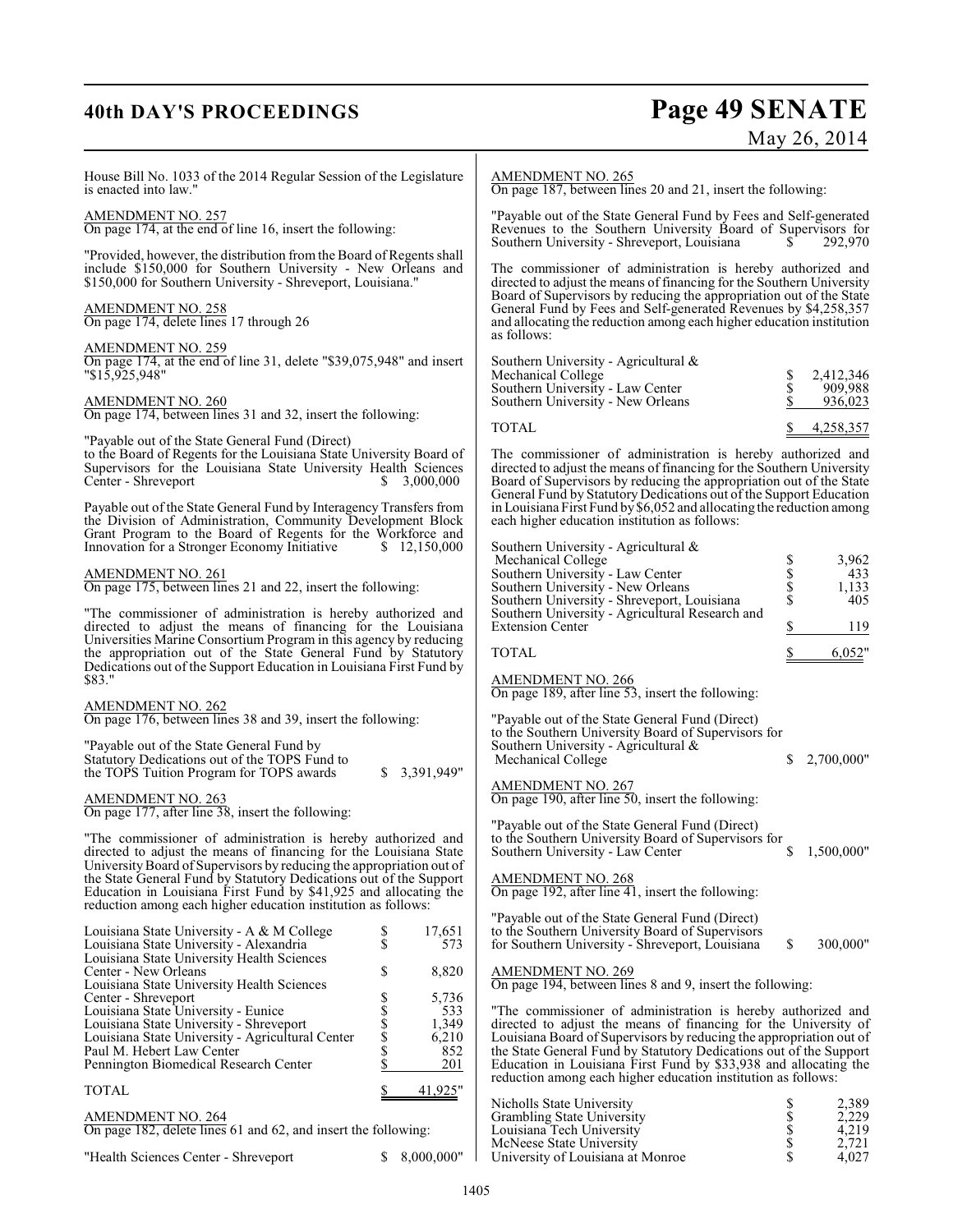## May 26, 2014

## Page 50 SENATE 40th DAY'S PROCEEDINGS

| Northwestern State University<br>Southeastern Louisiana University<br>University of Louisiana at Lafayette<br>University of New Orleans<br>TOTAL                                                                                                                                                                                                                                                                                                                                                     | Տ<br>Տ<br>Տ<br>2,787<br>4,417<br>5,689<br>\$<br>5,460<br>33,938                                          | AMENDMENT NO. 272<br>On page 219, delete lines 52 through 55<br>AMENDMENT NO. 273<br>On page 221, delete lines 13 through 17                                                                                                                                                                                                                                                        |
|------------------------------------------------------------------------------------------------------------------------------------------------------------------------------------------------------------------------------------------------------------------------------------------------------------------------------------------------------------------------------------------------------------------------------------------------------------------------------------------------------|----------------------------------------------------------------------------------------------------------|-------------------------------------------------------------------------------------------------------------------------------------------------------------------------------------------------------------------------------------------------------------------------------------------------------------------------------------------------------------------------------------|
| The commissioner of administration is hereby authorized and<br>directed to adjust the means of financing for McNeese State<br>University in this agency by reducing the appropriation out of the<br>State General Fund by Statutory Dedications out of the Calcasieu                                                                                                                                                                                                                                 |                                                                                                          | <b>AMENDMENT NO. 274</b><br>On page $221$ , at the end of line 36, dele<br>"\$7.106.531"                                                                                                                                                                                                                                                                                            |
| Parish Fund by \$15,471."<br><u>AMENDMENT NO. 270</u><br>On page 200, delete lines 16 through 18                                                                                                                                                                                                                                                                                                                                                                                                     |                                                                                                          | <b>AMENDMENT NO. 275</b><br>On page 222, at the end of line 36, dele<br>"\$8,291,395"                                                                                                                                                                                                                                                                                               |
| <b>AMENDMENT NO. 271</b><br>On page 204, between lines 36 and 37, insert the following:                                                                                                                                                                                                                                                                                                                                                                                                              |                                                                                                          | <b>AMENDMENT NO. 276</b><br>On page 222, at the end of line 44, dele<br>"\$5,018,487"                                                                                                                                                                                                                                                                                               |
| "Payable out of the State General Fund by Fees and Self-generated<br>Revenues to the Louisiana Community and Technical Colleges Board<br>of Supervisors for operating expenses to be allocated to each higher<br>education institution as follows:                                                                                                                                                                                                                                                   |                                                                                                          | AMENDMENT NO. 277<br>On page 222, at the end of line 49, dele<br>"\$7,905,131"                                                                                                                                                                                                                                                                                                      |
| Baton Rouge Community College<br>Nunez Community College                                                                                                                                                                                                                                                                                                                                                                                                                                             | 2,867,358<br>272,869                                                                                     | AMENDMENT NO. 278<br>On page 222, after line 49, insert the foll                                                                                                                                                                                                                                                                                                                    |
| <b>Bossier Parish Community College</b><br>South Louisiana Community College<br>River Parishes Community College<br>Louisiana Technical College<br>SOWELA Technical Community College<br>Northshore Technical Community College<br>TOTAL                                                                                                                                                                                                                                                             | S<br>SSSSS<br>SSS<br>937,595<br>991,781<br>644,814<br>1,499,997<br>299,983<br>\$<br>198,865<br>7,713,262 | "Payable out of the State General Fune<br>from the Department of Education, Min<br>(MFP) to the Living and Learning Comr<br>the FY 2014-2015 MFP formula as<br>Elementary and Secondary Education (I<br>and<br>amended by the board on May 12, 2014                                                                                                                                 |
| The commissioner of administration is hereby authorized and<br>directed to adjust the means of financing for Delgado Community<br>College in the Louisiana Community and Technical Colleges Board<br>of Supervisors by reducing the appropriation out of the State General                                                                                                                                                                                                                           |                                                                                                          | <b>AMENDMENT NO. 279</b><br>On page 223, at the end of line 29, de<br>"\$250,000"                                                                                                                                                                                                                                                                                                   |
| Fund by Fees and Self-generated Revenues by \$2,122,915.                                                                                                                                                                                                                                                                                                                                                                                                                                             |                                                                                                          | <b>AMENDMENT NO. 280</b><br>On page 223, delete lines 30 through 32                                                                                                                                                                                                                                                                                                                 |
| The commissioner of administration is hereby authorized and<br>directed to adjust the means of financing for SOWELA Technical<br>Community College in the Louisiana Community and Technical<br>Colleges Board of Supervisors by reducing the appropriation out of<br>the State General Fund by Statutory Dedications out of the Calcasieu                                                                                                                                                            |                                                                                                          | <u>AMENDMENT NO. 281</u><br>On page 225, at the end of line 17, dele<br>"\$7,013,365"                                                                                                                                                                                                                                                                                               |
| Parish Fund by \$5,157.<br>The commissioner of administration is hereby authorized and                                                                                                                                                                                                                                                                                                                                                                                                               |                                                                                                          | AMENDMENT NO. 282<br>On page 225, at the end of line 35, dele<br>"\$7,191,591"                                                                                                                                                                                                                                                                                                      |
| directed to adjust the means of financing for Delgado Community<br>College in the Louisiana Community and Technical Colleges Board<br>of Supervisors by reducing the appropriation out of the State General<br>Fund by Statutory Dedications out of the Orleans Parish Excellence<br>Fund by \$12,606.                                                                                                                                                                                               |                                                                                                          | <b>AMENDMENT NO. 283</b><br>On page 225, at the end of line 44, dele<br>"\$5,582,845"                                                                                                                                                                                                                                                                                               |
| The commissioner of administration is hereby authorized and<br>directed to adjust the means of financing for the Louisiana                                                                                                                                                                                                                                                                                                                                                                           |                                                                                                          | AMENDMENT NO. 284<br>On page 225, at the end of line 47, dele<br>"\$7,013,365"                                                                                                                                                                                                                                                                                                      |
| Community and Technical Colleges Board of Supervisors by<br>reducing the appropriation out of the State General Fund by Statutory<br>Dedications out of the Support Education in Louisiana First Fund by<br>\$11,002 and allocating the reduction among each higher education                                                                                                                                                                                                                        |                                                                                                          | AMENDMENT NO. 285<br>On page 225, after line 47, insert the foll                                                                                                                                                                                                                                                                                                                    |
| institution as follows:<br><b>Baton Rouge Community College</b><br>Delgado Community College<br>Nunez Community College<br><b>Bossier Parish Community College</b><br>South Louisiana Community College<br><b>River Parishes Community College</b><br>Louisiana Delta Community College<br>Louisiana Technical College<br>SOWELA Technical Community College<br>L.E. Fletcher Technical Community College<br>Northshore Technical Community College<br>Central Louisiana Technical Community College | 1,608<br>2,726<br>313<br>811<br>1,396<br>285<br>862<br>1,122<br>540<br>280<br>480<br>579                 | "Payable out of the State General Fund<br>from the Department of Education, Min<br>(MFP) to the NOCCA Instruction Pro<br>2014-2015 MFP formula as adopted by the<br>Secondary Education (BESE) on March<br>the board on May 12, 2014<br><b>AMENDMENT NO. 286</b><br>On page 231, line 38, delete "\$400,000"<br><b>AMENDMENT NO. 287</b><br>On page 231, delete lines 52 through 54 |
| TOTAL                                                                                                                                                                                                                                                                                                                                                                                                                                                                                                | \$<br>11,002"                                                                                            |                                                                                                                                                                                                                                                                                                                                                                                     |

13 through 17 of line 36, delete "\$7,934,787" and insert

of line 36, delete "\$9,119,651" and insert

of line 44, delete "\$5,846,743" and insert

of line 49, delete "\$8,733,387" and insert

insert the following:

General Fund by Interagency Transfers ducation, Minimum Foundation Program (MFP) to the Living and Learning Community Program pursuant to the FY 2014-2015 MFP formula as adopted by the Board of Elementary and Secondary Education (BESE) on March 13, 2014,

May 12, 2014 \$ 828,256"

of line 29, delete "\$400,000" and insert

of line 17, delete "\$7,154,113" and insert

of line 35, delete "\$7,332,339" and insert

of line 44, delete "\$5,723,593" and insert

of line 47, delete " $$7,154,113"$  and insert

insert the following:

General Fund by Interagency Transfers ducation, Minimum Foundation Program nstruction Program pursuant to the FY is adopted by the Board of Elementary and Secondary Education (BESE) on March 13, 2014, and amended by the board on May 12, 2014  $\qquad$  \$ 140,748"

ete "\$400,000" and insert "\$250,000"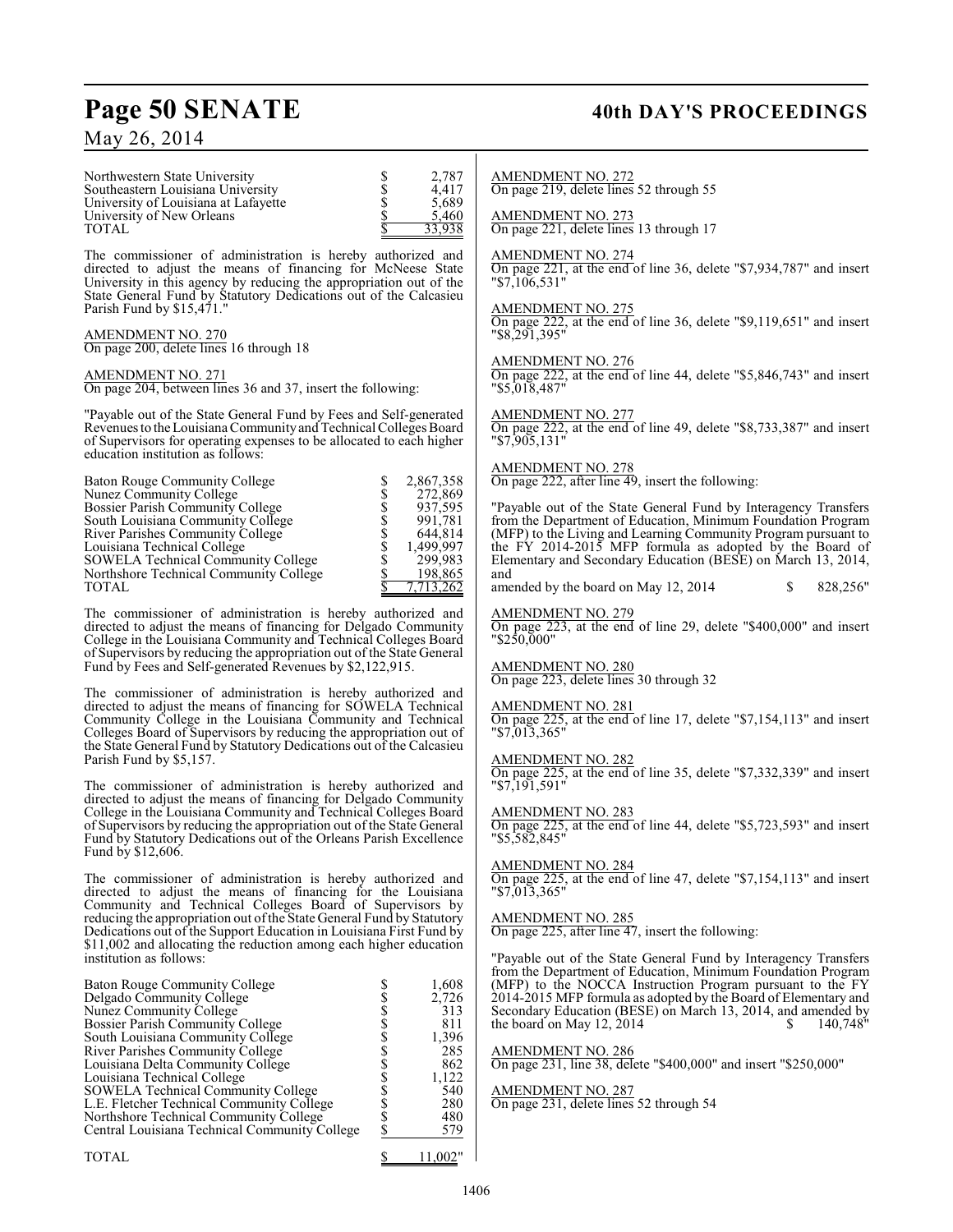## **40th DAY'S PROCEEDINGS Page 51 SENATE** May 26, 2014

| AMENDMENT NO. 288<br>On page 231, after line 54, insert the following:                                                                                                                                                                                                                                                                    | <b>AMENDMENT NO. 299</b><br>On page 236, at the end of line 2, delete "\$5,275,856" and insert<br>$"\$3,441,605"$                                                                                                                                                                                                              |
|-------------------------------------------------------------------------------------------------------------------------------------------------------------------------------------------------------------------------------------------------------------------------------------------------------------------------------------------|--------------------------------------------------------------------------------------------------------------------------------------------------------------------------------------------------------------------------------------------------------------------------------------------------------------------------------|
| "Provided, however, that the commissioner of administration is<br>hereby authorized and directed to adjust both the authorized positions<br>for the Auxiliary Account Program by reducing three (3) authorized<br>positions and the means of financing for State Activities by reducing                                                   | <b>AMENDMENT NO. 300</b><br>On page 236, at the end of line 6, delete " $$215,366,930$ " and insert<br>"\$213,532,679"                                                                                                                                                                                                         |
| the appropriation out of the State General Fund by Fees and<br>Self-generated Revenues by \$254,474 in the event that Senate Bill<br>No. 635 of the 2014 Regular Session of the Legislature is enacted<br>into law.                                                                                                                       | <b>AMENDMENT NO. 301</b><br>On page 236, between lines 6 and 7, insert the following:                                                                                                                                                                                                                                          |
| Provided, further, that the commissioner of administration is hereby<br>authorized and directed to transfer both the aforementioned three (3)<br>authorized positions and \$254,474 in associated funding out of State<br>General Fund by Fees and Self-generated Revenues to Schedule                                                    | "Payable out of the State General Fund by<br>Interagency Transfers from the Minimum Foundation<br>Program to the Recovery School District - Instruction<br>Program for receipt of risk management premiums<br>1,834,251"<br>billed to charter schools<br>\$                                                                    |
| 08-403 Office of Juvenile Justice in the event that Senate Bill No.<br>635 of the 2014 Regular Session of the Legislature is enacted into<br>law."                                                                                                                                                                                        | <b>AMENDMENT NO. 302</b><br>On page 236, at the end of line 10, delete "\$3,456,012,698" and insert<br>"\$3,539,965,987"                                                                                                                                                                                                       |
| AMENDMENT NO. 289<br>On page 232, delete lines 1 through 6                                                                                                                                                                                                                                                                                | <b>AMENDMENT NO. 303</b><br>On page 236, at the end of line 49, delete "\$3,456,012,698" and insert                                                                                                                                                                                                                            |
| AMENDMENT NO. 290<br>On page 232, between lines 6 and 7, insert the following:                                                                                                                                                                                                                                                            | "\$3,539,965,987"                                                                                                                                                                                                                                                                                                              |
| "Payable out of the State General Fund (Direct)<br>to the Administrative Support Program to restore two (2) classified<br>Authorized Positions and associated expenses previously transferred                                                                                                                                             | <b>AMENDMENT NO. 304</b><br>On page 236, at the end of line 51, delete "\$3,163,927,549" and insert<br>"\$3,248,287,838"                                                                                                                                                                                                       |
| to the Division of Administration, Office of Technology<br>Services<br>198,803                                                                                                                                                                                                                                                            | <b>AMENDMENT NO. 305</b><br>On page 236, at the end of line 55, delete "\$118,885,149" and insert<br>"\$118,478,149"                                                                                                                                                                                                           |
| Payable out of the State General Fund by Interagency Transfers from<br>the Board of Elementary and Secondary Education, Louisiana Quality<br>Education Support Fund Program to the Administrative Support<br>Program for the Globally Unique Identifier (GUID) system, in the<br>event House Bill No. 1076 of the 2014 Regular Session of | <b>AMENDMENT NO. 306</b><br>On page 236, at the end of line 58, delete " $$3,456,012,698"$ and insert<br>"\$3,539,965,987"                                                                                                                                                                                                     |
| the Legislature is enacted into law<br>651,000                                                                                                                                                                                                                                                                                            | <b>AMENDMENT NO. 307</b><br>On page 237, delete lines 15 through 45                                                                                                                                                                                                                                                            |
| Payable out of Federal Funds to the District Support Program for<br>legal cases handled by the<br>Division of Administrative Law<br>13,745"<br>\$                                                                                                                                                                                         | <b>AMENDMENT NO. 308</b><br>On page 237, after line 45, insert the following:                                                                                                                                                                                                                                                  |
| AMENDMENT NO. 291<br>On page 233, at the end of line 47, delete "\$164,773,706" and insert<br>"\$163,432,628"                                                                                                                                                                                                                             | "Payable out of the State General Fund (Direct)<br>to the Minimum Foundation Program to provide funding for the<br>Course Choice Program pursuant to the Fiscal Year 2014-2015<br>Minimum Foundation Program formula as adopted by the Board of                                                                                |
| <b>AMENDMENT NO. 292</b><br>On page 233, at the end of line 65, delete "\$1,212,079,642" and insert<br>"\$1,210,738,564"                                                                                                                                                                                                                  | Elementary and Secondary Education (BESE) on March 13, 2014,<br>and amended by the board on May 12, 2014<br>\$ 3,500,000                                                                                                                                                                                                       |
| AMENDMENT NO. 293<br>On page 234, at the end of line 8, delete "\$91,427,427" and insert<br>"\$90,086,349"                                                                                                                                                                                                                                | Provided, however, that of the State General Fund (Direct)<br>appropriated above for the Minimum Foundation Program, an<br>amount not to exceed \$300,000 shall be transferred to Schedule<br>06-265 Office of Cultural Development to be used toward the costs<br>of VISA sponsorship for both Foreign Language Associates or |
| <u>AMENDMENT NO. 294</u><br>On page 234, at the end of line 13, delete "\$1,189,815,597" and insert<br>"\$1,188,474,519"                                                                                                                                                                                                                  | graduates of the Escadrille Louisiane program pursuant to State<br>Board of Elementary and Secondary Education regulations."                                                                                                                                                                                                   |
| AMENDMENT NO. 295<br>On page 234, delete lines 18 through 20                                                                                                                                                                                                                                                                              | AMENDMENT NO. 309<br>On page 241, delete lines 1 through 4                                                                                                                                                                                                                                                                     |
| <b>AMENDMENT NO. 296</b>                                                                                                                                                                                                                                                                                                                  | AMENDMENT NO. 310<br>On page 242, delete lines 11 and 12, and insert the following:                                                                                                                                                                                                                                            |
| On page 234, delete lines 25 through 33                                                                                                                                                                                                                                                                                                   | "Administration and General Support Program<br>\$10,000,000"                                                                                                                                                                                                                                                                   |
| AMENDMENT NO. 297<br>On page 235, at the end of line 5, delete "\$21,026,912" and insert<br>"\$19,192,661"                                                                                                                                                                                                                                | AMENDMENT NO. 311<br>On page 243, at the end of line 11, delete "\$7,000,000" and insert<br>"\$3,500,000"                                                                                                                                                                                                                      |
| AMENDMENT NO. 298<br>On page 235, at the end of line 49, delete "\$215,777,510" and insert<br>"\$213,943,259"                                                                                                                                                                                                                             | <b>AMENDMENT NO. 312</b><br>On page 243, line 48, delete "\$2,270,733" and insert "\$2,277,733"                                                                                                                                                                                                                                |
|                                                                                                                                                                                                                                                                                                                                           | AMENDMENT NO. 313<br>On page 244, line 44, delete "\$1,400,000" and insert "\$2,000,000"                                                                                                                                                                                                                                       |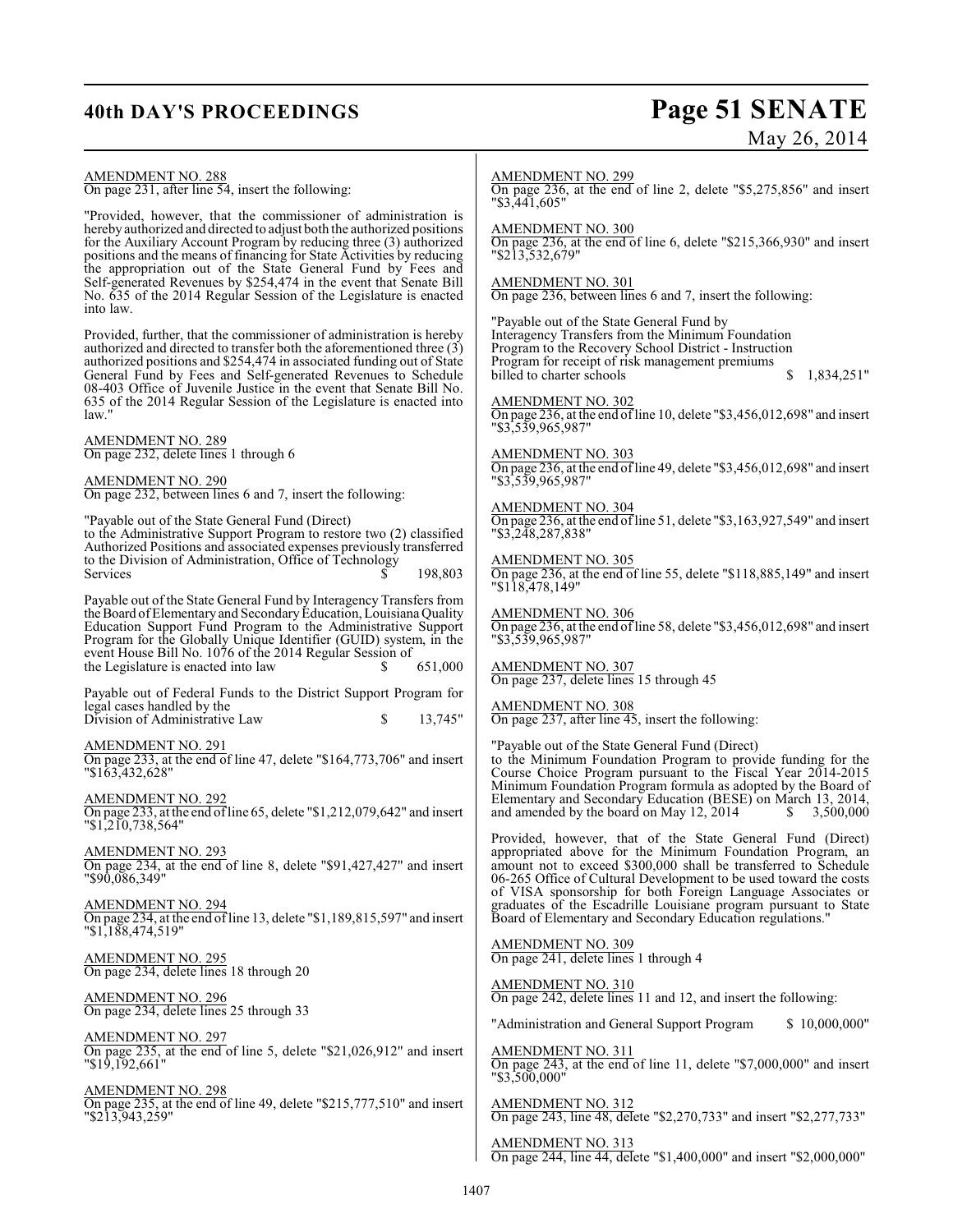May 26, 2014

## **Page 52 SENATE 40th DAY'S PROCEEDINGS**

| AMENDMENT NO. 314<br>On page 245, line 30, delete "\$46,078,203" and insert "\$46,685,203"<br>AMENDMENT NO. 315<br>On page 245, line 54, delete "\$2,270,733" and insert "\$2,277,733"<br>AMENDMENT NO. 316<br>On page 247, line 13, delete "\$1,400,000" and insert "\$2,000,000"<br>AMENDMENT NO. 317<br>On page 248, line 25, delete "\$46,078,203" and insert "\$46,685,203"                                                                                                                                                                                                                                                                                                                                                     | Further provided, that fro<br>Richland Parish Visitor E<br>and distributed to the town<br>allocated to the Delhi Mur<br>be allocated for the Cave<br>distributed to the town of I<br>\$25,000 shall be allocated<br>downtown development.<br>this fund are insufficient<br>shall receive the same pro<br>its allocation represents to |
|--------------------------------------------------------------------------------------------------------------------------------------------------------------------------------------------------------------------------------------------------------------------------------------------------------------------------------------------------------------------------------------------------------------------------------------------------------------------------------------------------------------------------------------------------------------------------------------------------------------------------------------------------------------------------------------------------------------------------------------|---------------------------------------------------------------------------------------------------------------------------------------------------------------------------------------------------------------------------------------------------------------------------------------------------------------------------------------|
| AMENDMENT NO. 318<br>On page 248, at the end of line 44, delete "\$15,000" and insert<br>"\$10,000"<br><b>AMENDMENT NO. 319</b><br>On page 248, at the end of line 48, delete "\$35,000" and insert<br>"\$40,000"                                                                                                                                                                                                                                                                                                                                                                                                                                                                                                                    | Further provided, that fro<br>Madison Parish Visitor E<br>and distributed to the Mad<br>shall be allocated and<br>beautification and repair<br>deposited in this fund are<br>each entity shall receive<br>available which its alloca                                                                                                  |
| <b>AMENDMENT NO. 320</b><br>On page 248, delete lines 49 and 50, and insert the following:<br>"for the city of Franklin for the Harvest Moon,<br>\$<br>20,000"<br>Black Bear, and Wooden Boat Festivals                                                                                                                                                                                                                                                                                                                                                                                                                                                                                                                              | Provided, however, that o<br>Baton Rouge Parish Com<br>be allocated and distribute<br>2 for the St. George Fire D<br>and equipment."                                                                                                                                                                                                  |
| <b>AMENDMENT NO. 321</b><br>On page 249, at the end of line 6, insert the following:<br>"\$50,000 shall be allocated and distributed to the city of Westwego<br>for the Westwego Fest,"                                                                                                                                                                                                                                                                                                                                                                                                                                                                                                                                              | <b>AMENDMENT NO. 323</b><br>On page 249, after line 4:<br>"Provided, however, that                                                                                                                                                                                                                                                    |
| AMENDMENT NO. 322<br>On page 249, between lines 11 and 12, insert the following:                                                                                                                                                                                                                                                                                                                                                                                                                                                                                                                                                                                                                                                     | Parish under the Pa<br>$48:751-756(A)$ , eight per<br>Richwood, and three perc<br>Sterlington."                                                                                                                                                                                                                                       |
| "Payable out of the State General Fund by<br>Statutory Dedications out of the Lake<br>Charles Civic Center Fund as provided<br>in R.S. 47:322.11 and 332.30 to the City<br>of Lake Charles<br>\$<br>4,600,000                                                                                                                                                                                                                                                                                                                                                                                                                                                                                                                        | AMENDMENT NO. 324<br>On page 250, line 27, dele<br>AMENDMENT NO. 325<br>On page 250, line 37, dele                                                                                                                                                                                                                                    |
| Payable out of the State General Fund by<br>Statutory Dedications out of the East Baton Rouge Parish<br>Enhancement Fund to be expended in accordance with<br>200,000<br>R.S. 47:322.9<br>S.                                                                                                                                                                                                                                                                                                                                                                                                                                                                                                                                         | <u>AMENDMENT NO. 326</u><br>On page 250, line 39, dele<br><b>AMENDMENT NO. 327</b><br>On page 250, line 44, dele                                                                                                                                                                                                                      |
| Payable out of the State General Fund by Statutory Dedications out<br>of the East Baton Rouge Parish Riverside Centroplex Fund to be<br>expended in accordance with R.S. 47:332.2<br>S.<br>300,000                                                                                                                                                                                                                                                                                                                                                                                                                                                                                                                                   | <b>AMENDMENT NO. 328</b><br>On page 250, after line 44                                                                                                                                                                                                                                                                                |
| Payable out of the State General Fund by Statutory Dedications out<br>of the St. Mary Parish Visitor Enterprise Fund to the city of Franklin<br>for the Bayou Teche Paddle Race<br>10,000                                                                                                                                                                                                                                                                                                                                                                                                                                                                                                                                            | "Provided, however, that<br>positions funded herein sh<br>of the 2014 Regular Sess<br>law."                                                                                                                                                                                                                                           |
| Provided, however, that from the funds appropriated herein out of the<br>Iberia Parish Tourist Commission Fund, the monies in the fund shall<br>be allocated and distributed as follows: \$10,000 shall be allocated and<br>distributed to the Jeanerette Museum; \$10,000 shall be allocated and<br>distributed to the Bayou Teche Museum. The remaining monies in<br>the fund shall be allocated and distributed as follows: forty-five<br>percent (45%) to the Iberia Parish Visitors and Convention Bureau,<br>thirty-seven percent $(37%)$ to the Acadiana Fairgrounds Commission,<br>sixteen percent $(16%)$ to the Iberia Economic Development<br>Authority, and two percent (2%) to the Iberia Sports Complex<br>Commission. | <b>AMENDMENT NO. 329</b><br>On page 251, line 19, dele<br><b>AMENDMENT NO. 330</b><br>On page 251, line 25, dele<br>AMENDMENT NO. 331<br>On page 251, line 30, dele<br><b>AMENDMENT NO. 332</b>                                                                                                                                       |
| Provided, however, that of the funds appropriated herein to East<br>Carroll Parish out of the East Carroll Visitor Enterprise Fund, one<br>hundred percent shall be allocated and distributed to Doorway to<br>Louisiana, Inc. D/B/A East Carroll Parish Tourism Commission. In                                                                                                                                                                                                                                                                                                                                                                                                                                                      | On page 251, line 31, dele<br><b>AMENDMENT NO. 333</b><br>On page 252, between lin                                                                                                                                                                                                                                                    |

the event that total revenues deposited in this fund are insufficient to fully fund such allocation, Doorway to Louisiana, Inc. shall receive the same pro rata share of the monies available which its allocation

represents to the total.

Further provided, that from the funds appropriated herein out of the Richland Parish Visitor Enterprise Fund, \$25,000 shall be allocated wn of Delhi of which amount \$5,000 shall be Iunicipal Golf Course and the remainder shall ave Theater, \$10,000 shall be allocated and of Mangham for downtown development, and ted and distributed to the town of Rayville for t. In the event that total revenues deposited in nt to fully fund such allocations, each entity pro rata share of the monies available which  $\overline{s}$  to the total.

from the funds appropriated herein out of the r Enterprise Fund, \$12,500 shall be allocated and distributed to the Madison Parish Historical Society, and \$10,000 shall be allocated and distributed to the city of Tallulah for air projects. In the event that total revenues are insufficient to fully fund such allocations, ive the same pro rata share of the monies location represents to the total.

at out of the funds appropriated out of the East mmunity Improvement Fund, \$100,000 shall uted to St. George Fire Protection District No. e Department for hazardous materials training

## AMENDMENT NO. 323 On page 249, after line 45, insert the following:

at of the funding allocated herein to Ouachita Parish under the Parish Transportation Program (R.S. 48:751-756(A)), eight percent (8%) shall be allocated to the town of  $\text{Percent}$  (3%) shall be allocated to the town of

AMENDMENT NO. 324 On page 250, line 27, delete "\$33,286,013" and insert "\$33,207,333"

AMENDMENT NO. 325 On page 250, line 37, delete "\$33,286,013" and insert "\$33,207,333"

On page 250, line 39, delete "\$27,836,013" and insert "\$27,757,333"

On page 250, line 44, delete "\$33,286,013" and insert "\$33,207,333"

AMENDMENT NO. 328 On page 250, after line 44, insert the following:

hat the additional assistant district attorney shall be contingent upon Senate Bill No. 214 ession of the Legislature being enacted into

AMENDMENT NO. 329 On page 251, line 19, delete "\$42,381,526" and insert "\$40,485,935"

AMENDMENT NO. 330 On page 251, line 25, delete "\$42,381,526" and insert "\$40,485,935"

AMENDMENT NO. 331 On page 251, line 30, delete "\$42,381,526" and insert "\$40,485,935"

AMENDMENT NO. 332 On page 251, line 31, delete "\$42,381,526" and insert "\$40,485,935"

 $\frac{33}{5}$  $\overline{\text{lines}}$  35 and 36, insert the following:

"Payable out of the State General Fund by Statutory Dedications out of the Rapid Response Fund for State Commitments \$ 2,961,711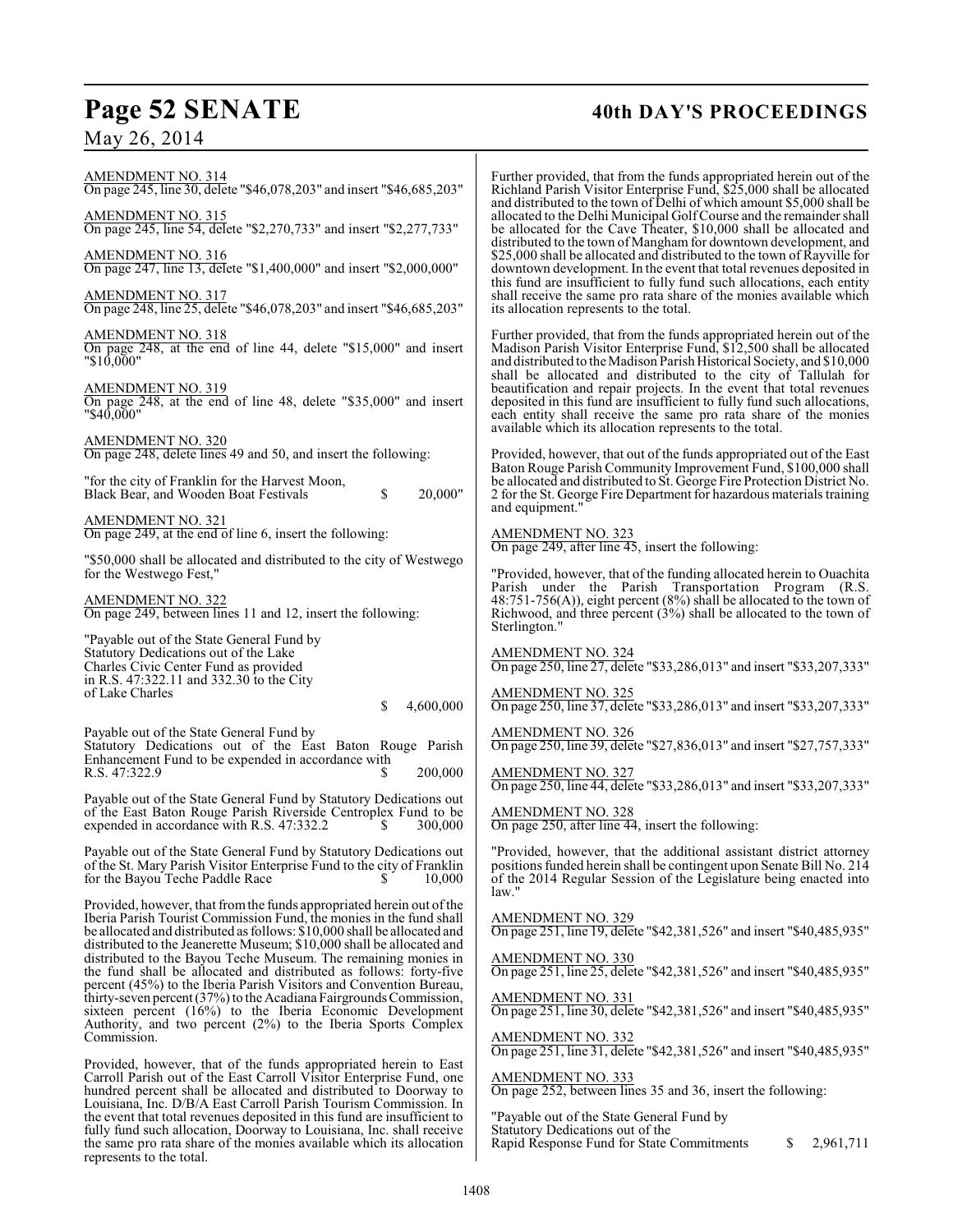# **40th DAY'S PROCEEDINGS Page 53 SENATE**

|                                                                                                                                                                                                                                                                               | May 26, 2014                                                                                                                                                                                                                                                                                                                                                                                                         |
|-------------------------------------------------------------------------------------------------------------------------------------------------------------------------------------------------------------------------------------------------------------------------------|----------------------------------------------------------------------------------------------------------------------------------------------------------------------------------------------------------------------------------------------------------------------------------------------------------------------------------------------------------------------------------------------------------------------|
| Payable out of the State General Fund by<br>Statutory Dedications out of the Louisiana<br>Economic Development Fund for State<br>Commitments<br>\$<br>1,950,234                                                                                                               | institutions, officials, and agencies; to provide for appropriation<br>of funds; and to regulate the administration of said funds.<br>Reported with amendments by the Committee on Finance.                                                                                                                                                                                                                          |
| Payable out of the State General Fund by                                                                                                                                                                                                                                      | <b>SENATE COMMITTEE AMENDMENTS</b>                                                                                                                                                                                                                                                                                                                                                                                   |
| Statutory Dedications out of the Louisiana<br>Mega-Project Development Fund<br>for State Commitments<br>1,217,222"<br>\$                                                                                                                                                      | Amendments proposed by Senate Committee on Finance to<br>Engrossed House Bill No. 262 by Representative Fannin                                                                                                                                                                                                                                                                                                       |
| AMENDMENT NO. 334<br>On page 252, delete lines 40 through 46                                                                                                                                                                                                                  | <b>AMENDMENT NO. 1</b><br>On page 4, line 6, delete "79" and insert "81"                                                                                                                                                                                                                                                                                                                                             |
| <b>AMENDMENT NO. 335</b><br>On page 253, delete lines 1 through 7                                                                                                                                                                                                             | AMENDMENT NO. 2<br>On page 6, line 10, delete "\$7,146,466" and insert "\$6,896,466"                                                                                                                                                                                                                                                                                                                                 |
| AMENDMENT NO. 336<br>On page 253, between lines 7 and 8, insert the following:                                                                                                                                                                                                | <b>AMENDMENT NO. 3</b><br>On page 6, line 18, delete "\$7,146,466" and insert "\$6,896,466"                                                                                                                                                                                                                                                                                                                          |
| "Payable out of the State General Fund by<br>Statutory Dedications out of the Louisiana<br>Mega-Project Development Fund to the                                                                                                                                               | <b>AMENDMENT NO. 4</b><br>On page 6, line 21, delete "\$7,127,456" and insert "\$6,746,466                                                                                                                                                                                                                                                                                                                           |
| Debt Service and State Commitments Program<br>16,000,000                                                                                                                                                                                                                      | <b>AMENDMENT NO. 5</b><br>On page 6, line 22, delete "\$19,010" and insert "\$150,000"                                                                                                                                                                                                                                                                                                                               |
| The commissioner of administration is hereby authorized and<br>directed to adjust the means of finance for the Debt Service and State<br>Commitments Program by reducing the appropriation out of the State<br>General Fund (Direct) by \$16,000,000."                        | AMENDMENT NO. 6<br>On page 6, line 23, delete "\$7,146,466" and insert "\$6,896,466"                                                                                                                                                                                                                                                                                                                                 |
| AMENDMENT NO. 337<br>On page 255, line 5, delete "\$8,245,738" and insert "\$8,092,513"                                                                                                                                                                                       | <b>AMENDMENT NO. 7</b><br>On page 7, line 3, delete "\$4,684,520" and insert "\$3,261,854"                                                                                                                                                                                                                                                                                                                           |
| <b>AMENDMENT NO. 338</b><br>On page 255, line 11, delete "\$899,361" and insert "\$868,418"                                                                                                                                                                                   | <b>AMENDMENT NO. 8</b><br>On page 7, line 12, delete "\$4,684,520" and insert "\$3,261,854"                                                                                                                                                                                                                                                                                                                          |
| <b>AMENDMENT NO. 339</b><br>On page 255, line 13, delete "\$592,063" and insert "\$570,288"                                                                                                                                                                                   | <b>AMENDMENT NO. 9</b><br>On page 7, line 15, delete "\$1,306,273" and insert "\$267,727"                                                                                                                                                                                                                                                                                                                            |
| AMENDMENT NO. 340<br>On page 255, line 18, delete "\$2,314,436" and insert "\$2,242,580"                                                                                                                                                                                      | AMENDMENT NO. 10<br>On page 7, line 16, delete "\$3,378,247" and insert "\$2,994,127"                                                                                                                                                                                                                                                                                                                                |
| AMENDMENT NO. 341<br>On page 255, line 19, delete "\$784,802" and insert "\$758,151"                                                                                                                                                                                          | AMENDMENT NO. 11<br>On page 7, line 17, delete "\$4,684,520" and insert "\$3,261,854"                                                                                                                                                                                                                                                                                                                                |
| <b>AMENDMENT NO. 342</b><br>On page 255, line 22, delete "\$8,245,738" and insert "\$8,092,513"                                                                                                                                                                               | AMENDMENT NO. 12<br>On page 8, line 37, delete "878" and insert "719"                                                                                                                                                                                                                                                                                                                                                |
| <u>AMENDMENT NO. 343</u><br>On page 255, line 28, delete "\$592,063" and insert "\$570,288"                                                                                                                                                                                   | <b>AMENDMENT NO. 13</b><br>On page 9, between lines 4 and 5, insert the following:                                                                                                                                                                                                                                                                                                                                   |
| AMENDMENT NO. 344<br>On page 255, line 33, delete "\$2,314,436" and insert "\$2,242,580"                                                                                                                                                                                      | "Payable out of the State General Fund by"<br>Fees and Self-generated Revenues for operating<br>\$<br>25,000<br>expenses                                                                                                                                                                                                                                                                                             |
| AMENDMENT NO. 345<br>On page 255, line 36, delete "\$899,361" and insert "\$868,418"                                                                                                                                                                                          | <b>21-816 DIVISION OF ADMINISTRATIVE LAW</b><br>EXPENDITURES:<br>Administration - Authorized Positions (55)                                                                                                                                                                                                                                                                                                          |
| <u>AMENDMENT NO. 346</u><br>On page 255, line 37, delete "\$784,802" and insert "\$758,151"                                                                                                                                                                                   | 247,793<br>Nondiscretionary Expenditures<br>7,211,611<br>Discretionary Expenditures<br><b>Program Description</b> : Provides a neutral forum for handling                                                                                                                                                                                                                                                            |
| AMENDMENT NO. 347<br>On page 255, line 38, delete "\$8,245,738" and insert "\$8,092,513"                                                                                                                                                                                      | administrative hearings for certain state agencies, with respect<br>for the dignity of individuals and their due process rights.                                                                                                                                                                                                                                                                                     |
| AMENDMENT NO. 348<br>On page 258, delete lines 20 through 36<br>On motion of Senator Donahue, the committee amendment was<br>adopted. The amended bill was read by title and referred to the<br>Legislative Bureau.<br><b>HOUSE BILL NO. 262—</b><br>BY REPRESENTATIVE FANNIN | <b>Objective:</b> Through the Providing Impartial Administrative<br>Hearings activity, to docket cases and conduct administrative<br>hearings as requested by parties.<br><b>Performance Indicators:</b><br>Number of cases docketed 14,000<br>Percentage of cases docketed that are properly filed and<br>received 100%<br>Number of hearings conducted 12,000<br>Number of pre-hearing conferences conducted 1,100 |
| AN ACT<br>To provide for the establishment and reestablishment of agency<br>ancillary funds, to be specifically known as internal service<br>funds, auxiliary accounts, or enterprise funds for certain state                                                                 | <b>Objective:</b> Through the Providing Impartial Administrative<br>Hearings activity, to issue decisions and orders in all unresolved<br>cases.                                                                                                                                                                                                                                                                     |

cases.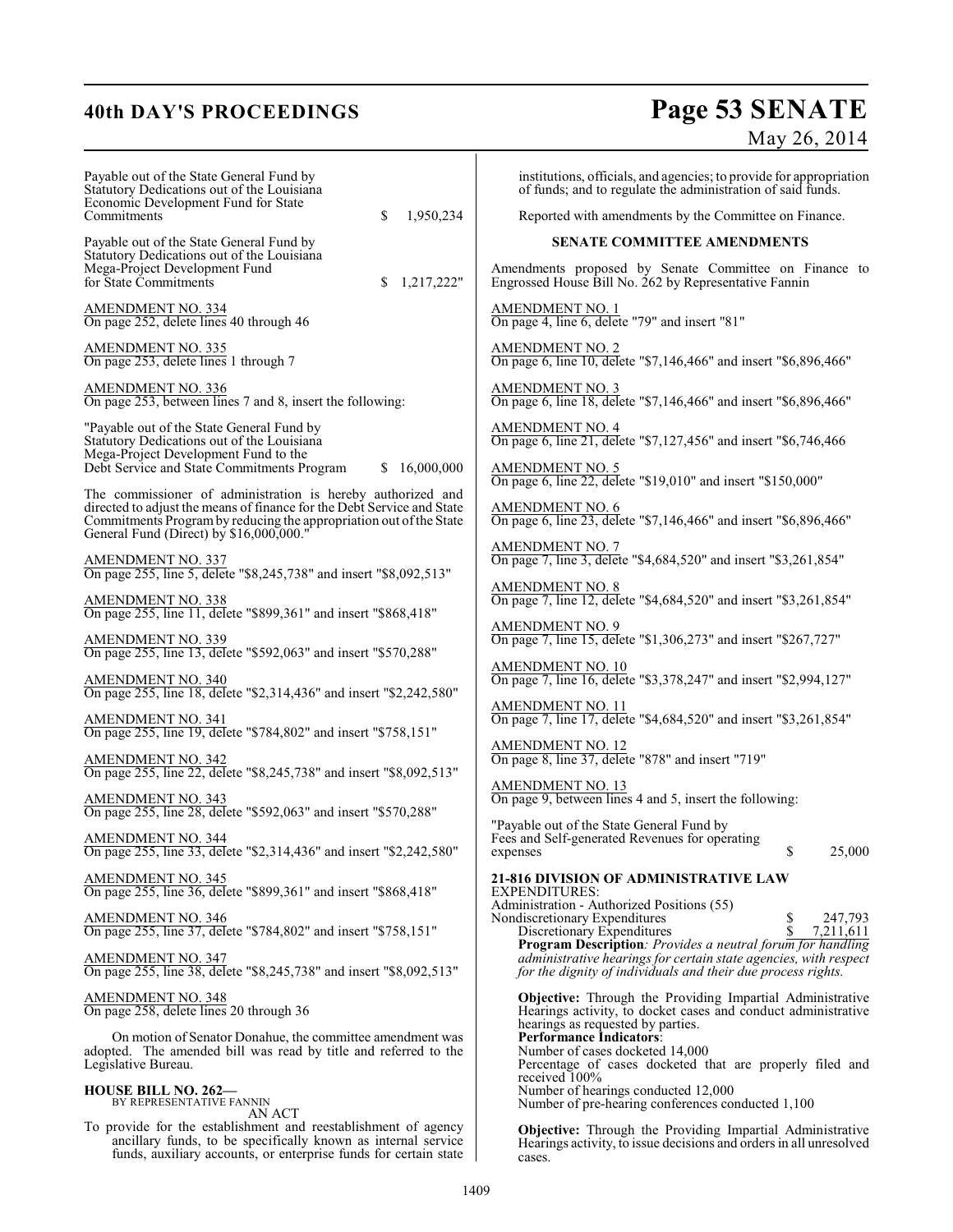## May 26, 2014

| <b>Performance Indicator:</b><br>Number of decisions or orders issued 15,500 |            | Rep                     |
|------------------------------------------------------------------------------|------------|-------------------------|
| <b>TOTAL EXPENDITURES</b>                                                    | 7,459,404  | Amendm                  |
| MEANS OF FINANCE (NONDISCRETIONARY):<br>State General Fund by:               |            | Reengros                |
| <b>Interagency Transfers</b>                                                 | 247,007    | <b>AMEND</b>            |
| Fees $\bar{\&}$ Self-generated Revenues                                      | 786        | On page<br>3:284(D)     |
| <b>TOTAL MEANS OF FINANCING</b>                                              |            |                         |
| (NONDISCRETIONARY)                                                           | 247,793    | <b>AMEND</b><br>On page |
| MEANS OF FINANCE (DISCRETIONARY):                                            |            | 332.6(B)                |
| State General Fund by:                                                       |            |                         |
| <b>Interagency Transfers</b>                                                 | 7,185,961  | <b>AMEND</b>            |
| Fees $\&$ Self-generated Revenues                                            | 25,650     | On page<br>47:6007      |
| <b>TOTAL MEANS OF FINANCING</b>                                              |            |                         |
| (DISCRETIONARY)                                                              | 7,211,611" | <b>AMEND</b>            |

On motion of Senator Donahue, the committee amendment was adopted. The amended bill was read by title and referred to the Legislative Bureau.

## **HOUSE BILL NO. 920—**

BY REPRESENTATIVE ST. GERMAIN AN ACT

To enact R.S. 30:2373(G), relative to the Hazardous Materials Information Development, Preparedness, and Response Act; to provide for the Right-to-Know Law; to provide for settlements of civil penalties assessments; to provide for beneficial emergency planning, preparedness, and response projects; to provide for review by the attorney general; to provide for an effective date; and to provide for related matters.

Reported with amendments by the Committee on Environmental Quality.

## **SENATE COMMITTEE AMENDMENTS**

Amendments proposed by Senate Committee on Environmental Quality to Reengrossed House Bill No. 920 by Representative St. Germain

## AMENDMENT NO. 1

On page 2, line 20, after "provides assistance" insert "or a benefit"

## AMENDMENT NO. 2

On page 2, delete line 25, and insert "personnel, and other projects that allow the respondent or local entity to better respond to emergency situations, including threats of communities from hurricanes or other natural disasters. Such projects may include'

On motion of Senator Walsworth, the committee amendment was adopted. The amended bill was read by title and referred to the Legislative Bureau.

## **HOUSE BILL NO. 1026—** BY REPRESENTATIVE FANNIN

AN ACT

To amend and reenact R.S.  $39:94(A)(3)$  and  $(C)(4)(b)$  and R.S. 47:1676(E) and to enact R.S. 17:3138.2 and 3138.3 and Subpart A of Part II-A of Chapter 1 of Subtitle I of Title 39 of the Louisiana Revised Statutes of 1950, to be comprised of R.S. 39:91, relative to special treasury funds; to provide for the transfer, dedication, use, and appropriations as specified of certain treasury funds; to provide for the deposit of certain funds into the state treasury; to provide for deposits into the Budget Stabilization Fund; to establish the Deepwater Horizon Economic Damages Collection Fund; to establish the Debt Recovery Fund; to establish the Competitive Core Growth Fund; to establish the Science, Technology, Engineering, and Math (STEM) Upgrade Fund; to provide for effective dates; and to provide for related matters.

## Page 54 SENATE 40th DAY'S PROCEEDINGS

orted with amendments by the Committee on Finance.

## **SENATE COMMITTEE AMENDMENTS**

hents proposed by Senate Committee on Finance to ssed House Bill No. 1026 by Representative Fannin

### MENT NO. 1

1, line 2, after "reenact" and before "R.S." insert "R.S.  $(3)(a)$  and  $(F)$ ,"

## <u>MENT NO. 2</u>

1, line 2, change "47:1676(E)" to "47:302.2(C)(1)(b),  $3,$  and 1676(E)"

## MENT NO. 3

On page 1, line 5, after "special treasury funds;" insert "to repeal R.S.  $47:6007(C)(7)$  and R.S.  $51:942(I)(2);$ "

## AMENDMENT NO. 4

On page 1, line 7, change "treasury;" to "treasury; to provide for the Louisiana Buy Local Purchase Incentive Program Fund;"

## AMENDMENT NO. 5

On page 1, line 9, change "Fund;" to "Fund; to provide for the disposition of certain collections in the city of Shreveport;

## AMENDMENT NO. 6

On page 1, line 11, after "(STEM) Upgrade Fund" insert "relative to the elimination of certain special treasury funds; to eliminate the Small Business Surety Bonding Fund and the Louisiana Filmmakers Grant Fund; to authorize the transfer of balances between funds; to provide for deposit of monies in the state general fund"

## AMENDMENT NO. 7

On page 1, between lines 13 and 14, insert the following:

"Section 1. R.S. 3:284(D)(3)(a) and (F) are hereby amended and reenacted to read as follows:

§284. Louisiana Buy Local Purchase Incentive Program \* \* \*

## D. Fund

\* \* \* (3)(a) Subject to appropriation by the legislature, monies in the fund shall be used solely to grant incentive payments under the Louisiana Buy Local Purchase Incentive Program as provided in this Section to provide grants to eligible restaurant establishments for purchases of Louisiana agricultural products all as defined in R.S. 3:284(C) and for all ordinary and necessary operating and administrative costs and expenses associated with implementation of this Section, provided that the ordinary and necessary operating and administrative costs and expenses shall not exceed five percent of monies appropriated from the fund. The Louisiana Agricultural Finance Authority shall have the authority to determine the grant recipients and the amount of the grant awards as well as other eligible expenses to be paid with monies appropriated each fiscal year.

### \* \* \* F. Termination of program and fund

The program and fund created pursuant to this Section shall terminate on December 31, 2014. Therefore, no rebate payments authorized according to the provisions of this Section shall be granted after December 31, 2014. Any unexpended and unencumbered monies in the fund at the end of the program shall revert to the state general fund."

## AMENDMENT NO. 8

On page 1, line 14, change "Section 1" to "Section 2"

## AMENDMENT NO. 9

On page 3, line 6, change "Section 2" to "Section 3"

## AMENDMENT NO. 10

On page 4, line 25, change "Section 3" to "Section 4" and change "47:1676(E) is" to "47:302.2(C)(1)(b), 332.6(B), and 1676(E) are"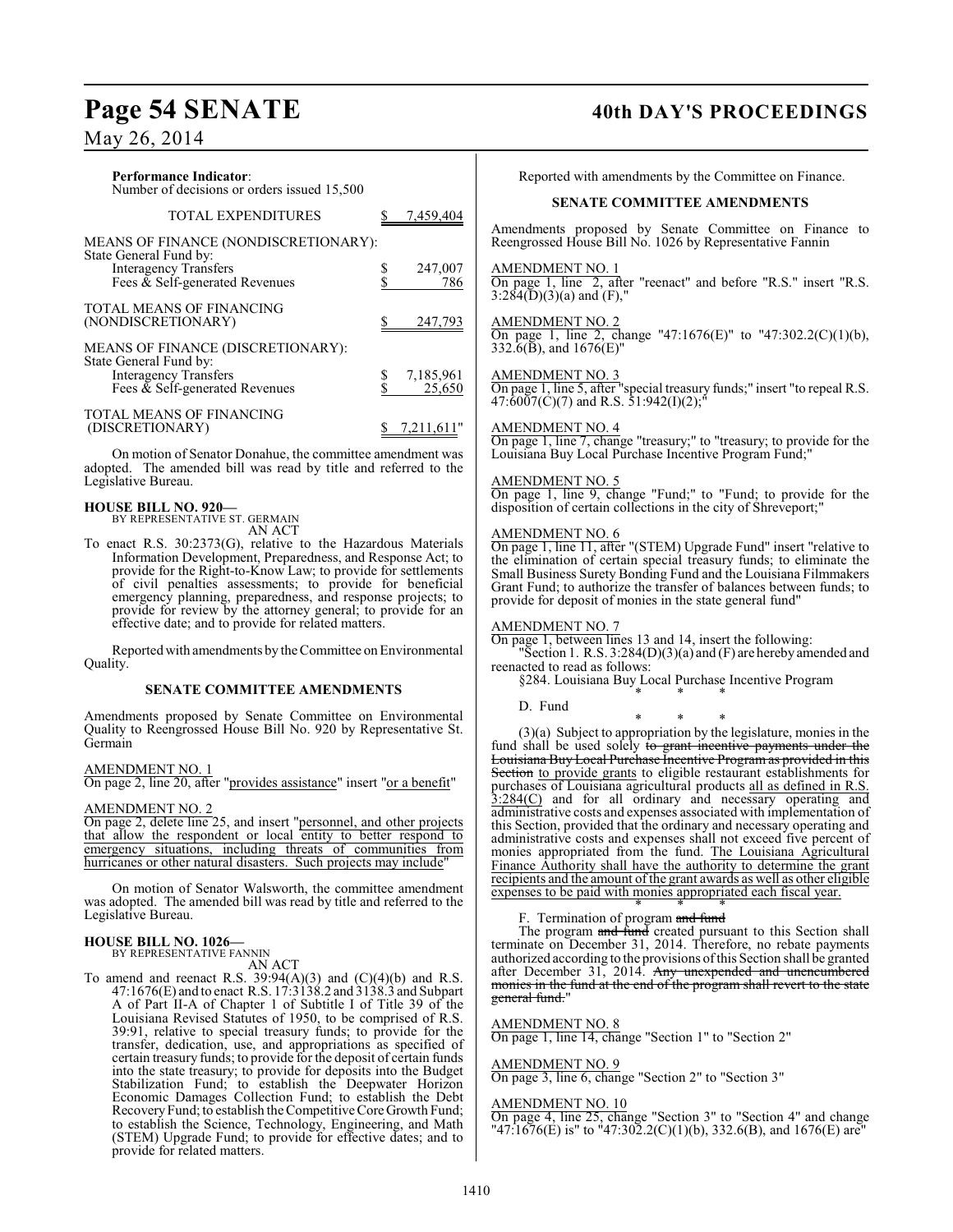## **40th DAY'S PROCEEDINGS Page 55 SENATE** May 26, 2014

AMENDMENT NO. 11

On page 4, between lines 25 and 26, insert the following:

"§302.2. Disposition of certain collections in the city of Shreveport

\* \* \*

C. Subject to an annual appropriation by the legislature, monies in the fund shall be used as follows:

(1) For allocation from all monies in the fund in the following amounts:

\* \* \* (b) Three One and one-half percent for African-American Multi-Cultural Tourism Commission and one and one-half percent for the Shreveport Bossier African American Chamber of Commerce.

\* \* \* §332.6. Disposition of certain collections in the city of Shreveport

\* \* \* B. The monies in the Shreveport Riverfront and Convention Center and Independence Stadium Fund shall be subject to an annual appropriation by the legislature. The monies in the fund shall be available exclusively for the purposes provided in R.S. 47:302.2(C) and (D). However, forty forty-seven thousand dollars of the monies deposited in the fund shall be allocated annually to Pamoja Art Society for African-American cultural activities in Shreveport, fifty thousand dollars of the monies deposited into the fund shall be allocated annually to The Shreveport Multicultural Center, Inc., and fifteen thousand dollars of the monies deposited in the fund shall be allocated annually to the Rho Omega and Friends, Inc., for the Let the Good Times Roll Festival. All unexpended and unencumbered monies in the fund shall remain in the fund. The monies in the fund shall be invested by the treasurer in the same manner as the monies in the state general fund, and all interest earned shall be deposited in the state general fund. \* \* \*"

AMENDMENT NO. 12

On page 5, line 24, change "Section 4" to "Section 5"

### AMENDMENT NO. 13

On page 7, between lines 2 and 3, insert the following:

"(19) Twelve Million Five Hundred Seventy Thousand Four Hundred Twenty-Six Dollars from the Payments Towards the UAL Fund.

(20) Eighteen Million Six Hundred Thousand Dollars from the Riverboat Gaming Enforcement Fund."

### AMENDMENT NO. 14

On page 7, line 5, delete "Twenty-Seven Million Dollars" and insert "Twenty-Five Million Dollars"

## AMENDMENT NO. 15

On page 7, line 9, delete "Thirty-Two Million Five Hundred Thousand Dollars" and insert "no less than Thirty-Four Million Dollars"

## AMENDMENT NO. 16

On page 7, delete lines 11 through 13, and insert the following:

"(D) Notwithstanding any provision of law to the contrary, the state treasurer is hereby authorized and directed to transfer at least Thirty-Nine Million Nine Hundred Thousand Dollars from the Division of Administration to the Overcollections Fund.

## AMENDMENT NO. 17

On page 8, between lines 2 and 3, insert the following:

"(I) Upon cessation of the Louisiana Health Plan board by March 1, 2016 per R.S. 22:1205(C)(7) and notwithstanding the provisions of R.S. 51:2365(E), the state treasurer is hereby authorized and directed to transfer the excess High Risk Pool Funds to the Megaproject Development Fund.

(J) Notwithstanding any laws to the contrary, the treasurer is hereby authorized and directed to transfer the balance of the Overcollections Fund Program Participation Savings Account to the Louisiana Medical Assistance Trust Fund.

(K) Notwithstanding any provision of law to the contrary, the state treasurer is authorized and directed to transfer Twenty Million

Dollars from the Louisiana Mega-project Development Fund to the Rapid Response Fund.

(L) The state treasurer is hereby authorized and directed to move any funds identified by the commissioner of administration from the implementation of the plan by Alvarez and Marsal to the Overcollections Fund to effectuate the preamble language contained in Act 15 of the 2014 Regular Session of the Legislature, subject to approval by the Joint Legislative Committee on the Budget."

## AMENDMENT NO. 18

On page 8, line 3, change "Section 5" to "Section 6"

#### AMENDMENT NO. 19

On page 8, between lines 13 and 14, insert the following:

"(4) Fourth, the treasurer shall transfer the next Eleven Million Dollars (\$11,000,000) to the Workforce and Innovation for a Stronger Economy Fund."

### AMENDMENT NO. 20

On page 8, line 14, change "(4)" to "(5)"

## AMENDMENT NO. 21

On page 8, line 17, change "Section 6" to "Section 7"

AMENDMENT NO. 22 On page 8, line 21, change "Section 7" to "Section 8"

AMENDMENT NO. 23 On page 8, line 26, change "Section 8" to "Section 9"

AMENDMENT NO. 24 On page 9, line 11, change "Section 9" to "Section 10"

## AMENDMENT NO. 25

On page 9, between lines 19 and 20, insert the following:

"(C) The state treasurer is authorized and directed to transfer any balances remaining in the Small Business Surety Bonding Fund repealed and abolished in this Act to the Overcollections Fund.

(D) The state treasurer is authorized and directed to transfer any balances remaining in the Louisiana Filmmakers Grant fund repealed and abolished in this Act to the Louisiana Economic Development Fund.

Section 11. R.S. 47:6007(C)(7) and R.S. 51:942(I)(2) are hereby repealed."

### AMENDMENT NO. 26

 $\overline{\text{On page 9}}$ , line 20, change "Section 10. Sections 1, 4, 5, 6, 10, and 11" to "Section 12. Sections 1, 2, 5, 6, 7, 12, and 13"

## AMENDMENT NO. 27

On page 9, line 24, change "Section 11. Sections 2, 3, and 7 through 9" to "Section 13. Sections 3, 4, and 8 through 11"

On motion of Senator Donahue, the committee amendment was adopted. The amended bill was read by title and referred to the Legislative Bureau.

### **HOUSE BILL NO. 1080—**

BY REPRESENTATIVE MONTOUCET AN ACT

To enact R.S. 30:2154(E), relative to solid waste facilities; to prohibit landfills used exclusively to dispose or store waste tire material; to provide for exceptions; and to provide for related matters.

Reported favorably by the Committee on Environmental Quality. The bill was read by title and referred to the Legislative Bureau.

## **HOUSE BILL NO. 1094—**

BY REPRESENTATIVE FANNIN AN ACT

To appropriate funds and to make certain reductions in appropriations from certain sources to be allocated to designated agencies and purposes in specific amounts for the making of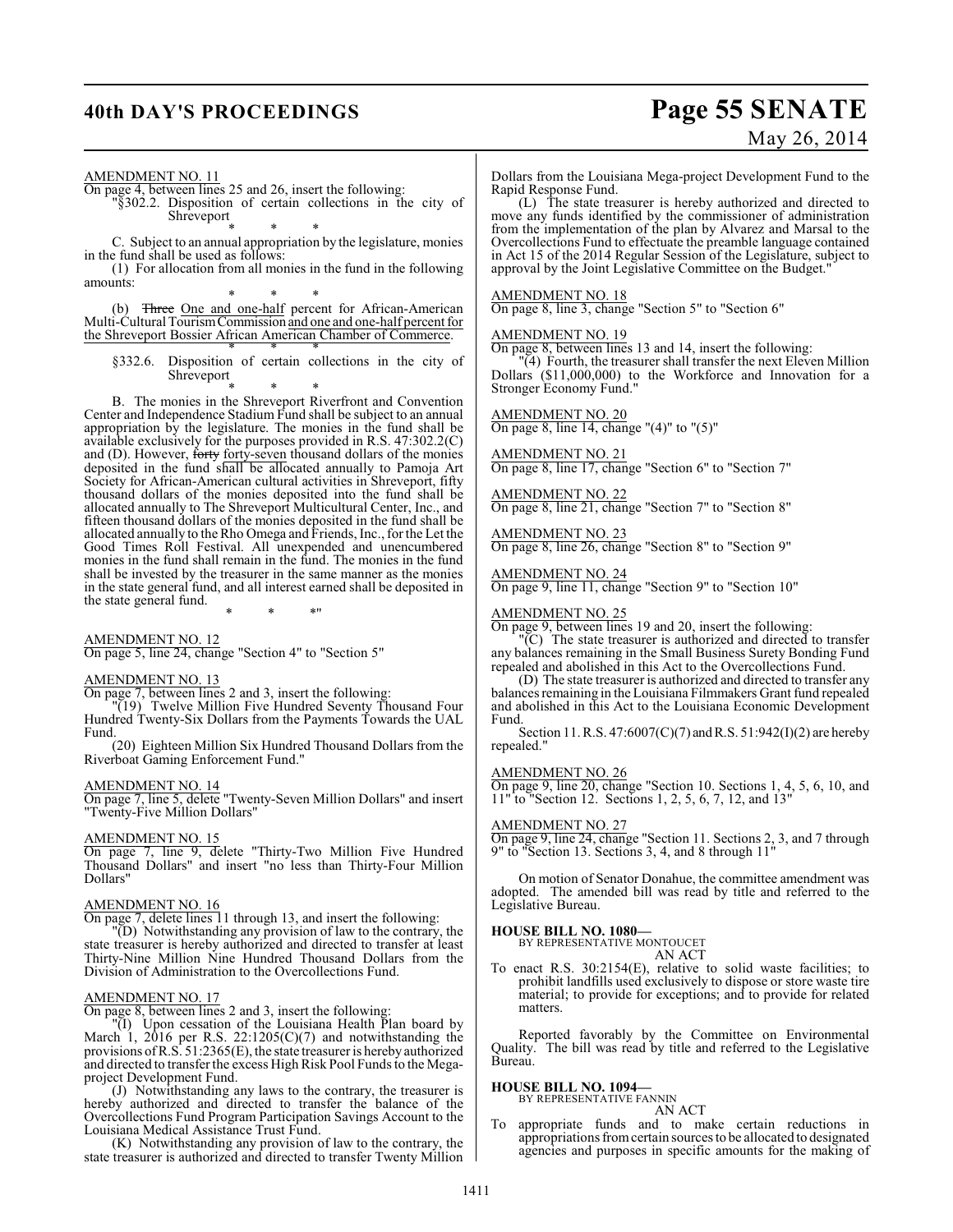## Page 56 SENATE 40th DAY'S PROCEEDINGS May 26, 2014

| supplemental appropriations and reductions for said agencies<br>and purposes; to provide for effective dates; and to provide for                                                                                                                                   |                            | <b>TOTAL EXPENDITURES</b>                                                                                                                                                                                                                                                                                     |               | 3,488,694 |
|--------------------------------------------------------------------------------------------------------------------------------------------------------------------------------------------------------------------------------------------------------------------|----------------------------|---------------------------------------------------------------------------------------------------------------------------------------------------------------------------------------------------------------------------------------------------------------------------------------------------------------|---------------|-----------|
| related matters.<br>Reported with amendments by the Committee on Finance.                                                                                                                                                                                          |                            | <b>MEANS OF FINANCE:</b><br>State General Fund (Direct)<br>State General Fund by:                                                                                                                                                                                                                             | S             | 1,488,694 |
| <b>SENATE COMMITTEE AMENDMENTS</b>                                                                                                                                                                                                                                 |                            | Fees and Self-generated Revenues                                                                                                                                                                                                                                                                              |               | 2,000,000 |
|                                                                                                                                                                                                                                                                    |                            | TOTAL MEANS OF FINANCING                                                                                                                                                                                                                                                                                      |               | 3,488,694 |
| Amendments proposed by Senate Committee on Finance to<br>Engrossed House Bill No. 1094 by Representative Fannin                                                                                                                                                    |                            | Payable out of the State General Fund (Direct)<br>to the Office of Management and Finance Program                                                                                                                                                                                                             |               |           |
| <b>AMENDMENT NO. 1</b><br>On page 1, at the end of line 29, delete "\$5,438,153" and insert<br>$"\$7,43\overline{8},153"$                                                                                                                                          |                            | for Winn Correctional Center and Allen<br>Correctional Center                                                                                                                                                                                                                                                 | \$            | 239,425   |
| AMENDMENT NO. 2<br>On page 2, at the end of line 7, delete " $$27,000,000$ " and insert<br>"\$25,000,000"                                                                                                                                                          |                            | Payable out of the State General Fund (Direct)<br>to the Adult Services Program for<br>Personal Services expenses                                                                                                                                                                                             | \$            | 665,151   |
| <b>AMENDMENT NO. 3</b><br>On page 3, between lines 10 and 11, insert the following:                                                                                                                                                                                |                            | Payable out of the State General Fund (Direct)<br>to the Board of Pardons and Parole Program for<br>Personal Services expenses                                                                                                                                                                                | \$            | 40,289    |
| "Payable out of the State General Fund by<br>Fees and Self-generated Revenues to the<br>Administrative Program for the reimbursement<br>of costs associated with services provided<br>to other states under the Emergency Management<br>Assistance Compact program | \$<br>863,508              | The commissioner of administration is hereby authorized and<br>directed to adjust the means of finance for the Adult Services<br>Program, as contained in Act No. 14 of the 2013 Regular Session of<br>the Legislature, by reducing the appropriation out of the State General Fund (Direct) by \$18,330,929. |               |           |
| <b>STADIUM</b><br>01-124<br><b>LOUISIANA</b><br><b>AND</b><br><b>DISTRICT</b>                                                                                                                                                                                      | <b>EXPOSITION</b>          | The commissioner of administration is hereby authorized and<br>directed to adjust the means of finance for the Adult Services<br>Program, as contained in Act No. 14 of the 2013 Regular Session of<br>the Legislature, by reducing the appropriation out of the State                                        |               |           |
| <b>EXPENDITURES:</b><br>Administrative Program                                                                                                                                                                                                                     | 3,499,611                  | General Fund (Direct) by \$266,000.                                                                                                                                                                                                                                                                           |               |           |
| TOTAL EXPENDITURES                                                                                                                                                                                                                                                 | 3,499,611                  | 08-402 LOUISIANA STATE PENITENTIARY                                                                                                                                                                                                                                                                           |               |           |
| <b>MEANS OF FINANCE:</b><br>State General Fund by:<br><b>Statutory Dedications:</b>                                                                                                                                                                                |                            | Payable out of the State General Fund (Direct)<br>to the Administration Program for a projected<br>Personal Services shortfall                                                                                                                                                                                | <sup>\$</sup> | 436,744   |
| Louisiana Stadium and Exposition District License Plate Fund<br>New Orleans Sports Franchise Fund                                                                                                                                                                  | 440,000<br>\$<br>1,800,000 | Payable out of the State General Fund (Direct)<br>to the Incarceration Program for a projected<br>Personal Services shortfall                                                                                                                                                                                 | \$            | 5,435,631 |
| New Orleans Sports Franchise Assistance Fund                                                                                                                                                                                                                       | S<br>440,000               | 08-405 AVOYELLES CORRECTIONAL CENTER                                                                                                                                                                                                                                                                          |               |           |
| Sports Facility Assistance Fund                                                                                                                                                                                                                                    | 819,611                    | Payable out of the State General Fund (Direct)                                                                                                                                                                                                                                                                |               |           |
| TOTAL MEANS OF FINANCING                                                                                                                                                                                                                                           | 3,499,611"                 | to the Administration Program for a projected<br>Personal Services shortfall                                                                                                                                                                                                                                  | \$            | 69,714    |
| <b>AMENDMENT NO. 4</b><br>On page 3, between lines 15 and 16, insert the following:                                                                                                                                                                                |                            | Payable out of the State General Fund (Direct)<br>to the Incarceration Program for the payment<br>of a Risk Management premium for J. Levy                                                                                                                                                                    |               |           |
| <b>"ELECTED OFFICIALS</b>                                                                                                                                                                                                                                          |                            | Dabadie Correctional Center                                                                                                                                                                                                                                                                                   | \$            | 140,000   |
| <b>DEPARTMENT OF INSURANCE</b><br>04-165<br>Payable out of the State General Fund by<br>Statutory Dedication out of the Insurance                                                                                                                                  |                            | Payable out of the State General Fund (Direct)<br>to the Incarceration Program for the purchase<br>of additional supplies needed due to an increase<br>in capacity associated with the closing of J. Levy                                                                                                     |               |           |
| Fraud Investigation Fund to the Market<br>Compliance Program                                                                                                                                                                                                       | \$<br>36,067               | Dabadie Correctional Center                                                                                                                                                                                                                                                                                   | \$            | 200,000   |
| DEPARTMENT OF PUBLIC SAFETY AND CORRECTIONS                                                                                                                                                                                                                        |                            | Payable out of the State General Fund (Direct)<br>to the Incarceration Program for a projected<br>Personal Services shortfall                                                                                                                                                                                 | S             | 1,778,142 |
| <b>CORRECTIONS SERVICES</b>                                                                                                                                                                                                                                        |                            | 08-406 LOUISIANA CORRECTIONAL INSTITUTE FOR                                                                                                                                                                                                                                                                   |               |           |
| <b>CORRECTIONS ADMINISTRATION</b><br>08-400                                                                                                                                                                                                                        |                            | <b>WOMEN</b>                                                                                                                                                                                                                                                                                                  |               |           |
| Payable out of the State General Fund (Direct)<br>to the Office of the Secretary Program<br>for Personal Services expenses                                                                                                                                         | \$<br>139,391              | Payable out of the State General Fund (Direct)<br>to the Administration Program for a projected<br>Personal Services shortfall                                                                                                                                                                                | \$            | 15,011    |
| <b>EXPENDITURES:</b><br>Office of Management and Finance<br>for Personal Services expenses                                                                                                                                                                         | 3,488,694<br>S             | Payable out of the State General Fund (Direct)<br>to the Incarceration Program for a projected<br>Personal Services shortfall                                                                                                                                                                                 | S             | 1,291,934 |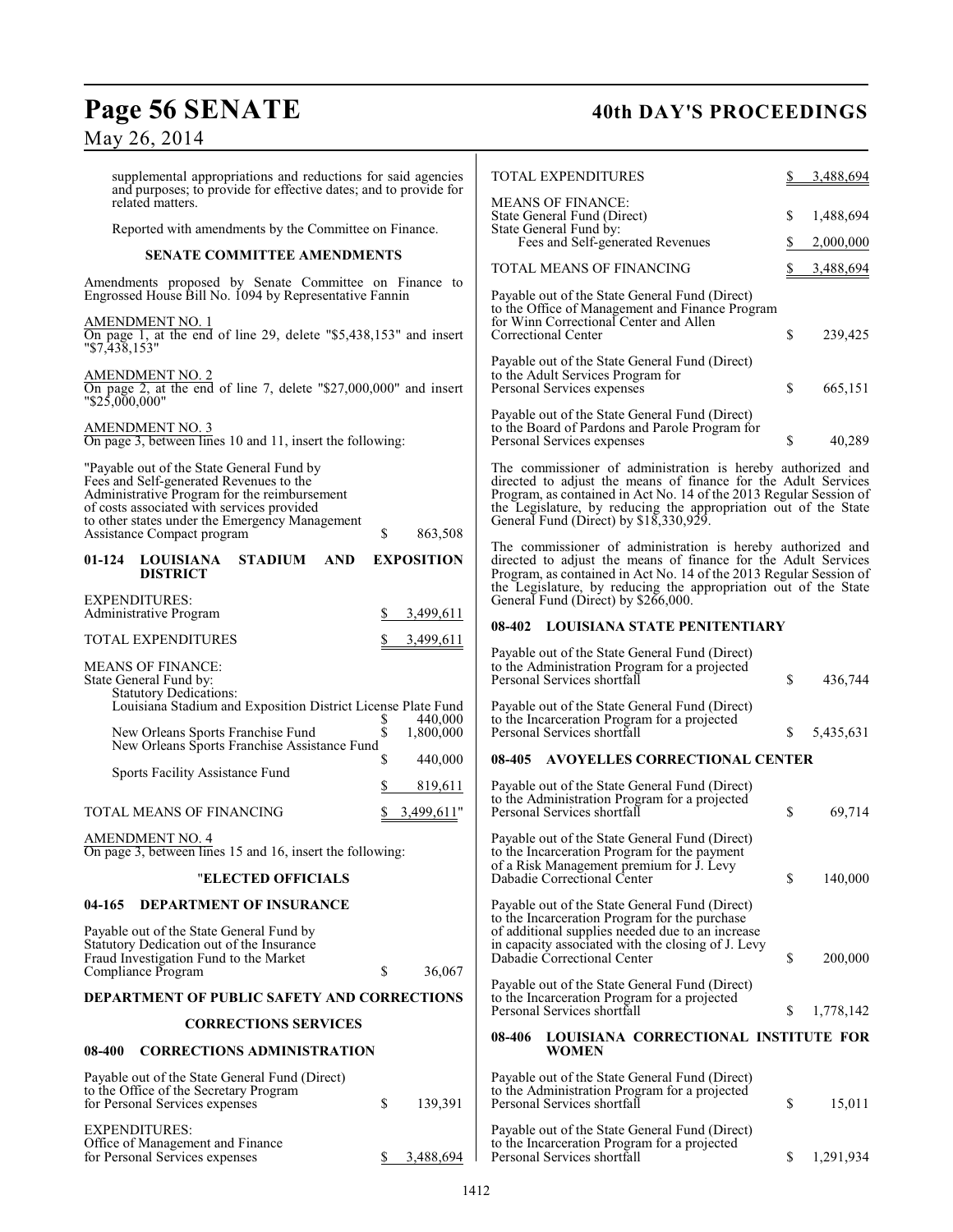# **40th DAY'S PROCEEDINGS Page 57 SENATE**

| 08-409                                                                                                                                                                                               | DIXON CORRECTIONAL INSTITUTE                                                                                                                                                                                                                  |                |                             |                                                                                                | Payable out of the State General Fund (Direct)<br>to the Administration Program for a projected |                                                                                                                                                                                                                                                                                                                                                                                                             |              |                            |
|------------------------------------------------------------------------------------------------------------------------------------------------------------------------------------------------------|-----------------------------------------------------------------------------------------------------------------------------------------------------------------------------------------------------------------------------------------------|----------------|-----------------------------|------------------------------------------------------------------------------------------------|-------------------------------------------------------------------------------------------------|-------------------------------------------------------------------------------------------------------------------------------------------------------------------------------------------------------------------------------------------------------------------------------------------------------------------------------------------------------------------------------------------------------------|--------------|----------------------------|
| The commissioner of administration is hereby authorized and                                                                                                                                          |                                                                                                                                                                                                                                               |                | Personal Services shortfall |                                                                                                | \$                                                                                              | 110,757                                                                                                                                                                                                                                                                                                                                                                                                     |              |                            |
|                                                                                                                                                                                                      | directed to adjust the means of finance for the Administration<br>Program, as contained in Act No. 14 of the 2013 Regular Session of<br>the Legislature, by reducing the appropriation out of the State<br>General Fund (Direct) by \$85,000. |                | Personal Services shortfall | Payable out of the State General Fund (Direct)<br>to the Incarceration Program for a projected | \$                                                                                              | 1,044,761                                                                                                                                                                                                                                                                                                                                                                                                   |              |                            |
|                                                                                                                                                                                                      | Payable out of the State General Fund (Direct)                                                                                                                                                                                                |                |                             |                                                                                                |                                                                                                 | <b>PUBLIC SAFETY SERVICES</b>                                                                                                                                                                                                                                                                                                                                                                               |              |                            |
|                                                                                                                                                                                                      | to the Incarceration Program for a projected<br>Personal Services shortfall                                                                                                                                                                   |                | \$                          | 1,931,139                                                                                      |                                                                                                 | 08-419 OFFICE OF STATE POLICE                                                                                                                                                                                                                                                                                                                                                                               |              |                            |
|                                                                                                                                                                                                      | Payable out of the State General Fund (Direct)<br>to the Incarceration Program for the payment<br>of the Risk Management premium for C. Paul<br>Phelps Correctional Center'                                                                   |                | \$                          | 513,042                                                                                        |                                                                                                 | Payable out of the State General Fund by<br>Statutory Dedications out of the Transportation<br>Trust Fund to the Traffic Enforcement Program<br>for a state police training academy class                                                                                                                                                                                                                   | S            | 4,400,000                  |
| canteen                                                                                                                                                                                              | Payable out of the State General Fund by<br>Fees and Self-generated Revenues to the<br>Auxiliary Account to allow for the purchase<br>of additional items to be sold at the offender                                                          |                | \$                          | 75,000                                                                                         |                                                                                                 | The commissioner of administration is hereby authorized and<br>directed to adjust the means of finance for the Traffic Enforcement<br>Program, as contained in Act No. 14 of the 2013 Regular Session of<br>the Legislature, by reducing the appropriation from Statutory<br>Dedications out of the Riverboat Gaming Enforcement Fund by<br>\$18,600,000 and by increasing the appropriation from Statutory |              |                            |
| 08-413                                                                                                                                                                                               | <b>ELAYN HUNT CORRECTIONAL CENTER</b>                                                                                                                                                                                                         |                |                             |                                                                                                |                                                                                                 | Dedications out of the Transportation Trust Fund by \$18,600,000.                                                                                                                                                                                                                                                                                                                                           |              |                            |
|                                                                                                                                                                                                      | Payable out of the State General Fund (Direct)<br>to the Incarceration Program for a projected                                                                                                                                                |                |                             |                                                                                                | 08-421                                                                                          | <b>OFFICE OF LEGAL AFFAIRS</b>                                                                                                                                                                                                                                                                                                                                                                              |              |                            |
|                                                                                                                                                                                                      | Personal Services shortfall                                                                                                                                                                                                                   |                | S                           | 1,517,192                                                                                      |                                                                                                 | Payable out of the State General Fund (Direct)<br>to the Legal Program for increased                                                                                                                                                                                                                                                                                                                        |              |                            |
| 08-414                                                                                                                                                                                               | <b>DAVID WADE CORRECTIONAL CENTER</b>                                                                                                                                                                                                         |                |                             |                                                                                                | Law Judges                                                                                      | expenditures related to Administrative                                                                                                                                                                                                                                                                                                                                                                      | \$           | 396,639                    |
|                                                                                                                                                                                                      | Payable out of the State General Fund (Direct)                                                                                                                                                                                                |                |                             |                                                                                                |                                                                                                 | <b>YOUTH SERVICES</b>                                                                                                                                                                                                                                                                                                                                                                                       |              |                            |
|                                                                                                                                                                                                      | to the Administration Program for a projected<br>Personal Services shortfall                                                                                                                                                                  |                | \$                          | 116,205                                                                                        | 08-403                                                                                          | <b>OFFICE OF JUVENILE JUSTICE</b>                                                                                                                                                                                                                                                                                                                                                                           |              |                            |
|                                                                                                                                                                                                      | Payable out of the State General Fund (Direct)<br>to the Incarceration Program for a projected                                                                                                                                                |                |                             |                                                                                                |                                                                                                 | Payable out of the State General Fund (Direct)                                                                                                                                                                                                                                                                                                                                                              |              |                            |
|                                                                                                                                                                                                      | Personal Services shortfall                                                                                                                                                                                                                   |                | \$                          | 643,649                                                                                        |                                                                                                 | to the Contract Services Program for an increase<br>in the on-site health services contract                                                                                                                                                                                                                                                                                                                 | \$           | 266,000"                   |
| <b>ADULT PROBATION AND PAROLE</b><br>08-415                                                                                                                                                          |                                                                                                                                                                                                                                               |                |                             |                                                                                                |                                                                                                 |                                                                                                                                                                                                                                                                                                                                                                                                             |              |                            |
|                                                                                                                                                                                                      | Payable out of the State General Fund by                                                                                                                                                                                                      |                |                             |                                                                                                | AMENDMENT NO. 5                                                                                 | On page 3, between lines 25 and 26, insert the following:                                                                                                                                                                                                                                                                                                                                                   |              |                            |
|                                                                                                                                                                                                      | Fees and Self-generated Revenues to the<br>Field Services Program for the purchase of<br>additional automobile supplies needed due to<br>increased maintenance and repair costs<br>associated with the agency's aging                         |                |                             |                                                                                                | "EXPENDITURES:<br><b>Uncompensated Care Costs</b>                                               | for health care services for the uninsured                                                                                                                                                                                                                                                                                                                                                                  |              | \$114,733,983              |
| vehicle fleet                                                                                                                                                                                        |                                                                                                                                                                                                                                               |                | \$                          | 160,000                                                                                        | TOTAL EXPENDITURES                                                                              |                                                                                                                                                                                                                                                                                                                                                                                                             |              | \$114,733,983              |
| The commissioner of administration is hereby authorized and<br>directed to adjust the means of finance for the Administration and<br>Support Program, as contained in Act No. 14 of the 2013 Regular |                                                                                                                                                                                                                                               |                |                             | <b>MEANS OF FINANCE:</b><br>State General Fund (Direct)                                        |                                                                                                 |                                                                                                                                                                                                                                                                                                                                                                                                             | \$44,769,200 |                            |
|                                                                                                                                                                                                      | Session of the Legislature, by reducing the appropriation out of the<br>State General Fund (Direct) by \$150,000.                                                                                                                             |                |                             |                                                                                                | Federal Funds                                                                                   |                                                                                                                                                                                                                                                                                                                                                                                                             | \$           | 69,964,783                 |
|                                                                                                                                                                                                      | <b>EXPENDITURES:</b>                                                                                                                                                                                                                          |                |                             |                                                                                                |                                                                                                 | TOTAL MEANS OF FINANCING                                                                                                                                                                                                                                                                                                                                                                                    |              | \$114,733,983              |
|                                                                                                                                                                                                      | Field Services Program - Personal Services                                                                                                                                                                                                    |                | S                           | 1,847,878                                                                                      |                                                                                                 | The commissioner of administration is hereby authorized and                                                                                                                                                                                                                                                                                                                                                 |              |                            |
|                                                                                                                                                                                                      | <b>TOTAL EXPENDITURES</b>                                                                                                                                                                                                                     |                |                             | 1,847,878                                                                                      |                                                                                                 | directed to adjust the means of finance for the Medicare Buy-Ins and<br>Supplements Program, as contained in Act No. 14 of the 2013<br>Regular Session of the Legislature, by reducing the appropriation out                                                                                                                                                                                                |              |                            |
|                                                                                                                                                                                                      | <b>MEANS OF FINANCE:</b><br>State General Fund (Direct)<br>State General Fund by:                                                                                                                                                             |                | \$                          | 496,023                                                                                        | Funds by \$76,097,971.                                                                          | of the State General Fund (Direct) by \$44,769,200 and out of Federal                                                                                                                                                                                                                                                                                                                                       |              |                            |
|                                                                                                                                                                                                      | Fees and Self-generated Revenues                                                                                                                                                                                                              |                | S                           | 1,351,855                                                                                      | <b>EXPENDITURES:</b>                                                                            |                                                                                                                                                                                                                                                                                                                                                                                                             |              |                            |
|                                                                                                                                                                                                      | TOTAL MEANS OF FINANCING                                                                                                                                                                                                                      |                |                             | 1,847,878                                                                                      | <b>Uncompensated Care Costs</b>                                                                 | for health care services for the uninsured                                                                                                                                                                                                                                                                                                                                                                  | S.           | 62,000,000                 |
|                                                                                                                                                                                                      | Payable out of the State General Fund by<br>Fees and Self-generated Revenues to the                                                                                                                                                           |                |                             |                                                                                                | TOTAL EXPENDITURES                                                                              |                                                                                                                                                                                                                                                                                                                                                                                                             |              | 62,000,000                 |
|                                                                                                                                                                                                      | Field Services Program for replacement of<br>733 outdated desktop and laptop computers                                                                                                                                                        |                | \$                          | 500,000                                                                                        | <b>MEANS OF FINANCE:</b><br>State General Fund by:                                              |                                                                                                                                                                                                                                                                                                                                                                                                             |              |                            |
| 08A-416 B.B.                                                                                                                                                                                         | "SIXTY"<br><b>CENTER</b>                                                                                                                                                                                                                      | <b>RAYBURN</b> |                             | <b>CORRECTIONAL</b>                                                                            | Federal Funds                                                                                   | Fees and Self-generated Revenues                                                                                                                                                                                                                                                                                                                                                                            | Z.<br>\$     | 24, 192, 400<br>37,807,600 |
|                                                                                                                                                                                                      |                                                                                                                                                                                                                                               |                |                             |                                                                                                |                                                                                                 | TOTAL MEANS OF FINANCING                                                                                                                                                                                                                                                                                                                                                                                    |              | 62,000,000                 |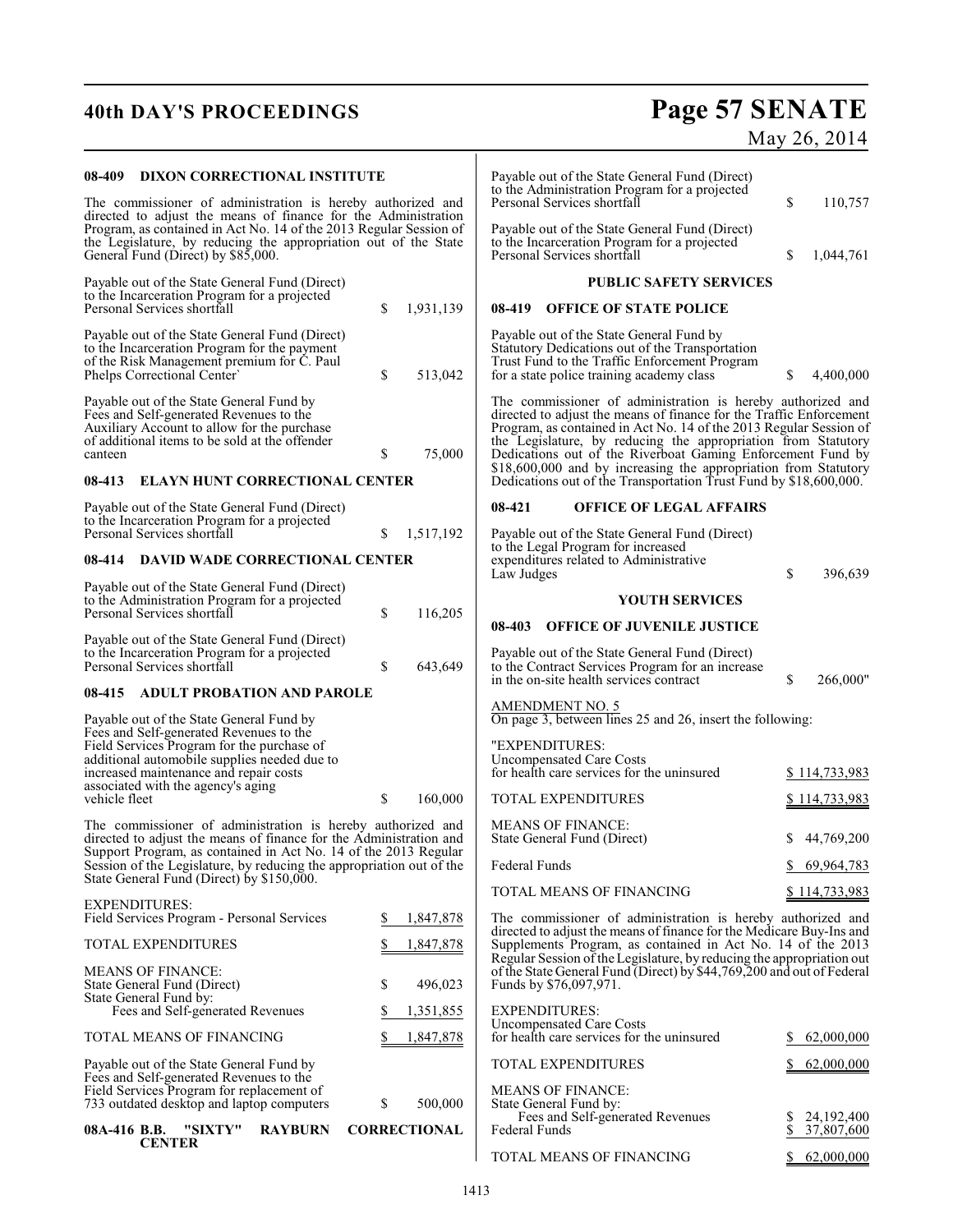## May 26, 2014

## **09-307 OFFICE OF THE SECRETARY**

The commissioner of administration is hereby authorized and directed to adjust the means of finance for the Management and Finance Program, as contained in Act No. 14 of the 2013 Regular Session of the Legislature, by reducing the appropriation out of the State General Fund (Direct) by \$470,565.

## **09-326 OFFICE OF PUBLIC HEALTH**

| Payable out of the State General Fund (Direct) |        |
|------------------------------------------------|--------|
| to the Public Health Services Program          |        |
| for expenses associated with the Division of   |        |
| Administrative Law                             | 27.843 |
|                                                |        |

## **DEPARTMENT OF CHILDREN AND FAMILY SERVICES**

## **10-360 OFFICE OF CHILDREN AND FAMILY SERVICES**

| <b>EXPENDITURES:</b><br>Administrative and Executive Support Program<br>for expenses associated with the Division of |                  |
|----------------------------------------------------------------------------------------------------------------------|------------------|
| Administrative Law                                                                                                   | 135,539          |
| <b>TOTAL EXPENDITURES</b>                                                                                            | 135,539          |
| <b>MEANS OF FINANCE:</b><br>State General Fund (Direct)<br><b>Federal Funds</b>                                      | 46,083<br>89,456 |
| TOTAL MEANS OF FINANCING                                                                                             | 135,539"         |

## AMENDMENT NO. 6

On page 3, between lines 31 and 32, insert the following:

| "EXPENDITURES:<br>Administrative Program                                                                                                             | 246,000          |
|------------------------------------------------------------------------------------------------------------------------------------------------------|------------------|
| <b>TOTAL EXPENDITURES</b>                                                                                                                            | 246,000          |
| <b>MEANS OF FINANCE:</b><br>State General Fund by:<br><b>Statutory Dedications:</b><br><b>Environmental Trust Fund</b><br>Oil Spill Contingency Fund | 238,900<br>7,100 |
| TOTAL MEANS OF FINANCING                                                                                                                             | 246,000          |

The commissioner of administration is hereby authorized and directed to adjust the means of finance for the Administrative Program, as contained in Act No. 14 of the 2013 Regular Session of the Legislature, by reducing the appropriation out of the State General Fund by Statutory Dedications out of the Hazardous Waste Site Cleanup Fund by \$246,000.

## AMENDMENT NO. 7

On page 3, between lines 36 and 37, insert the following:

| "Payable out of the State General Fund by<br>Statutory Dedications out of the Clean Water<br>State Revolving Loan Fund to the Environmental<br>Compliance Program | S | 56,000 |
|-------------------------------------------------------------------------------------------------------------------------------------------------------------------|---|--------|
| Payable out of the State General Fund by<br>Statutory Dedications out of the Waste Tire<br>Management Fund to the Environmental<br>Compliance Program             |   | 80,000 |

The commissioner of administration is hereby authorized and directed to adjust the means of finance for the Environmental Compliance Program, as contained in Act No. 14 of the 2013 Regular Session of the Legislature, by reducing the appropriation out of the State General Fund by Statutory Dedications out of the Environmental Trust Fund by \$128,900 and out of the State General

## **Page 58 SENATE 40th DAY'S PROCEEDINGS**

Fund by Statutory Dedications out of the Oil Spill Contingency Fund by \$7,100.

## **13-852 OFFICE OF ENVIRONMENTAL SERVICES**

Payable out of the State General Fund by Statutory Dedications out of the Clean Water State Revolving Loan Fund to the Environmental Services Program  $\qquad \qquad$  \$ 250,000

The commissioner of administration is hereby authorized and directed to adjust the means of finance for the Environmental Services Program, as contained in Act No. 14 of the 2013 Regular Session of the Legislature, by reducing the appropriation out of the State General Fund by Statutory Dedications out of the Environmental Trust Fund by \$250,000.

## **13-855 OFFICE OF THE MANAGEMENT AND FINANCE**

Payable out of the State General Fund by Statutory Dedications out of the Environmental Trust Fund to the Support Services Program \$ 750,000

The commissioner of administration is hereby authorized and directed to adjust the means of finance for the Environmental Services Program, as contained in Act No. 14 of the 2013 Regular Session of the Legislature, by reducing the appropriation out of the State General Fund by Statutory Dedications out of the Motor Fuels Trust Fund by \$750,000.

## **DEPARTMENT OF WILDLIFE AND FISHERIES**

## **16-512 OFFICE OF THE SECRETARY**

| Payable out of the State General Fund by<br>Interagency Transfers to the Enforcement<br>Program for operation of a pedestrian water<br>shuttle on Bayou Grosse Tete                              | S  | 130,000   |
|--------------------------------------------------------------------------------------------------------------------------------------------------------------------------------------------------|----|-----------|
| Payable out of the State General Fund by<br>Interagency Transfers to the Enforcement<br>Program for expenditures related to<br>Hurricane Isaac<br><b>OFFICE OF FISHERIES</b><br>16-514           | S  | 310,000   |
|                                                                                                                                                                                                  |    |           |
| Payable out of the State General Fund by<br>Statutory Dedications out of the Conservation<br>Fund to the Fisheries Program for tissue sampling<br>in response to the Deepwater Horizon oil spill | \$ | 2,000,000 |
| Payable out of the State General Fund by<br>Statutory Dedications out of the Artificial Reef<br>Development Fund to the Fisheries Program for<br>the La Creel Program                            | S  | 2,000,000 |

## **DEPARTMENT OF CIVIL SERVICE**

## **17-562 ETHICS ADMINISTRATION**

Payable out of the State General Fund by Fees and Self-generated Revenues to the Administration Program for Ethics Adjudicatory Board cases overseen by the Division of Administrative Law \$ 26,356

## **17-564 DIVISION OF ADMINISTRATIVE LAW**

The commissioner of administration is hereby authorized and directed to adjust the means of finance for the Administration Program, as contained in Act No. 14 of the 2013 Regular Session of the Legislature, by reducing the appropriation out of the State General Fund by Interagency Transfers by \$1,212,579."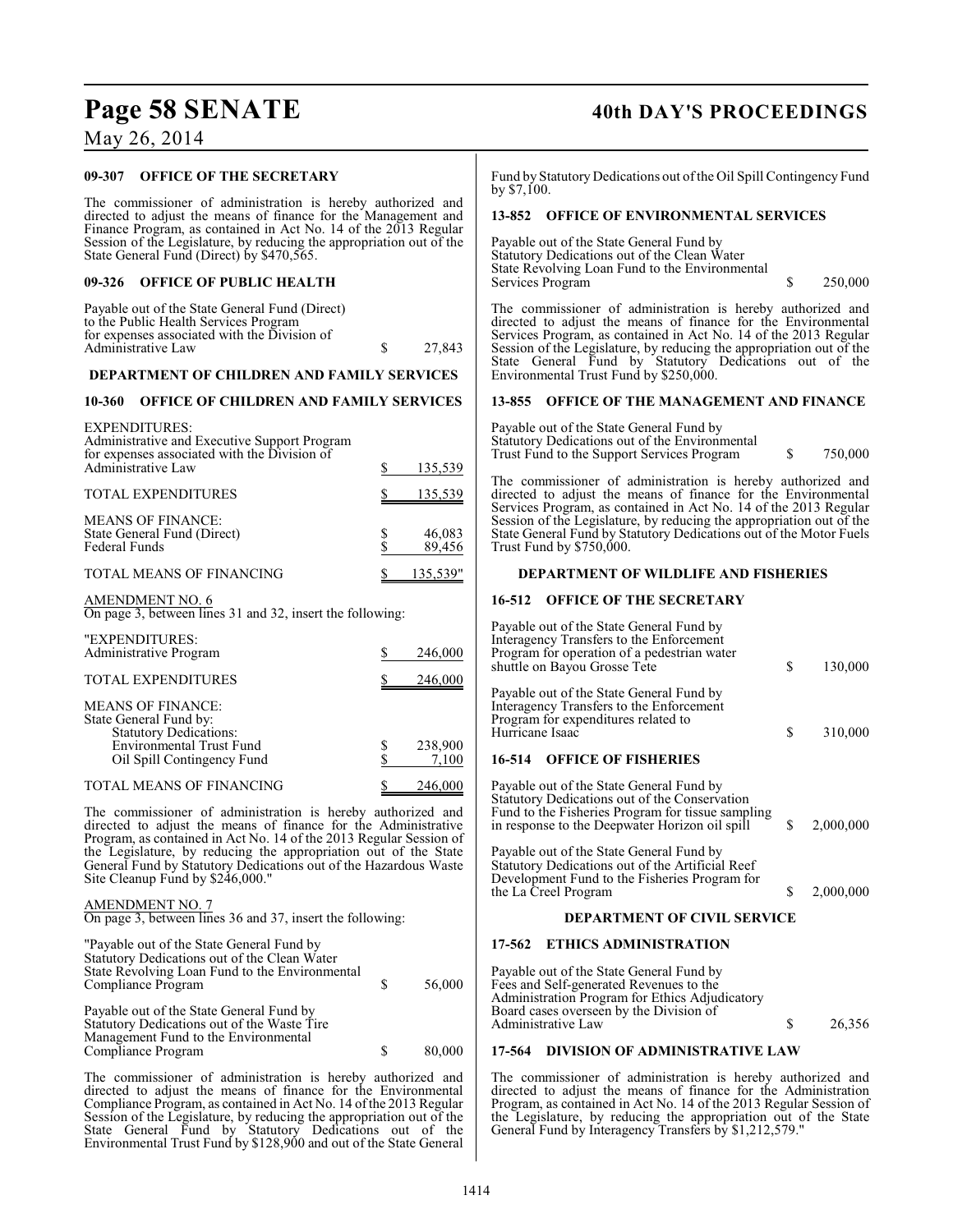## **40th DAY'S PROCEEDINGS Page 59 SENATE** May 26, 2014

| AMENDMENT NO. 8<br>On page 4, between lines 4 and 5, insert the following:                                                                                                                                                                                                                                                                                                                                             | of the State General Fund by Fees and Self-generated Revenues by<br>\$1,814,832."                                                                                                                                                                                                                                                                                                                                   |
|------------------------------------------------------------------------------------------------------------------------------------------------------------------------------------------------------------------------------------------------------------------------------------------------------------------------------------------------------------------------------------------------------------------------|---------------------------------------------------------------------------------------------------------------------------------------------------------------------------------------------------------------------------------------------------------------------------------------------------------------------------------------------------------------------------------------------------------------------|
| "19-600 LOUISIANA STATE UNIVERSITY BOARD OF<br><b>SUPERVISORS</b>                                                                                                                                                                                                                                                                                                                                                      | <b>AMENDMENT NO. 12</b><br>On page 5, at the end of line 35, delete " $$1,000,000$ ." and insert<br>$"$ \$2,200,000."                                                                                                                                                                                                                                                                                               |
| Payable out of the State General Fund by<br>Interagency Transfers for Huey P. Long<br>Medical Center<br>\$15,692,636                                                                                                                                                                                                                                                                                                   | <b>AMENDMENT NO. 13</b><br>On page 5, between lines 36 and 37, insert the following:                                                                                                                                                                                                                                                                                                                                |
| 19-615<br><b>SOUTHERN</b><br><b>BOARD</b><br>OF<br>UNIVERSITY<br><b>SUPERVISORS</b>                                                                                                                                                                                                                                                                                                                                    | "21-790 DONALD J. THIBODAUX TRAINING ACADEMY                                                                                                                                                                                                                                                                                                                                                                        |
| Payable out of the State General Fund by<br>Fees and Self-generated Revenues for<br>\$<br>Southern University Law Center<br>150,576                                                                                                                                                                                                                                                                                    | Payable out of the State General Fund by<br>Interagency Transfers to the Administrative<br>Program for expenditures relating to the<br>\$<br>state police cadet class<br>600,000                                                                                                                                                                                                                                    |
| Payable out of the State General Fund by<br>Fees and Self-generated Revenues for<br>\$<br>681,059<br>Southern University - New Orleans<br>The commissioner of administration is hereby authorized and<br>directed to adjust the means of finance for Southern University -<br>Shreveport, as contained in Act No. 14 of the 2013 Regular Session<br>of the Legislature, by reducing the appropriation out of the State | The commissioner of administration is hereby authorized and<br>directed to adjust the means of finance for the Administrative<br>Program, as contained in Act No. 44 of the 2013 Regular Session of<br>the Legislature, by reducing the appropriation out of the State<br>General Fund by Fees and Self-generated Revenues by \$600,000."<br>AMENDMENT NO. 14<br>On page 5, after line $45$ , insert the following: |
| General Fund by Fees and Self-generated Revenues by \$831,635.<br>The commissioner of administration is hereby authorized and<br>directed to adjust the means of finance for Southern University<br>Agricultural Research and Extension Center, as contained in Act No.<br>14 of the 2013 Regular Session of the Legislature, by reducing the<br>appropriation out of Federal Funds by \$251,411."                     | "Payable out of the State General Fund by<br>Fees and Self-generated Revenues to the Claims<br>Loss and Related Payments Program for Hurricane<br>1,694,590"<br>Katrina claims payments<br>\$<br>AMENDMENT NO. 15                                                                                                                                                                                                   |
| AMENDMENT NO. 9<br>On page 4, at the end of line 21, delete "\$400,000" and insert<br>"\$750,000"                                                                                                                                                                                                                                                                                                                      | On page 6, line 8, after "2014," and before "to" insert "and as a result<br>of the hiring freeze contained in Executive Order No. BJ 14-1<br>Executive Department - Limited Hiring Freeze issued on January 15,<br>2014,"                                                                                                                                                                                           |
| <b>AMENDMENT NO. 10</b><br>On page 4, between lines 37 and 38, insert the following:                                                                                                                                                                                                                                                                                                                                   | <b>AMENDMENT NO. 16</b><br>On page 6, at the end of line 9, delete "\$5,438,153" and insert<br>$"$ \$5,985,118"                                                                                                                                                                                                                                                                                                     |
| "SPECIAL SCHOOLS AND COMMISSIONS                                                                                                                                                                                                                                                                                                                                                                                       | <b>AMENDMENT NO. 17</b>                                                                                                                                                                                                                                                                                                                                                                                             |
| <b>LOUISIANA SPECIAL EDUCATION CENTER</b><br>19-655                                                                                                                                                                                                                                                                                                                                                                    | On page 6, line 13, after "Legislature" and before "which" insert "and<br>Act No. 54 of the 2013 Regular Session of the Legislature"                                                                                                                                                                                                                                                                                |
| Payable out of the State General Fund by<br>Interagency transfers to the LSEC<br><b>Education Program</b><br>\$<br>400,000"                                                                                                                                                                                                                                                                                            | AMENDMENT NO. 18<br>On page 6, between lines 16 and 17, insert the following:                                                                                                                                                                                                                                                                                                                                       |
| <b>AMENDMENT NO. 11</b><br>On page 4, after line 46 insert the following:<br>"LOUISIANA STATE UNIVERSITY                                                                                                                                                                                                                                                                                                               | "Section 5.(1) Notwithstanding any provision of law to the contrary, any appropriations contained in Schedule 20-945 Other<br>Requirements, State Aid to Local Government Entities in Act No. 41<br>of the 2010 Regular Session of the Legislature payable to the town<br>of Farmerville, in the amount of \$40,000 shall be deemed a bona fide                                                                     |
| <b>HEALTH SCIENCES CENTER</b><br><b>HEALTH CARE SERVICES DIVISION</b>                                                                                                                                                                                                                                                                                                                                                  | obligation through June 30, 2015 and all provisions of the<br>cooperative endeavor agreement executed between the town of                                                                                                                                                                                                                                                                                           |
| LOUISIANA STATE<br><b>UNIVERSITY</b><br><b>HEALTH</b><br>19-610<br><b>SCIENCES CENTER</b><br><b>HEALTH CARE SERVICES DIVISION</b>                                                                                                                                                                                                                                                                                      | Farmerville and the Department of the Treasury, including but not<br>limited to the reporting requirements, shall be performed as agreed.<br>(2) Notwithstanding any provision of law to the contrary, any<br>appropriations contained in Schedule 20-945 Other Requirements,                                                                                                                                       |
| EXPENDITURES:<br>Washington-St. Tammany Regional Medical Center \$<br>5,889,213<br>TOTAL EXPENDITURES<br>5,889,213                                                                                                                                                                                                                                                                                                     | State Aid to Local Government Entities in Act No. 122 of the 2009<br>Regular Session of the Legislature payable to the town of Port<br>Vincent in the amount of \$9,223 shall be deemed a bona fide<br>obligation through June 30, 2015 and all provisions of the<br>cooperative endeavor agreement, including purposes which shall                                                                                 |
| <b>MEANS OF FINANCE:</b><br>State General Fund by:<br><b>Interagency Transfers</b><br>4,074,381<br>\$<br>\$<br>Fees and Self-generated Revenues<br>1,814,832                                                                                                                                                                                                                                                           | include maintenance of and repairs to the town hall, which agreement<br>executed between the town of Port Vincent and the Department of<br>the Treasury, including but not limited to the reporting requirements,<br>shall be performed as agreed.                                                                                                                                                                  |
| TOTAL MEANS OF FINANCING<br>5,889,213<br>S                                                                                                                                                                                                                                                                                                                                                                             | (3) Notwithstanding any provision of law to the contrary, any<br>appropriations contained in Schedule 20-901 Sales Tax Dedications                                                                                                                                                                                                                                                                                  |
| The commissioner of administration is hereby authorized and<br>directed to adjust the means of finance for W. O. Moss Regional                                                                                                                                                                                                                                                                                         | - Local Entities in Act No. 13 of the 2012 Regular Session of the<br>Legislature payable to the city of Franklin in the amount of \$17,444<br>shall be deemed a bona fide obligation through June 30, 2015 and all                                                                                                                                                                                                  |

directed to adjust the means of finance for W. O. Moss Regional Medical Center, as contained in Act No. 14 of the 2013 Regular Session of the Legislature, by reducing the appropriation out of the State General Fund by Interagency Transfers by \$4,074,381 and out

provisions of the cooperative endeavor agreement executed between the city of Franklin and the Department of the Treasury, including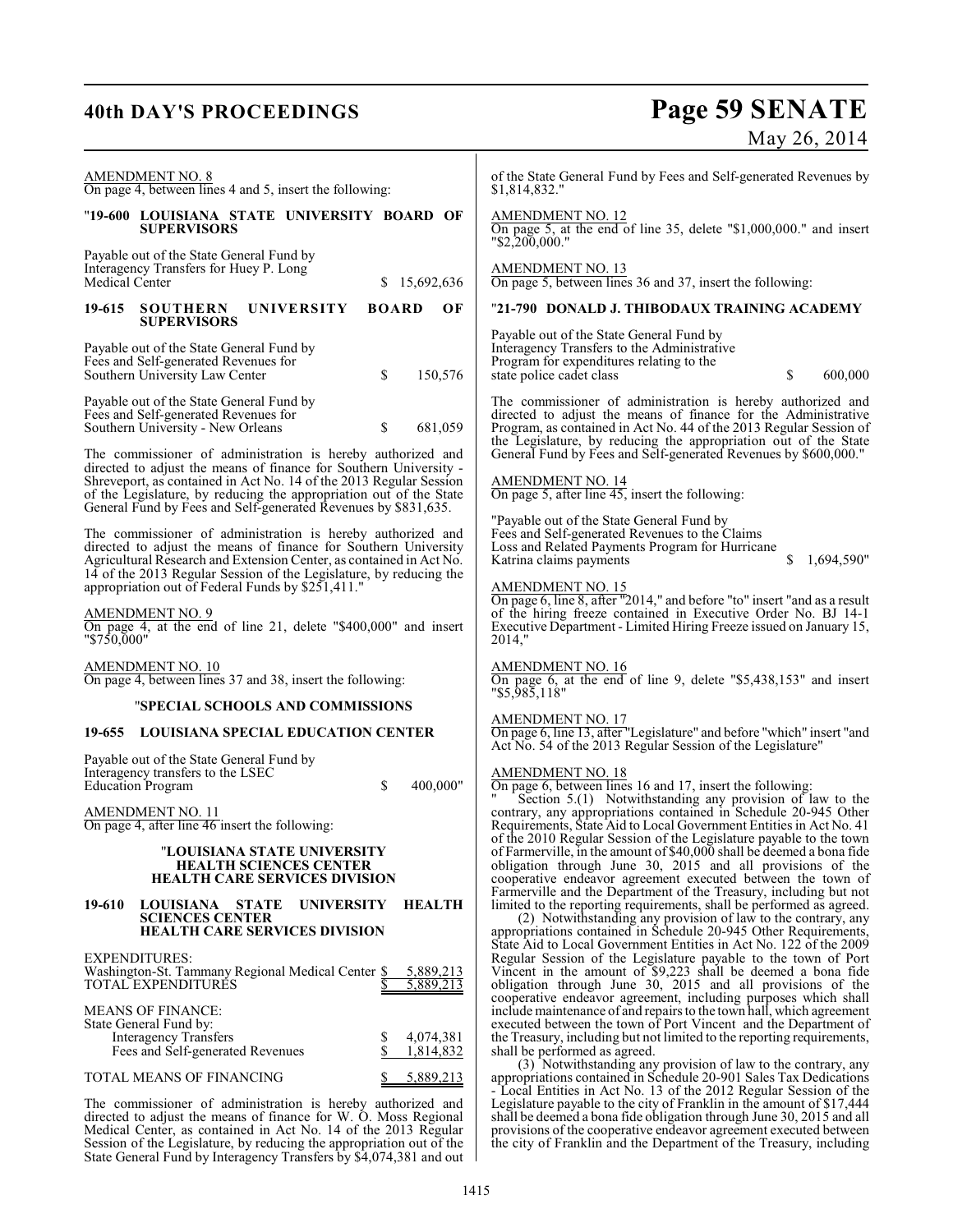## Page 60 SENATE 40th DAY'S PROCEEDINGS

May 26, 2014

but not limited to the reporting requirements, shall be performed as agreed.

Section 6A. The appropriation contained in Schedule 08-400 Department of Public Safety and Corrections - Corrections Services, Corrections Administration in Section 18 of Act No. 14 of the 2013 Regular Session of the Legislature is hereby amended and reenacted to read as follows:

On page 68, delete line 29 and insert the following: "Interagency Transfers from prior and current year collections \$1,926,617"

Section 6B. The appropriation contained in Schedule 08-402 Department of Public Safety and Corrections - Corrections Services, Louisiana State Penitentiary in Section 18 of Act No. 14 of the 2013 Regular Session of the Legislature is hereby amended and reenacted to read as follows:

On page 69, delete line 17 and insert the following:

"Interagency Transfers from prior and current year collections \$172,500"

Section 6C. The appropriation contained in Schedule 08-405 Department of Public Safety and Corrections - Corrections Services, Avoyelles Correctional Center in Section 18 of Act No. 14 of the 2013 Regular Session of the Legislature is hereby amended and reenacted to read as follows:

On page 70, delete line 10 and insert the following:

"Interagency Transfers from prior and current year collections \$428,857"

Section 7A. The following revisions are hereby made to the referenced legislation for the purpose of making supplemental capital outlay appropriations for Fiscal Year 2013-2014. Provided, however, that the provisions of Sections 2 through 18 inclusive, of Act 24 of the 2013 Regular Session of the Legislature are adopted and incorporated by reference for the appropriations contained in this Section.

Section 7B. Notwithstanding any provisions of law to the contrary, including the provisions of the Capital Outlay Act, the following appropriations are hereby made out of the interest earnings from the investment of general obligation bond or note proceeds in the Comprehensive Capital Outlay Escrow Account:

01/107 DIVISION OF ADMINISTRATION Major Repairs for State Buildings Based on Statewide Condition Assessments and Infrastructure, Planning and Construction (Statewide) Project No. 01-107-06B-11 Payable from Interest Earnings  $\qquad$  \$ 3,700,000 19/673NEW ORLEANS CENTER FOR THE CREATIVE ARTS Press Street Studios, Furniture/Fixtures/Equipment,

Planning and Construction (Orleans) Project No. 19-673-12-02 Payable from Interest Earnings  $\qquad$  \$ 900,000

The appropriation of monies in this Section shall be deemed to be and shall constitute approval by the Joint Legislative Committee on the Budget.

Section 8. Notwithstanding any other provision of law to the contrary, including the provisions of any Capital Outlay Act, the following appropriation is hereby made out of the Overcollections Fund. Such appropriation shall be deemed to be and shall constitute approval by the Joint Legislative Committee on the Budget for such project:

McNeese State University Health/Human Performance Education

Complex, Planning and Construction (Supplemental Funding)

(Calcasieu) Project No. 19-627-12-02

Payable from the Overcollections Fund  $$ 1,333,706$ 

Section 9. The State General Fund by Statutory Dedications from the Overcollections Fund for Fiscal Year 2013-2014 appropriation contained in Act No. 14 of the 2013 Regular Session of the Legislature and contained in Section 1.4 of JUDGMENTS, Schedule 20-950 for McNeese State University and the Board of Supervisors for the University of Louisiana System in the amount of \$1,333,706.47, plus interest from February 24, 2011, to pay the judgment awarding attorney's fees, expenses and costs to plaintiffs in the matter of "Collette Josey Covington and Jade Covington v. McNeese State University and the Board of Supervisors for the University of Louisiana System" bearing No. 2001-2355 on the docket of the Fourteenth Judicial District Court, parish of Calcasieu, state of Louisiana, is hereby null and void."

AMENDMENT NO. 19

On page 6, line 17, delete "Section 5." and insert "Section 10."

AMENDMENT NO. 20 On page 7, line 20, delete "Section 6. Sections 1, 2, 3, 4, 6, and 7" and insert "Section 11. Sections 1, 2, 3, 4, 5, 6, 7, 8, 9, 11 and 12"

AMENDMENT NO. 21 On page 7, line 24, delete "Sections 1, 2, 3, 4, 6, and 7" and insert "Sections 1, 2, 3, 4, 5, 6, 7, 8, 9, 11 and 12"

AMENDMENT NO. 22 On page 7, line 26, delete "Section 7. Section 5" and insert "Section 12. Section 10"

AMENDMENT NO. 23

On page 7, line 27, delete "Section 5" and insert "Section 10"

On motion of Senator Donahue, the committee amendment was adopted. The amended bill was read by title and referred to the Legislative Bureau.

### **HOUSE BILL NO. 1095—**

BY REPRESENTATIVES FANNIN AND KLECKLEY AND SENATORS ALARIO AND DONAHUE

AN ACT To appropriate funds to defray the expenses of the Louisiana Judiciary, including the Supreme Court, Courts of Appeal, District Courts, Criminal District Court of Orleans Parish, and

Reported with amendments by the Committee on Finance.

other courts; and to provide for related matters.

## **SENATE COMMITTEE AMENDMENTS**

Amendments proposed by Senate Committee on Finance to Engrossed House Bill No. 1095 by Representative Fannin

AMENDMENT NO. 1 On page 12, line 12, delete "Eleven" and insert "Six"

AMENDMENT NO. 2 On page 12, line 13, delete "(\$11,116,190.00)" and insert "(\$6,116,190.00)"

On motion of Senator Donahue, the committee amendment was adopted. The was read by title and referred to the Legislative Bureau.

**HOUSE BILL NO. 1096—** BY REPRESENTATIVE FANNIN

AN ACT

provide with respect to the Revenue Sharing Fund and the allocation and distribution thereof for Fiscal Year 2014-2015; and to provide for related matters.

Reported favorably by the Committee on Finance. The bill was read by title and referred to the Legislative Bureau.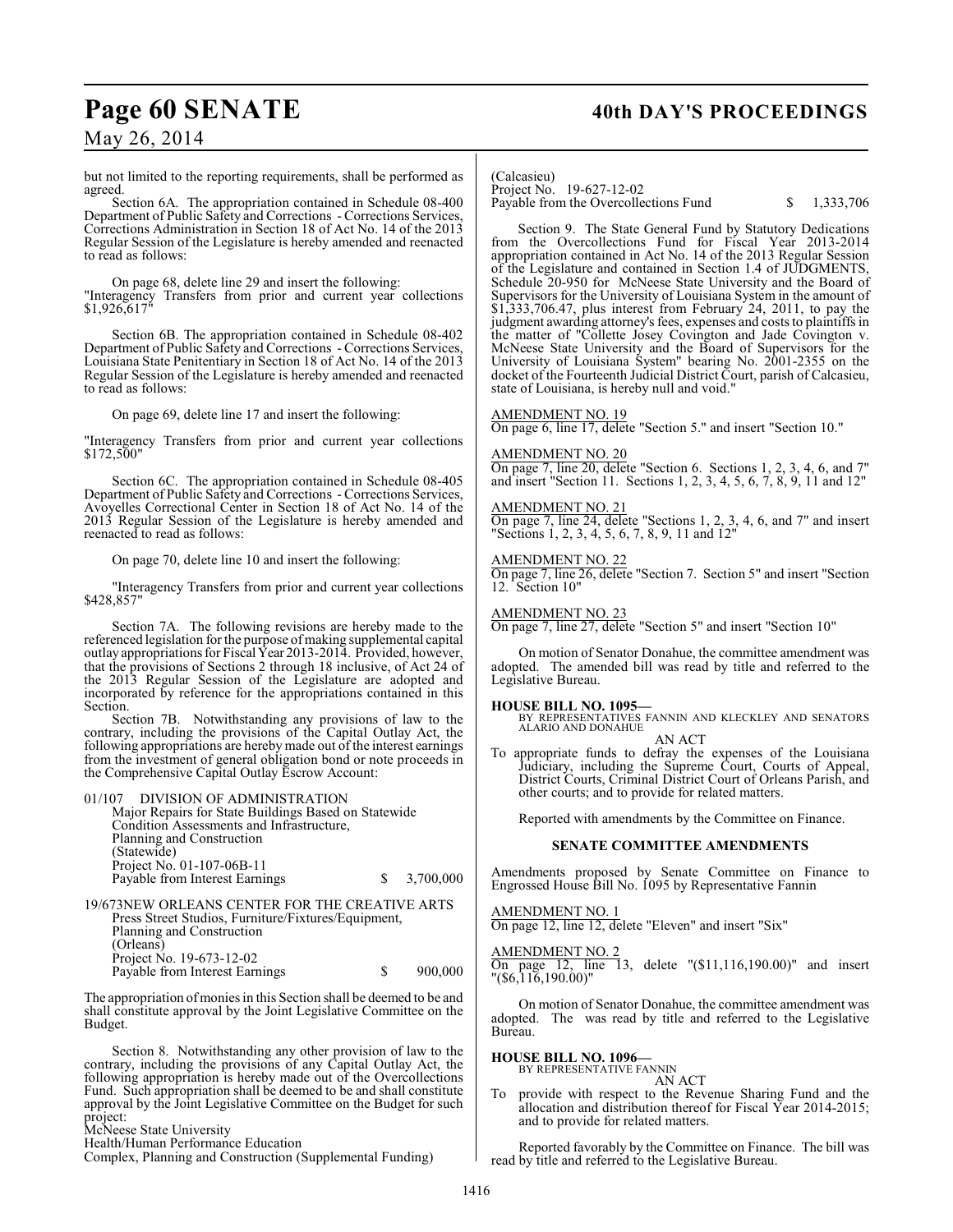## **HOUSE BILL NO. 1194—**

BY REPRESENTATIVE KLECKLEY AN ACT

To appropriate funds for Fiscal Year 2014-2015 to defray the expenses of the Louisiana Legislature, including the expenses of the House of Representatives and the Senate, of legislative service agencies, and of the Louisiana State Law Institute; to provide for the salary, expenses, and allowances of members, officers, staff, and agencies of the Legislature; to provide with respect to the appropriations and allocations herein made; and to provide for related matters.

Reported favorably by the Committee on Finance. The bill was read by title and referred to the Legislative Bureau.

## **Rules Suspended**

Senator Brown asked for and obtained a suspension of the rules to recall Senate Bill No. 297 from the Committee on Finance.

## **SENATE BILL NO. 297—** BY SENATOR BROWN

AN ACT

To enact Chapter 21-A of Title 33 of the Louisiana Revised Statutes of 1950, to be comprised of R.S. 33:7631 through 7634, relative to the creation of the Cooperative Local Government Infrastructure Act; to provide for the authority to enter into certain cooperative endeavor agreements between the private sector and political subdivisions or political corporations; to provide for local tax rebates, tax credits, or other incentives; to provide for limitations; to provide for definitions; to provide for an effective date; and to provide for related matters.

On motion of Senator Brown, the bill was read by title and passed to a third reading.

## **Message to the Governor**

## **SIGNED SENATE BILLS**

### May 23, 2014

To the Honorable Governor of the State of Louisiana:

The President of the Senate and the Speaker of the House of Representatives have signed the following Senate Bill:

## **SENATE BILL NO. 667—**<br>BY SENATORS ADLEY AND JOHNS

AN ACT

To amend and reenact R.S. 30:29(B)(6), (H), and (I) and Code of Civil Procedure Art.  $1563(A)(2)$  and to enact R.S.  $30:29(C)(2)(c)$  and (M), relative to the remediation of oilfield sites and exploration and production sites; to provide for presumption and jury charge following a limited admission of liability; to provide for reasonable attorney fees and costs following a preliminary dismissal; to provide for certain remediation damages; to provide terms, conditions, and requirements; and to provide for related matters.

and they are hereby presented for executive approval.

Respectfully submitted, GLENN A. KOEPP Secretary of the Senate

## **Privilege Report of the Committee on Senate and Governmental Affairs**

## **ENROLLMENTS**

Senator Amedee, Chairman on behalf of the Committee on Senate and Governmental Affairs, submitted the following report:

## **40th DAY'S PROCEEDINGS Page 61 SENATE** May 26, 2014

May 26, 2014

To the President and Members of the Senate:

I am directed by your Committee on Senate and Governmental Affairs to submit the following report:

The following Senate Concurrent Resolution has been properly enrolled:

**SENATE CONCURRENT RESOLUTION NO. 159—** BY SENATOR BROOME AND REPRESENTATIVE BARROW A CONCURRENT RESOLUTION

To urge and request the Department of Environmental Quality to give extra consideration to the views of the local officials and the surrounding community when deciding to issue certain landfill permits.

> Respectfully submitted, "JODY" AMEDEE Chairman

The foregoing Senate Concurrent Resolution was signed by the President of the Senate.

## **Privilege Report of the Committee on Senate and Governmental Affairs**

## **ENROLLMENTS**

Senator Amedee, Chairman on behalf of the Committee on Senate and Governmental Affairs, submitted the following report:

May 26, 2014

To the President and Members of the Senate:

I am directed by your Committee on Senate and Governmental Affairs to submit the following report:

The following Senate Bills have been properly enrolled:

**SENATE BILL NO. 57—** BY SENATOR BROOME

AN ACT

To enact R.S. 22:1025.1, relative to health insurance; to mandate inclusion of coverage for the treatment of lymphedema as an option in certain policies; and to provide for related matters.

**SENATE BILL NO. 64—**

BY SENATOR CORTEZ

AN ACT To amend and reenact R.S. 2:604(6) and (7) and the introductory paragraph of  $604.1(A)(1)$ ,  $(2)$ ,  $(4)$  and  $(B)$  and to enact R.S. 2:604.2, relative to airport authorities; to expand the powers of the Lafayette Airport Commission to include economic development purposes; and to provide for related matters.

## **SENATE BILL NO. 104—** BY SENATOR ALLAIN

AN ACT

To amend and reenact R.S. 38:2212.2(A), relative to public contracts; to except demolition of certain buildings and structures acquired with the right-of-way for construction or improvement of integrated coastal protection projects from certain notification and approval prerequisites; and to provide for related matters.

## **SENATE BILL NO. 289—**

BY SENATOR JOHNS AN ACT

To amend and reenact R.S.  $32:414(A)(1)(a)$ , the introductory paragraph of  $853(A)(1)(c)$ , and  $853(A)(1)(c)(iii)$ , relative to motor vehicles and traffic regulation; to provide relative to reports of traffic violations made to the Department of Public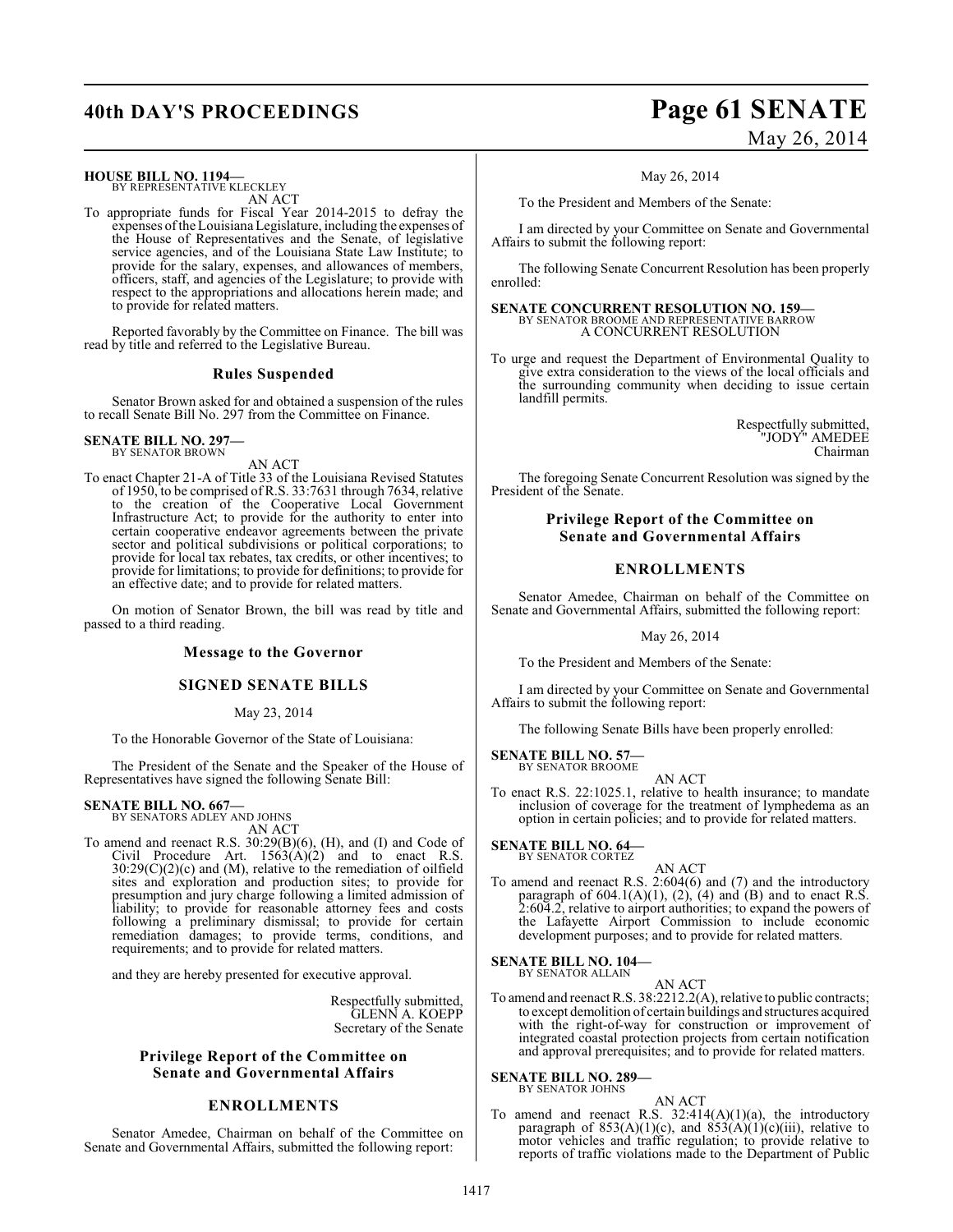## May 26, 2014

Safety and Corrections; to provide relative to suspension of driving privileges for an operating a vehicle under the influence conviction; to provide that a suspended sentence and probation for certain operating a vehicle under the influence offenses is a conviction of DWI for purposes of suspending a driver's license under certain circumstances; to provide relative to vehicle operating records; and to provide for related matters.

## **SENATE BILL NO. 292—**

BY SENATORS MORRELL, ALARIO, APPEL, BROOME, BROWN,<br>BUFFINGTON, DORSEY-COLOMB, HEITMEIER, LAFLEUR, LONG,<br>MILLS,MURRAY,NEVERS,PETERSON,GARY SMITH,TARVER AND<br>WARD ANDREPRESENTATIVES ADAMS,WESLEY BISHOP,BURRELL,<br>HAZEL,HOWARD,J AND WILLMOTT

AN ACT

To amend and reenact Civil Code Articles 103, 103.1, 112, and 113 and to enact Civil Code Article 118 and R.S. 9:327, relative to divorce proceedings; to provide grounds for immediate divorce, interim support, and final support in certain instances involving domestic abuse; and to provide for related matters.

## **SENATE BILL NO. 302—**

BY SENATOR MILLS

### AN ACT

To amend and reenact R.S. 40:1299.53, relative to persons who may consent to surgical or medical treatment; to provide relative to an adult friend of certain patients; to provide relative to circumstances where no person is reasonably available to consent for the patient; to provide relative to physician discretion; to provide for certain terms, conditions, and procedures; to provide for certain immunity; and to provide for related matters.

#### **SENATE BILL NO. 384—** BY SENATOR LAFLEUR

AN ACT

To enact R.S. 39:1438, relative to Louisiana municipal securities; to require that municipal securities of public entities comply with the continuing disclosure rules of the United States Securities and Exchange Commission; to provide definitions; to provide for recordkeeping and audit procedures associated with continuing disclosure; and to provide for related matters.

**SENATE BILL NO. 398—**<br>BY SENATORS MILLS AND MURRAY AND REPRESENTATIVE<br>EDWARDS

AN ACT

To amend and reenact R.S. 13:5304(B)(10) and (K), relative to drug courts; to provide relative to eligibility for a drug division probation program; and to provide for related matters.

#### **SENATE BILL NO. 442—** BY SENATOR MARTINY

AN ACT

To amend and reenact R.S.  $33:2955(A)(1)(j)(iii)$  and  $(k)(ii)$  and to enact R.S. 33:2955 (A)(1)(l), relative to investments by political subdivisions; to provide for bonds, debentures, notes, or other evidence of indebtedness; to provide for a time period; to provide for an effective date; and to provide for related matters.

#### **SENATE BILL NO. 528—** BY SENATOR CROWE

AN ACT

To amend and reenact R.S. 34:3493(A)(1), 3495(A), (C), (D), (F), and  $(G)$  and to enact R.S. 34:3499.1, relative to the Louisiana International Deep Water Gulf Transfer Terminal Authority; to provide for jurisdiction; to provide for changes in the coordinates; to provide for an executive board; to provide for the legislative auditor; to provide for contracting parties; to provide for financial compliance; and to provide for related matters.

#### **SENATE BILL NO. 606—** BY SENATOR MARTINY

AN ACT

To amend and reenact Code of Civil Procedure Articles 253(C) and 1911 and R.S. 9:2603(B)(4) and to enact Code of Civil Procedure Article 253(D), relative to court procedures; to

## Page 62 SENATE 40th DAY'S PROCEEDINGS

provide relative to the use of electronic signatures by the court; to provide certain procedures, terms, and conditions; to provide relative to certain documents, orders and judgments; to provide relative to Louisiana Uniform Electronic Transactions Act; and to provide for related matters.

## **SENATE BILL NO. 617—** BY SENATOR AMEDEE

AN ACT

To enact R.S. 33:4690.13, relative to Ascension Parish; to authorize the parish governing authority to create road infrastructure development districts; to provide relative to the authority of such districts to undertake new residential road projects and to finance them by levying taxes and assessments and incurring debt; to provide relative to taxes, assessments, and debt; to provide for general powers and duties of a district; to provide for an effective date; and to provide for related matters.

**SENATE BILL NO. 624—**<br>BY SENATORS KOSTELKA AND WALSWORTH AND<br>REPRESENTATIVE HUNTER AN ACT

To enact R.S. 47:338.197, relative to authorizing certain municipalities to levy and collect an additional sales and use tax; to authorize a tax not to exceed one percent; and to provide for related matters.

## **SENATE BILL NO. 662—**

BY SENATOR ERDEY

AN ACT To amend and reenact R.S. 56:116.1(B)(1), relative to the taking of game birds and wild quadrupeds; to provide certain prohibitions; to provide terms, conditions, and requirements; and to provide for related matters.

#### **SENATE BILL NO. 333—** BY SENATOR JOHNS

AN ACT To amend and reenact Children's Code Articles 855(B)(7)(f) and (g), 884.1(A)(6) and (7), 897(B)(1)(c), and  $101\overline{5(3)}(c)$ , Code of Criminal Procedure Articles  $571.1$  and  $648(B)(3)(g)$  and (h), R.S. 13:5713(F), R.S. 14: 43.6(A) and (B)(1), 89, and 89.1, and R.S. 15:536(A), 537, 541(2)(j) and (l), (24)(a), and (25)(d),  $542(A)(3)(f)$  and (g), and  $571.3(B)(3)(p)$  and (4)(d) and (e), R.S. 40:1299.34.5(B)(3), (C), and (E), 1299.35.2(D)(2)(d) and (E), 1299.35.7(B) and (D), and 1300.13(E)(introductory paragraph) and (6), and to repeal Children's Code Articles 502(4)(i) and 603(12)(i), R.S. 14:2(B)(40), 78 and 78.1, and R.S. 15:571.3(B)(3)(i) and (j), relative to offenses affecting sexual immorality; to repeal the crimes of incest and aggravated incest; to amend the offense of crime against nature to include the elements and penalties of the crime of incest; to amend the offense of aggravated crime against nature to include the elements and penalties of the crime of aggravated incest; to amend various provisions of law to reflect these changes; to direct the Louisiana State Law Institute to revise all other provisions of law which reference incest, aggravated incest, crime against nature, or aggravated crime against nature accordingly; and to provide for related matters.

> Respectfully submitted, "JODY" AMEDEE Chairman

The foregoing Senate Bills were signed by the President of the Senate.

## **Message from the House**

## **SIGNED HOUSE CONCURRENT RESOLUTIONS**

## May 22, 2014

To the Honorable President and Members of the Senate: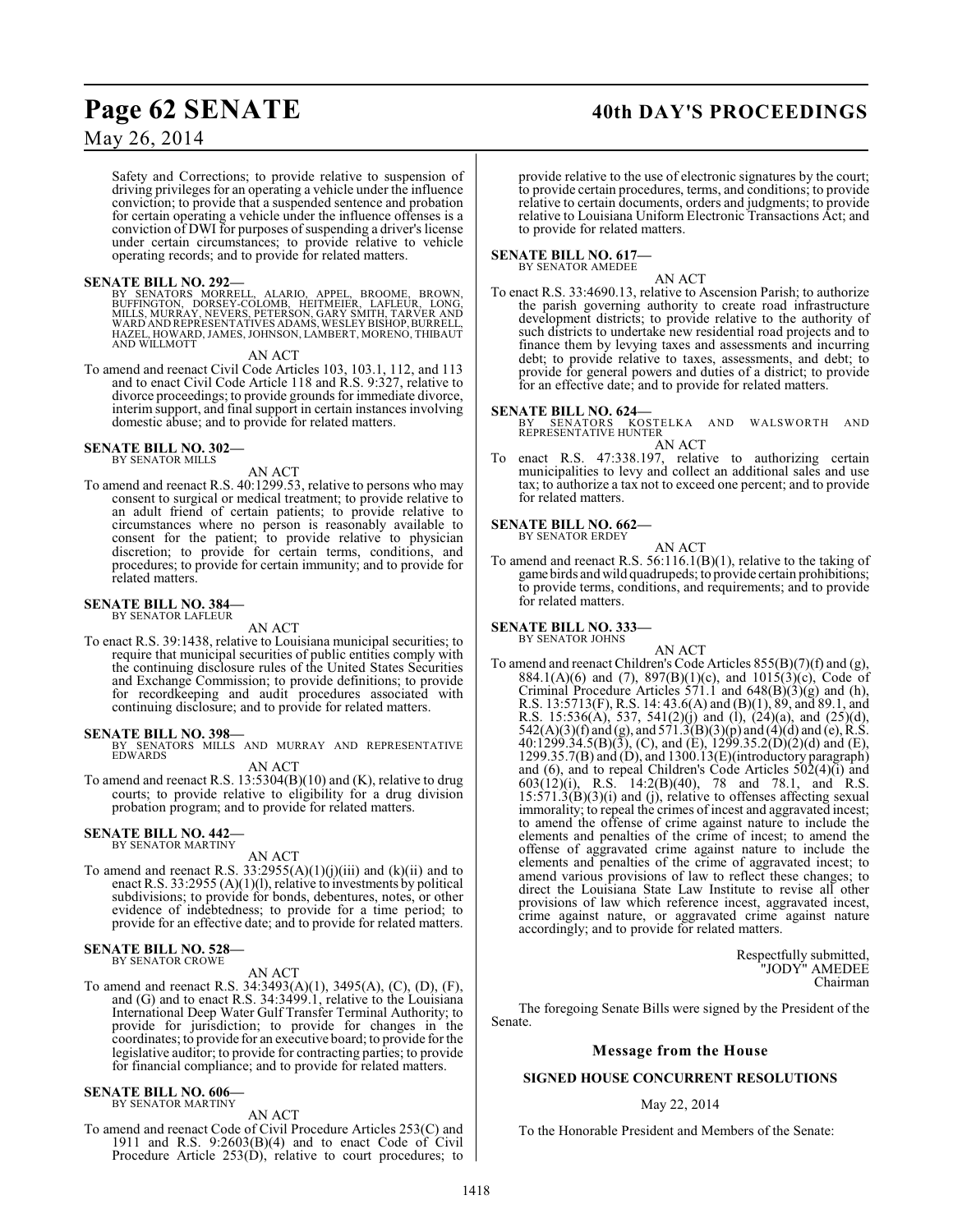## **40th DAY'S PROCEEDINGS Page 63 SENATE**

May 26, 2014

I am directed to inform your honorable body that the Speaker of the House of Representatives has signed the following House Concurrent Resolutions:

## **HOUSE CONCURRENT RESOLUTION NO. 135—**

BY REPRESENTATIVE SMITH A CONCURRENT RESOLUTION

To urge and request the Department of Public Safety and Corrections to establish partnerships with universities in the state of Louisiana in order to provide access to individual therapy and drug treatment for inmates at the Louisiana Correctional Institute for Women.

## **HOUSE CONCURRENT RESOLUTION NO. 169—** BY REPRESENTATIVE GAROFALO

A CONCURRENT RESOLUTION

To commend the Los Isleños of St. Bernard Parish for their contributions to the culture and history of Louisiana.

## **HOUSE CONCURRENT RESOLUTION NO. 172—** BY REPRESENTATIVE BURFORD A CONCURRENT RESOLUTION

To commend Councilman Curtis L. McCune upon his retirement after forty-two years of public service.

# **HOUSE CONCURRENT RESOLUTION NO. 174—**<br>BY REPRESENTATIVE MORENO AND SENATOR ALARIO<br>A CONCURRENT RESOLUTION

To express the condolences and the heartfelt sorrow of the Louisiana Legislature upon the death of Dr. Ellis Ralph Lupin, a prominent New Orleans physician, philanthropist, attorney, civic leader, and public servant.

## **HOUSE CONCURRENT RESOLUTION NO. 175—** BY REPRESENTATIVE SHADOIN

A CONCURRENT RESOLUTION

To commend Captain Patrick C. Rabun upon his retirement after thirty years of faithful and dedicated service to our country in the United States Navy.

## **HOUSE CONCURRENT RESOLUTION NO. 176—** BY REPRESENTATIVE FANNIN AND SENATOR GALLOT

A CONCURRENT RESOLUTION

To commend Travis Taylor of Winn Parish for his many achievements and contributions to the logging industry.

**HOUSE CONCURRENT RESOLUTION NO. 177—**<br>BY REPRESENTATIVES KATRINA JACKSON, BARROW, CHAMPAGNE, HILL, HODGES, NANCY LANDREY, MORENO, NORTON, SMITH, ST.<br>GERMAIN, STOKES, THIERRY, WHITNEY, AND WOODRUFF AND<br>SENATORS BROOME, BUF PETERSON

## A CONCURRENT RESOLUTION

To recognize Thursday, May 22, 2014, as "Girl Scouts of the United States of America Day" at the Louisiana State Capitol and the one hundred second anniversary of the founding of Girl Scouting.

# **HOUSE CONCURRENT RESOLUTION NO. 180—** BY REPRESENTATIVE BURRELL AND SENATOR PEACOCK A CONCURRENT RESOLUTION

To celebrate the life and accomplishments of Harvey LaVan Cliburn, Jr., and to express the sincere and heartfelt condolences of the Legislature of Louisiana upon his passing.

**HOUSE CONCURRENT RESOLUTION NO. 181** BY REPRESENTATIVES ST. GERMAIN, BARROW, CHAMPAGNE, HILL, HODGES, KATRINA JACKSON, NANCY LANDRY, MORENO, NORTON, SMITH, STOKES, THIERRY, WHITNEY, AND WOODRUFF AND SENATORS BROOME, BUFFI

## A CONCURRENT RESOLUTION

To commend Wendy Alexandra Varisco of Covington upon her receipt of a 2014 Women of Excellence Award from the Louisiana Legislative Women's Caucus Foundation for her achievements and upon being a recipient of a Louisiana Legislative Women's Caucus Foundation Scholarship.

## **HOUSE CONCURRENT RESOLUTION NO. 182—**

BY REPRESENTATIVES ST. GERMAIN, BARROW, CHAMPAGNE, HILL,<br>HODGES, KATRINA JACKSON, NANCY LANDRY, MORENO, NORTON,<br>SMITH, STOKES, THIERRY, WHITNEY, AND WOODRUFF AND<br>SENATORS BROOME, BUFFINGTON, DORSEY-**PETERSON** 

## A CONCURRENT RESOLUTION

To commend Clarissa A. Preston, a Baton Rouge businesswoman upon her receipt of a 2014 Women of Excellence Award from the Louisiana Legislative Women's Caucus Foundation for her achievements in the field of Business.

### **HOUSE CONCURRENT RESOLUTION NO. 183—**

BY REPRESENTATIVES ST. GERMAIN, BARROW, CHAMPAGNE, HILL,<br>HODGES, KATRINA JACKSON, NANCY LANDRY, MORENO, NORTON,<br>SMITH, STOKES, THIERRY, WHITNEY, AND WOODRUFF AND<br>SENATORS BROOME, BUFFINGTON, DORSEY-COLO

## A CONCURRENT RESOLUTION

To commend Evelyn Elain Ellerbe of Jackson, Louisiana, upon her receipt of a 2014 Women of Excellence Award from the Louisiana Legislative Women's Caucus Foundation for her achievements in the field of Louisiana Hero of Excellence.

## **HOUSE CONCURRENT RESOLUTION NO. 184—**

BY REPRESENTATIVES ST. GERMAIN, BARROW, CHAMPAGNE, HILL,<br>HODGES, KATRINA JACKSON, NANCY LANDRY, MORENO, NORTON,<br>SMITH, STOKES, THIERRY, WHITNEY, AND WOODRUFF AND<br>SENATORS BROOME, BUFFINGTON, DORSEY-PETERSON

## A CONCURRENT RESOLUTION

To commend Girl Scouts Louisiana East of New Orleans, Louisiana, for being the Non-Profit of Excellence 2014 Women of Excellence Award recipient from the Louisiana Legislative Women's Caucus Foundation.

**HOUSE CONCURRENT RESOLUTION NO. 185—** BY REPRESENTATIVE JEFFERSON AND SENATOR WALSWORTH A CONCURRENT RESOLUTION

To commend the Haynesville High School Golden Tornado boys' track team upon winning the Class 1A outdoor state championship.

## **HOUSE CONCURRENT RESOLUTION NO. 186—** BY REPRESENTATIVE JEFFERSON AND SENATOR GALLOT A CONCURRENT RESOLUTION

To commend the New Living Word School boys' track and field team upon winning the 2014 Class C state championship.

and asked that the President of the Senate affix his signature to the same.

> Respectfully submitted, ALFRED W. SPEER Clerk of the House of Representatives

The House Concurrent Resolutions contained herein were signed by the President of the Senate.

## **Message from the House**

**SIGNED HOUSE BILLS AND JOINT RESOLUTIONS**

May 22, 2014

To the Honorable President and Members of the Senate:

I am directed to inform your honorable body that the Speaker of the House of Representatives has signed the following House Bills and Joint Resolutions:

## **HOUSE BILL NO. 6—**

BY REPRESENTATIVE PEARSON AN ACT

To amend and reenact R.S. 11:927(B), relative to the optional retirement plan for postsecondary education employees participating in the Teachers' Retirement System of Louisiana; to provide for minimum employer contributions; to provide for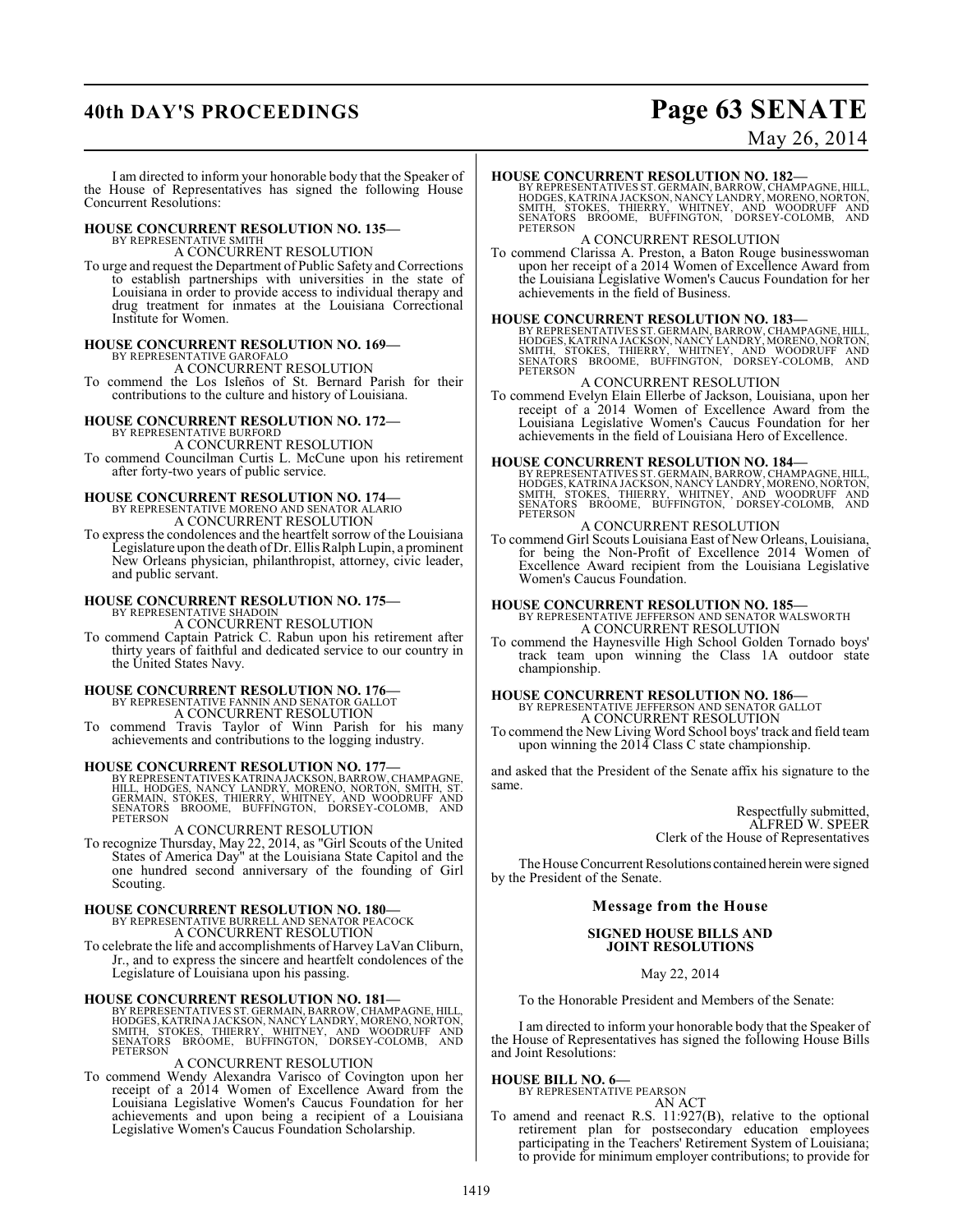## Page 64 SENATE 40th DAY'S PROCEEDINGS

## May 26, 2014

application of payments; to provide for an effective date; and to provide for related matters.

## **HOUSE BILL NO. 65—** BY REPRESENTATIVE MONTOUCET

AN ACT

To amend and reenact R.S. 11:2261(A), relative to the Firefighters' Retirement System; to provide relative to the management and investment of system funds; to require conformity with applicable federal rules and regulations; to provide an effective date; and to provide for related matters.

## **HOUSE BILL NO. 154—**

BY REPRESENTATIVES LEGER AND WILLMOTT AN ACT

To enact R.S. 13:126.1, 352.1, 841.4, 1213.3, 1912, 2157.1, 2500.5, 2520, and 2565, relative to additional court costs or fees; to provide for additional fees or costs on writs and appeals filed with the supreme court and all courts of appeal; to provide for additional court costs or fees in all district courts, the New Orleans Civil District Court, all city and municipal courts, the city courts of New Orleans, the municipal court of New Orleans, the traffic court of New Orleans, and all parish courts; to provide for the collection, disposition, and use of fees; and to provide for related matters.

**HOUSE BILL NO. 168—** BY REPRESENTATIVES HOFFMANN, COX, HENSGENS, HILL, KATRINA JACKSON, POPE, STOKES, AND WILLMOTT AN ACT

To amend and reenact R.S. 40:1300.252, 1300.256(A)(4), and 1300.262(B)(1)(a) and (2)(a) and to enact R.S. 40:1263 and  $1300.256(A)(5)$ , relative to smoking regulation; to prohibit smoking in certain outdoor areas proximate to state office buildings; to provide relative to the purpose of certain smoking regulations; to provide for applicability; to provide for penalties; to provide for an effective date; and to provide for related matters.

## **HOUSE BILL NO. 185—** BY REPRESENTATIVE HAVARD

AN ACT

To amend and reenact R.S. 37:1031(A) and 1033(A)(introductory paragraph), relative to care for individuals receiving certain home- and community-based services; to provide for applicability of laws relative to services rendered by direct service workers; to revise criteria for individuals who are served by direct service workers; to provide for requirements relative to authorization for direct service workers to perform certain procedures; and to provide for related matters.

#### **HOUSE BILL NO. 230—** BY REPRESENTATIVE PONTI

AN ACT

To enact R.S. 49:191(7) and to repeal R.S. 49:191(5)(i), relative to the Department of Economic Development, including provisions to provide for the re-creation of the Department of Economic Development and the statutory entities made a part of the department by law; to provide for the effective termination date for all statutory authority for the existence of such statutory entities; and to provide for related matters.

## **HOUSE BILL NO. 267—** BY REPRESENTATIVE PONTI

## AN ACT

To amend and reenact R.S. 39:551.1 and 997(A) and R.S. 51:1157.1, relative to bond insurance; to remove the Board of Commerce and Industry and the secretary of the Department of Economic Development from the process of bond approval; and to provide for related matters.

## **HOUSE BILL NO. 280—**

BY REPRESENTATIVE IVEY AND SENATOR THOMPSON AN ACT

To enact R.S. 40:1379.3(W), relative to concealed handgun permits; to provide for reduced fees for active duty members, reserve members, and veterans of the armed forces of the United States;

to provide for definitions; to provide for an effective date; and to provide for related matters.

## **HOUSE BILL NO. 370—**

BY REPRESENTATIVE THOMPSON AN ACT

To enact R.S. 32:300.8, relative to the prohibition of the use of wireless telecommunications

devices in active school zones; to prohibit the use of wireless telecommunications in school zones during posted hours; to provide for exceptions; to provide for penalties; and to provide for related matters.

## **HOUSE BILL NO. 400—**

BY REPRESENTATIVE BADON

- AN ACT
- To repeal Subpart G of Part VI of Chapter 1 of Title 51 of the Louisiana Revised Statutes of 1950, comprised of R.S. 51:300.1 through 300.6, relative to Jazzland, Inc.; to repeal provisions of law relating to the reservation of the term "Jazzland" and related logos and symbols as trade names, trademarks, and service marks by Jazzland, Inc. in the state of Louisiana.

**HOUSE BILL NO. 404—** BY REPRESENTATIVE HENRY BURNS AN ACT

To enact R.S. 49:191(7)(a) and to repeal R.S. 49:191(5)(j), relative to the Department of Veterans Affairs, including provisions to provide for the re-creation of the Department of Veterans Affairs and the statutory entities made a part of the department by law; to provide for the effective termination date for all statutory authority for the existence of such statutory entities; and to provide for related matters.

## **HOUSE BILL NO. 436—** BY REPRESENTATIVE FANNIN

AN ACT To amend and reenact Act No. 818 of the 2012 Regular Session of the Legislature, relative to the payment of refunds by the Department of Revenue for overpayments of tax; to authorize certain methods of payment; to provide with respect to taxpayer selection of the method of payment for their refund for certain taxes; to provide for applicability; to provide for effectiveness; and to provide for related matters.

#### **HOUSE BILL NO. 478—** BY REPRESENTATIVE MILLER

AN ACT

To amend and reenact R.S. 19:147, 150, 151, and 159, relative to expropriation; to provide relative to certain expropriation procedures; to provide for final judgments for purposes of immediate appeal; to provide for the delay within which to request a jury trial; to provide relative to appeals; and to provide for related matters.

## **HOUSE BILL NO. 538—** BY REPRESENTATIVE ST. GERMAIN

AN ACT

To amend and reenact R.S.  $47:306(E)$ , relative to payment of taxes by vehicle dealers; to provide for the authority of the vehicle commissioner; to provide for the authority of the secretary of the Department of Revenue; to provide for extensions for remitting certain taxes by vehicle dealers; to provide for the authority to waive certain tax penalties; and to provide for related matters.

HOUSE BILL NO. 542—<br>
BY REPRESENTATIVES WILLMOTT, ARNOLD, BARROW, WESLEY<br>
BISHOP, BROADWATER, BURFORD, HENRY BURNS, BURRELL,<br>
CARTER, COX, DANAHAY, EDWARDS, GAROFALO, GUILLORY,<br>
HARRIS, HARRISON, HAZEL, HENRY, HILL, HOFFMA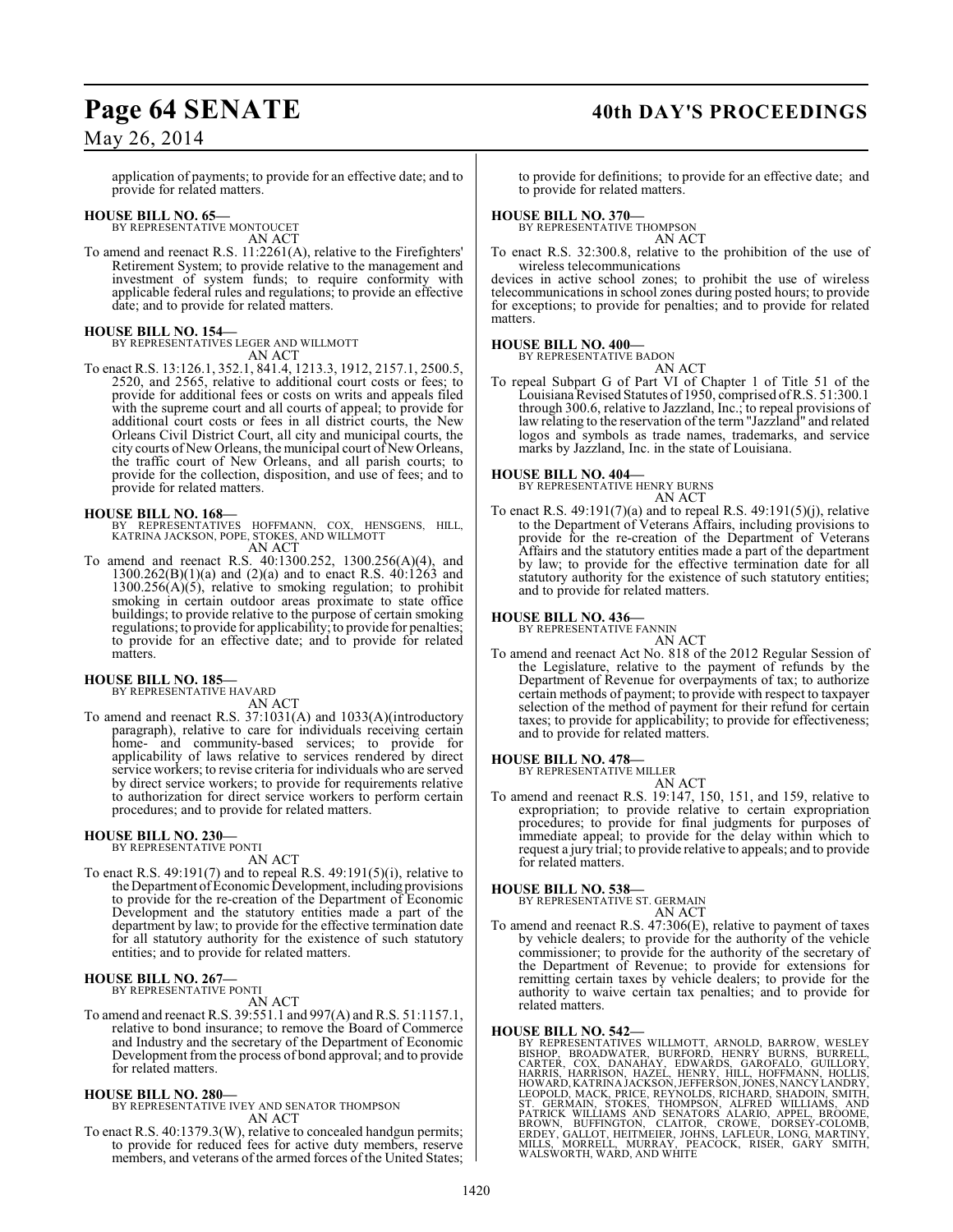## **40th DAY'S PROCEEDINGS Page 65 SENATE**

# May 26, 2014

### AN ACT

To enact R.S.  $17:81(X)$  and  $3996(B)(34)$ , relative to instruction in public high schools regarding cardiopulmonary resuscitation and automated external defibrillators; to require and provide guidelines for such instruction; to provide relative to rules and regulations; and to provide for related matters.

## **HOUSE BILL NO. 601—**

BY REPRESENTATIVES ABRAMSON, HUNTER, HUVAL, PIERRE, RITCHIE, AND THIBAUT

AN ACT

To enact R.S. 22:1827, relative to health insurance coverage; to prohibit a provider of healthcare services from refusing to submit a claim to a health insurance issuer under certain circumstances; to define certain terms; to provide that certain conflicting provisions in agreements between a provider of healthcare services and a health insurance issuer shall be deemed null and void; and to provide for related matters.

## **HOUSE BILL NO. 616—** BY REPRESENTATIVE ABRAMSON

AN ACT

To amend and reenact R.S. 44:35(A) and (D), relative to public records; provides with respect to in-person, written, and electronic requests for a public record; to provide an enforcement mechanism if the custodian fails to respond to a written or electronic request within a certain number of days; to assign costs and attorney fees against the custodian in certain cases; and to provide for related matters.

## **HOUSE BILL NO. 639—**

BY REPRESENTATIVE CONNICK

AN ACT

To amend and reenact R.S. 15:541(12)(d) and to enact R.S. 15:541(12)(e), relative to registration and notification requirements of sex offenders and child predators; to amend the definition of criminal offense against a victim who is a minor; to require persons convicted of certain stalking offenses to register and provide notification; to provide for application; and to provide for related matters.

## **HOUSE BILL NO. 708—**

BY REPRESENTATIVE GAROFALO AN ACT

To amend and reenact R.S.  $51:3121(C)(4)(c)$ , relative to rebates; to provide with respect to the Competitive Projects Payroll Incentive Program; to define qualified capital expenditures for purposes of a rebate based on certain project facility expenses; to provide for effectiveness; and to provide for related matters.

## **HOUSE BILL NO. 764—**

BY REPRESENTATIVE PEARSON AN ACT

To amend and reenact R.S. 44:4.1(B)(11), to enact R.S. 22:1566, and to repeal R.S. 22:753(H)(5), relative to health insurance navigators and similar individuals or entities; to provide for definitions; to provide with respect to regulation by the commissioner of insurance, including registration or licensing of individuals and entities acting as navigators or providing similar services; to authorize the commissioner to assess fees and impose penalties; to provide for an exemption from the Public Records Law; and to provide for related matters.

## **HOUSE BILL NO. 782—** BY REPRESENTATIVE THOMPSON

AN ACT

To amend and reenact R.S. 30:961(B) and R.S. 56:10.1(B) and to enact R.S. 30:961(J) and (K), relative to the proceeds of surface water owned by the state; to provide for reimbursement to the state for withdrawal and use of water from certain bodies of water; to provide for the deposit of monies collected by the state from the withdrawal or use of surface water; and to provide for related matters.

### **HOUSE BILL NO. 786—**

BY REPRESENTATIVE NANCY LANDRY AN ACT

To enact R.S. 17:52.2, relative to the Lafayette Parish School Board; to provide for the election of members to the school board; to provide for the terms of members of the school board; to provide for effectiveness; and to provide for related matters.

#### **HOUSE BILL NO. 852—** BY REPRESENTATIVE TALBOT

AN ACT

To amend and reenact R.S. 22:978(E)(1)(introductory paragraph), (a), (b), (d), and (e), (7), and (8) and to enact R.S.  $22:978(G)$ , relative to insurance claims data; to provide for the release of claims data to agents; to require the agent receiving the claims data to certify the limited use of the data; to provide that an insurer shall not be required to release information protected as confidential by federal law; and to provide for related matters.

## **HOUSE BILL NO. 864—** BY REPRESENTATIVE TALBOT

AN ACT To enact R.S. 32:865.1, relative to school bus drivers; to provide penalties for operating a school bus without insurance; and to provide for related matters.

## **HOUSE BILL NO. 916—** BY REPRESENTATIVE LEGER

AN ACT

To amend and reenact R.S. 13:996.67(D), relative to the Civil District Court for the parish of Orleans; to extend the termination date relative to the collection of costs for the judicial building fund for the Civil District Court for the parish of Orleans; and to provide for related matters.

### **HOUSE BILL NO. 978—**

BY REPRESENTATIVE GREENE

AN ACT To enact R.S. 14:106(I), relative to obscenity; to provide relative to certain acts of obscenity occurring within a certain distance of school property; to require that notice of the act of obscenity be given to the principal and parents of all students at the school; to provide for the contents of the notice; to provide for a period of time in which such notice shall be provided; to provide for immunity from liability for certain persons; and to provide for related matters.

### **HOUSE BILL NO. 1050—**

BY REPRESENTATIVES CHANEY AND HENRY BURNS AND SENATORS NEVERS, RISER, THOMPSON, AND WALSWORTH AN ACT

To amend and reenact R.S. 47:1707, relative to ad valorem property tax exemptions; to provide relative to the ad valorem property tax exemption for certain agricultural machinery and other implements used exclusively for agricultural purposes; to remove certain restrictions; to provide for an effective date; and to provide for related matters.

## **HOUSE BILL NO. 1091—**

BY REPRESENTATIVES WILLMOTT AND BILLIOT AN ACT

To enact R.S. 32:284.1, relative to the transportation of dogs; to prohibit the transportation of dogs in pickup truck beds on certain roadways; to provide exceptions; to provide for penalties; to provide definitions; and to provide for related matters.

### **HOUSE BILL NO. 1104—**

BY REPRESENTATIVE CARMODY AN ACT

To amend and reenact R.S. 13:783(F)(7), relative to the payment of group insurance premium costs for certain clerk of court employees; to require the clerks of court for Bossier Parish, Caddo Parish, and Webster Parish to pay certain group insurance premium costs; to provide for eligibility for payment of such costs; and to provide for related matters.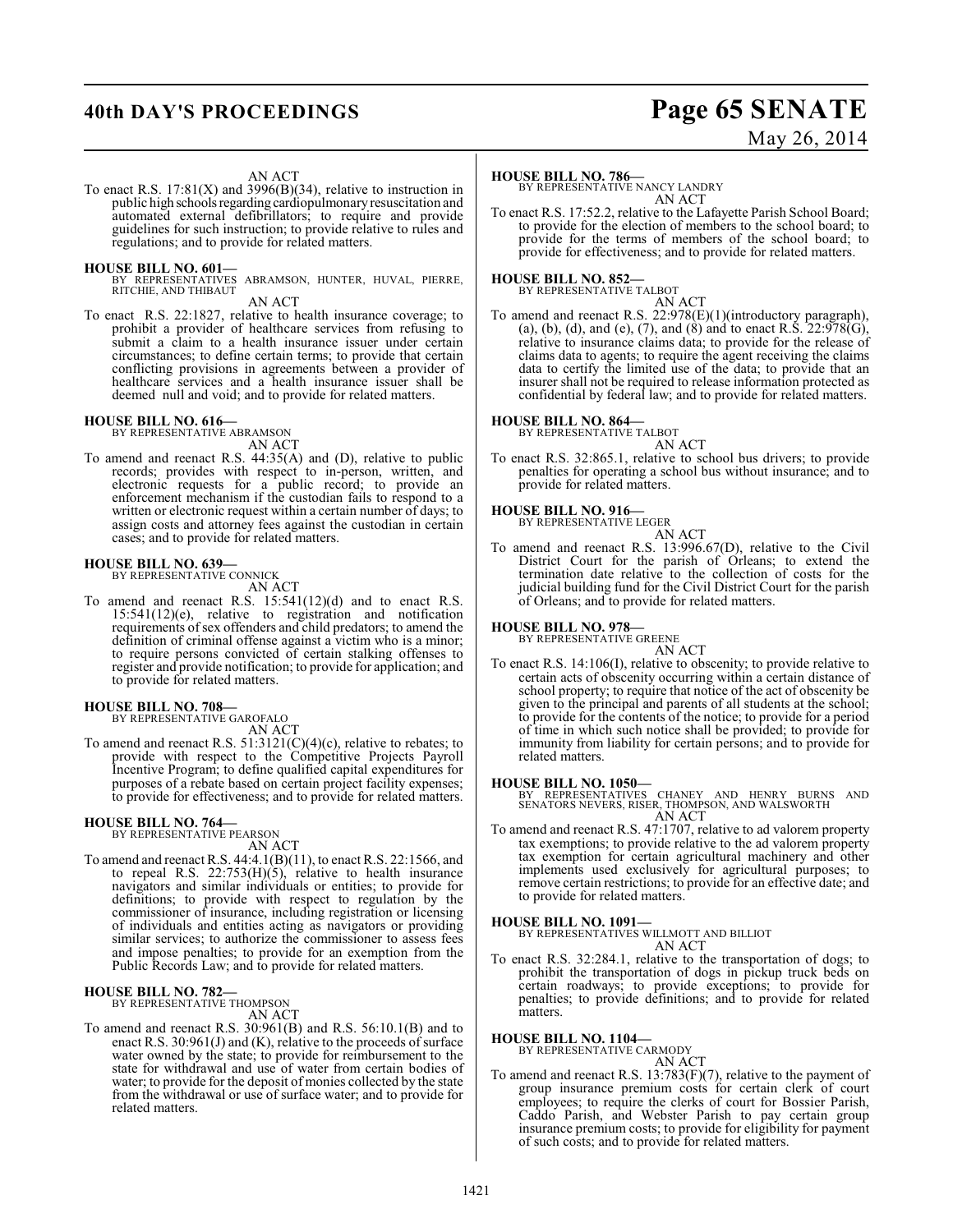## Page 66 SENATE 40th DAY'S PROCEEDINGS

May 26, 2014

### **HOUSE BILL NO. 1254— (Substitute for House Bill No. 336 by Representative Simon)**

BY REPRESENTATIVES SIMŌN, ANDERS, ARNOLD, BARROW, VESICOW, EUNICON, EUNICON, COX, EDWARDS, GISCLAIR, HARRIS, HARRISON, HAVARD, HENSGENS, EDWARDS, GISCLAIR, HARRIS, HARRISON, HAVARD, HENSGENS, JAY MORUCET, MONTOUCET, MONTOU

AN ACT

To enact R.S. 22:1054 and Chapter 67 of Title 46 of the Louisiana Revised Statutes of 1950, to be comprised of R.S. 46:2921, relative to access to coverage for individuals diagnosed with a terminal condition; to prohibit health care plan treatment coverage decisions based upon an individual's terminal diagnosis; to provide for penalties; to provide for definitions; to provide for an effective date; and to provide for related matters.

## **HOUSE BILL NO. 1268— (Substitute for House Bill No. 66 by Representative Montoucet)** BY REPRESENTATIVE MONTOUCET

AN ACT

To enact R.S. 17:1519.17.1, relative to service by certain physicians on the State Medical Disability Board; to create and provide for a task force to study and make recommendations concerning a prospective requirement for service by state-affiliated physicians on the State Medical Disability Board upon request of the Firefighters' Retirement System; to provide for termination of the task force; to provide for a report to certain legislative committees; and to provide for related matters.

## **HOUSE BILL NO. 22—** BY REPRESENTATIVE PEARSON

AN ACT<br>and reenact R.S. To amend and reenact R.S. 11:3682(1) and (18),  $3685(A)(2)$ (introductory paragraph), (d), and (e) and (C)(introductory paragraph), (6), (7)(introductory paragraph),  $(9)$ ,  $(10)$ ,  $(13)$ , and  $(14)$ (introductory paragraph),  $3686(A)$  and  $(D)(1)$  and  $(2)$ , and  $3688(A)(1)$ ,  $(2)$ , and  $(8)$  and  $(D)(5)$  and to repeal R.S. 11:3685(B) and 3687(A)(7), relative to the Harbor Police Retirement System; to provide for technical changes; to provide for definitions; to provide relative to eligibility for disability benefits; to provide relative to payments of benefits to a child with a disability; to provide relative to the board of trustees; to provide relative to certain benefits; and to provide for related matters.

**HOUSE BILL NO. 76—**

BY REPRESENTATIVE MONTOUCET AN ACT

To amend and reenact R.S. 11:2256.1(A) and (B), relative to removal of a beneficiary by a member of the Firefighters Retirement System; to provide relative to the removal of former spouses; and to provide for related matters.

## **HOUSE BILL NO. 171—**

BY REPRESENTATIVE PEARSON AN ACT

To enact R.S.  $17:81(X)$  and  $3996(B)(34)$ , relative to public school employers; to require governing authorities of public schools to offer their employees the opportunity to participate in the state deferred compensation plan; and to provide for related matters.

## **HOUSE BILL NO. 272—**

BY REPRESENTATIVE ALFRED WILLIAMS AN ACT

To amend and reenact R.S. 33:4879(B) and (C), relative to firearms; to authorize parishes and municipalities to institute a firearms buyback program; to provide relative to the procedures governing the implementation of the program and the funding of the program; and to provide for related matters.

## **HOUSE BILL NO. 289—**

BY REPRESENTATIVE PONTI AN ACT

To enact R.S. 33:9097.22, relative to East Baton Rouge Parish; to create the Tara Subdivision Crime Prevention and Neighborhood Improvement District within the parish; to provide relative to the boundaries, purpose, governance, and powers and duties of the district; to provide relative to the funding, including the authority to impose a parcel fee, subject to voter approval, within the district; to provide with respect to termination of the district; and to provide for related matters.

## **HOUSE BILL NO. 296—**

BY REPRESENTATIVE CONNICK AN ACT

To amend and reenact R.S.  $18:1313(J)(2)(a)$ , (b), and (d), relative to elections; to provide relative to recounts of absentee by mail and early voting ballots; to provide for a recount in proposition elections under certain circumstances; to provide for procedures; to provide relative to the duties of certain election officials relative to such recount; to provide relative to the payment of costs; and to provide for related matters.

**HOUSE BILL NO. 366—**<br>BY REPRESENTATIVES PEARSON AND KLECKLEY AND SENATORS<br>ADLEY, ALARIO, ALLAIN, AMEDEE, APPEL, BROOME, BROWN,<br>CHABERT, CORTEZ, CROWE, DONAHUE, DORSEY-COLOMB, ERDEY,<br>HEITMEIER, JOHNS, LAFLEUR, LONG, MILLS, AN ACT

To enact R.S. 47:490.26, relative to military honor license plates; to provide for the establishment of a military honor license plate for recipients of the Distinguished Service Cross award; to require the secretary to promulgate rules and regulations relative to the creation and implementation of this military honor license plate; to provide for the creation, issuance, and design of such plates; and to provide for related matters.

## **HOUSE BILL NO. 388—**

BY REPRESENTATIVES KATRINA JACKSON, ADAMS, ARMES,<br>BARRAS, BARROW, STUART BISHOP, BROADWATER, BURFORD,<br>HENRY BURNS, TIM BURNS, BURRELL, CARMODY, CHAMPAGNE,<br>GREENE, CONNICK, COX, DANAHAY, GEYMANN, GISCLAIR,<br>GREENE, GUINN, HA

## AN ACT

To amend and reenact R.S. 40:1299.35.2(A), 1299.35.2.1, and 2175.3(2) and (5), relative to abortion; to provide for requirements of physicians who perform abortions; to require delivery of certain information concerning health care facilities and services to a pregnant woman prior to abortion; to provide relative to penalties; to provide regulations for the practice of inducing an abortion through use of drugs or chemicals; to provide for definitions of terms in the Outpatient Abortion Facility Licensing Law; to provide for penalties; to provide for application of laws; to provide for legislative intent; and to provide for related matters.

## **HOUSE BILL NO. 416—** BY REPRESENTATIVES LAMBERT AND GUINN

AN ACT

To amend and reenact Subpart L of Part VII of Chapter 1 of Title 56 of the Louisiana Revised Statutes of 1950, to be comprised of R.S. 56:638.1 through 638.5, relative to fish management; to expand the Department of Wildlife and Fisheries responsibilities for conservation and management of saltwater fisheries to include all fisheries; to add responsibility for sustainability of fish resources to the responsibilities of the Wildlife and Fisheries Commission; and to provide for related matters.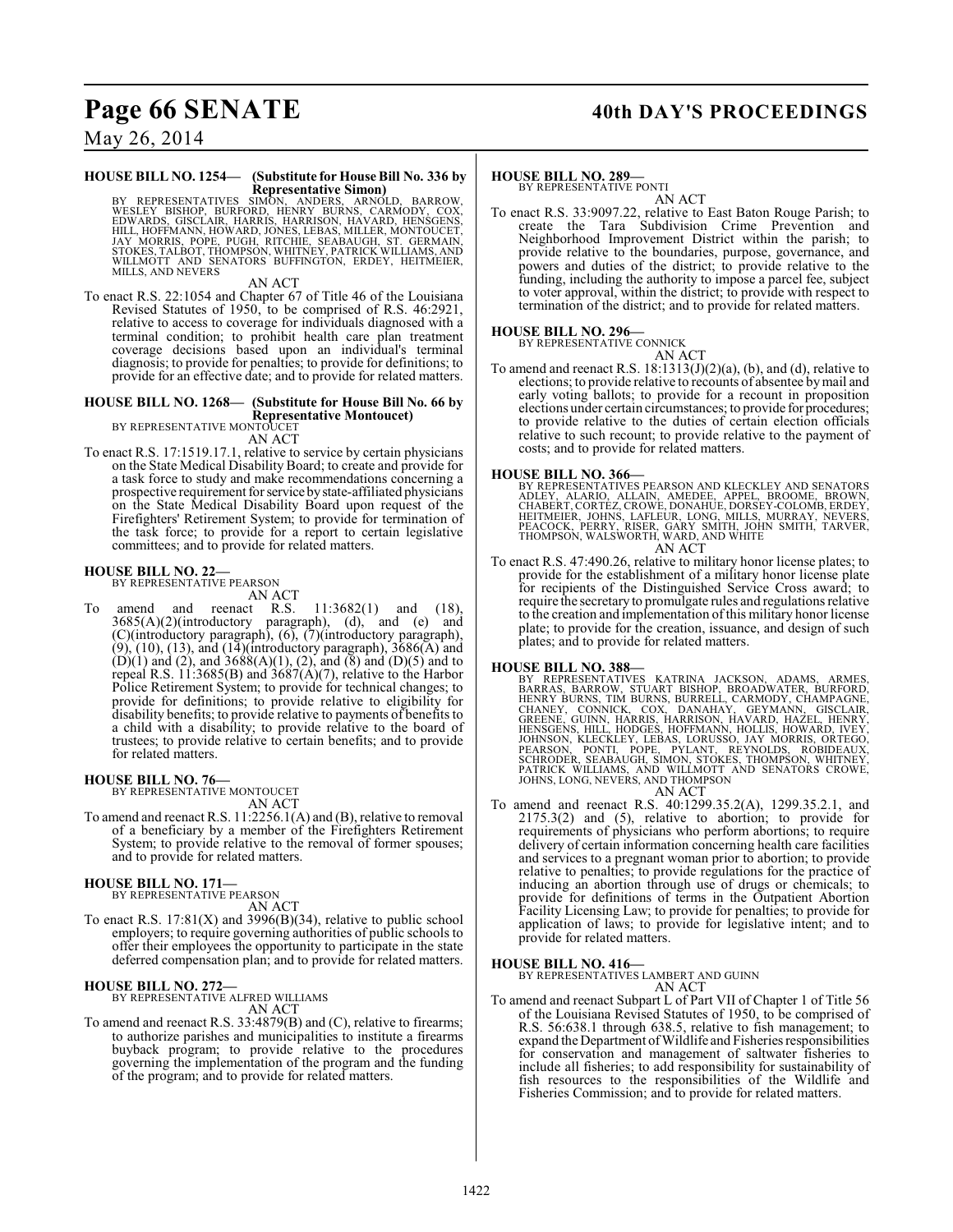## **40th DAY'S PROCEEDINGS Page 67 SENATE**

# May 26, 2014

**HOUSE BILL NO. 461—** BY REPRESENTATIVE BADON

AN ACT To repeal R.S. 40:981.4, relative to drug-traffic loitering; to repeal provision of law creating the crime of drug-traffic loitering.

## **HOUSE BILL NO. 539—** BY REPRESENTATIVE STOKES

AN ACT

To amend and reenact R.S. 6:966.1(A)(introductory paragraph), (B), and (C), relative to default remedies; to amend the time delay for submission of a notice of repossession; to provide for the methods of submission of the notice; to provide for proof of the notice; and to provide for related matters.

## **HOUSE BILL NO. 611—** BY REPRESENTATIVE ABRAMSON

AN ACT To amend and reenact R.S. 10:4A-108, relative to the electronic transfer of funds; to provide for the applicability of Chapter 4A of Title 10 of the Louisiana Revised Statutes of 1950 to a funds transfer that is a remittance transfer as defined in the federal Electronic Fund Transfer Act; to provide for a solution to an inconsistency between an applicable provision of Louisiana law and an applicable provision of the federal Electronic Fund Transfer Act; and to provide for related matters.

## **HOUSE BILL NO. 623—**

BY REPRESENTATIVE ABRAMSON AN ACT

To amend and reenact R.S. 13:4165(A) and (D) and to enact R.S. 13:4165(E), relative to the appointment of special masters; to provide for contingent consent of the parties litigant; to provide for the compensation of the special master; to provide relative to the authority and procedure to appoint a special master; and to provide for related matters.

## **HOUSE BILL NO. 681—**

BY REPRESENTATIVES THIERRY AND KATRINA JACKSON AN ACT

To amend and reenact Code of Criminal Procedure Articles 899.1(D) and  $900(A)(6)(c)(i)(bb)$ , relative to violations of probation conditions; to amend the definition of "technical violations" for the purposes of administrative sanctions and violations of probation conditions; to amend the definition of "technical violations" to include misdemeanor possession of marijuana or tetrahydrocannabinol, or chemical derivatives thereof; and to provide for related matters.

#### **HOUSE BILL NO. 780—** BY REPRESENTATIVE TALBOT

AN ACT

To amend and reenact R.S.  $47:6301(B)(1)(c)(iv)$  and (viii) and (3), and  $(C)(1)(e)$  and to enact R.S.  $47:6301(\hat{C})(1)(g)$ , relative to the rebate for donations to school tuition organizations; to provide with respect to requirements of certain school tuition organizations; to provide with respect to the definition of a "qualified student" for purposes of the rebate; to provide with respect to the requirements of the Department of Education; to require certain annual audits; to require certain public reports; and to provide for related matters.

## **HOUSE BILL NO. 850—** BY REPRESENTATIVE DOVE

AN ACT

To enact R.S. 49:214.5.2(G), relative to the responsibilities of the Coastal Protection and Restoration Authority Board; to authorize the board to authorize the Coastal Protection and Restoration Authority to contract for the study, investigation, and cleanup of, or response to hazardous substances located in an integrated coastal protection program project; and to provide for related matters.

## **HOUSE BILL NO. 967—**

BY REPRESENTATIVE GAROFALO AN ACT

To enact R.S. 32:410.1, relative to international driver's licenses; to provide for the use and validity of international driver's licenses; to provide for cease and desist orders; to provide for the promulgation of rules and regulations; and to provide for related matters.

**HOUSE BILL NO. 1074— (Substitute for House Bill No. 672**

**by Representative Whitney)**<br>BY REPRESENTATIVES WHITNEY, COX, HARRIS, HENSGENS,<br>HOFFMANN, KATRINA JACKSON, JAY MORRIS, STOKES, PATRICK<br>WILLIAMS, AND WILLMOTT AN ACT

To enact R.S. 37:1291(6), relative to physicians who attend to out-ofstate athletic teams; to provide for exemptions to certain physician licensure requirements in specified cases; to provide for construction; and to provide for related matters.

## **HOUSE BILL NO. 1197—** BY REPRESENTATIVE SCHRODER

AN ACT

To enact R.S. 47:463.165, relative to motor vehicle special prestige license plates; to provide for the Save the Tchefuncte River Lighthouse special prestige license plate; to provide for the creation, issuance, and design of such license plates; to provide relative to the fee and distribution of fees for such plates; to authorize the promulgation of rules and regulations relative to the creation and implementation of a special prestige license plate; and to provide for related matters.

and asked that the President of the Senate affix his signature to the same.

> Respectfully submitted, ALFRED W. SPEER Clerk of the House of Representatives

The House Bills and Joint Resolutions contained herein were signed by the President of the Senate.

## **ATTENDANCE ROLL CALL**

## PRESENT

| Mr. President<br>Adlev<br>Allain<br>Amedee<br>Appel<br>Broome<br>Brown<br>Buffington<br>Chabert<br>Claitor<br>Cortez<br>Crowe | Dorsey-Colomb<br>Erdey<br>Gallot<br>Guillory<br>Heitmeier<br>Johns<br>Kostelka<br>Long<br>Mills<br>Morrell<br>Morrish<br>Murray<br><b>Nevers</b> | Peacock<br>Perry<br>Peterson<br>Riser<br>Smith, G.<br>Smith, J.<br>Tarver<br>Thompson<br>Walsworth<br>Ward<br>White |
|-------------------------------------------------------------------------------------------------------------------------------|--------------------------------------------------------------------------------------------------------------------------------------------------|---------------------------------------------------------------------------------------------------------------------|
| Donahue                                                                                                                       |                                                                                                                                                  |                                                                                                                     |
| Total - 37                                                                                                                    |                                                                                                                                                  |                                                                                                                     |
|                                                                                                                               | <b>ABSENT</b>                                                                                                                                    |                                                                                                                     |
|                                                                                                                               |                                                                                                                                                  |                                                                                                                     |

LaFleur Martiny Total - 2

**Leaves of Absence**

The following leaves of absence were asked for and granted:

LaFleur 1 Day Martiny 1 Day